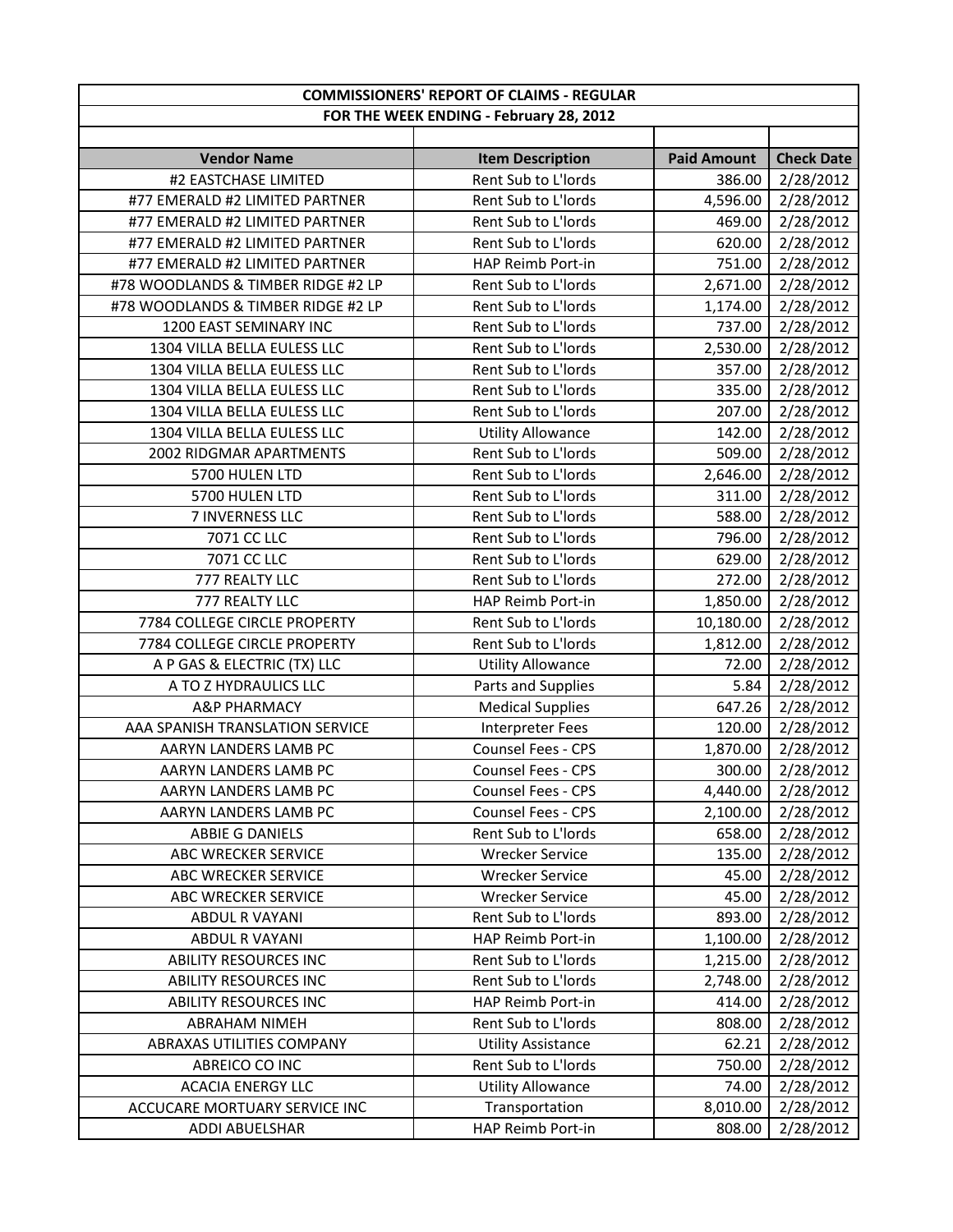| ADE INCORPORATED                  | <b>Evaluation Forms</b>     | 562.50     | 2/28/2012 |
|-----------------------------------|-----------------------------|------------|-----------|
| <b>ADELL MURPHY</b>               | Rent Sub to L'Iords         | 547.00     | 2/28/2012 |
| ADVANTAGE CAPITAL INVESTMENTS LP  | Rent Sub to L'Iords         | 925.00     | 2/28/2012 |
| <b>ADVANTAGE SUPPLY</b>           | Capital Outlay-Furni        | 5,387.88   | 2/28/2012 |
| AFFORDABLE POWER LP               | <b>Utility Assistance</b>   | 698.75     | 2/28/2012 |
| AFFORDABLE POWER LP               | <b>Utility Allowance</b>    | 273.00     | 2/28/2012 |
| AFFORDABLE POWER LP               | HAP Reimb Port-in           | 17.00      | 2/28/2012 |
| <b>AG VANTAGE</b>                 | Rent Sub to L'Iords         | 605.00     | 2/28/2012 |
| <b>AG VANTAGE</b>                 | Rent Sub to L'Iords         | 741.00     | 2/28/2012 |
| <b>AG VANTAGE</b>                 | HAP Reimb Port-in           | 1,580.00   | 2/28/2012 |
| AHC BRECKENRIDGE ASSOC LLC        | Rent Sub to L'Iords         | 3,225.00   | 2/28/2012 |
| AHF-HILLCREST LLC                 | Rent Sub to L'Iords         | 2,823.00   | 2/28/2012 |
| AHF-HURST MANOR COMMUNITY DEV LLC | Rent Sub to L'Iords         | 1,914.00   | 2/28/2012 |
| AHF-QUAIL RIDGE LLC               | Rent Sub to L'Iords         | 524.00     | 2/28/2012 |
| <b>AHMAD RABIE</b>                | Rent Sub to L'Iords         | 1,068.00   | 2/28/2012 |
| <b>AHMED BANDAR</b>               | Rent Sub to L'Iords         | 932.00     | 2/28/2012 |
| AIR BALANCING COMPANY INC         | <b>Professional Service</b> | 102,960.00 | 2/28/2012 |
| <b>AIRGAS</b>                     | Lab Equip Mainten           | 20.83      | 2/28/2012 |
| <b>AIRGAS</b>                     | <b>Equipment Maint</b>      | 10.42      | 2/28/2012 |
| AL Z LAZARUS ATTORNEY AT LAW      | <b>Counsel Fees-Courts</b>  | 800.00     | 2/28/2012 |
| <b>ALAN WHEELOCK</b>              | Rent Sub to L'Iords         | 315.00     | 2/28/2012 |
| ALARM SECURITY GROUP LLC          | <b>Building Maintenance</b> | 14.50      | 2/28/2012 |
| ALARM SECURITY GROUP LLC          | <b>Building Maintenance</b> | 29.00      | 2/28/2012 |
| ALARM SECURITY GROUP LLC          | <b>Building Maintenance</b> | 14.50      | 2/28/2012 |
| ALARM SECURITY GROUP LLC          | <b>Burglar Systems</b>      | 33.00      | 2/28/2012 |
| ALARM SECURITY GROUP LLC          | <b>Burglar Systems</b>      | 33.00      | 2/28/2012 |
| ALARM SECURITY GROUP LLC          | <b>Burglar Systems</b>      | 18.50      | 2/28/2012 |
| ALARM SECURITY GROUP LLC          | <b>Burglar Systems</b>      | 33.00      | 2/28/2012 |
| ALARM SECURITY GROUP LLC          | <b>Burglar Systems</b>      | 16.95      | 2/28/2012 |
| <b>ALBERT ANORUE</b>              | Hlth Dept Immu Fees         | 25.00      | 2/28/2012 |
| <b>ALBERT MARTINEZ</b>            | Rent Sub to L'Iords         | 649.00     | 2/28/2012 |
| <b>ALBERT P O'CONNOR</b>          | Rent Sub to L'Iords         | 11,538.00  | 2/28/2012 |
| <b>ALBERT P O'CONNOR</b>          | Rent Sub to L'Iords         | 666.00     | 2/28/2012 |
| <b>ALBERT P O'CONNOR</b>          | HAP Reimb Port-in           | 951.00     | 2/28/2012 |
| ALBERTSONS #4151                  | Food/Hygiene Assist         | 20.00      | 2/28/2012 |
| ALBERTSONS 4286                   | Food/Hygiene Assist         | 20.00      | 2/28/2012 |
| <b>ALBIN SLOVACEK</b>             | Rent Sub to L'Iords         | 445.00     | 2/28/2012 |
| <b>ALBIN SLOVACEK</b>             | HAP Reimb Port-in           | 474.00     | 2/28/2012 |
| ALEMEDA VILLAS LP                 | Rent Sub to L'Iords         | 6,516.00   | 2/28/2012 |
| ALEMEDA VILLAS LP                 | Rent Sub to L'Iords         | 1,100.00   | 2/28/2012 |
| ALEMEDA VILLAS LP                 | Rent Sub to L'Iords         | 699.00     | 2/28/2012 |
| ALEMEDA VILLAS LP                 | HAP Reimb Port-in           | 734.00     | 2/28/2012 |
| ALEX JAY CLAUNCH                  | Rent Sub to L'Iords         | 392.00     | 2/28/2012 |
| ALFONS KYLE KNAPP                 | <b>Counsel Fees-Courts</b>  | 300.00     | 2/28/2012 |
| ALFRED DAVIS II                   | Rent Sub to L'Iords         | 686.00     | 2/28/2012 |
| ALI OLIVER HASSIBI                | <b>Counsel Fees-Courts</b>  | 400.00     | 2/28/2012 |
| ALL AMERICA TITLE SERVICES INC    | <b>Professional Service</b> | 225.00     | 2/28/2012 |
| ALL CITIES SERVICE                | <b>Building Maintenance</b> | 167.90     | 2/28/2012 |
| ALL CITIES SERVICE                | <b>Building Maintenance</b> | 138.00     | 2/28/2012 |
| <b>ALLEN FULSOM</b>               | Rent Sub to L'Iords         | 342.00     | 2/28/2012 |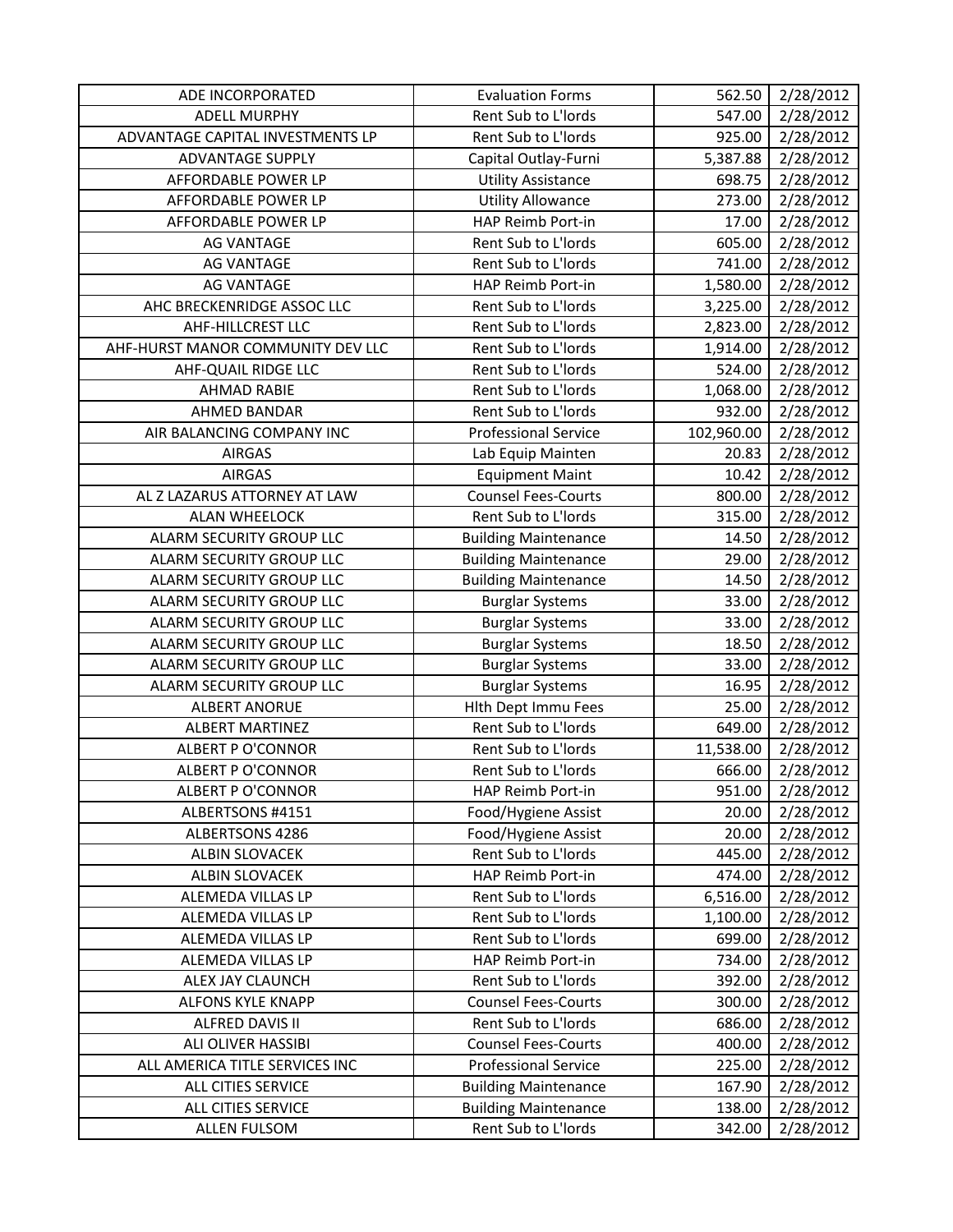| <b>ALLIED COURT REPORTERS</b>      | <b>Professional Service</b> | 877.10   | 2/28/2012 |
|------------------------------------|-----------------------------|----------|-----------|
| <b>ALLIED COURT REPORTERS</b>      | Reporter's Records          | 664.00   | 2/28/2012 |
| ALPINE FUNERAL HOME                | <b>County Burials</b>       | 1,690.00 | 2/28/2012 |
| <b>ALTERNATOR SERVICE INC</b>      | Parts and Supplies          | 75.00    | 2/28/2012 |
| <b>AMBIT ENERGY LLC</b>            | <b>Utility Assistance</b>   | 527.01   | 2/28/2012 |
| <b>AMBIT ENERGY LLC</b>            | <b>Utility Allowance</b>    | 1,340.00 | 2/28/2012 |
| <b>AMBIT ENERGY LLC</b>            | <b>Utility Allowance</b>    | 137.00   | 2/28/2012 |
| <b>AMBIT ENERGY LLC</b>            | HAP Reimb Port-in           | 465.00   | 2/28/2012 |
| AMBIT TEXAS LLC                    | <b>Utility Assistance</b>   | 109.00   | 2/28/2012 |
| <b>AMBIT TEXAS LLC</b>             | <b>Utility Assistance</b>   | 85.00    | 2/28/2012 |
| AMERASOUTH XVII LTD                | Rent Sub to L'Iords         | 2,085.00 | 2/28/2012 |
| AMERASOUTH XVII LTD                | Rent Sub to L'Iords         | 977.00   | 2/28/2012 |
| AMERASOUTH XVII LTD                | Rent Sub to L'Iords         | 3,126.00 | 2/28/2012 |
| AMERISOUTH XXVI                    | Rent Sub to L'Iords         | 649.00   | 2/28/2012 |
| AMERISOUTH XXXI LTD                | Rent Sub to L'Iords         | 621.00   | 2/28/2012 |
| AMERISOUTH XXXI LTD                | Rent Sub to L'Iords         | 590.00   | 2/28/2012 |
| AMIN A ABBASHER                    | HAP Reimb Port-in           | 981.00   | 2/28/2012 |
| <b>AMY HUNG</b>                    | HAP Reimb Port-in           | 620.00   | 2/28/2012 |
| <b>ANAND KUMAR</b>                 | Rent Sub to L'Iords         | 595.00   | 2/28/2012 |
| ANDRE HUEY-YOU                     | Rent Sub to L'Iords         | 368.00   | 2/28/2012 |
| ANDRE LANDRUM                      | Rent Sub to L'Iords         | 2,506.00 | 2/28/2012 |
| <b>ANDREW CHINCHILLA</b>           | HAP Reimb Port-in           | 270.00   | 2/28/2012 |
| ANDREW OPPONG-BAWUAH               | Rent Sub to L'Iords         | 550.00   | 2/28/2012 |
| ANGEL JOHNSON                      | HAP Reimb Port-in           | 510.00   | 2/28/2012 |
| ANGELA CAUDURO                     | Rent Sub to L'Iords         | 383.00   | 2/28/2012 |
| ANGELA CAUDURO                     | Rent Sub to L'Iords         | 515.00   | 2/28/2012 |
| <b>ANGELICA TAYLOR</b>             | Reporter's Records          | 1,560.00 | 2/28/2012 |
| ANH LAN LY                         | Rent Sub to L'Iords         | 672.00   | 2/28/2012 |
| <b>ANITA NICHOLS</b>               | Relative Assistance         | 300.00   | 2/28/2012 |
| <b>ANKUR CHAWLA</b>                | Rent Sub to L'Iords         | 1,890.00 | 2/28/2012 |
| <b>ANN KESSEL</b>                  | Rent Sub to L'Iords         | 415.00   | 2/28/2012 |
| ANNA HISCOCK O'DAY                 | <b>Counsel Fees-Courts</b>  | 50.00    | 2/28/2012 |
| ANNA JOHNSON                       | Rent Sub to L'Iords         | 1,159.00 | 2/28/2012 |
| ANQUY TONG                         | Rent Sub to L'Iords         | 1,208.00 | 2/28/2012 |
| ANQUY TONG                         | Rent Sub to L'Iords         | 475.00   | 2/28/2012 |
| ANSHU ASSOCIATES INC               | Rent Sub to L'Iords         | 675.00   | 2/28/2012 |
| ANSON FINANCIAL INC                | Rent Sub to L'Iords         | 610.00   | 2/28/2012 |
| ANTENNA PLUS LLC                   | Radio Serv-Non Contr        | 336.00   | 2/28/2012 |
| <b>ANTHONY LAMAR BROWN</b>         | Rent Sub to L'Iords         | 932.00   | 2/28/2012 |
| <b>ANTHONY PEREIRA</b>             | Rent Sub to L'Iords         | 475.00   | 2/28/2012 |
| <b>APANIS REALTY LLC</b>           | Rent Sub to L'Iords         | 654.00   | 2/28/2012 |
| APEX POINT REALTY LLC              | Rent Sub to L'Iords         | 748.00   | 2/28/2012 |
| <b>APPLIED OPERATIONS SECURITY</b> | <b>Security Contract</b>    | 2,024.40 | 2/28/2012 |
| APPROVED PROPERTIES LLC            | Rent Sub to L'Iords         | 879.00   | 2/28/2012 |
| APPROVED PROPERTY MANAGEMENT INC   | Rent Sub to L'Iords         | 2,463.00 | 2/28/2012 |
| APPROVED PROPERTY MANAGEMENT INC   | HAP Reimb Port-in           | 789.00   | 2/28/2012 |
| ARAMARK UNIFORM SERVICES INC       | <b>Custodian Services</b>   | 10.00    | 2/28/2012 |
| ARAMARK UNIFORM SERVICES INC       | <b>Custodian Services</b>   | 7.50     | 2/28/2012 |
| ARAMARK UNIFORM SERVICES INC       | <b>Custodian Services</b>   | 13.75    | 2/28/2012 |
| ARAMARK UNIFORM SERVICES INC       | <b>Custodian Services</b>   | 107.00   | 2/28/2012 |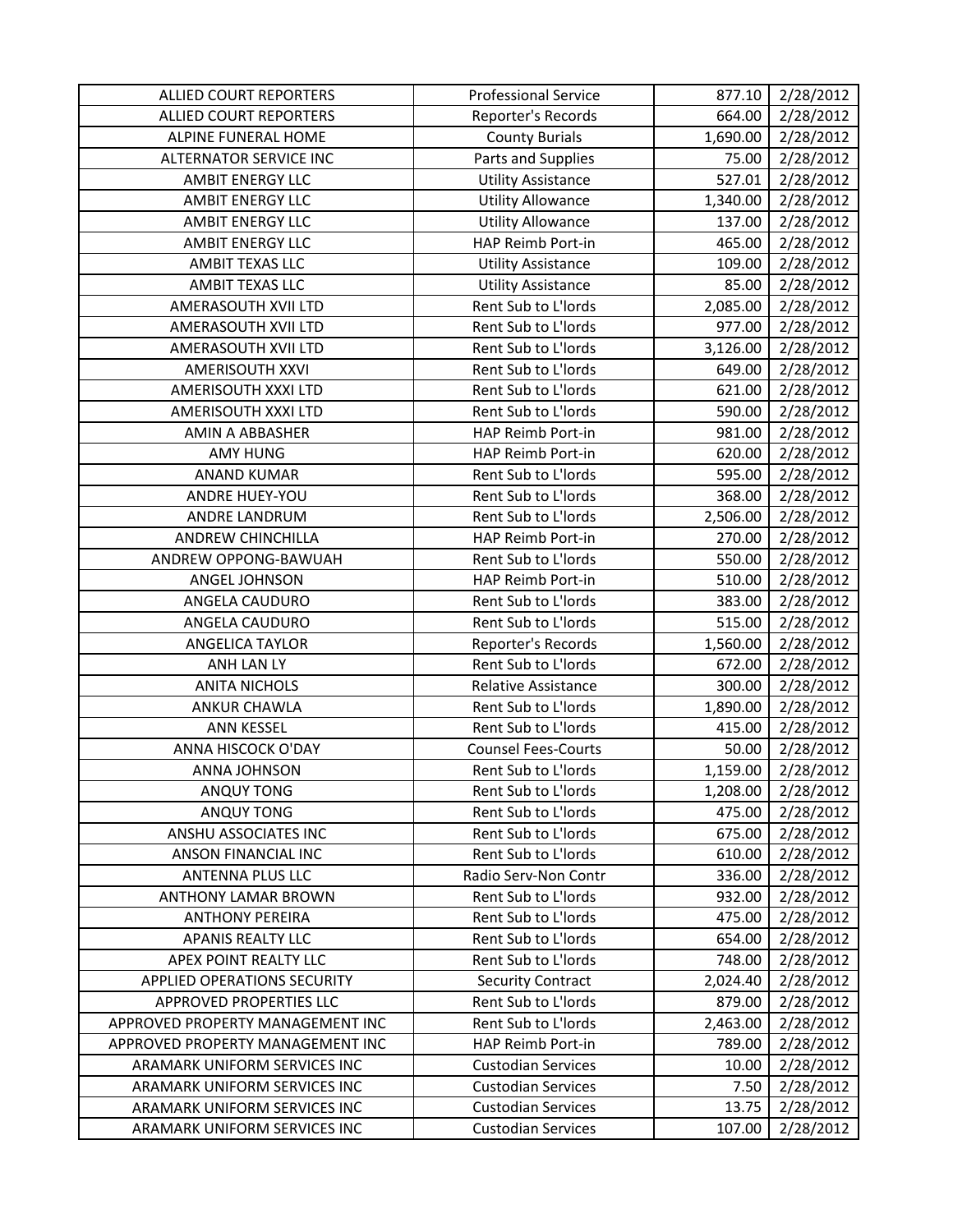| ARAMARK UNIFORM SERVICES INC      | <b>Custodian Services</b>   | (15.40)    | 2/28/2012 |
|-----------------------------------|-----------------------------|------------|-----------|
| ARAMARK UNIFORM SERVICES INC      | <b>Custodian Services</b>   | 4.43       | 2/28/2012 |
| ARAMARK UNIFORM SERVICES INC      | <b>Custodian Services</b>   | 5.50       | 2/28/2012 |
| ARAMARK UNIFORM SERVICES INC      | <b>Custodian Services</b>   | 36.50      | 2/28/2012 |
| ARAMARK UNIFORM SERVICES INC      | <b>Custodian Services</b>   | 21.00      | 2/28/2012 |
| ARAMARK UNIFORM SERVICES INC      | <b>Equipment Rentals</b>    | 153.80     | 2/28/2012 |
| ARAMARK UNIFORM SERVICES INC      | <b>Custodian Services</b>   | 2.75       | 2/28/2012 |
| ARAMARK UNIFORM SERVICES INC      | <b>Laundry Services</b>     | 5.50       | 2/28/2012 |
| ARBOR CP ASSOCIATES LP            | Rent Sub to L'Iords         | 812.00     | 2/28/2012 |
| ARC/ AUSTIN RIBBON & COMPUTER     | <b>Computer Supplies</b>    | 287.54     | 2/28/2012 |
| ARC/ AUSTIN RIBBON & COMPUTER     | <b>Computer Supplies</b>    | 155.67     | 2/28/2012 |
| ARC/ AUSTIN RIBBON & COMPUTER     | Capital Outlay-Low V        | 8,140.15   | 2/28/2012 |
| ARC/ AUSTIN RIBBON & COMPUTER     | Equipment                   | 82.41      | 2/28/2012 |
| <b>ARIZPE PROPERTIES</b>          | Rent Sub to L'Iords         | 324.00     | 2/28/2012 |
| ARLINGTON BOWEN SQUARE APARTMENTS | <b>Rental Assistance</b>    | 420.00     | 2/28/2012 |
| ARLINGTON HOUSING AUTHORITY       | Port HAP Port-out           | (3,520.00) | 2/28/2012 |
| ARLINGTON HOUSING AUTHORITY       | Port HAP Port-out           | 4,933.00   | 2/28/2012 |
| ARLINGTON HOUSING AUTHORITY       | Port Admin Fee Expen        | (214.35)   | 2/28/2012 |
| ARLINGTON HOUSING AUTHORITY       | Port Admin Fee Expen        | 428.70     | 2/28/2012 |
| <b>ARLINGTON WATER UTILITIES</b>  | <b>Utility Assistance</b>   | 116.94     | 2/28/2012 |
| ARMA INTERNATIONAL                | Dues                        | 205.00     | 2/28/2012 |
| ARROW BOLT & SUPPLY CO            | Parts and Supplies          | 60.40      | 2/28/2012 |
| ARTEX AIR COMPANY INC             | Rent Sub to L'Iords         | 377.00     | 2/28/2012 |
| <b>ASCENSION SERVICE</b>          | <b>County Burials</b>       | 700.00     | 2/28/2012 |
| <b>ASHLEY DIANE BROSEN</b>        | Rent Sub to L'Iords         | 585.00     | 2/28/2012 |
| <b>ASHLEY DIANE BROSEN</b>        | HAP Reimb Port-in           | 700.00     | 2/28/2012 |
| <b>ASHRAF ISHAK</b>               | Rent Sub to L'Iords         | 943.00     | 2/28/2012 |
| ASMARA AFFORDABLE HOUSING INC     | Rent Sub to L'Iords         | 1,615.00   | 2/28/2012 |
| <b>ATMOS ENERGY CORP</b>          | Gas                         | 17.80      | 2/28/2012 |
| <b>ATMOS ENERGY CORP</b>          | Gas                         | 306.92     | 2/28/2012 |
| <b>ATMOS ENERGY CORP</b>          | Gas                         | 20.47      | 2/28/2012 |
| <b>ATMOS ENERGY CORP</b>          | Gas                         | 181.76     | 2/28/2012 |
| <b>ATMOS ENERGY CORP</b>          | Gas                         | 204.52     | 2/28/2012 |
| <b>ATMOS ENERGY CORP</b>          | Gas                         | 278.71     | 2/28/2012 |
| <b>ATMOS ENERGY CORP</b>          | Gas                         | 55.76      | 2/28/2012 |
| <b>ATMOS ENERGY CORP</b>          | Gas                         | 12,671.75  | 2/28/2012 |
| <b>ATMOS ENERGY CORP</b>          | Gas                         | 3,418.69   | 2/28/2012 |
| <b>ATMOS ENERGY CORP</b>          | Gas                         | 18.12      | 2/28/2012 |
| <b>ATMOS ENERGY CORP</b>          | Gas                         | 324.85     | 2/28/2012 |
| <b>ATMOS ENERGY CORP</b>          | Gas                         | 637.82     | 2/28/2012 |
| <b>ATMOS ENERGY CORP</b>          | Gas                         | 353.74     | 2/28/2012 |
| <b>ATMOS ENERGY CORP</b>          | Gas                         | 102.33     | 2/28/2012 |
| <b>ATMOS ENERGY CORP</b>          | <b>Utility Assistance</b>   | 5,407.50   | 2/28/2012 |
| <b>ATMOS ENERGY CORP</b>          | <b>Utility Assistance</b>   | 1,710.16   | 2/28/2012 |
| AUBURN MANCHESTER LTD             | Rent Sub to L'Iords         | 2,443.00   | 2/28/2012 |
| AUBURN MANCHESTER LTD             | HAP Reimb Port-in           | 607.00     | 2/28/2012 |
| AUTO DAMAGE APPRAISERS OF TEXAS   | <b>Professional Service</b> | 125.00     | 2/28/2012 |
| AV PARK PLACE ASSOCIATES          | Rent Sub to L'Iords         | 620.00     | 2/28/2012 |
| AV PARK PLACE ASSOCIATES          | Rent Sub to L'Iords         | 2,122.00   | 2/28/2012 |
| AV POLO RUN                       | Rent Sub to L'Iords         | 685.00     | 2/28/2012 |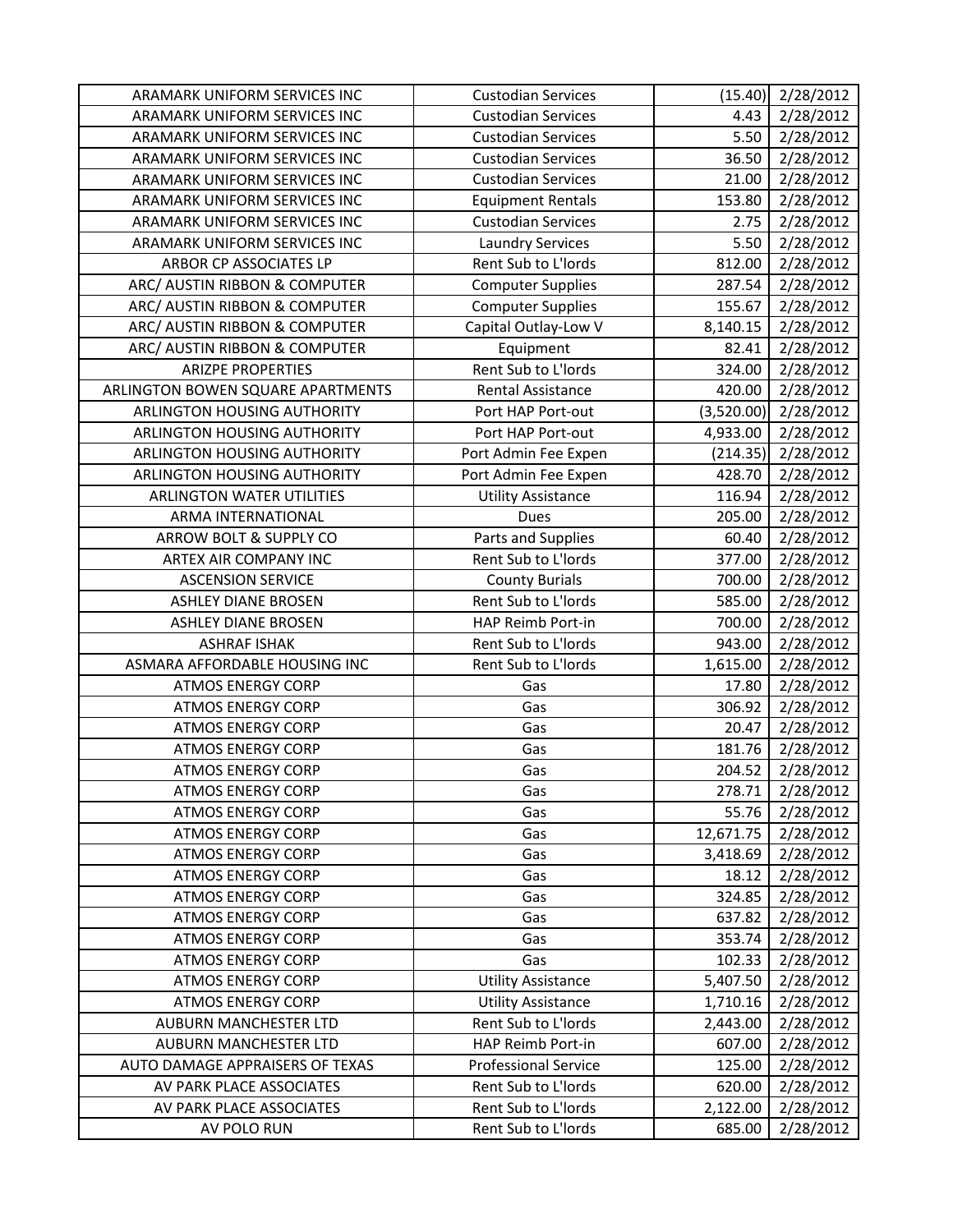| AVENTINE TARRANT PARKWAY APTS LP                                 | Rent Sub to L'Iords                | 9,906.00             | 2/28/2012              |
|------------------------------------------------------------------|------------------------------------|----------------------|------------------------|
| AVENTINE TARRANT PARKWAY APTS LP                                 | Rent Sub to L'Iords                | 454.00               | 2/28/2012              |
| AVENTINE TARRANT PARKWAY APTS LP                                 | Rent Sub to L'Iords                | 1,638.00             | 2/28/2012              |
| AVENTINE TARRANT PARKWAY APTS LP                                 | HAP Reimb Port-in                  | 1,117.00             | 2/28/2012              |
| AVENTINE TARRANT PARKWAY LP                                      | Rent Sub to L'Iords                | 969.00               | 2/28/2012              |
| <b>AVTAR S HAILER</b>                                            | Rent Sub to L'Iords                | 600.00               | 2/28/2012              |
| AZLE OAKS APARTMENTS PARTNERSHIP                                 | Rent Sub to L'Iords                | 271.00               | 2/28/2012              |
| AZLE OAKS APARTMENTS PARTNERSHIP                                 | Rent Sub to L'Iords                | 308.00               | 2/28/2012              |
| AZLE OAKS APARTMENTS PARTNERSHIP                                 | Rent Sub to L'Iords                | 255.00               | 2/28/2012              |
| BAKER AND DAMERON LLC                                            | <b>Counsel Fees-Courts</b>         | 350.00               | 2/28/2012              |
| BAKER AND DAMERON LLC                                            | <b>Counsel Fees-Courts</b>         | 500.00               | 2/28/2012              |
| <b>BALL &amp; HASE PC</b>                                        | <b>Counsel Fees-Courts</b>         | 500.00               | 2/28/2012              |
| <b>BALL &amp; HASE PC</b>                                        | <b>Counsel Fees-Courts</b>         | 300.00               | 2/28/2012              |
| <b>BANK OF AMERICA</b>                                           | Rent                               | 3,750.00             | 2/28/2012              |
| BANKSTON FORD OF SOUTH FORT WORTH                                | Central Garage Inv                 | 157.31               | 2/28/2012              |
| BANKSTON FORD OF SOUTH FORT WORTH                                | Parts and Supplies                 | 39.75                | 2/28/2012              |
| <b>BARBARA A BRADFORD</b>                                        | Rent Sub to L'Iords                | 382.00               | 2/28/2012              |
| BARBARA SLOAN NON-GST EXEMPT TRUST                               | Rent Sub to L'Iords                | 3,766.00             | 2/28/2012              |
| BARBARA SLOAN NON-GST EXEMPT TRUST                               | Rent Sub to L'Iords                | 1,100.00             | 2/28/2012              |
| BARBARA SLOAN NON-GST EXEMPT TRUST                               | Rent Sub to L'Iords                | 650.00               | 2/28/2012              |
| BARBARA SLOAN NON-GST EXEMPT TRUST                               | HAP Reimb Port-in                  | 1,094.00             | 2/28/2012              |
| <b>BARBRA COLEMAN</b>                                            | Rent Sub to L'Iords                | 799.00               | 2/28/2012              |
| <b>BARNES &amp; NOBLE BOOKSELLERS INC</b>                        | Education                          | 300.00               | 2/28/2012              |
| BARNEY HOLLAND OIL COMPANY                                       | Fuel                               | 1,930.83             | 2/28/2012              |
| <b>BARRY YOUNG</b>                                               | Rent Sub to L'Iords                | 167.00               | 2/28/2012              |
| <b>BARRY YOUNG</b>                                               | Rent Sub to L'Iords                | 363.00               | 2/28/2012              |
| <b>BASECOM INC</b>                                               | <b>Building Maintenance</b>        | 253.04               | 2/28/2012              |
| <b>BASECOM INC</b>                                               | <b>Building Maintenance</b>        | 350.85               | 2/28/2012              |
| BAUMGARDNER FUNERAL HOME                                         | <b>County Burials</b>              | 330.00               | 2/28/2012              |
| <b>BCI TECHNOLOGIES</b>                                          | <b>Building Maintenance</b>        | 180.00               | 2/28/2012              |
| <b>BCI TECHNOLOGIES</b>                                          | <b>Building Maintenance</b>        | 180.00               | 2/28/2012              |
| <b>BEAUTIFUL PROPERTIES INC</b>                                  |                                    |                      |                        |
|                                                                  | Rent Sub to L'Iords                | 4,404.00             | 2/28/2012              |
| <b>BEN LEONARD PLLC</b>                                          | <b>Counsel Fees-Courts</b>         | 475.00               | 2/28/2012              |
| <b>BEN LEONARD PLLC</b>                                          | <b>Counsel Fees-Courts</b>         | 325.00               | 2/28/2012              |
| <b>BENBROOK WATER AUTHORITY</b>                                  | <b>Utility Assistance</b>          | 71.64                | 2/28/2012              |
| <b>BENNETT BENNER PETTIT INC</b>                                 | <b>Professional Service</b>        | 4,524.00             | 2/28/2012              |
| BENNETT BENNER PETTIT INC                                        | <b>Professional Service</b>        | 57,141.96            | 2/28/2012              |
| BENNETT BENNER PETTIT INC                                        | <b>Professional Service</b>        | 156.10               | 2/28/2012              |
| BENTLEY SQUARE APARTMENTS                                        | Rent Sub to L'Iords                | 3,124.00             | 2/28/2012              |
| <b>BERLEY E TRENTHAM JR</b>                                      | Rent Sub to L'Iords                | 538.00               | 2/28/2012              |
| <b>BETSY GLASS</b>                                               | Rent Sub to L'Iords                | 151.00               | 2/28/2012              |
| <b>BETTY HUMPHRIES</b>                                           | Rent Sub to L'Iords                | 667.00               | 2/28/2012              |
| <b>BETTY HUMPHRIES</b>                                           | Rent Sub to L'Iords                | 407.00               | 2/28/2012              |
| BIG WINDMILL TERRACE LLC                                         | Rent Sub to L'Iords                | 267.00               | 2/28/2012              |
| <b>BILL THORNBURG</b>                                            | <b>Court Visitor</b>               | 493.91               | 2/28/2012              |
| <b>BILLY R SCOTT</b>                                             | Rent Sub to L'Iords                | 1,224.00             | 2/28/2012              |
| <b>BILLY RAY MARCOM</b>                                          | Rent Sub to L'Iords                | 986.00               | 2/28/2012              |
| <b>BIMBO BAKERIES USA INC</b>                                    | Food                               | 201.28               | 2/28/2012              |
| <b>BIO RAD LABORATORIES INC</b><br><b>BLAGG TIRE AND SERVICE</b> | Lab Supplies<br>Central Garage Inv | 1,228.21<br>1,129.88 | 2/28/2012<br>2/28/2012 |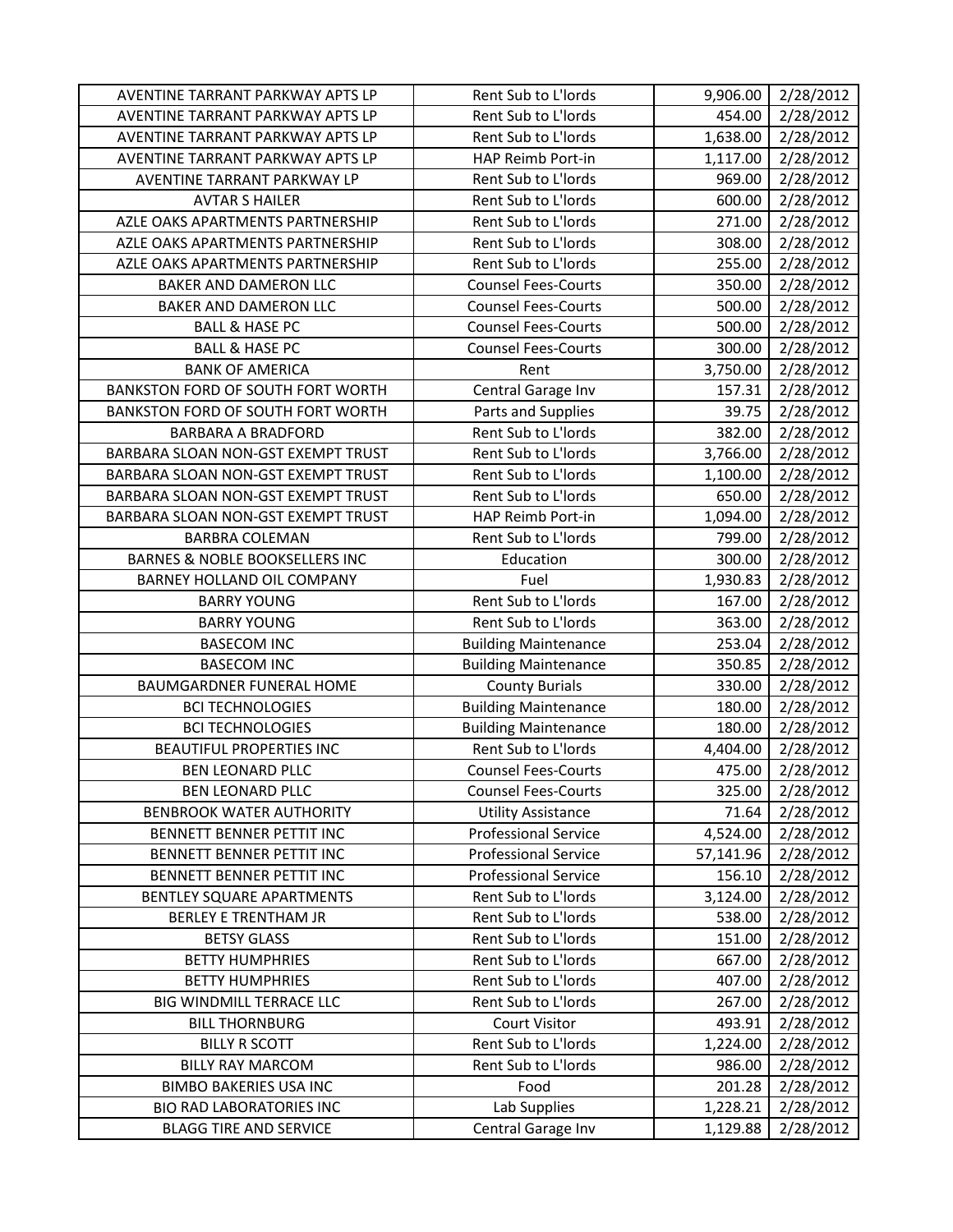| <b>BLAKE BURNS</b>                    | <b>Counsel Fees-Courts</b>  | 600.00   | 2/28/2012 |
|---------------------------------------|-----------------------------|----------|-----------|
| <b>BLAKE BURNS</b>                    | Counsel Fees-Juv            | 200.00   | 2/28/2012 |
| BLUE CROWN INVESTMENTS LLC            | Rent Sub to L'Iords         | 654.00   | 2/28/2012 |
| BLUE LAKES AT MARINE CREEK            | Rent Sub to L'Iords         | 3,913.00 | 2/28/2012 |
| BLUE LAKES AT MARINE CREEK            | HAP Reimb Port-in           | 1,382.00 | 2/28/2012 |
| BLUE PLAID INVESTMENTS LLC            | Rent Sub to L'Iords         | 281.00   | 2/28/2012 |
| <b>BOB VAN HOOSE</b>                  | Rent Sub to L'Iords         | 726.00   | 2/28/2012 |
| <b>BONNIE C WELLS</b>                 | Investigative               | 547.50   | 2/28/2012 |
| <b>BOUNCE ENERGY INC</b>              | <b>Utility Allowance</b>    | 204.00   | 2/28/2012 |
| <b>BOUNCE ENERGY INC</b>              | HAP Reimb Port-in           | 13.00    | 2/28/2012 |
| <b>BOYD MOONEY</b>                    | Counsel Fees-Juv            | 300.00   | 2/28/2012 |
| <b>BRADFORD SHAW</b>                  | Counsel Fees - CPS          | 625.00   | 2/28/2012 |
| <b>BRADFORD W MCCURRY</b>             | Rent Sub to L'Iords         | 501.00   | 2/28/2012 |
| <b>BRAMA WEST POINTE PINES LTD</b>    | Rent Sub to L'Iords         | 2,278.00 | 2/28/2012 |
| <b>BRAMA WEST POINTE PINES LTD</b>    | Rent Sub to L'Iords         | 473.00   | 2/28/2012 |
| <b>BRANDON HUGHES</b>                 | Rent Sub to L'Iords         | 678.00   | 2/28/2012 |
| <b>BRENDA HEIN</b>                    | Reporter's Records          | 1,480.00 | 2/28/2012 |
| <b>BRENT JENKINS</b>                  | HAP Reimb Port-in           | 610.00   | 2/28/2012 |
| <b>BRENT L HOCK</b>                   | Rent Sub to L'Iords         | 609.00   | 2/28/2012 |
| BRENTWOOD MULTIFAMILY LLC             | Rent Sub to L'Iords         | 669.00   | 2/28/2012 |
| <b>BRETT BOONE</b>                    | <b>Counsel Fees-Courts</b>  | 1,340.00 | 2/28/2012 |
| BRIAN AND VALISSA ARMSTRONG           | Clothing                    | 164.22   | 2/28/2012 |
| <b>BRIAN J NEWMAN</b>                 | Counsel Fees - CPS          | 100.00   | 2/28/2012 |
| <b>BRIAN J WILLETT</b>                | <b>Counsel Fees-Courts</b>  | 250.00   | 2/28/2012 |
| <b>BRIAN M BOUFFARD</b>               | <b>Counsel Fees-Courts</b>  | 100.00   | 2/28/2012 |
| <b>BRIAN M BOUFFARD</b>               | <b>Counsel Fees-Courts</b>  | 125.00   | 2/28/2012 |
| <b>BRIAN ZWICK</b>                    | Rent Sub to L'Iords         | 297.00   | 2/28/2012 |
| <b>BRISBEN MERIDIAN LP</b>            | Rent Sub to L'Iords         | 2,313.00 | 2/28/2012 |
| BRISBEN MERIDIAN LP                   | Rent Sub to L'Iords         | 731.00   | 2/28/2012 |
| <b>BRISBEN MERIDIAN LP</b>            | HAP Reimb Port-in           | 616.00   | 2/28/2012 |
| <b>BROCK REALTORS LLC</b>             | Rent Sub to L'Iords         | 6,087.00 | 2/28/2012 |
| <b>BROWN PROPERTIES</b>               | Rent Sub to L'Iords         | 1,397.00 | 2/28/2012 |
| <b>BRUCE ASHWORTH</b>                 | <b>Counsel Fees-Courts</b>  | 500.00   | 2/28/2012 |
| BRYCO/BRYANT COMPANY                  | <b>Building Maintenance</b> | 1,470.00 | 2/28/2012 |
| BRYCO/BRYANT COMPANY                  | <b>Building Maintenance</b> | 1,480.00 | 2/28/2012 |
| <b>BUD STARNES AND ASSOCIATES INC</b> | Rent Sub to L'Iords         | 790.00   | 2/28/2012 |
| <b>BURLESON ARB LTD</b>               | Rent Sub to L'Iords         | 466.00   | 2/28/2012 |
| <b>BURLESON ARB LTD</b>               | Rent Sub to L'Iords         | 429.00   | 2/28/2012 |
| <b>BURLESON ARB LTD</b>               | HAP Reimb Port-in           | 438.00   | 2/28/2012 |
| <b>BUSH RUDNICKI SHELTON PC</b>       | <b>Counsel Fees-Courts</b>  | 460.00   | 2/28/2012 |
| C & J MULTI #1 LP                     | HAP Reimb Port-in           | 625.00   | 2/28/2012 |
| C P CONTINENTAL LP                    | Rent Sub to L'Iords         | (664.00) | 2/28/2012 |
| C P CONTINENTAL LP                    | Rent Sub to L'Iords         | 1,088.00 | 2/28/2012 |
| C P CONTINENTAL LP                    | Rent Sub to L'Iords         | 1,621.00 | 2/28/2012 |
| C RICHARD DAVIS JR                    | Rent Sub to L'Iords         | 545.00   | 2/28/2012 |
| CAMELBACK INVESTMENT PROPERTIES       | Rent Sub to L'Iords         | 540.00   | 2/28/2012 |
| CAMP FIRE USA FIRST TEXAS COUNCIL     | <b>Subrecipient Service</b> | 53.55    | 2/28/2012 |
| <b>CANAS &amp; FLORES</b>             | <b>Counsel Fees-Courts</b>  | 550.00   | 2/28/2012 |
| <b>CANAS &amp; FLORES</b>             | <b>Counsel Fees-Courts</b>  | 250.00   | 2/28/2012 |
| <b>CANAS &amp; FLORES</b>             | <b>Counsel Fees-Courts</b>  | 1,000.00 | 2/28/2012 |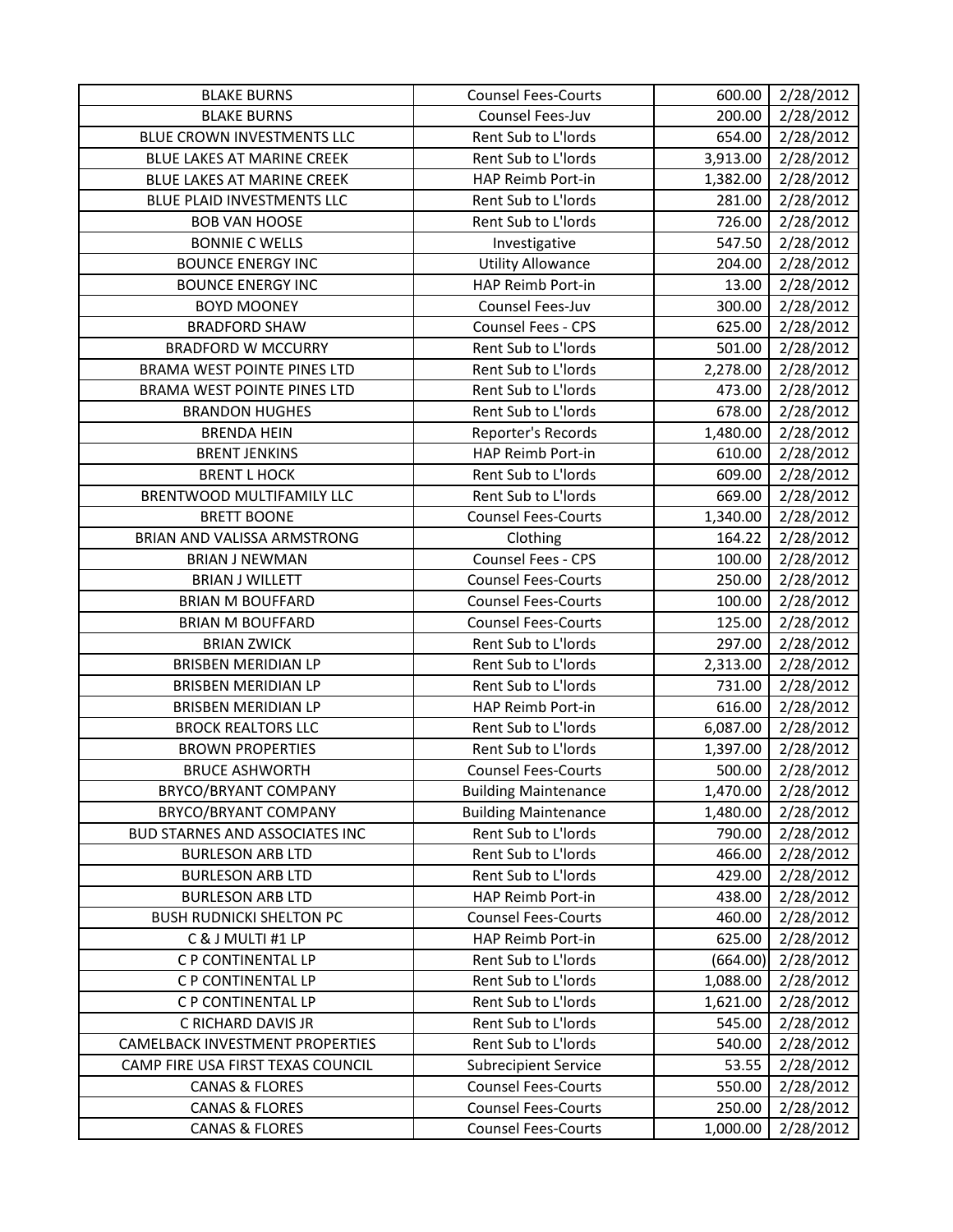| <b>CANAS &amp; FLORES</b>           | <b>Counsel Fees-Courts</b>  | 450.00    | 2/28/2012 |
|-------------------------------------|-----------------------------|-----------|-----------|
| <b>CANAS &amp; FLORES</b>           | <b>Counsel Fees-Courts</b>  | 100.00    | 2/28/2012 |
| <b>CANCER CARE SERVICES</b>         | Food/Hygiene Assist         | 947.96    | 2/28/2012 |
| <b>CAPP INC</b>                     | <b>Building Maintenance</b> | 211.04    | 2/28/2012 |
| <b>CAREY WALKER</b>                 | <b>Counsel Fees-Courts</b>  | 200.00    | 2/28/2012 |
| <b>CAREY WALKER</b>                 | <b>Counsel Fees-Courts</b>  | 200.00    | 2/28/2012 |
| <b>CARLOS GUEVARA</b>               | <b>Professional Service</b> | 1,627.50  | 2/28/2012 |
| <b>CARLSON INVESTMENTS INC</b>      | Rent Sub to L'Iords         | 1,002.00  | 2/28/2012 |
| <b>CARLSON INVESTMENTS INC</b>      | Rent Sub to L'Iords         | 280.00    | 2/28/2012 |
| <b>CAROLINE ELAD TABE</b>           | Rent Sub to L'Iords         | 1,540.00  | 2/28/2012 |
| <b>CAROLINE ELAD TABE</b>           | Rent Sub to L'Iords         | 484.00    | 2/28/2012 |
| <b>CAROLINE ELAD TABE</b>           | Rent Sub to L'Iords         | 975.00    | 2/28/2012 |
| <b>CAROLYN A CROSS</b>              | Rent Sub to L'Iords         | 697.00    | 2/28/2012 |
| Carolyn S Sims                      | <b>Meeting Expenses</b>     | 60.00     | 2/28/2012 |
| <b>CARRIE R MURPHY</b>              | Rent Sub to L'Iords         | 524.00    | 2/28/2012 |
| <b>CARSCO ENT LLC</b>               | Rent Sub to L'Iords         | 879.00    | 2/28/2012 |
| CASA ROYALE APARTMENTS, LTD.        | Rent Sub to L'Iords         | 706.00    | 2/28/2012 |
| CASA ROYALE APARTMENTS, LTD.        | Rent Sub to L'Iords         | 578.00    | 2/28/2012 |
| <b>CASEY COLE</b>                   | <b>Counsel Fees-Courts</b>  | 1,000.00  | 2/28/2012 |
| <b>CASSATA LEARNING CENTER</b>      | <b>Professional Service</b> | 7,058.20  | 2/28/2012 |
| <b>CATHERINE A WATERS</b>           | Rent Sub to L'Iords         | 1,229.00  | 2/28/2012 |
| <b>CATHERINE DUNNAVANT</b>          | <b>Counsel Fees-Courts</b>  | 450.00    | 2/28/2012 |
| <b>CDW GOVERNMENT INC</b>           | Lab Equip Mainten           | 189.98    | 2/28/2012 |
| <b>CEDAR POINT APTS LP</b>          | Rent Sub to L'Iords         | 10,178.00 | 2/28/2012 |
| <b>CEDAR POINT APTS LP</b>          | Rent Sub to L'Iords         | 801.00    | 2/28/2012 |
| <b>CEDAR POINT APTS LP</b>          | HAP Reimb Port-in           | 2,796.00  | 2/28/2012 |
| <b>CELIA J THORNTON</b>             | Rent Sub to L'Iords         | 650.00    | 2/28/2012 |
| <b>CENTAURUS GF TERRACE LLC</b>     | Rent Sub to L'Iords         | 393.20    | 2/28/2012 |
| <b>CENTAURUS GF TERRACE LLC</b>     | Rent Sub to L'Iords         | 1,747.00  | 2/28/2012 |
| <b>CENTAURUS GF TERRACE LLC</b>     | HAP Reimb Port-in           | 519.00    | 2/28/2012 |
| CEN-TEX UNIFORM SALES INC           | Clothing                    | 1,101.62  | 2/28/2012 |
| CEN-TEX UNIFORM SALES INC           | Clothing                    | 9,711.24  | 2/28/2012 |
| <b>CENTRAL PARK TOWNHOMES</b>       | Rental Assistance           | 620.00    | 2/28/2012 |
| <b>CERILLIANT CORPORATION</b>       | Lab Supplies                | 1,776.08  | 2/28/2012 |
| <b>CHAD LEE</b>                     | Counsel Fees-Juv            | 200.00    | 2/28/2012 |
| <b>CHAD TRIBBLE</b>                 | Rent Sub to L'Iords         | 762.00    | 2/28/2012 |
| <b>CHADWELL GROUP LP</b>            | <b>Professional Service</b> | 600.00    | 2/28/2012 |
| <b>CHADWELL GROUP LP</b>            | <b>Professional Service</b> | 8,325.34  | 2/28/2012 |
| <b>CHADWELL GROUP LP</b>            | <b>Professional Service</b> | 6,006.00  | 2/28/2012 |
| <b>CHAMPION ENERGY SERVICES LLC</b> | <b>Utility Allowance</b>    | 106.00    | 2/28/2012 |
| <b>CHARLES R BLACKLEDGE</b>         | Rent Sub to L'Iords         | 723.00    | 2/28/2012 |
| <b>CHARLES ROACH</b>                | <b>Counsel Fees-Courts</b>  | 1,050.00  | 2/28/2012 |
| <b>CHARLES ROACH</b>                | <b>Counsel Fees-Courts</b>  | 400.00    | 2/28/2012 |
| <b>CHARLES ROACH</b>                | <b>Counsel Fees-Courts</b>  | 600.00    | 2/28/2012 |
| <b>CHARLES STEPHENS</b>             | <b>Professional Service</b> | 3,000.00  | 2/28/2012 |
| <b>CHARLES WADE PARRISH</b>         | Rent Sub to L'Iords         | 216.00    | 2/28/2012 |
| <b>CHARLIE NICKERSON</b>            | Rent Sub to L'Iords         | 1,611.00  | 2/28/2012 |
| <b>CHARLOTTE STAPLES</b>            | Counsel Fees - CPS          | 515.00    | 2/28/2012 |
| <b>CHARTER CAPITAL</b>              | <b>Professional Service</b> | 187.17    | 2/28/2012 |
| <b>CHARTER COMMUNICATIONS</b>       | Subscriptions               | 113.90    | 2/28/2012 |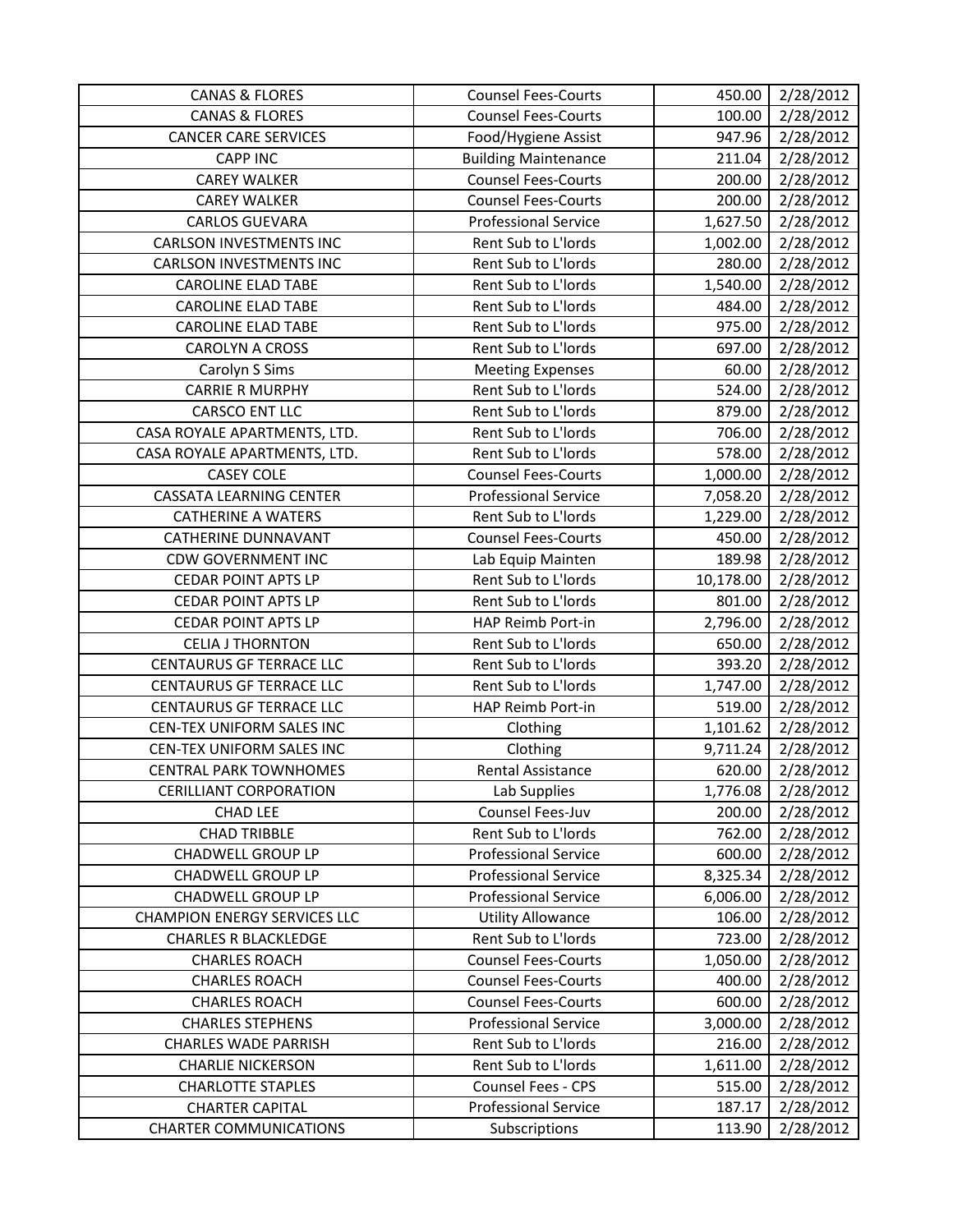| <b>CHECKPOINT SERVICES INC</b>       | <b>Computer Maintenance</b> | 67.10    | 2/28/2012 |
|--------------------------------------|-----------------------------|----------|-----------|
| <b>CHECKPOINT SERVICES INC</b>       | <b>Computer Maintenance</b> | 1,285.90 | 2/28/2012 |
| <b>CHECKPOINT SERVICES INC</b>       | <b>Computer Maintenance</b> | 208.60   | 2/28/2012 |
| <b>CHEM AQUA</b>                     | A/C Maint Contract          | 1,050.00 | 2/28/2012 |
| <b>CHEM AQUA</b>                     | A/C Maint Contract          | 80.00    | 2/28/2012 |
| <b>CHEM AQUA</b>                     | A/C Maint Contract          | 1,920.00 | 2/28/2012 |
| <b>CHEMATICS INC</b>                 | Supplies                    | 249.07   | 2/28/2012 |
| <b>CHICAGO PROPERTIES INC</b>        | Rent Sub to L'Iords         | 522.00   | 2/28/2012 |
| <b>CHRIS MINTEER</b>                 | Rent Sub to L'Iords         | 989.00   | 2/28/2012 |
| <b>CHRIS SAUNDERS</b>                | Rent Sub to L'Iords         | 717.00   | 2/28/2012 |
| <b>CHRIS'S TRIM SHOP</b>             | Central Garage Inv          | 140.00   | 2/28/2012 |
| <b>CHRISTINE CHAFFIN</b>             | Rent Sub to L'Iords         | 184.00   | 2/28/2012 |
| <b>Christine E Dooling</b>           | Education                   | 92.00    | 2/28/2012 |
| <b>CHRISTOPHER D BURDEN SR</b>       | Rent Sub to L'Iords         | 1,295.00 | 2/28/2012 |
| <b>CHRISTOPHER LEO CASTANON</b>      | <b>Counsel Fees-Courts</b>  | 400.00   | 2/28/2012 |
| <b>CHRISTY BRANDT</b>                | Rent Sub to L'Iords         | 750.00   | 2/28/2012 |
| <b>CINDY LE</b>                      | Rent Sub to L'Iords         | 761.00   | 2/28/2012 |
| <b>CINDY LE</b>                      | Rent Sub to L'Iords         | 830.00   | 2/28/2012 |
| <b>CINTAS FIRST AID &amp; SAFETY</b> | Supplies                    | 154.22   | 2/28/2012 |
| <b>CINTAS FIRST AID &amp; SAFETY</b> | Field Equip&Supplies        | 96.18    | 2/28/2012 |
| <b>CIRRO ENERGY</b>                  | <b>Utility Assistance</b>   | 296.65   | 2/28/2012 |
| <b>CIRRO ENERGY</b>                  | <b>Utility Allowance</b>    | 593.00   | 2/28/2012 |
| <b>CITY OF BEDFORD</b>               | Water                       | 117.59   | 2/28/2012 |
| <b>CITY OF BEDFORD</b>               | Water                       | 287.70   | 2/28/2012 |
| CITY OF NORTH RICHLAND HILLS         | Field Equip&Supplies        | 48.00    | 2/28/2012 |
| <b>CITY OF PASADENA</b>              | Port HAP Port-out           | 741.00   | 2/28/2012 |
| <b>CITY OF PASADENA</b>              | Port Admin Fee Expen        | 42.87    | 2/28/2012 |
| <b>CLARK PANNIER</b>                 | Rent Sub to L'Iords         | 455.00   | 2/28/2012 |
| <b>CLASSIC LOCATORS INC</b>          | Rent Sub to L'Iords         | 4,181.00 | 2/28/2012 |
| <b>CLAUDIE C LOFTON JR</b>           | Rent Sub to L'Iords         | 929.00   | 2/28/2012 |
| <b>CLAYTON KYLE HODGES</b>           | <b>Counsel Fees-Courts</b>  | 390.00   | 2/28/2012 |
| <b>CLOYCE E JONES</b>                | Rent Sub to L'Iords         | 571.00   | 2/28/2012 |
| <b>CLYDE LARRY FITZGERALD</b>        | Cap Murder-Othr Cost        | 2,483.64 | 2/28/2012 |
| <b>COBB PARK TOWNHOMES II LP</b>     | Rent Sub to L'Iords         | 599.00   | 2/28/2012 |
| <b>COBB PARK TOWNHOMES II LP</b>     | Rent Sub to L'Iords         | 8,858.00 | 2/28/2012 |
| COBB PARK TOWNHOMES II LP            | Rent Sub to L'Iords         | 49.00    | 2/28/2012 |
| <b>COBB PARK TOWNHOMES II LP</b>     | HAP Reimb Port-in           | 129.00   | 2/28/2012 |
| <b>CODY L COFER</b>                  | Counsel Fees-Juv            | 100.00   | 2/28/2012 |
| <b>COLE JENNINGS BRYAN</b>           | Counsel Fees-Probate        | 2,200.00 | 2/28/2012 |
| <b>COLLINS WINDOW CLEANING</b>       | <b>Building Maintenance</b> | 500.00   | 2/28/2012 |
| <b>COMMERCIAL RECORDER</b>           | Advertis/Leg Notice         | 16.50    | 2/28/2012 |
| <b>COMMERCIAL RECORDER</b>           | Advertis/Leg Notice         | 6.75     | 2/28/2012 |
| <b>COMMERCIAL RECORDER</b>           | Advertis/Leg Notice         | 15.50    | 2/28/2012 |
| <b>COMMERCIAL RECORDER</b>           | Advertis/Leg Notice         | 32.00    | 2/28/2012 |
| <b>COMMUNITY ENRICHMENT CENTER</b>   | Rent Sub to L'Iords         | 4,082.00 | 2/28/2012 |
| <b>COMMUNITY ENRICHMENT CENTER</b>   | Rent Sub to L'Iords         | 812.00   | 2/28/2012 |
| <b>COMMUNITY ENRICHMENT CENTER</b>   | Rent Sub to L'Iords         | 585.00   | 2/28/2012 |
| <b>COMMUNITY ENRICHMENT CENTER</b>   | HAP Reimb Port-in           | 402.00   | 2/28/2012 |
| COMMUNITY MORTUARY SERVICES LLC      | <b>County Burials</b>       | 495.00   | 2/28/2012 |
| CONCHO SUPPLY INC                    | Central Garage Inv          | 1,769.39 | 2/28/2012 |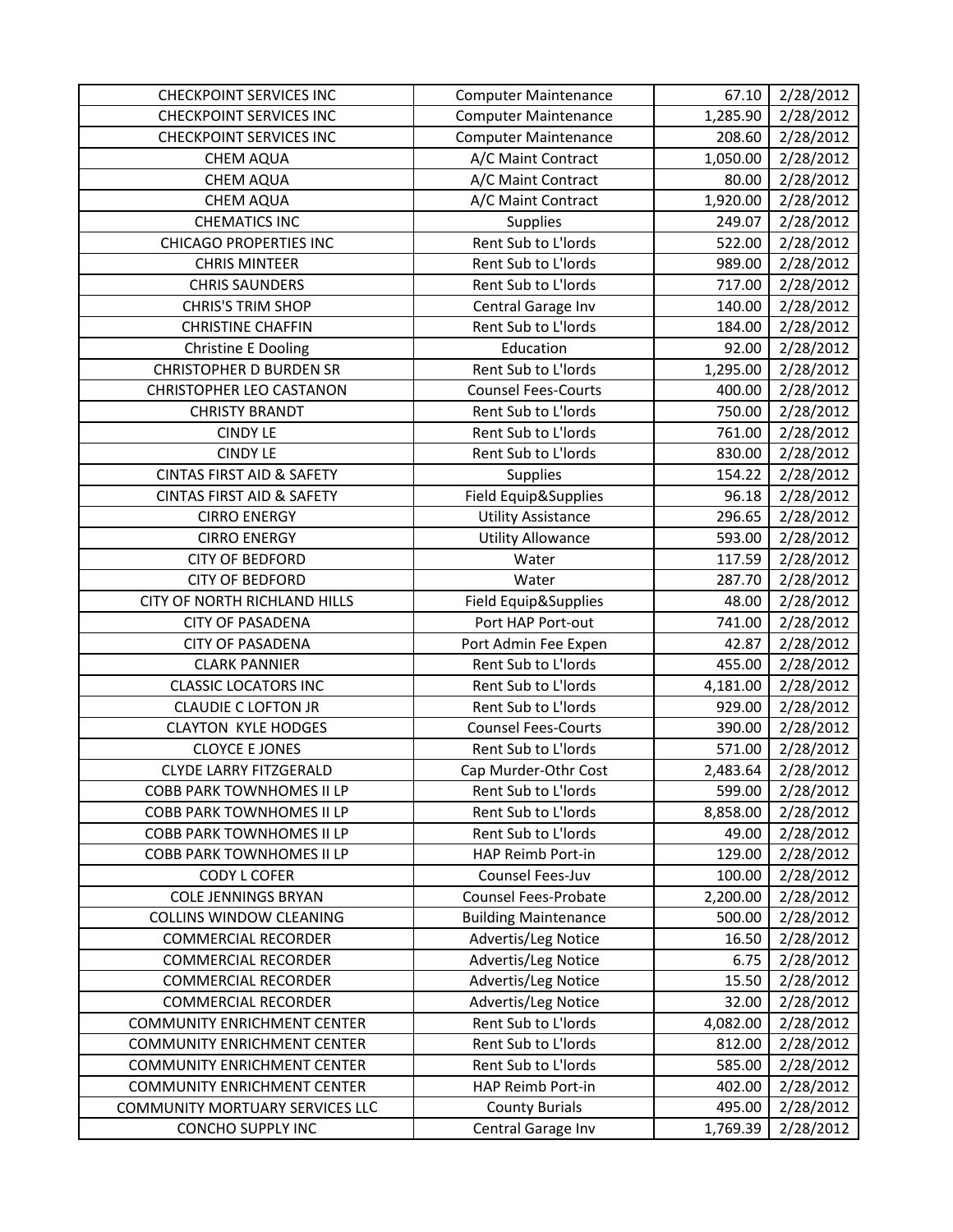| <b>CONCHO SUPPLY INC</b>       | Parts and Supplies         | 2,715.40 | 2/28/2012 |
|--------------------------------|----------------------------|----------|-----------|
| CONCIERGE ASSET MANAGEMENT LLC | Rent Sub to L'Iords        | 320.00   | 2/28/2012 |
| CONCORD SUMMIT LTD.            | Rent Sub to L'Iords        | 550.00   | 2/28/2012 |
| CONCORD SUMMIT LTD.            | <b>Utility Allowance</b>   | 14.00    | 2/28/2012 |
| <b>CONNIE PARKS</b>            | Clothing                   | 844.11   | 2/28/2012 |
| <b>CONNIE PARKS</b>            | Cash For Kids              | 200.00   | 2/28/2012 |
| <b>CONNIE PYATT-DRYDEN</b>     | <b>Counsel Fees-Courts</b> | 100.00   | 2/28/2012 |
| <b>CONNIE TRUONG</b>           | Rent Sub to L'Iords        | 658.00   | 2/28/2012 |
| COOK CHILDRENS MEDICAL CENTER  | <b>SAE Sexual Assault</b>  | 680.00   | 2/28/2012 |
| COOK CHILDRENS MEDICAL CENTER  | <b>SAE Sexual Assault</b>  | 680.00   | 2/28/2012 |
| COOK CHILDRENS MEDICAL CENTER  | <b>SAE Sexual Assault</b>  | 680.00   | 2/28/2012 |
| COOK CHILDRENS MEDICAL CENTER  | <b>SAE Sexual Assault</b>  | 680.00   | 2/28/2012 |
| COOK CHILDRENS MEDICAL CENTER  | <b>SAE Sexual Assault</b>  | 680.00   | 2/28/2012 |
| COOK CHILDRENS MEDICAL CENTER  | <b>SAE Sexual Assault</b>  | 680.00   | 2/28/2012 |
| COOK CHILDRENS MEDICAL CENTER  | <b>SAE Sexual Assault</b>  | 680.00   | 2/28/2012 |
| COOK CHILDRENS MEDICAL CENTER  | <b>SAE Sexual Assault</b>  | 680.00   | 2/28/2012 |
| COOK CHILDRENS MEDICAL CENTER  | <b>SAE Sexual Assault</b>  | 680.00   | 2/28/2012 |
| COOK CHILDRENS MEDICAL CENTER  | <b>SAE Sexual Assault</b>  | 680.00   | 2/28/2012 |
| COOK CHILDRENS MEDICAL CENTER  | <b>SAE Sexual Assault</b>  | 680.00   | 2/28/2012 |
| COOK CHILDRENS MEDICAL CENTER  | <b>SAE Sexual Assault</b>  | 680.00   | 2/28/2012 |
| COOK CHILDRENS MEDICAL CENTER  | <b>SAE Sexual Assault</b>  | 680.00   | 2/28/2012 |
| COOK CHILDRENS MEDICAL CENTER  | <b>SAE Sexual Assault</b>  | 680.00   | 2/28/2012 |
| COOK CHILDRENS MEDICAL CENTER  | <b>SAE Sexual Assault</b>  | 680.00   | 2/28/2012 |
| COOK CHILDRENS MEDICAL CENTER  | <b>SAE Sexual Assault</b>  | 680.00   | 2/28/2012 |
| COOK CHILDRENS MEDICAL CENTER  | <b>SAE Sexual Assault</b>  | 680.00   | 2/28/2012 |
| COOK CHILDRENS MEDICAL CENTER  | <b>SAE Sexual Assault</b>  | 680.00   | 2/28/2012 |
| COOK CHILDRENS MEDICAL CENTER  | <b>SAE Sexual Assault</b>  | 680.00   | 2/28/2012 |
| COOK CHILDRENS MEDICAL CENTER  | <b>SAE Sexual Assault</b>  | 680.00   | 2/28/2012 |
| COOK CHILDRENS MEDICAL CENTER  | <b>SAE Sexual Assault</b>  | 680.00   | 2/28/2012 |
| COOK CHILDRENS MEDICAL CENTER  | <b>SAE Sexual Assault</b>  | 680.00   | 2/28/2012 |
| COOK CHILDRENS MEDICAL CENTER  | <b>SAE Sexual Assault</b>  | 680.00   | 2/28/2012 |
| COOK CHILDRENS MEDICAL CENTER  | <b>SAE Sexual Assault</b>  | 680.00   | 2/28/2012 |
| COOK CHILDRENS MEDICAL CENTER  | <b>SAE Sexual Assault</b>  | 680.00   | 2/28/2012 |
| COOK CHILDRENS MEDICAL CENTER  | <b>SAE Sexual Assault</b>  | 680.00   | 2/28/2012 |
| COOK CHILDRENS MEDICAL CENTER  | <b>SAE Sexual Assault</b>  | 680.00   | 2/28/2012 |
| COOK CHILDRENS MEDICAL CENTER  | <b>SAE Sexual Assault</b>  | 680.00   | 2/28/2012 |
| COOK CHILDRENS MEDICAL CENTER  | <b>SAE Sexual Assault</b>  | 680.00   | 2/28/2012 |
| COOK CHILDRENS MEDICAL CENTER  | <b>SAE Sexual Assault</b>  | 680.00   | 2/28/2012 |
| COOK CHILDRENS MEDICAL CENTER  | <b>SAE Sexual Assault</b>  | 680.00   | 2/28/2012 |
| COOK CHILDRENS MEDICAL CENTER  | <b>SAE Sexual Assault</b>  | 680.00   | 2/28/2012 |
| COOK CHILDRENS MEDICAL CENTER  | <b>SAE Sexual Assault</b>  | 680.00   | 2/28/2012 |
| COOK CHILDRENS MEDICAL CENTER  | <b>SAE Sexual Assault</b>  | 680.00   | 2/28/2012 |
| COOK CHILDRENS MEDICAL CENTER  | <b>SAE Sexual Assault</b>  | 680.00   | 2/28/2012 |
| COOK CHILDRENS MEDICAL CENTER  | <b>SAE Sexual Assault</b>  | 680.00   | 2/28/2012 |
| COOK CHILDRENS MEDICAL CENTER  | <b>SAE Sexual Assault</b>  | 680.00   | 2/28/2012 |
| COOK CHILDRENS MEDICAL CENTER  | <b>SAE Sexual Assault</b>  | 680.00   | 2/28/2012 |
| COOK CHILDRENS MEDICAL CENTER  | <b>SAE Sexual Assault</b>  | 680.00   | 2/28/2012 |
| COOK CHILDRENS MEDICAL CENTER  | <b>SAE Sexual Assault</b>  | 680.00   | 2/28/2012 |
| COOK CHILDRENS MEDICAL CENTER  | <b>SAE Sexual Assault</b>  | 680.00   | 2/28/2012 |
| COOK CHILDRENS MEDICAL CENTER  | SAE Sexual Assault         | 680.00   | 2/28/2012 |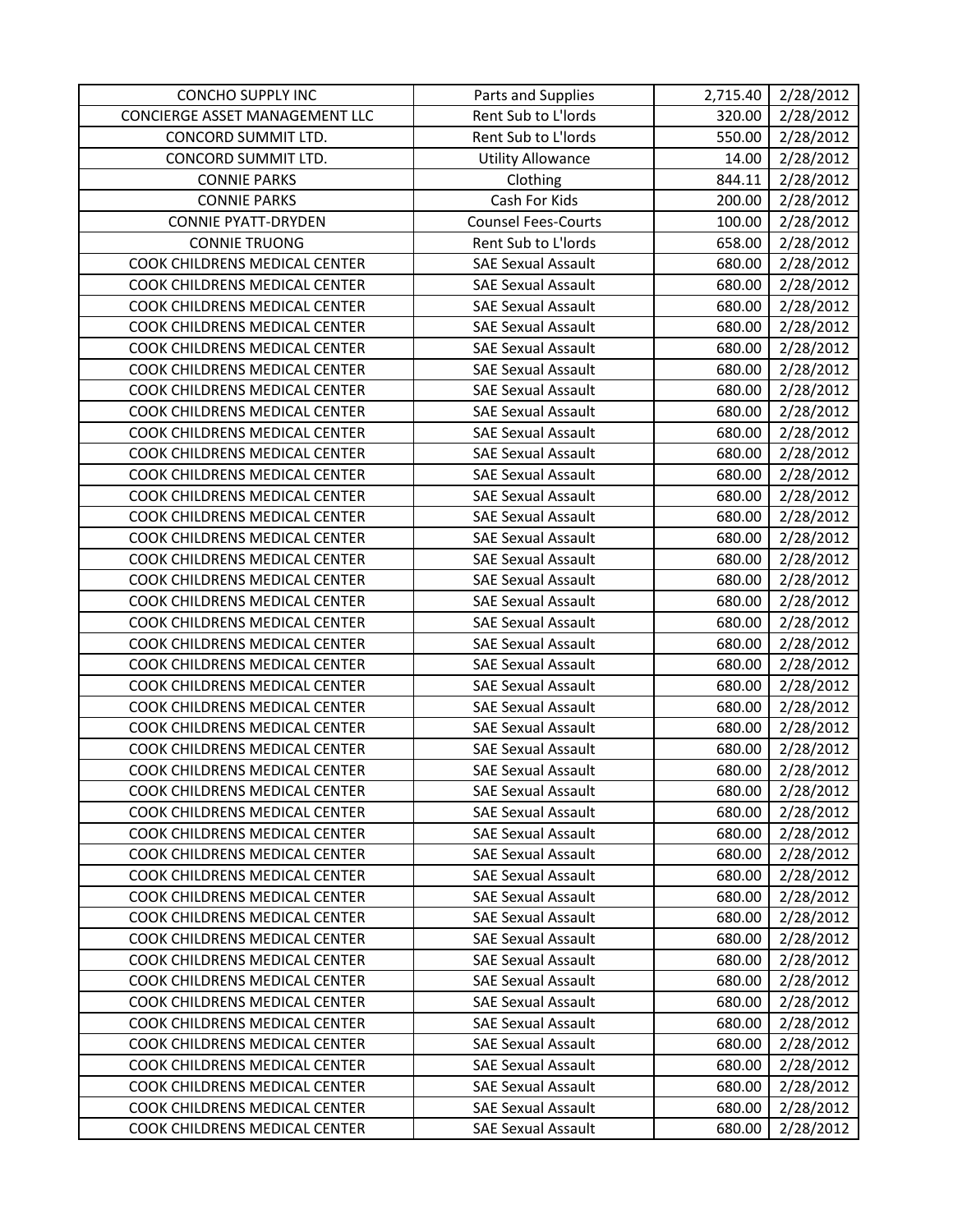| COOK CHILDRENS MEDICAL CENTER          | <b>SAE Sexual Assault</b>   | 680.00     | 2/28/2012 |
|----------------------------------------|-----------------------------|------------|-----------|
| COOK CHILDRENS MEDICAL CENTER          | <b>SAE Sexual Assault</b>   | 680.00     | 2/28/2012 |
| COOK CHILDRENS MEDICAL CENTER          | <b>SAE Sexual Assault</b>   | 680.00     | 2/28/2012 |
| COOK CHILDRENS MEDICAL CENTER          | <b>SAE Sexual Assault</b>   | 680.00     | 2/28/2012 |
| COOK CHILDRENS MEDICAL CENTER          | <b>SAE Sexual Assault</b>   | 680.00     | 2/28/2012 |
| COOK CHILDRENS MEDICAL CENTER          | <b>SAE Sexual Assault</b>   | 680.00     | 2/28/2012 |
| COOK CHILDRENS MEDICAL CENTER          | <b>SAE Sexual Assault</b>   | 680.00     | 2/28/2012 |
| COOK CHILDRENS MEDICAL CENTER          | <b>SAE Sexual Assault</b>   | 680.00     | 2/28/2012 |
| COOK CHILDRENS MEDICAL CENTER          | <b>SAE Sexual Assault</b>   | 680.00     | 2/28/2012 |
| COOK CHILDRENS MEDICAL CENTER          | <b>SAE Sexual Assault</b>   | 680.00     | 2/28/2012 |
| <b>COREY NEUNER</b>                    | Rent Sub to L'Iords         | 843.00     | 2/28/2012 |
| CORNERSTONE ASSISTANCE NETWORK INC     | <b>Subrecipient Service</b> | 4,032.97   | 2/28/2012 |
| CORNERSTONE ASSISTANCE NETWORK INC     | <b>Subrecipient Service</b> | 6,719.86   | 2/28/2012 |
| CORNERSTONE ASSISTANCE NETWORK INC     | <b>Professional Service</b> | 150,000.00 | 2/28/2012 |
| <b>CORPORATE GREEN INC</b>             | <b>Building Maintenance</b> | 129.00     | 2/28/2012 |
| <b>COTTONWOOD HAMMER LP</b>            | Rent Sub to L'Iords         | 8,390.00   | 2/28/2012 |
| <b>COTTONWOOD HAMMER LP</b>            | Rent Sub to L'Iords         | 498.00     | 2/28/2012 |
| <b>COTTONWOOD HAMMER LP</b>            | Rent Sub to L'Iords         | 374.00     | 2/28/2012 |
| COTTONWOOD HAMMER LP                   | HAP Reimb Port-in           | 3,056.00   | 2/28/2012 |
| <b>COUNTRY INN &amp; SUITES</b>        | Education                   | 155.94     | 2/28/2012 |
| <b>COURTYARDS PARTNERSHIP</b>          | Rent Sub to L'Iords         | 363.00     | 2/28/2012 |
| CP CONTINENTAL LP                      | Rent Sub to L'Iords         | 593.00     | 2/28/2012 |
| CPH ASSOCIATES LTD                     | Rent Sub to L'Iords         | 353.00     | 2/28/2012 |
| <b>CRIADO &amp; ASSOCIATES INC</b>     | <b>Professional Service</b> | 2,088.60   | 2/28/2012 |
| <b>CROSS PROPERTIES</b>                | Rent Sub to L'Iords         | 559.00     | 2/28/2012 |
| <b>CROWLEY FOUNTAINHEAD LP</b>         | Rent Sub to L'Iords         | 353.00     | 2/28/2012 |
| CROWLEY RETIREMENT VILLAGE LP          | Rent Sub to L'Iords         | 2,034.00   | 2/28/2012 |
| <b>CRUCELL VACCINES INC</b>            | <b>Medical Supplies</b>     | 3,440.00   | 2/28/2012 |
| CTC FAMILY LIMITED PARTNERSHIP         | Rent Sub to L'Iords         | 4,169.00   | 2/28/2012 |
| CTC FAMILY LIMITED PARTNERSHIP         | Rent Sub to L'Iords         | 491.00     | 2/28/2012 |
| CTC FAMILY LIMITED PARTNERSHIP         | Rent Sub to L'Iords         | 820.00     | 2/28/2012 |
| CTC FAMILY LIMITED PARTNERSHIP         | <b>HAP Reimb Port-in</b>    | 478.00     | 2/28/2012 |
| <b>CUEVAS DISTRIBUTION INC</b>         | Lab Supplies                | 502.00     | 2/28/2012 |
| <b>CURTIS FORTINBERRY</b>              | <b>Counsel Fees-Courts</b>  | 400.00     | 2/28/2012 |
| <b>CURTIS ROSEBERRY</b>                | Rent Sub to L'Iords         | 495.00     | 2/28/2012 |
| Cynthia M Owens                        | Travel                      | 140.00     | 2/28/2012 |
| <b>CYRUS D TATUM</b>                   | HAP Reimb Port-in           | 775.00     | 2/28/2012 |
| <b>D &amp; A BUILDING SERVICES INC</b> | <b>Custodian Services</b>   | 285.00     | 2/28/2012 |
| DALE A BALLARD                         | Rent Sub to L'Iords         | 190.00     | 2/28/2012 |
| <b>DALE HEISCH</b>                     | <b>Counsel Fees-Courts</b>  | 600.00     | 2/28/2012 |
| <b>DALE HEISCH</b>                     | <b>Counsel Fees-Courts</b>  | 250.00     | 2/28/2012 |
| <b>DALE HEISCH</b>                     | <b>Counsel Fees-Courts</b>  | 340.00     | 2/28/2012 |
| DALLAS CHAPTER APA                     | Education                   | 26.00      | 2/28/2012 |
| DALLAS CHAPTER APA                     | Education                   | 33.00      | 2/28/2012 |
| DALLAS GET THERE FAST (GTF) INC        | Rent Sub to L'Iords         | 1,668.00   | 2/28/2012 |
| DALPHINE C HENDERSON                   | Rent Sub to L'Iords         | 861.00     | 2/28/2012 |
| DANA FRANK LARUE                       | Cap Murder-Othr Cost        | 8,070.83   | 2/28/2012 |
| DANIEL D PHAM                          | Rent Sub to L'Iords         | 1,114.00   | 2/28/2012 |
| DANIEL HERNANDEZ                       | <b>Counsel Fees-Courts</b>  | 200.00     | 2/28/2012 |
| <b>DANIEL KLU</b>                      | Rent Sub to L'Iords         | 785.00     | 2/28/2012 |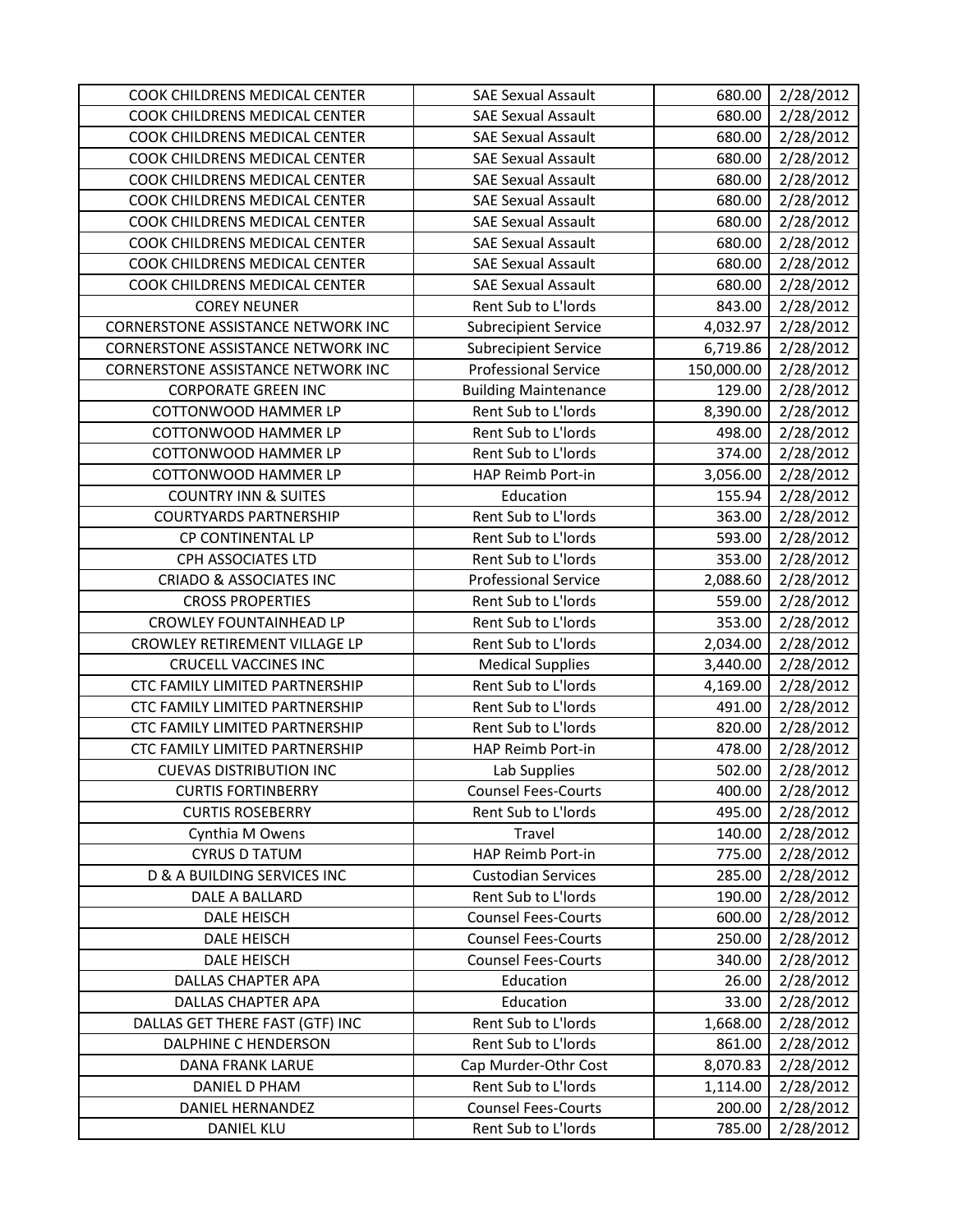| <b>DANIEL YOUNG</b>            | <b>Counsel Fees-Courts</b>  | 237.50    | 2/28/2012 |
|--------------------------------|-----------------------------|-----------|-----------|
| DANIEL YOUNG                   | <b>Counsel Fees-Courts</b>  | 250.00    | 2/28/2012 |
| DANILO A ACEVEDO               | Rent Sub to L'Iords         | 811.00    | 2/28/2012 |
| DANNY L HELMS                  | Rent Sub to L'Iords         | 681.00    | 2/28/2012 |
| DARCY NILES DENO               | Counsel Fees - CPS          | 150.00    | 2/28/2012 |
| <b>DARREL E THRASHER</b>       | Rent Sub to L'Iords         | 850.00    | 2/28/2012 |
| <b>DAVID A FRISBY</b>          | <b>Counsel Fees-Courts</b>  | 200.00    | 2/28/2012 |
| DAVID BERNARD                  | Rent Sub to L'Iords         | 1,038.00  | 2/28/2012 |
| DAVID CLEVELAND                | Travel                      | 148.07    | 2/28/2012 |
| <b>DAVID DANIELS</b>           | Rent Sub to L'Iords         | 244.00    | 2/28/2012 |
| <b>DAVID ENGLE</b>             | Clothing                    | 100.00    | 2/28/2012 |
| DAVID I JOHNSON                | Rent Sub to L'Iords         | 700.00    | 2/28/2012 |
| DAVID J KRIENER                | Rent Sub to L'Iords         | 638.00    | 2/28/2012 |
| DAVID JONES AND                | Clothing                    | 88.48     | 2/28/2012 |
| <b>DAVID LAGAT</b>             | Rent Sub to L'Iords         | 4,962.00  | 2/28/2012 |
| <b>DAVID MICHAEL PERAHIA</b>   | Rent Sub to L'Iords         | 352.00    | 2/28/2012 |
| DAVID MONROE INGRAM            | Rent Sub to L'Iords         | 1,083.00  | 2/28/2012 |
| <b>DAVID PALMER</b>            | <b>Counsel Fees-Courts</b>  | 100.00    | 2/28/2012 |
| DAVID PEARSON, IV              | Cnsl Fees-Crim Appls        | 812.50    | 2/28/2012 |
| <b>DAVID POST</b>              | Rent Sub to L'Iords         | 2,333.00  | 2/28/2012 |
| DAVID R YALE                   | Rent Sub to L'Iords         | 250.00    | 2/28/2012 |
| <b>DAVID RODRIGUEZ</b>         | Rent Sub to L'Iords         | 975.00    | 2/28/2012 |
| DAWN VAN WINKLE                | Rent Sub to L'Iords         | 478.00    | 2/28/2012 |
| DAY RESOURCE CENTER FOR THE    | <b>Subrecipient Service</b> | 11,025.00 | 2/28/2012 |
| <b>DBC FAMILY LAW</b>          | Counsel Fees-Juv            | 200.00    | 2/28/2012 |
| DCTC SPHINX DEVELOPMENT LP     | Rent Sub to L'Iords         | 1,773.00  | 2/28/2012 |
| DCTC SPHINX DEVELOPMENT LP     | Rent Sub to L'Iords         | 642.00    | 2/28/2012 |
| DCTC SPHINX DEVELOPMENT LP     | HAP Reimb Port-in           | 2,325.00  | 2/28/2012 |
| DDRE MCDONALD FAMILY LP        | Rent Sub to L'Iords         | 1,820.00  | 2/28/2012 |
| DDRE MCDONALD FAMILY LP        | HAP Reimb Port-in           | 856.00    | 2/28/2012 |
| <b>DEAN SWANDA</b>             | Counsel Fees-Juv            | 130.00    | 2/28/2012 |
| <b>DEAN SWANDA</b>             | Counsel Fees - CPS          | 100.00    | 2/28/2012 |
| DEANNA M VILLARREAL            | Rent Sub to L'Iords         | 447.00    | 2/28/2012 |
| DEBORAH ANN MADEWELL           | Rent Sub to L'Iords         | 800.00    | 2/28/2012 |
| <b>DEBORAH HOOVER</b>          | Rent Sub to L'Iords         | 853.00    | 2/28/2012 |
| DEBRA A FLOYD                  | Rent Sub to L'Iords         | 713.00    | 2/28/2012 |
| DECASAS PROPERTIES LLC         | Rent Sub to L'Iords         | 453.00    | 2/28/2012 |
| DECASAS PROPERTIES LLC         | Rent Sub to L'Iords         | 445.00    | 2/28/2012 |
| DEEN FORT WORTH ASSOCIATES LTD | Rent Sub to L'Iords         | 2,394.00  | 2/28/2012 |
| DEEN FORT WORTH ASSOCIATES LTD | Rent Sub to L'Iords         | 1,270.00  | 2/28/2012 |
| DEEN FORT WORTH ASSOCIATES LTD | Rent Sub to L'Iords         | 644.00    | 2/28/2012 |
| DEEN FORT WORTH ASSOCIATES LTD | Rent Sub to L'Iords         | 805.00    | 2/28/2012 |
| DEEPDALE INVESTMENTS LTD       | Rent Sub to L'Iords         | 968.00    | 2/28/2012 |
| DEEPDALE INVESTMENTS LTD       | Rent Sub to L'Iords         | 633.00    | 2/28/2012 |
| DEIDRA KINDRED                 | HAP Reimb Port-in           | 657.00    | 2/28/2012 |
| DEITRIC D DUNN SR              | HAP Reimb Port-in           | 805.00    | 2/28/2012 |
| DEL PRADO PROPERTIES LTD       | <b>Rental Assistance</b>    | 505.00    | 2/28/2012 |
| DEL PRADO PROPERTIES LTD       | <b>Utility Assistance</b>   | 38.09     | 2/28/2012 |
| <b>DELARIO KIZZEE</b>          | Rent Sub to L'Iords         | 953.00    | 2/28/2012 |
| DELSYIA M ALDANA               | Rent Sub to L'Iords         | 373.00    | 2/28/2012 |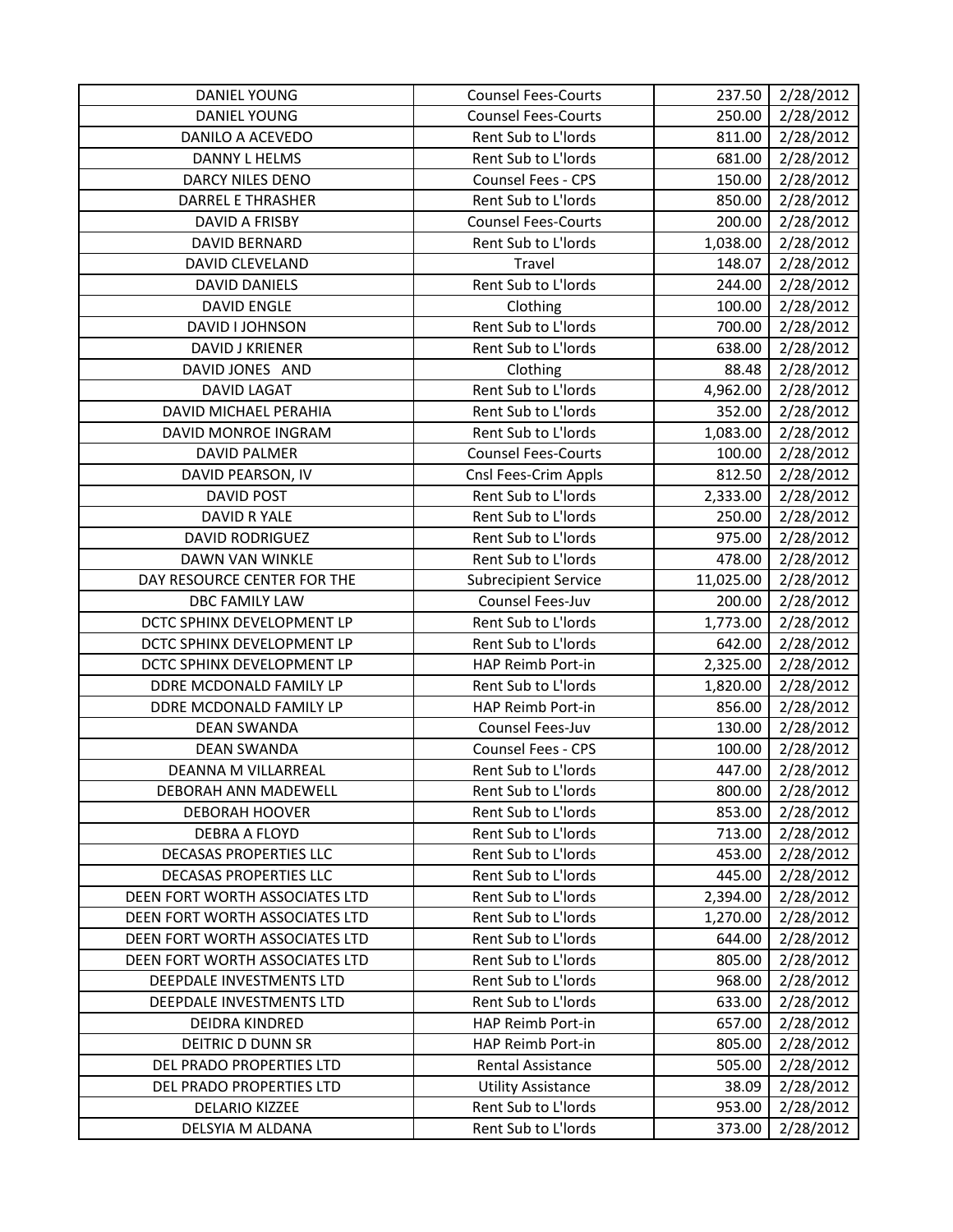| DELTHAREAN HAMILTON                 | Rent Sub to L'Iords         | 702.00   | 2/28/2012 |
|-------------------------------------|-----------------------------|----------|-----------|
| <b>DENISE M JONES</b>               | Rent Sub to L'Iords         | 425.00   | 2/28/2012 |
| <b>DERRICK JOHN SAMUELS</b>         | Rent Sub to L'Iords         | 497.00   | 2/28/2012 |
| DFW COMMUNICATIONS INC              | LV Grant Equip(Mod)         | 1,826.88 | 2/28/2012 |
| DFW COMMUNICATIONS INC              | Supplies                    | 242.76   | 2/28/2012 |
| DFW PROPERTIES LLC                  | Rent Sub to L'Iords         | 412.00   | 2/28/2012 |
| DHARMPAL SINGH CHAUHAN              | Rent Sub to L'Iords         | 1,594.00 | 2/28/2012 |
| DHARMPAL SINGH CHAUHAN              | Rent Sub to L'Iords         | 893.00   | 2/28/2012 |
| DIAGNOSTIC HYBRIDS, INC.            | Lab Supplies                | 211.42   | 2/28/2012 |
| <b>DIANE DEBRUYN</b>                | Rent Sub to L'Iords         | 901.00   | 2/28/2012 |
| <b>DIANE V SELLECK</b>              | Rent Sub to L'Iords         | 930.00   | 2/28/2012 |
| <b>DIANNA FUNCHES</b>               | Rent Sub to L'Iords         | 309.00   | 2/28/2012 |
| DIDRAIL JENNINGS                    | Rent Sub to L'Iords         | 2,721.00 | 2/28/2012 |
| <b>DIMMIE WILLIS JR</b>             | Rent Sub to L'Iords         | 1,035.00 | 2/28/2012 |
| <b>DINAH STALLINGS</b>              | <b>Counsel Fees-Courts</b>  | 500.00   | 2/28/2012 |
| <b>DIRECT ENERGY LP</b>             | <b>Utility Assistance</b>   | 605.08   | 2/28/2012 |
| <b>DIRECT ENERGY LP</b>             | <b>Utility Assistance</b>   | 292.57   | 2/28/2012 |
| <b>DIRECT ENERGY LP</b>             | <b>Utility Allowance</b>    | 4,156.00 | 2/28/2012 |
| <b>DIRECT ENERGY LP</b>             | <b>Utility Allowance</b>    | 292.00   | 2/28/2012 |
| <b>DIRECT ENERGY LP</b>             | HAP Reimb Port-in           | 308.00   | 2/28/2012 |
| <b>DIRECTV INC</b>                  | Subscriptions               | 60.98    | 2/28/2012 |
| <b>D-NADERS INVESTMENTS LLC</b>     | Rent Sub to L'Iords         | 995.00   | 2/28/2012 |
| DOLORES STEWART & ASSOCIATES INC    | <b>Professional Service</b> | 1,754.20 | 2/28/2012 |
| DOLORES STEWART & ASSOCIATES INC    | <b>Professional Service</b> | 701.68   | 2/28/2012 |
| DOLORES STEWART & ASSOCIATES INC    | <b>Professional Service</b> | 175.42   | 2/28/2012 |
|                                     |                             |          |           |
| DOMESTIC INVESTIGATIVE SERVICES INC | Investigative               | 302.50   | 2/28/2012 |
| <b>DONALD E FLECK</b>               | Rent Sub to L'Iords         | 663.00   | 2/28/2012 |
| DONALD G JOHNSON                    | Rent Sub to L'Iords         | 800.00   | 2/28/2012 |
| <b>DONALD J HETLING</b>             | Rent Sub to L'Iords         | 850.00   | 2/28/2012 |
| Donald R Pierson II                 | Education                   | 1,109.74 | 2/28/2012 |
| <b>DONNA FITZGERALD</b>             | Rent Sub to L'Iords         | 337.00   | 2/28/2012 |
| <b>DONNELL PARISH</b>               | Rent Sub to L'Iords         | 754.00   | 2/28/2012 |
| <b>DPI ENERGY LLC</b>               | <b>Utility Allowance</b>    | 1,102.00 | 2/28/2012 |
| <b>DPI ENERGY LLC</b>               | HAP Reimb Port-in           | 92.00    | 2/28/2012 |
| DRAKE COMMUNICATIONS INC            | <b>Equipment Maint</b>      | 187.50   | 2/28/2012 |
| DRAKE DUNNAVENT PC                  | <b>Counsel Fees-Courts</b>  | 200.00   | 2/28/2012 |
| DRIVERS LICENSE GUIDE CO            | <b>Supplies</b>             | 175.55   | 2/28/2012 |
| DT WOODLAND OAKS APARTMENTS LP      | Rent Sub to L'Iords         | 827.00   | 2/28/2012 |
| DT WOODLAND OAKS APARTMENTS LP      | Rent Sub to L'Iords         | 1,270.00 | 2/28/2012 |
| DU T PHAM                           | HAP Reimb Port-in           | 940.00   | 2/28/2012 |
| <b>Dubaliel Estremera</b>           | Education                   | 226.44   | 2/28/2012 |
| <b>DUNG Q TRAN</b>                  | Rent Sub to L'Iords         | 1,803.00 | 2/28/2012 |
| DURKIN LAW OFFICES PC               | Counsel Fees-Juv            | 195.00   | 2/28/2012 |
| DW REALTY INC                       | Rent Sub to L'Iords         | 707.00   | 2/28/2012 |
| <b>DWAIN CARROLL FULLER</b>         | Cap Murder-Othr Cost        | 450.00   | 2/28/2012 |
| DYANN WILLIAMS                      | HAP Reimb Port-in           | 917.00   | 2/28/2012 |
| EAN HOLDINGS LLC                    | Vehicle Lease               | 4,140.00 | 2/28/2012 |
| <b>EARL G GOEZ</b>                  | Rent Sub to L'Iords         | 1,050.00 | 2/28/2012 |
| <b>EARL GREINETZ</b>                | Rent Sub to L'Iords         | 1,128.00 | 2/28/2012 |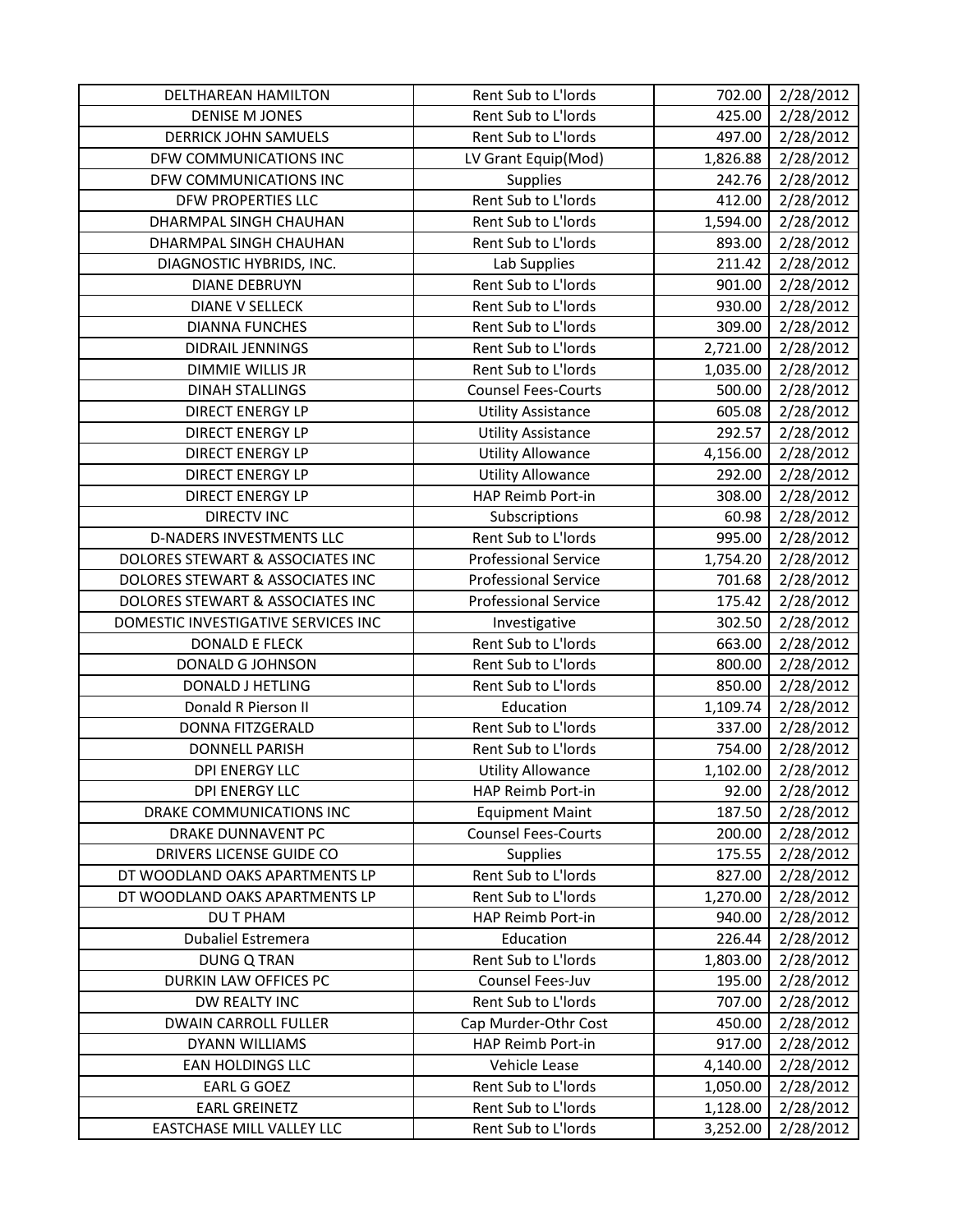| EASTCHASE MILL VALLEY LLC             | Rent Sub to L'Iords         | 1,137.00 | 2/28/2012 |
|---------------------------------------|-----------------------------|----------|-----------|
| <b>ED FASKE</b>                       | Rent Sub to L'Iords         | 673.00   | 2/28/2012 |
| <b>EDGAR RAMIREZ</b>                  | Rent Sub to L'Iords         | 1,469.00 | 2/28/2012 |
| <b>EDWARD G JONES</b>                 | <b>Counsel Fees-Courts</b>  | 1,200.00 | 2/28/2012 |
| <b>EDWARD G JONES</b>                 | <b>Counsel Fees-Courts</b>  | 125.00   | 2/28/2012 |
| <b>EDWARD K HAHN</b>                  | Rent Sub to L'Iords         | 363.00   | 2/28/2012 |
| <b>EDWIN G STEPHENS</b>               | Reporter's Records          | 2,080.00 | 2/28/2012 |
| <b>EDWIN YOUNGBLOOD</b>               | <b>Counsel Fees-Courts</b>  | 537.50   | 2/28/2012 |
| <b>EDWIN YOUNGBLOOD</b>               | Counsel Fees-Juv            | 362.50   | 2/28/2012 |
| EJLAD INVESTMENTS LLC                 | Rent Sub to L'Iords         | 1,052.00 | 2/28/2012 |
| ELECTRONIC CONTROLS & AUTOMATION      | <b>Building Maintenance</b> | 225.00   | 2/28/2012 |
| ELECTRONIC TECHNOLOGIES CORP USA      | <b>Equipment Maint</b>      | 7,499.91 | 2/28/2012 |
| <b>ELES CORPORATION</b>               | Lab Equip Mainten           | 300.00   | 2/28/2012 |
| <b>ELISA RAUCH</b>                    | Rent Sub to L'Iords         | 1,866.00 | 2/28/2012 |
| <b>ELIZABETH CORTRIGHT</b>            | <b>Professional Service</b> | 562.50   | 2/28/2012 |
| <b>ELKE L DANIEL</b>                  | <b>Counsel Fees - CPS</b>   | 1,926.80 | 2/28/2012 |
| ELLSWORTH PUBLISHING CO INC           | Software Maintenance        | 252.67   | 2/28/2012 |
| <b>ELOY SEPULVEDA</b>                 | <b>Counsel Fees-Courts</b>  | 250.00   | 2/28/2012 |
| <b>ELOY SEPULVEDA</b>                 | <b>Counsel Fees-Courts</b>  | 625.00   | 2/28/2012 |
| <b>ELOY SEPULVEDA</b>                 | <b>Counsel Fees-Courts</b>  | 100.00   | 2/28/2012 |
| <b>ELOY SEPULVEDA</b>                 | <b>Counsel Fees-Courts</b>  | 200.00   | 2/28/2012 |
| <b>ELOY SEPULVEDA</b>                 | <b>Counsel Fees-Courts</b>  | 100.00   | 2/28/2012 |
| <b>ELOY SEPULVEDA</b>                 | <b>Counsel Fees-Courts</b>  | 100.00   | 2/28/2012 |
| EMC INTEGRATED SYSTEMS GROUP          | <b>Building Maintenance</b> | 3,528.25 | 2/28/2012 |
| <b>EMERALD TRAILS LLC</b>             | Rent Sub to L'Iords         | 412.00   | 2/28/2012 |
| <b>EMMA J JOHNSON</b>                 | Rent Sub to L'Iords         | 688.00   | 2/28/2012 |
| <b>EMMANUEL E AJAEGBU</b>             | Rent Sub to L'Iords         | 578.00   | 2/28/2012 |
| <b>EMPIRE PAPER</b>                   | <b>Custodian Supplies</b>   | 967.00   | 2/28/2012 |
| ENCLAVE @ PARKVIEW LP                 | Rent Sub to L'Iords         | 1,357.00 | 2/28/2012 |
| ENCLAVE @ PARKVIEW LP                 | Rent Sub to L'Iords         | 431.00   | 2/28/2012 |
| ENCLAVE @ PARKVIEW LP                 | Rent Sub to L'Iords         | 226.00   | 2/28/2012 |
| ENCLAVE @ PARKVIEW LP                 | HAP Reimb Port-in           | 513.00   | 2/28/2012 |
| <b>ENEX HOSEA CARO</b>                | Rent Sub to L'Iords         | 775.00   | 2/28/2012 |
| <b>ENVIROMATIC SERVICES</b>           | <b>Building Maintenance</b> | 468.00   | 2/28/2012 |
| <b>ENVIROMATIC SERVICES</b>           | <b>Building Maintenance</b> | 362.91   | 2/28/2012 |
| <b>ENVIROMATIC SERVICES</b>           | A/C Maint Contract          | 285.00   | 2/28/2012 |
| <b>ENVIROMATIC SYSTEMS</b>            | <b>Energy Mgmt Maint</b>    | 3,300.00 | 2/28/2012 |
| <b>EREKA JONES</b>                    | Rent Sub to L'Iords         | 665.00   | 2/28/2012 |
| <b>ERIC B SIMMONS</b>                 | Rent Sub to L'Iords         | 409.00   | 2/28/2012 |
| <b>ERIC CUMMINGS</b>                  | <b>Counsel Fees-Courts</b>  | 750.00   | 2/28/2012 |
| <b>ERICK MCNAIR</b>                   | Rent Sub to L'Iords         | 1,070.00 | 2/28/2012 |
| <b>ESTATE OF FRANK M PUSKARICH SR</b> | Rent Sub to L'Iords         | 158.00   | 2/28/2012 |
| <b>ESTELLE WILSON</b>                 | Rent Sub to L'Iords         | 350.00   | 2/28/2012 |
| <b>ESTHER AGUIRRE</b>                 | Rent Sub to L'Iords         | 138.00   | 2/28/2012 |
| <b>ESTHER RASHAD</b>                  | Rent Sub to L'Iords         | 702.00   | 2/28/2012 |
| EULESS SYCAMORE CIRCLE LLC            | HAP Reimb Port-in           | 735.00   | 2/28/2012 |
| <b>EVCO PARTNERS LP</b>               | <b>Supplies</b>             | 9.54     | 2/28/2012 |
| <b>EVCO PARTNERS LP</b>               | Supplies                    | 109.06   | 2/28/2012 |
| <b>EVCO PARTNERS LP</b>               | Supplies                    | 267.74   | 2/28/2012 |
| <b>EVCO PARTNERS LP</b>               | <b>Building Maintenance</b> | 90.85    | 2/28/2012 |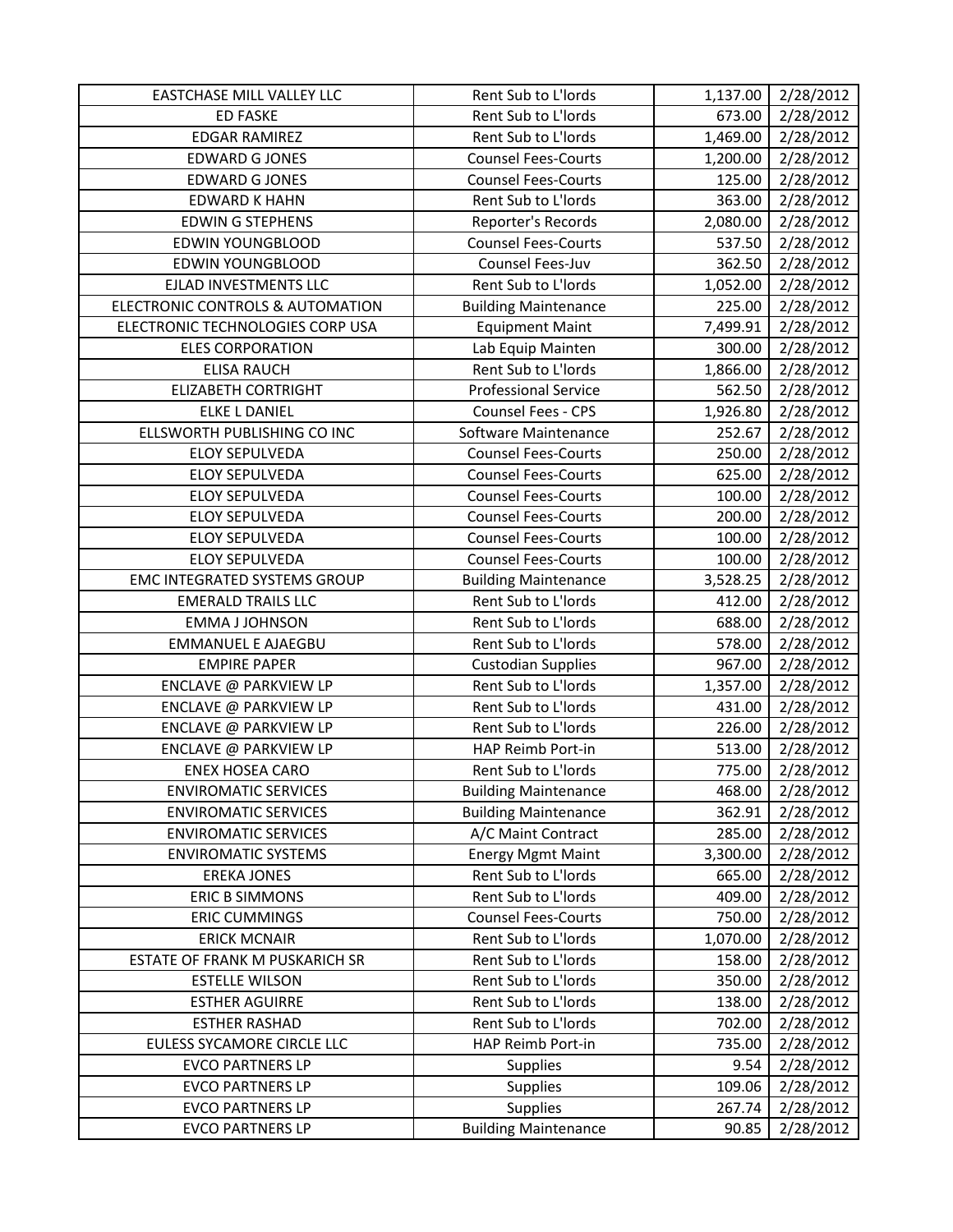| <b>EVCO PARTNERS LP</b>               | <b>Building Maintenance</b> | 49.44    | 2/28/2012 |
|---------------------------------------|-----------------------------|----------|-----------|
| <b>EVCO PARTNERS LP</b>               | Parts and Supplies          | 29.25    | 2/28/2012 |
| <b>EVERMAN POLICE DEPT</b>            | Trust - JP 8                | 5.00     | 2/28/2012 |
| <b>EXECUTIVE FORMS &amp; SUPPLIES</b> | <b>Educational Material</b> | 293.00   | 2/28/2012 |
| EZ ELECTRICAL CONTRACTORS LLC         | <b>Building Maintenance</b> | 105.00   | 2/28/2012 |
| <b>EZ LEASE</b>                       | Rent Sub to L'Iords         | 1,653.00 | 2/28/2012 |
| <b>EZELL WILDER</b>                   | Rent Sub to L'Iords         | 405.00   | 2/28/2012 |
| F & S CAPITAL LLC                     | Rent Sub to L'Iords         | 2,516.00 | 2/28/2012 |
| F & S CAPITAL LLC                     | Rent Sub to L'Iords         | 754.00   | 2/28/2012 |
| <b>FABIN CAMACHO</b>                  | Rent Sub to L'Iords         | 485.00   | 2/28/2012 |
| FALCON DOCUMENT SOLUTIONS LP          | Cert Copies/Trans           | 18.45    | 2/28/2012 |
| FAMILY DOLLAR #4847                   | Food/Hygiene Assist         | 164.76   | 2/28/2012 |
| FAMILY DOLLAR #7232                   | Food/Hygiene Assist         | 33.41    | 2/28/2012 |
| <b>FARMERS MARKET</b>                 | Food                        | 426.97   | 2/28/2012 |
| <b>FARSHID KHOSHGAM</b>               | Rent Sub to L'Iords         | 451.00   | 2/28/2012 |
| <b>FASCLAMPITT PAPER STORE</b>        | Sheriff Inventory           | 388.00   | 2/28/2012 |
| <b>FAYE R HARDEN</b>                  | <b>Counsel Fees-Courts</b>  | 600.00   | 2/28/2012 |
| FELIPE O CALZADA                      | <b>Counsel Fees-Courts</b>  | 125.00   | 2/28/2012 |
| FELIPE O CALZADA                      | <b>Counsel Fees-Courts</b>  | 100.00   | 2/28/2012 |
| <b>FELIX GALINDO</b>                  | HAP Reimb Port-in           | 675.00   | 2/28/2012 |
| <b>FERRELLGAS</b>                     | Gas                         | 901.23   | 2/28/2012 |
| FIESTA MART #60                       | Food/Hygiene Assist         | 20.00    | 2/28/2012 |
| FIESTA MART #61                       | Food/Hygiene Assist         | 60.00    | 2/28/2012 |
| FIESTA MART #76                       | Food/Hygiene Assist         | 259.27   | 2/28/2012 |
| FIESTA MART INC                       | Food/Hygiene Assist         | 20.00    | 2/28/2012 |
| FILTER SYSTEMS INC                    | <b>Building Maintenance</b> | 490.36   | 2/28/2012 |
| FILTER SYSTEMS INC                    | A/C Maint Contract          | 1,546.76 | 2/28/2012 |
| <b>FIRST CHOICE POWER</b>             | <b>Utility Assistance</b>   | 55.30    | 2/28/2012 |
| <b>FIRST CHOICE POWER</b>             | <b>Utility Assistance</b>   | 323.52   | 2/28/2012 |
| <b>FIRST CHOICE POWER</b>             | <b>Utility Allowance</b>    | 2,488.00 | 2/28/2012 |
| <b>FIRST CHOICE POWER</b>             | <b>Utility Allowance</b>    | 287.00   | 2/28/2012 |
| <b>FIRST CHOICE POWER</b>             | HAP Reimb Port-in           | 388.00   | 2/28/2012 |
| FIRST CONSOLIDATED ASSET MGMT LLC     | Rent Sub to L'Iords         | 440.00   | 2/28/2012 |
| <b>FISHER SCIENTIFIC</b>              | Lab Supplies                | 35.00    | 2/28/2012 |
| FIVE STAR FORD OF TEXAS LTD           | Central Garage Inv          | 805.20   | 2/28/2012 |
| FLOWER MOUND WATER BLAST INC          | <b>Erosion Control</b>      | 906.75   | 2/28/2012 |
| <b>FLOYD L PETERSON</b>               | Rent Sub to L'Iords         | 576.00   | 2/28/2012 |
| <b>FLOYD ROBINSON</b>                 | Rent Sub to L'Iords         | 284.00   | 2/28/2012 |
| FORD & SONS REAL ESTATE INVESTORS     | Rent Sub to L'Iords         | 788.00   | 2/28/2012 |
| FORENSIC VIDEO SOLUTIONS INC          | <b>Witness Travel</b>       | 28.50    | 2/28/2012 |
| FORESIGHT MANAGEMENT & DEVELOPMENT    | Rent Sub to L'Iords         | 653.00   | 2/28/2012 |
| FORT WORTH AFFORDABILITY INC          | Rent Sub to L'Iords         | 650.00   | 2/28/2012 |
| FORT WORTH AFFORDABILITY INC          | Rent Sub to L'Iords         | 2,240.00 | 2/28/2012 |
| FORT WORTH AFFORDABILITY INC          | Rent Sub to L'Iords         | 478.00   | 2/28/2012 |
| FORT WORTH AFFORDABILITY INC          | HAP Reimb Port-in           | 759.00   | 2/28/2012 |
| FORT WORTH AFFORDABILITY INC          | HAP Reimb Port-in           | 684.00   | 2/28/2012 |
| FORT WORTH AMBASSADOR APARTMENTS      | Rent Sub to L'Iords         | 403.00   | 2/28/2012 |
| FORT WORTH CAMERA LLC                 | <b>Photo Processing</b>     | 228.00   | 2/28/2012 |
| FORT WORTH PROPERTY MANAGEMENT LLC    | Rent Sub to L'Iords         | 700.00   | 2/28/2012 |
| FORT WORTH WATER DEPARTMENT           | Water                       | 417.70   | 2/28/2012 |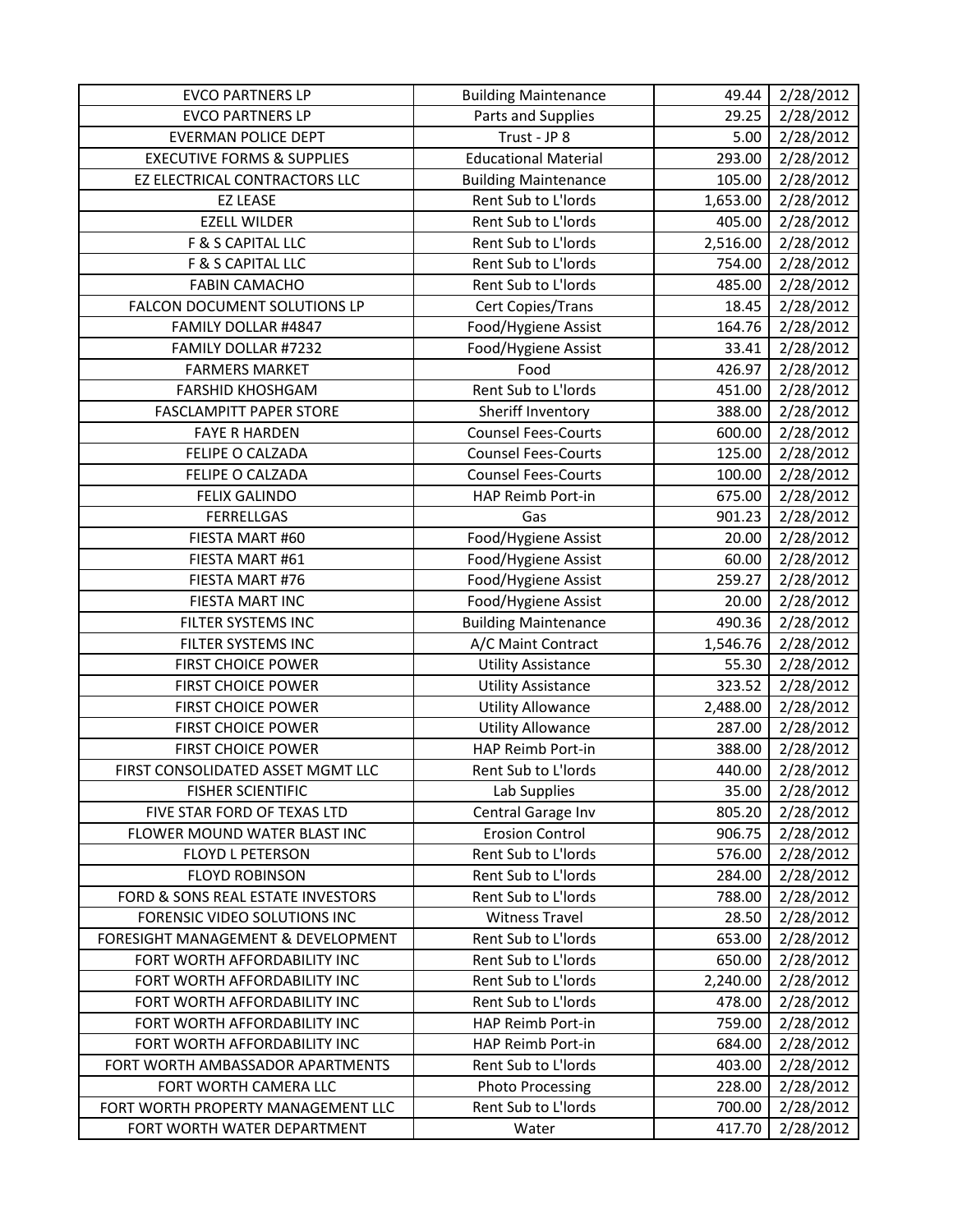| FORT WORTH WATER DEPARTMENT       | Water                       | 671.32   | 2/28/2012 |
|-----------------------------------|-----------------------------|----------|-----------|
| FORT WORTH WATER DEPARTMENT       | Water                       | 127.04   | 2/28/2012 |
| FORT WORTH WATER DEPARTMENT       | Water                       | 173.59   | 2/28/2012 |
| FORT WORTH WATER DEPARTMENT       | Water                       | 21.00    | 2/28/2012 |
| FORT WORTH WATER DEPARTMENT       | Water                       | 315.30   | 2/28/2012 |
| FORT WORTH WATER DEPARTMENT       | Water                       | 437.40   | 2/28/2012 |
| FORT WORTH WATER DEPARTMENT       | Water                       | 583.20   | 2/28/2012 |
| FORT WORTH WATER DEPARTMENT       | Water                       | 280.80   | 2/28/2012 |
| FORT WORTH WATER DEPARTMENT       | Water                       | 324.00   | 2/28/2012 |
| FORT WORTH WATER DEPARTMENT       | Water                       | 1,452.60 | 2/28/2012 |
| FORT WORTH WATER DEPARTMENT       | Water                       | 114.80   | 2/28/2012 |
| FORT WORTH WATER DEPARTMENT       | Water                       | 118.80   | 2/28/2012 |
| FORT WORTH WATER DEPARTMENT       | Water                       | 237.60   | 2/28/2012 |
| FORT WORTH WATER DEPARTMENT       | Water                       | 81.00    | 2/28/2012 |
| FORT WORTH WATER DEPARTMENT       | Water                       | 108.00   | 2/28/2012 |
| FORT WORTH WATER DEPARTMENT       | <b>Utility Assistance</b>   | 3,441.96 | 2/28/2012 |
| FORT WORTH WATER DEPARTMENT       | Water                       | 36.50    | 2/28/2012 |
| FORT WORTH WATER DEPARTMENT       | Water                       | 36.50    | 2/28/2012 |
| FORT WORTH WATER DEPARTMENT       | Water                       | 61.75    | 2/28/2012 |
| FORT WORTH WATER DEPARTMENT       | Water                       | 162.00   | 2/28/2012 |
| FORT WORTH WATER DEPARTMENT       | Water                       | 61.75    | 2/28/2012 |
| FORT WORTH WATER DEPARTMENT       | Water                       | 3,186.00 | 2/28/2012 |
| FORT WORTH WATER DEPARTMENT       | Water                       | 2,717.64 | 2/28/2012 |
| <b>FOUR BUCKS LLC</b>             | Rent Sub to L'Iords         | 1,078.00 | 2/28/2012 |
| FOUR SEASONS AT CLEAR CREEK LTD   | Rent Sub to L'Iords         | 3,821.00 | 2/28/2012 |
| FOUR SEASONS AT CLEAR CREEK LTD   | HAP Reimb Port-in           | 669.00   | 2/28/2012 |
| FPC REGIONAL PLACE APTS LTD       | Rent Sub to L'Iords         | 610.00   | 2/28/2012 |
| FQFW LIMITED PARTNERSHIP          | <b>Rental Assistance</b>    | 465.00   | 2/28/2012 |
| FQFW LIMITED PARTNERSHIP          | Rent Sub to L'Iords         | 1,287.00 | 2/28/2012 |
| <b>FQFW LIMITED PARTNERSHIP</b>   | Rent Sub to L'Iords         | 614.00   | 2/28/2012 |
| <b>FRANCES B JANEZIC</b>          | <b>Professional Service</b> | 877.10   | 2/28/2012 |
| <b>FRANCES B JANEZIC</b>          | <b>Professional Service</b> | 175.42   | 2/28/2012 |
| <b>FRANCISCO HERNANDEZ JR</b>     | <b>Counsel Fees-Courts</b>  | 300.00   | 2/28/2012 |
| <b>FRANCISCO RIOS</b>             | Rent Sub to L'Iords         | 525.00   | 2/28/2012 |
| <b>FRANK ADLER</b>                | Counsel Fees-Juv            | 100.00   | 2/28/2012 |
| <b>FRANK ADLER</b>                | Counsel Fees - CPS          | 780.00   | 2/28/2012 |
| <b>FRANK D SHILLER</b>            | Cap Murder-Othr Cost        | 8,487.50 | 2/28/2012 |
| <b>FRANK R WARREN</b>             | Rent Sub to L'Iords         | 1,202.00 | 2/28/2012 |
| <b>FRED A ANDREWS</b>             | Rent Sub to L'Iords         | 288.00   | 2/28/2012 |
| <b>FRED CUMMINGS</b>              | <b>Counsel Fees-Courts</b>  | 600.00   | 2/28/2012 |
| <b>FRED QUATRO</b>                | Rent Sub to L'Iords         | 631.00   | 2/28/2012 |
| <b>FREDDIE L RUFFIN</b>           | Rent Sub to L'Iords         | 437.00   | 2/28/2012 |
| <b>FREDDY GOMEZ</b>               | Rent Sub to L'Iords         | 408.00   | 2/28/2012 |
| <b>FREDERICK GLEN MCCARTHY</b>    | Rent Sub to L'Iords         | 383.00   | 2/28/2012 |
| FREMANI PROPERTIES LLC            | Rent Sub to L'Iords         | 700.00   | 2/28/2012 |
| <b>FRENCHELL WHITE</b>            | Rent Sub to L'Iords         | 615.00   | 2/28/2012 |
| FRONTLINE PROPERTY MANAGEMENT INC | Rent Sub to L'Iords         | 2,872.00 | 2/28/2012 |
| FRONTLINE PROPERTY MANAGEMENT INC | HAP Reimb Port-in           | 760.00   | 2/28/2012 |
| FULCRUM RETAIL ENERGY LLC         | <b>Utility Allowance</b>    | 567.00   | 2/28/2012 |
| FW BRENTWOOD APTS LTD             | Rent Sub to L'Iords         | 3,433.00 | 2/28/2012 |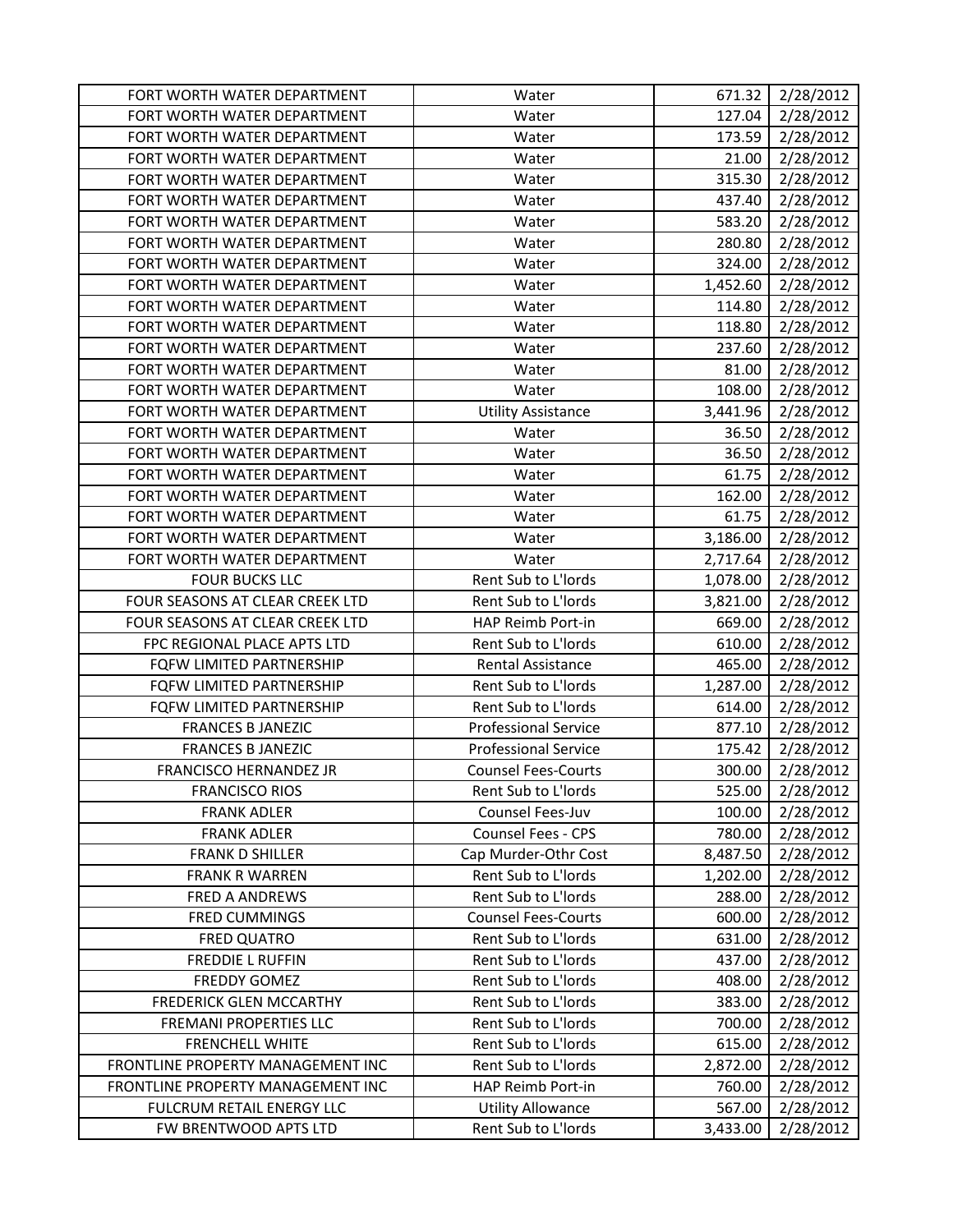| FW BRENTWOOD APTS LTD                      | Rent Sub to L'Iords         | 518.00        | 2/28/2012 |
|--------------------------------------------|-----------------------------|---------------|-----------|
| FW BRENTWOOD APTS LTD                      | Rent Sub to L'Iords         | 1,204.00      | 2/28/2012 |
| FW BRENTWOOD APTS LTD                      | HAP Reimb Port-in           | 957.00        | 2/28/2012 |
| FW EASTLAND HOUSING PARTNERS LTD           | Rent Sub to L'Iords         | 5,542.00      | 2/28/2012 |
| FW MILLSTONE PARTNERS LP                   | Rent Sub to L'Iords         | 1,596.00      | 2/28/2012 |
| FW MILLSTONE PARTNERS LP                   | HAP Reimb Port-in           | 853.00        | 2/28/2012 |
| FW VALENCIA PALMS APARTMENTS LP            | Rent Sub to L'Iords         | 2,184.00      | 2/28/2012 |
| FW VALENCIA PALMS APARTMENTS LP            | Rent Sub to L'Iords         | (2,650.00)    | 2/28/2012 |
| FW VALENCIA PALMS APARTMENTS LP            | Rent Sub to L'Iords         | (1,590.00)    | 2/28/2012 |
| FW VALENCIA PALMS APARTMENTS LP            | Rent Sub to L'Iords         | 2,118.00      | 2/28/2012 |
| <b>G ALAN STEELE</b>                       | <b>Counsel Fees-Courts</b>  | 250.00        | 2/28/2012 |
| <b>G ANDREW PLATT</b>                      | <b>Counsel Fees-Courts</b>  | 250.00        | 2/28/2012 |
| <b>GABINO D GARCIA</b>                     | Rent Sub to L'Iords         | 827.00        | 2/28/2012 |
| <b>GABRIEL CASTRO</b>                      | Rent Sub to L'Iords         | 1,375.00      | 2/28/2012 |
| <b>GARLAN HOLDEN</b>                       | Rent Sub to L'Iords         | 414.00        | 2/28/2012 |
| <b>GARLAND HOUSING AUTHORITY</b>           | Port HAP Port-out           | 425.00        | 2/28/2012 |
| <b>GARLAND HOUSING AUTHORITY</b>           | Port Admin Fee Expen        | 42.87         | 2/28/2012 |
| <b>GATEWAY ENERGY SERVICES CORPORATION</b> | <b>Utility Allowance</b>    | 29.00         | 2/28/2012 |
| <b>GE FOODLAND INC</b>                     | Food/Hygiene Assist         | 19.97         | 2/28/2012 |
| <b>GEM JONES</b>                           | Rent Sub to L'Iords         | 2,322.00      | 2/28/2012 |
| <b>GENE TIPPENS</b>                        | Rent Sub to L'Iords         | 1,342.00      | 2/28/2012 |
| <b>GENE TIPPENS</b>                        | HAP Reimb Port-in           | 900.00        | 2/28/2012 |
| <b>GEORGE D BLACK</b>                      | HAP Reimb Port-in           | 580.00        | 2/28/2012 |
| <b>GEORGE MACKEY</b>                       | <b>Counsel Fees-Courts</b>  | 1,650.00      | 2/28/2012 |
| <b>GEORGE W NORRIS</b>                     | Rent Sub to L'Iords         | 857.00        | 2/28/2012 |
| <b>GEORGIA DEPT OF COMMUNITY AFFAIRS</b>   | Port HAP Port-out           | 1,763.00      | 2/28/2012 |
| <b>GEORGIA DEPT OF COMMUNITY AFFAIRS</b>   | Port Admin Fee Expen        | 85.74         | 2/28/2012 |
| <b>GERARD KARDONSKY</b>                    | <b>Counsel Fees-Courts</b>  | 300.00        | 2/28/2012 |
| <b>GERARD KARDONSKY</b>                    | <b>Counsel Fees-Courts</b>  | 350.00        | 2/28/2012 |
| <b>GERMAIN ROJO</b>                        | Rent Sub to L'Iords         | 339.00        | 2/28/2012 |
| <b>GERMAINE WRIGHT</b>                     | Rent Sub to L'Iords         | 813.00        | 2/28/2012 |
| <b>GERRY LYNN INC</b>                      | Rent Sub to L'Iords         | 2,536.00      | 2/28/2012 |
| <b>GERRY LYNN INC</b>                      | Rent Sub to L'Iords         | 685.00        | 2/28/2012 |
| <b>GERRY LYNN INC</b>                      | HAP Reimb Port-in           | 750.00        | 2/28/2012 |
| <b>GES</b>                                 | <b>Building Maintenance</b> | 163.83        | 2/28/2012 |
| <b>GES</b>                                 | <b>Building Maintenance</b> | 1,058.53      | 2/28/2012 |
| <b>GES</b>                                 | A/C Maint Contract          | 155.00        | 2/28/2012 |
| <b>GES</b>                                 | A/C Maint Contract          | 1,683.80      | 2/28/2012 |
| GES                                        | A/C Maint Contract          | 577.72        | 2/28/2012 |
| <b>GEXA ENERGY CORPORATION</b>             | <b>Utility Allowance</b>    | 218.00        | 2/28/2012 |
| <b>GIAN S TANWAR</b>                       | Rent Sub to L'Iords         | 3,242.00      | 2/28/2012 |
| <b>GILBANE BUILDING CO</b>                 | <b>Professional Service</b> | 2,930,173.00  | 2/28/2012 |
| <b>GILBANE BUILDING CO</b>                 | Retainage                   | (138, 893.00) | 2/28/2012 |
| <b>GILBERT RUSSELL ROWE</b>                | <b>Counsel Fees-Courts</b>  | 100.00        | 2/28/2012 |
| <b>GILLES SENSENBRENNER</b>                | Prepaid - Rent              | 8,305.02      | 2/28/2012 |
| <b>GJA INVESTMENTS LP</b>                  | Rent Sub to L'Iords         | 258.00        | 2/28/2012 |
| <b>GLEN ROSE PARK APARTMENTS</b>           | Rent Sub to L'Iords         | 3,029.00      | 2/28/2012 |
| <b>GLORIOUS SUNSHINE USA</b>               | Rental Assistance           | 710.00        | 2/28/2012 |
| <b>GLYNIS MCGINTY</b>                      | <b>Counsel Fees-Courts</b>  | 1,150.00      | 2/28/2012 |
| GOMEZ FLOOR COVERING INC                   | <b>Building Maintenance</b> | 1,494.40      | 2/28/2012 |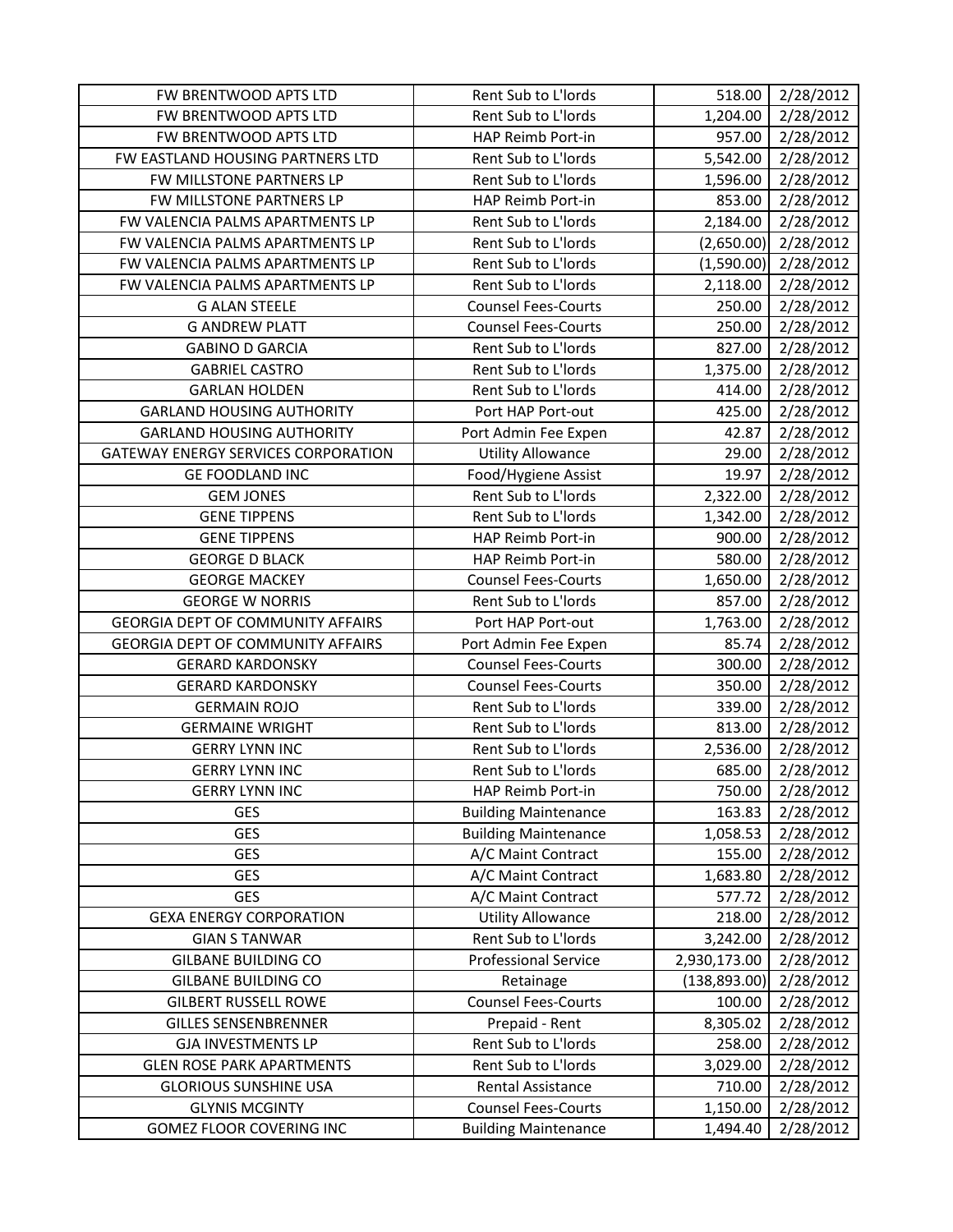| <b>GONY LTD</b>                                               | Prepaid - Rent                           | 9,450.00         | 2/28/2012              |
|---------------------------------------------------------------|------------------------------------------|------------------|------------------------|
| <b>GORDON T ARMSTRONG</b>                                     | Rent Sub to L'Iords                      | 422.00           | 2/28/2012              |
| <b>GRAND PRAIRIE HOUSING ASSISTANCE</b>                       | Port HAP Port-out                        | 3,868.00         | 2/28/2012              |
| <b>GRAND PRAIRIE HOUSING ASSISTANCE</b>                       | Port Admin Fee Expen                     | 214.35           | 2/28/2012              |
| <b>GRANICUS INC</b>                                           | Software Maintenance                     | 52.00            | 2/28/2012              |
| <b>GRAPEVINE RELIEF &amp; COMMUNITY EXCHAN</b>                | <b>Subrecipient Service</b>              | 21,582.00        | 2/28/2012              |
| <b>GRAPHIC SOLUTIONS GROUP</b>                                | Parts and Supplies                       | 52.18            | 2/28/2012              |
| <b>GREATEST-GEN SENIOR HOUSING LTD</b>                        | Rent Sub to L'Iords                      | 4,405.00         | 2/28/2012              |
| <b>GREATEST-GEN SENIOR HOUSING LTD</b>                        | Rent Sub to L'Iords                      | 376.00           | 2/28/2012              |
| <b>GREEN MOUNTAIN ENERGY COMPANY</b>                          | <b>Utility Assistance</b>                | 85.00            | 2/28/2012              |
| <b>GREEN MOUNTAIN ENERGY COMPANY</b>                          | <b>Utility Assistance</b>                | 84.00            | 2/28/2012              |
| <b>GREEN MOUNTAIN ENERGY COMPANY</b>                          | <b>Utility Assistance</b>                | 335.58           | 2/28/2012              |
| <b>GREEN MOUNTAIN ENERGY COMPANY</b>                          | <b>Utility Allowance</b>                 | 801.00           | 2/28/2012              |
| <b>GREEN MOUNTAIN ENERGY COMPANY</b>                          | <b>Utility Allowance</b>                 | 27.00            | 2/28/2012              |
| <b>GREEN MOUNTAIN ENERGY COMPANY</b>                          | HAP Reimb Port-in                        | 104.00           | 2/28/2012              |
| <b>GREENWOOD MOUNT OLIVET</b>                                 | <b>County Burials</b>                    | 245.00           | 2/28/2012              |
| <b>GREG GRAY</b>                                              | <b>Counsel Fees-Courts</b>               | 650.00           | 2/28/2012              |
| <b>GREGG GOODWIN</b>                                          | Rent Sub to L'Iords                      | 725.00           | 2/28/2012              |
| <b>GREGORY S STITH</b>                                        | Rent Sub to L'Iords                      | 706.00           | 2/28/2012              |
| <b>GREGORY SPENCER FUNERAL</b>                                | <b>County Burials</b>                    | 100.00           | 2/28/2012              |
| <b>GRYPHON TRAINING GROUP INC</b>                             | Education                                | 140.00           | 2/28/2012              |
| <b>GRYPHON TRAINING GROUP INC</b>                             | Education                                | 140.00           | 2/28/2012              |
| <b>GUADALUPE R CASTRO</b>                                     | Rent Sub to L'Iords                      | 825.00           | 2/28/2012              |
| <b>GUARDIAN FUNERAL HOME INC</b>                              | <b>County Burials</b>                    | 495.00           | 2/28/2012              |
| <b>GULLIVER'S TRAVEL SERVICE INC</b>                          | Education                                | 439.60           | 2/28/2012              |
| <b>GW OUTFITTERS LP</b>                                       | Supplies                                 | 99.00            | 2/28/2012              |
|                                                               |                                          |                  |                        |
| <b>GW OUTFITTERS LP</b>                                       | Supplies                                 | 49.50            | 2/28/2012              |
| <b>GW OUTFITTERS LP</b>                                       | <b>Supplies</b>                          | 148.50           | 2/28/2012              |
| <b>GWENDOLYN HOWARD</b>                                       | Rent Sub to L'Iords                      | 625.00           | 2/28/2012              |
| <b>GWENDOLYN PRICE MCCOWEN</b>                                | Rent Sub to L'Iords                      | 561.00           | 2/28/2012              |
| H KENNETH JETT                                                | Rent Sub to L'Iords                      | 811.00           | 2/28/2012              |
| <b>HAI NGUYEN</b>                                             | Prepaid - Rent                           | 2,750.00         | 2/28/2012              |
| HALAWA VIEW APARTMENTS GP                                     | Prepaid - Rent                           | 460.33           | 2/28/2012              |
| HALAWA VIEW APARTMENTS GP                                     | Prepaid - Rent                           | 2,646.90         | 2/28/2012              |
| HALAWA VIEW APARTMENTS GP                                     | Prepaid - Rent                           | 2,646.90         | 2/28/2012              |
| HALO BRANDED SOLUTIONS INC                                    | <b>Supplies</b>                          | 917.40           | 2/28/2012              |
| HAMID JAY ASKARI                                              | Rent Sub to L'Iords                      | 485.00           | 2/28/2012              |
| HAMID JAY ASKARI                                              | HAP Reimb Port-in                        | 1,000.00         | 2/28/2012              |
| HAMMOND HOUSING AUTHORITY                                     | Port HAP Port-out                        | 605.00           | 2/28/2012              |
| HAMMOND HOUSING AUTHORITY                                     | Port Admin Fee Expen                     | 42.87            | 2/28/2012              |
| <b>HANNAH ISAACS</b>                                          | Rent Sub to L'Iords                      | 637.00           | 2/28/2012              |
| <b>HAO WEI HSU</b>                                            | Rent Sub to L'Iords                      | 900.00           | 2/28/2012              |
| <b>HAPPY HABITATS LLC</b>                                     | Rent Sub to L'Iords                      | 1,696.00         | 2/28/2012              |
| <b>HAPPY HABITATS LLC</b>                                     | Rent Sub to L'Iords                      | 401.00           | 2/28/2012              |
| <b>HAPPY HABITATS LLC</b>                                     | Rent Sub to L'Iords                      | 649.00           | 2/28/2012              |
| <b>HAPPY HABITATS LLC</b>                                     | HAP Reimb Port-in                        | (368.00)         | 2/28/2012              |
| HARAF REAL ESTATE LLC                                         | Rental Assistance                        | 600.00           | 2/28/2012              |
| HARDIN MORTGAGE COMPANY INC                                   | Rent Sub to L'Iords                      | 1,175.00         | 2/28/2012              |
| <b>HARMONY VITACCO</b><br>HAROLD R & JOYCE M SCHATZ REV TRUST | Rent Sub to L'Iords<br>Rental Assistance | 775.00<br>545.00 | 2/28/2012<br>2/28/2012 |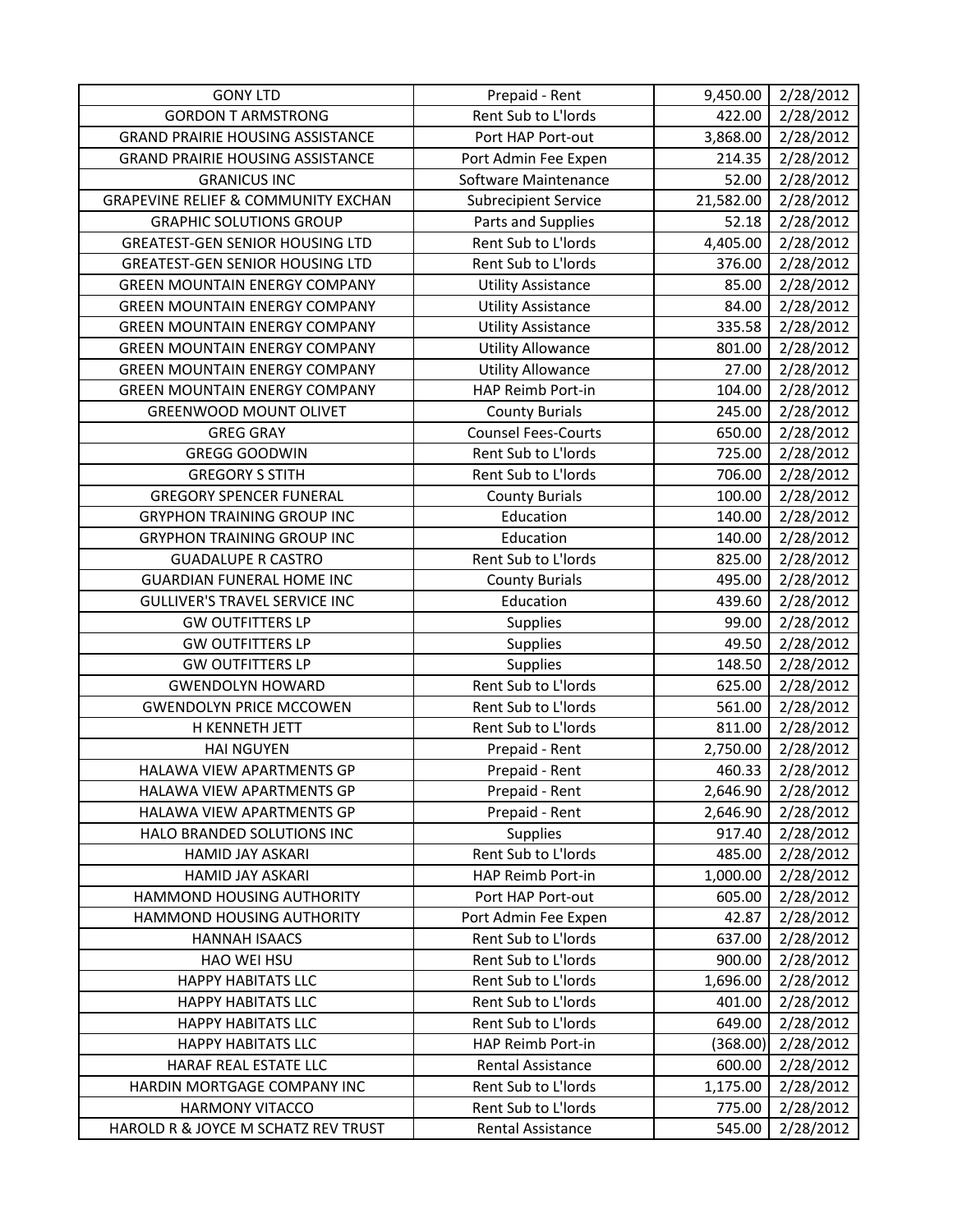| HAROLD R & JOYCE M SCHATZ REV TRUST | <b>Utility Assistance</b>   | 45.75    | 2/28/2012 |
|-------------------------------------|-----------------------------|----------|-----------|
| HAROLD R & JOYCE SCHATZ REV TRUST   | Rent Sub to L'Iords         | 715.00   | 2/28/2012 |
| HARRELL WOODARD                     | Rent Sub to L'Iords         | 329.00   | 2/28/2012 |
| HARRY HARRIS, III                   | <b>Counsel Fees-Courts</b>  | 237.50   | 2/28/2012 |
| HAVENWOOD ASSOCIATES LTD            | <b>Rental Assistance</b>    | 454.00   | 2/28/2012 |
| <b>HAY GROUP INC</b>                | <b>Professional Service</b> | 6,250.00 | 2/28/2012 |
| <b>HAZELNUT LLC</b>                 | Rent Sub to L'Iords         | 310.00   | 2/28/2012 |
| HDC FOREST HILL LIMITED PARTNERSHIP | Rent Sub to L'Iords         | 7,123.00 | 2/28/2012 |
| HDC FOREST HILL LIMITED PARTNERSHIP | Rent Sub to L'Iords         | 1,568.00 | 2/28/2012 |
| HDC FOREST HILL LIMITED PARTNERSHIP | HAP Reimb Port-in           | 548.00   | 2/28/2012 |
| HEALTHY LIFE GOALS LLC              | Rent Sub to L'Iords         | 1,719.00 | 2/28/2012 |
| <b>HEATHER LARSEN</b>               | Rent Sub to L'Iords         | 551.00   | 2/28/2012 |
| <b>HELBING'S MOBIL SERVICE</b>      | Central Garage Inv          | 119.25   | 2/28/2012 |
| HEMPHILL SAMARITAN LP               | Rent Sub to L'Iords         | 117.00   | 2/28/2012 |
| <b>HENDERSON R PALMER</b>           | Rent Sub to L'Iords         | 885.00   | 2/28/2012 |
| HERITAGE PARK VISTA HOUSING PARTNER | Rent Sub to L'Iords         | 348.00   | 2/28/2012 |
| HERITAGE PARK VISTA HOUSING PARTNER | HAP Reimb Port-in           | 260.00   | 2/28/2012 |
| <b>HERKIM LIMITED</b>               | Rent Sub to L'Iords         | 408.00   | 2/28/2012 |
| HHA INVESTORS LLC                   | Rent Sub to L'Iords         | 5,495.00 | 2/28/2012 |
| HHA INVESTORS LLC                   | Rent Sub to L'Iords         | 1,874.00 | 2/28/2012 |
| HHA INVESTORS LLC                   | Rent Sub to L'Iords         | 1,601.00 | 2/28/2012 |
| HILLSIDE VIEW SG LLC                | Rent Sub to L'Iords         | 1,057.00 | 2/28/2012 |
| HILTON GARDEN INN WILLIAMSBURG      | Education                   | 300.03   | 2/28/2012 |
| <b>HIXLO LTD</b>                    | Rent Sub to L'Iords         | 516.00   | 2/28/2012 |
| HM TRAVEL LLC                       | Rent Sub to L'Iords         | 798.00   | 2/28/2012 |
| HM TRAVEL LLC                       | HAP Reimb Port-in           | 2,162.00 | 2/28/2012 |
| HOA THI VU                          | Rent Sub to L'Iords         | 842.00   | 2/28/2012 |
| <b>HOANG NGUYEN</b>                 | Rent Sub to L'Iords         | 361.00   | 2/28/2012 |
| HOLLIS SLOAN GST EXEMPT TRUST       | Rent Sub to L'Iords         | 625.00   | 2/28/2012 |
| HOLLIS SLOAN GST EXEMPT TRUST       | HAP Reimb Port-in           | 625.00   | 2/28/2012 |
| HOLLIS SLOAN NON-GST EXEMPT TRUST   | Rent Sub to L'Iords         | 550.00   | 2/28/2012 |
| HOLLY JERILYN GONZALEZ              | HAP Reimb Port-in           | 821.00   | 2/28/2012 |
| <b>HOLT COMPANY OF TEXAS</b>        | Parts and Supplies          | 178.08   | 2/28/2012 |
| HOME TOWNE AT MATADOR RANCH LP      | Rent Sub to L'Iords         | 5,248.00 | 2/28/2012 |
| HOME TOWNE AT MATADOR RANCH LP      | Rent Sub to L'Iords         | 528.00   | 2/28/2012 |
| HOME TOWNE AT MATADOR RANCH LP      | HAP Reimb Port-in           | 524.00   | 2/28/2012 |
| HOMES OF PARKER COMMONS             | Rent Sub to L'Iords         | 563.00   | 2/28/2012 |
| HOMES OF PARKER COMMONS             | Rent Sub to L'Iords         | 1,451.00 | 2/28/2012 |
| HOMES OF PARKER COMMONS             | Rent Sub to L'Iords         | 319.00   | 2/28/2012 |
| <b>HOUSING AUTHORITY</b>            | Port HAP Port-out           | 1,720.00 | 2/28/2012 |
| <b>HOUSING AUTHORITY</b>            | Port Admin Fee Expen        | 128.61   | 2/28/2012 |
| HOUSING AUTHORITY OF COLLEGE PARK   | Port HAP Port-out           | 730.00   | 2/28/2012 |
| HOUSING AUTHORITY OF COLLEGE PARK   | Port Admin Fee Expen        | 42.87    | 2/28/2012 |
| HOUSING AUTHORITY OF NEW ORLEANS    | Port HAP Port-out           | 6,938.00 | 2/28/2012 |
| HOUSING AUTHORITY OF NEW ORLEANS    | Port Admin Fee Expen        | 300.09   | 2/28/2012 |
| HOUSING AUTHORITY OF NEWNAN         | Port HAP Port-out           | (275.00) | 2/28/2012 |
| HOUSING AUTHORITY OF NEWNAN         | Port HAP Port-out           | 7,209.00 | 2/28/2012 |
| HOUSING AUTHORITY OF NEWNAN         | Port Admin Fee Expen        | 385.83   | 2/28/2012 |
| <b>HUGH L ROBERTS JR</b>            | Rent Sub to L'Iords         | 118.00   | 2/28/2012 |
| HUNTINGTON PLACE APARTMENTS LTD     | <b>Utility Assistance</b>   | 23.00    | 2/28/2012 |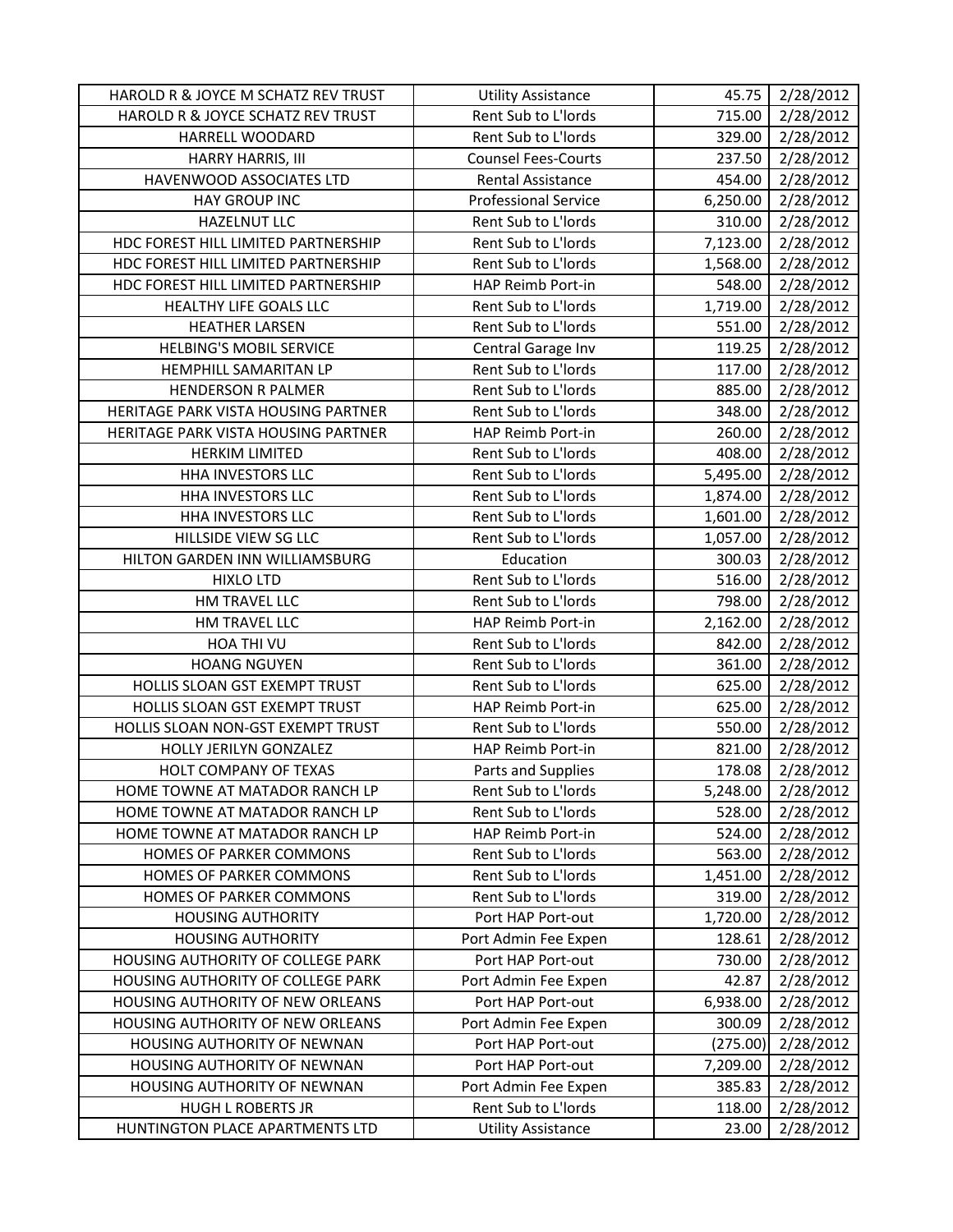| HUNTINGTON PLACE APARTMENTS LTD    | Rent Sub to L'Iords         | 758.00    | 2/28/2012 |
|------------------------------------|-----------------------------|-----------|-----------|
| HUNTINGTON PLACE APARTMENTS LTD    | Rent Sub to L'Iords         | 821.00    | 2/28/2012 |
| HURST-JEREMIAH 29:11 LP            | Rent Sub to L'Iords         | 5,106.00  | 2/28/2012 |
| HURST-JEREMIAH 29:11 LP            | Rent Sub to L'Iords         | 1,584.00  | 2/28/2012 |
| HURST-JEREMIAH 29:11 LP            | HAP Reimb Port-in           | 631.00    | 2/28/2012 |
| <b>HYDN P VALES</b>                | Rent Sub to L'Iords         | 951.00    | 2/28/2012 |
| <b>IMAD FATEN DAOUK</b>            | Rent Sub to L'Iords         | 785.00    | 2/28/2012 |
| INDEPENDENT ENVIRONMENTAL SERV     | <b>Disposal Service</b>     | 520.00    | 2/28/2012 |
| INDEPENDENT ENVIRONMENTAL SERV     | <b>Disposal Service</b>     | 264.00    | 2/28/2012 |
| INDUSTRIAL POWER ISUZU TRUCK       | Central Garage Inv          | 62.00     | 2/28/2012 |
| <b>INSTALLER SALES AND SERVICE</b> | Central Garage Inv          | 206.08    | 2/28/2012 |
| INTERNATIONAL RIGHT OF WAY ASSOC   | Education                   | 240.00    | 2/28/2012 |
| INTERNATIONAL RIGHT OF WAY ASSOC   | Education                   | 240.00    | 2/28/2012 |
| INTERSTATE BATTERY OF FT WORTH     | Central Garage Inv          | 349.80    | 2/28/2012 |
| INTL ASSOC FOR IDENTIFICATION      | Dues                        | 70.00     | 2/28/2012 |
| <b>IRONWOOD RANCH TOWNHOMES LP</b> | Rent Sub to L'Iords         | 11,502.00 | 2/28/2012 |
| <b>IRONWOOD RANCH TOWNHOMES LP</b> | Rent Sub to L'Iords         | 742.00    | 2/28/2012 |
| <b>IRONWOOD RANCH TOWNHOMES LP</b> | Rent Sub to L'Iords         | 748.00    | 2/28/2012 |
| <b>IRONWOOD RANCH TOWNHOMES LP</b> | HAP Reimb Port-in           | 2,356.00  | 2/28/2012 |
| <b>IRVING HOLDINGS INC</b>         | Transportation              | 258.30    | 2/28/2012 |
| <b>IRVING HOLDINGS INC</b>         | Transportation              | 956.91    | 2/28/2012 |
| <b>IRVING INVESTMENTS LTD</b>      | Rent Sub to L'Iords         | 721.00    | 2/28/2012 |
| IRVING WEST BUILDING CO., INC      | Rent Sub to L'Iords         | 518.00    | 2/28/2012 |
| IRVING WEST BUILDING CO., INC      | Rent Sub to L'Iords         | 698.00    | 2/28/2012 |
| IRVING WEST BUILDING CO., INC      | HAP Reimb Port-in           | 553.00    | 2/28/2012 |
| <b>ISAAC PIEDRA</b>                | Rent Sub to L'Iords         | 1,014.00  | 2/28/2012 |
| <b>ISABEL R OCHOA</b>              | Rent Sub to L'Iords         | 911.00    | 2/28/2012 |
| J A SEXAUER                        | <b>Building Maintenance</b> | 5,354.56  | 2/28/2012 |
| <b>J ANTHONY SMITH</b>             | Rent Sub to L'Iords         | 948.00    | 2/28/2012 |
| <b>J MASON PROPERTIES LLC</b>      | Rent Sub to L'Iords         | 859.00    | 2/28/2012 |
| <b>J STEVEN BUSH</b>               | <b>Counsel Fees-Courts</b>  | 2,090.00  | 2/28/2012 |
| <b>J STEVEN BUSH</b>               | <b>Counsel Fees-Courts</b>  | 820.00    | 2/28/2012 |
| <b>JACK B ADAMS</b>                | Rent Sub to L'Iords         | 871.00    | 2/28/2012 |
| JACK HENSON JR                     | Rent Sub to L'Iords         | 795.00    | 2/28/2012 |
| <b>JACK L CASE</b>                 | Rent Sub to L'Iords         | 510.00    | 2/28/2012 |
| <b>JACK T MILLER</b>               | Rent Sub to L'Iords         | 373.00    | 2/28/2012 |
| <b>JACKIE MARTIN</b>               | Counsel Fees - CPS          | 100.00    | 2/28/2012 |
| <b>JACQUELINE LEE</b>              | Rent Sub to L'Iords         | 956.00    | 2/28/2012 |
| <b>JAMES DALE ERWIN</b>            | Rent Sub to L'Iords         | 995.00    | 2/28/2012 |
| JAMES F CZACH JR                   | Rent Sub to L'Iords         | 433.00    | 2/28/2012 |
| <b>JAMES H LANDERS</b>             | <b>Counseling Services</b>  | 90.00     | 2/28/2012 |
| <b>JAMES MASEK</b>                 | Counsel Fees - CPS          | 415.00    | 2/28/2012 |
| <b>JAMES MCNEILL</b>               | Rent Sub to L'Iords         | 601.00    | 2/28/2012 |
| <b>JAMES MICHAEL GALLEGOS</b>      | Rent Sub to L'Iords         | 536.00    | 2/28/2012 |
| <b>JAMES MOORE</b>                 | <b>Counsel Fees-Courts</b>  | 500.00    | 2/28/2012 |
| <b>JAMES P CAVANAUGH</b>           | Rent Sub to L'Iords         | 800.00    | 2/28/2012 |
| <b>JAMES R HUDSON</b>              | Rent Sub to L'Iords         | 574.00    | 2/28/2012 |
| <b>JAMES S DENNIS</b>              | Rent Sub to L'Iords         | 1,540.00  | 2/28/2012 |
| James V Hollingsworth              | Education                   | 80.00     | 2/28/2012 |
| <b>JAMES WIGEN</b>                 | Rent Sub to L'Iords         | 764.00    | 2/28/2012 |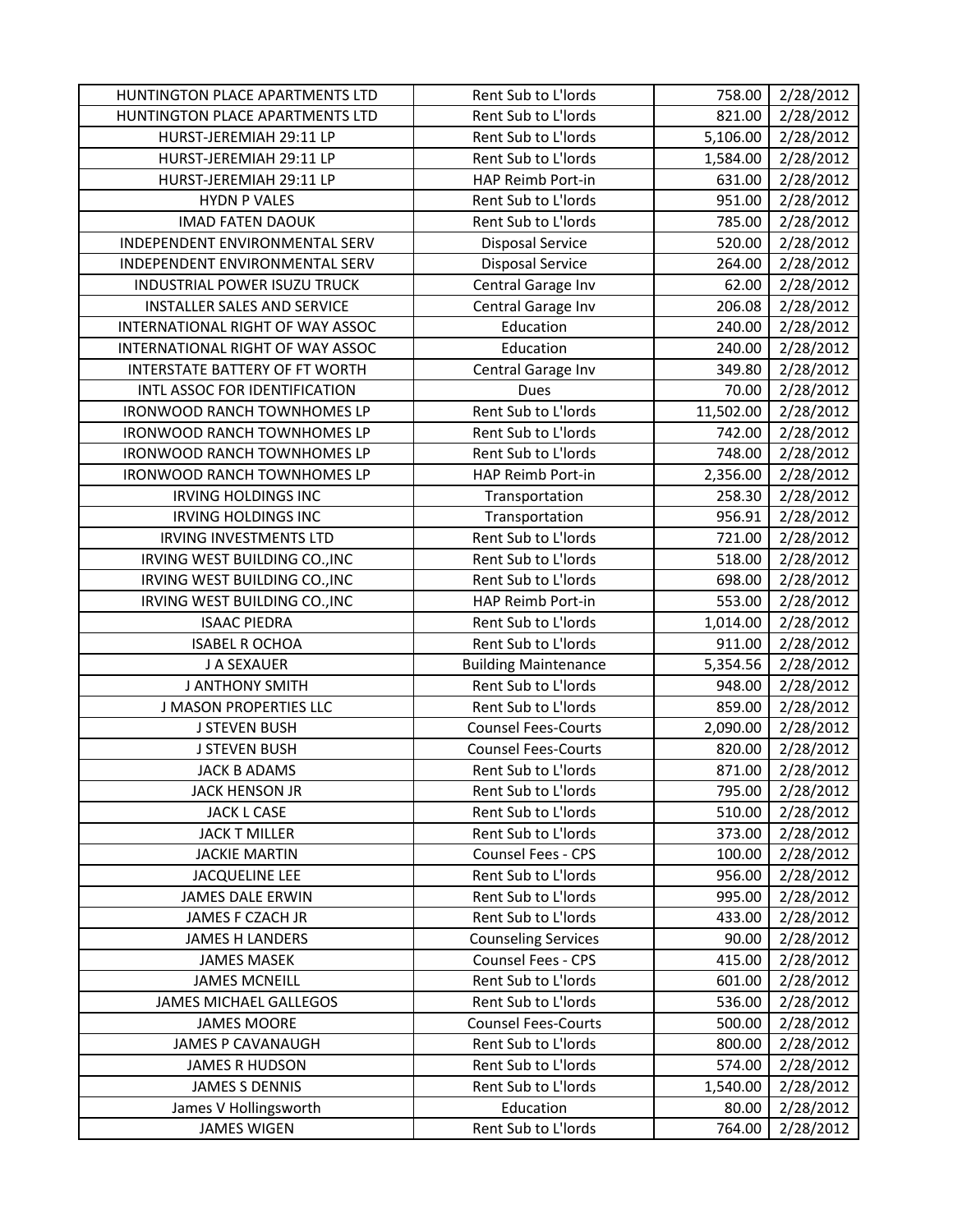| <b>JANA KAY BRAVO</b>           | <b>Professional Service</b> | 2,806.72 | 2/28/2012 |
|---------------------------------|-----------------------------|----------|-----------|
| JANE LANE APARTMENTS LLC        | Rent Sub to L'Iords         | 2,797.00 | 2/28/2012 |
| JANET S O'NEIL                  | Counsel Fees - CPS          | 387.50   | 2/28/2012 |
| <b>JANICE F STEWART</b>         | Rent Sub to L'Iords         | 597.00   | 2/28/2012 |
| <b>JANPAK</b>                   | Sheriff Inventory           | 493.44   | 2/28/2012 |
| <b>JARC ASSOCIATES</b>          | Rent Sub to L'Iords         | 879.00   | 2/28/2012 |
| <b>JARC ASSOCIATES</b>          | HAP Reimb Port-in           | 800.00   | 2/28/2012 |
| <b>JASON A STEWART</b>          | Rent Sub to L'Iords         | 495.00   | 2/28/2012 |
| JASON E MURRAY DISTRICT CLERK   | Constable 4 Fees            | 50.00    | 2/28/2012 |
| <b>JASON'S DELI</b>             | <b>Training Supplies</b>    | 77.00    | 2/28/2012 |
| JAVONNA L TUNSTALL              | Rent Sub to L'Iords         | 772.00   | 2/28/2012 |
| JBS TRADING INTERNATIONAL INC   | Food                        | 133.56   | 2/28/2012 |
| <b>JEANIE MORRIS</b>            | <b>Professional Service</b> | 175.42   | 2/28/2012 |
| <b>JEANIE MORRIS</b>            | <b>Professional Service</b> | 350.84   | 2/28/2012 |
| <b>JEANIE MORRIS</b>            | Reporter's Records          | 3,644.00 | 2/28/2012 |
| <b>JEANIE MORRIS</b>            | Reporter's Records          | 32.00    | 2/28/2012 |
| <b>JEANNE ROSE</b>              | Education                   | 300.00   | 2/28/2012 |
| JEFF EUBANK ROOFING CO INC      | <b>Building Maintenance</b> | 1,600.00 | 2/28/2012 |
| JEFF EUBANK ROOFING CO INC      | <b>Building Maintenance</b> | 1,200.00 | 2/28/2012 |
| <b>JEFF NEALE</b>               | Rent Sub to L'Iords         | 1,852.00 | 2/28/2012 |
| <b>JEFF NEALE</b>               | HAP Reimb Port-in           | 1,723.00 | 2/28/2012 |
| <b>JEFF STEMEN</b>              | <b>Professional Service</b> | 2,844.18 | 2/28/2012 |
| JEFFERY D KING SR               | Rent Sub to L'Iords         | 607.00   | 2/28/2012 |
| JEFFERY DAVID BONCEK            | <b>Counsel Fees-Courts</b>  | 100.00   | 2/28/2012 |
| <b>JEFFREY A HOKE</b>           | Rent Sub to L'Iords         | 813.00   | 2/28/2012 |
| JEFFREY L QUICK                 | Rent Sub to L'Iords         | 440.00   | 2/28/2012 |
| <b>JENNIE R DUKE</b>            | <b>Counsel Fees - CPS</b>   | 100.00   | 2/28/2012 |
| <b>JENNIFER BOATRIGHT</b>       | Rent Sub to L'Iords         | 841.00   | 2/28/2012 |
| JENNIFER K GJESVOLD             | <b>Counsel Fees-Courts</b>  | 480.00   | 2/28/2012 |
| <b>JEROLD S MOORE</b>           | Rent Sub to L'Iords         | 865.00   | 2/28/2012 |
| <b>JERRY A WINN</b>             | Rent Sub to L'Iords         | 821.00   | 2/28/2012 |
| <b>JERRY DANCER</b>             | <b>Relative Assistance</b>  | 300.00   | 2/28/2012 |
| <b>JERRY L BOYETT</b>           | Rent Sub to L'Iords         | 726.00   | 2/28/2012 |
| JERRY NELSON JENKINS            | Rent Sub to L'Iords         | 767.00   | 2/28/2012 |
| <b>JERRY PIERCE</b>             | Rent Sub to L'Iords         | 601.00   | 2/28/2012 |
| <b>JERRY WALKER</b>             | <b>Counsel Fees-Courts</b>  | 400.00   | 2/28/2012 |
| <b>JERRY WALKER</b>             | <b>Counsel Fees-Courts</b>  | 500.00   | 2/28/2012 |
| <b>JERRY WOOD</b>               | <b>Counsel Fees-Courts</b>  | 1,150.00 | 2/28/2012 |
| <b>JERRY WOOD</b>               | <b>Counsel Fees-Courts</b>  | 2,000.00 | 2/28/2012 |
| <b>JESSE L MORRIS</b>           | Rent Sub to L'Iords         | 686.00   | 2/28/2012 |
| JIM BEARDEN AND ASSOCIATES PLLC | Counsel Fees - CPS          | 150.00   | 2/28/2012 |
| <b>JIM CULBERTSON</b>           | <b>Counsel Fees - CPS</b>   | 150.00   | 2/28/2012 |
| <b>JIMMIE LEE BELL</b>          | Rent Sub to L'Iords         | 2,907.00 | 2/28/2012 |
| <b>JJW PROPERTIES</b>           | HAP Reimb Port-in           | 407.00   | 2/28/2012 |
| <b>JMP INTEREST LTD</b>         | Law Books                   | 147.00   | 2/28/2012 |
| <b>JMP INTEREST LTD</b>         | Law Books                   | 2,063.40 | 2/28/2012 |
| Joanna L Cook                   | Transportation              | 43.00    | 2/28/2012 |
| <b>JODY KUCZEK</b>              | HAP Reimb Port-in           | 714.00   | 2/28/2012 |
| <b>JOE K MATTHEWS</b>           | <b>Bonds</b>                | 71.00    | 2/28/2012 |
| JOE LEE NORTON                  | Rent Sub to L'Iords         | 649.00   | 2/28/2012 |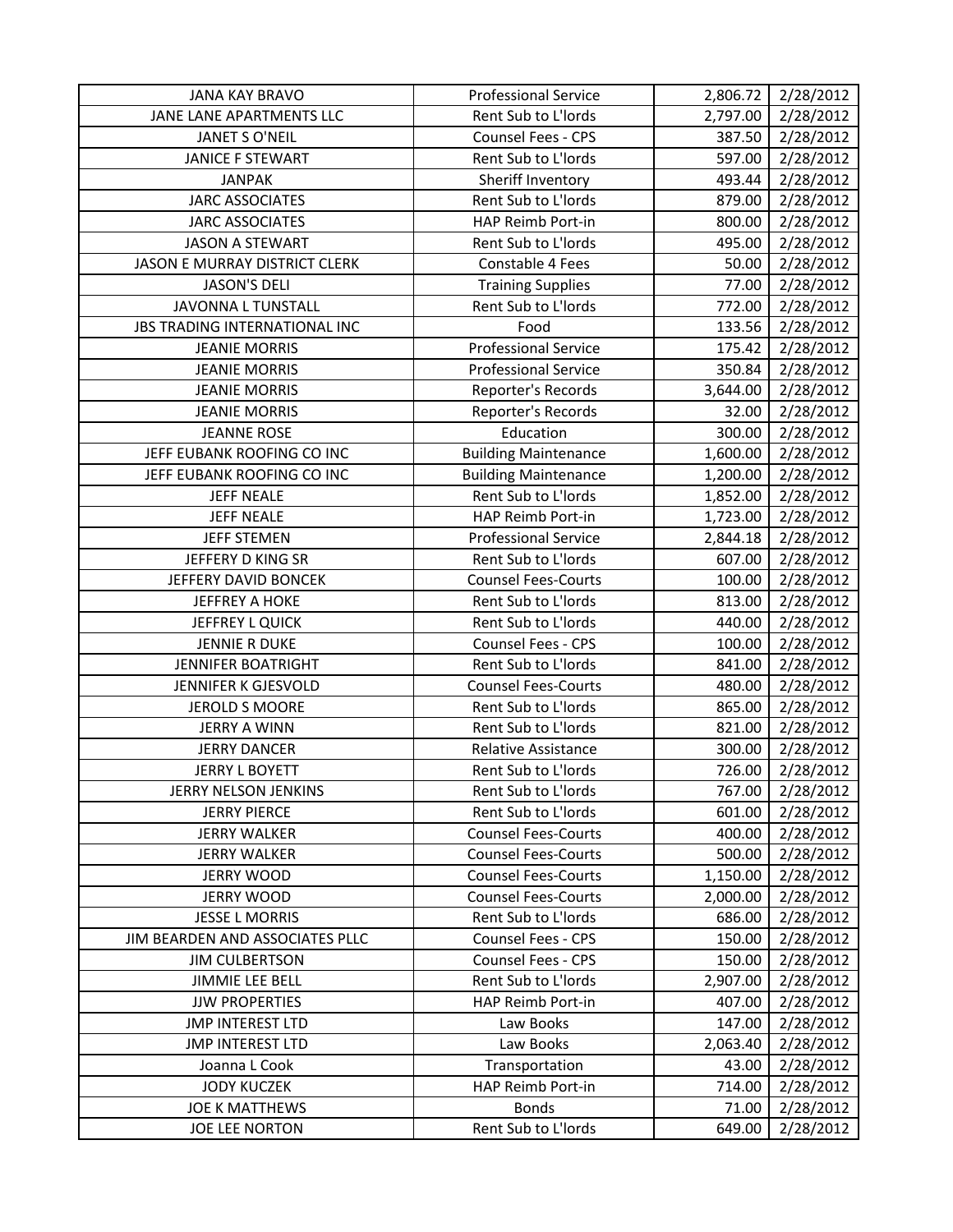| JOE RIDER PROPANE INC.       | <b>Utility Assistance</b>  | 265.00    | 2/28/2012 |
|------------------------------|----------------------------|-----------|-----------|
| <b>JOE TEAKELL</b>           | Rent Sub to L'Iords        | 1,825.00  | 2/28/2012 |
| <b>JOE TEAKELL</b>           | Rent Sub to L'Iords        | 985.00    | 2/28/2012 |
| <b>JOETTA KEENE</b>          | <b>Counsel Fees-Courts</b> | 2,925.00  | 2/28/2012 |
| <b>JOETTA KEENE</b>          | <b>Counsel Fees-Courts</b> | 175.00    | 2/28/2012 |
| <b>JOETTA KEENE</b>          | <b>Counsel Fees-Courts</b> | 125.00    | 2/28/2012 |
| <b>JOHN CARL BEATTY</b>      | <b>Counsel Fees-Courts</b> | 900.00    | 2/28/2012 |
| <b>JOHN CARL BEATTY</b>      | <b>Counsel Fees-Courts</b> | 1,300.00  | 2/28/2012 |
| <b>JOHN CARL BEATTY</b>      | <b>Counsel Fees-Courts</b> | 175.00    | 2/28/2012 |
| <b>JOHN CARL BEATTY</b>      | <b>Counsel Fees-Courts</b> | 125.00    | 2/28/2012 |
| JOHN DAVID ALVAREZ           | Rent Sub to L'Iords        | 701.00    | 2/28/2012 |
| <b>JOHN J HALE</b>           | Rent Sub to L'Iords        | 720.00    | 2/28/2012 |
| JOHN KELLY BRITTAIN PROPERTY | Rent Sub to L'Iords        | 12,548.00 | 2/28/2012 |
| JOHN KELLY BRITTAIN PROPERTY | Rent Sub to L'Iords        | 311.00    | 2/28/2012 |
| JOHN KELLY BRITTAIN PROPERTY | HAP Reimb Port-in          | 745.00    | 2/28/2012 |
| <b>JOHN LINEBARGER</b>       | <b>Counsel Fees-Courts</b> | 700.00    | 2/28/2012 |
| <b>JOHN M RAHIMI</b>         | Rent Sub to L'Iords        | 610.00    | 2/28/2012 |
| <b>JOHN RUDDER</b>           | Rent Sub to L'Iords        | 497.00    | 2/28/2012 |
| <b>JOHN W MCNARY</b>         | Rent Sub to L'Iords        | 360.00    | 2/28/2012 |
| <b>JOHN W STICKELS</b>       | <b>Counsel Fees-Courts</b> | 700.00    | 2/28/2012 |
| JOHNNIE LEE WHITE            | Rent Sub to L'Iords        | 340.00    | 2/28/2012 |
| <b>JOHNNY L MIKLE</b>        | Rent Sub to L'Iords        | 1,000.00  | 2/28/2012 |
| <b>JOHNNY R STEPHENS</b>     | Rent Sub to L'Iords        | 421.00    | 2/28/2012 |
| <b>JOHNSON &amp; JOHNSON</b> | <b>Counsel Fees-Courts</b> | 500.00    | 2/28/2012 |
| <b>JOHNSON &amp; JOHNSON</b> | <b>Counsel Fees-Courts</b> | 1,000.00  | 2/28/2012 |
| <b>JOHNSON &amp; JOHNSON</b> | <b>Counsel Fees-Courts</b> | 545.00    | 2/28/2012 |
| <b>JOHNSON &amp; JOHNSON</b> | <b>Counsel Fees-Courts</b> | 237.50    | 2/28/2012 |
| <b>JOHNSON &amp; JOHNSON</b> | <b>Counsel Fees-Courts</b> | 290.00    | 2/28/2012 |
| <b>JOHNSON &amp; JOHNSON</b> | <b>Counsel Fees-Courts</b> | 237.50    | 2/28/2012 |
| JOHNSON FAMILY PARTNERSHIP   | Rent Sub to L'Iords        | 2,829.00  | 2/28/2012 |
| JOHNSON FAMILY PARTNERSHIP   | Rent Sub to L'Iords        | 427.00    | 2/28/2012 |
| <b>JOHNSON PROPERTIES</b>    | Rent Sub to L'Iords        | 275.00    | 2/28/2012 |
| <b>JON WESTROM</b>           | Rent Sub to L'Iords        | 1,057.00  | 2/28/2012 |
| <b>JONATHAN SIMPSON</b>      | <b>Counsel Fees-Courts</b> | 700.00    | 2/28/2012 |
| <b>JORDON WEHNER</b>         | Rent Sub to L'Iords        | 8,768.00  | 2/28/2012 |
| <b>JORGE MENDOZA</b>         | Rent Sub to L'Iords        | 470.00    | 2/28/2012 |
| <b>JOSE HECTOR HUANTE</b>    | Rent Sub to L'Iords        | 973.00    | 2/28/2012 |
| <b>JOSE R MERCED</b>         | Rent Sub to L'Iords        | 290.00    | 2/28/2012 |
| JOSEPH J SIMELARO            | Rent Sub to L'Iords        | 489.00    | 2/28/2012 |
| <b>JOVITA ANAYA</b>          | Rent Sub to L'Iords        | 963.00    | 2/28/2012 |
| JPCA OF TEXAS, INC           | Education                  | 150.00    | 2/28/2012 |
| JP-FT WORTH APARTMENTS       | Rent Sub to L'Iords        | 1,453.00  | 2/28/2012 |
| JP-FT WORTH APARTMENTS       | Rent Sub to L'Iords        | 653.00    | 2/28/2012 |
| JP-FT WORTH APARTMENTS       | HAP Reimb Port-in          | 699.00    | 2/28/2012 |
| JPMORGAN CHASE BANK NA       | Travel                     | 198.48    | 2/28/2012 |
| JPMORGAN CHASE BANK NA       | <b>Supplies</b>            | 330.48    | 2/28/2012 |
| JPMORGAN CHASE BANK NA       | <b>Supplies</b>            | 408.17    | 2/28/2012 |
| JPMORGAN CHASE BANK NA       | Volunteer Program          | 201.00    | 2/28/2012 |
| JPMORGAN CHASE BANK NA       | <b>County Projects</b>     | 44.49     | 2/28/2012 |
| JPMORGAN CHASE BANK NA       | Education                  | 160.00    | 2/28/2012 |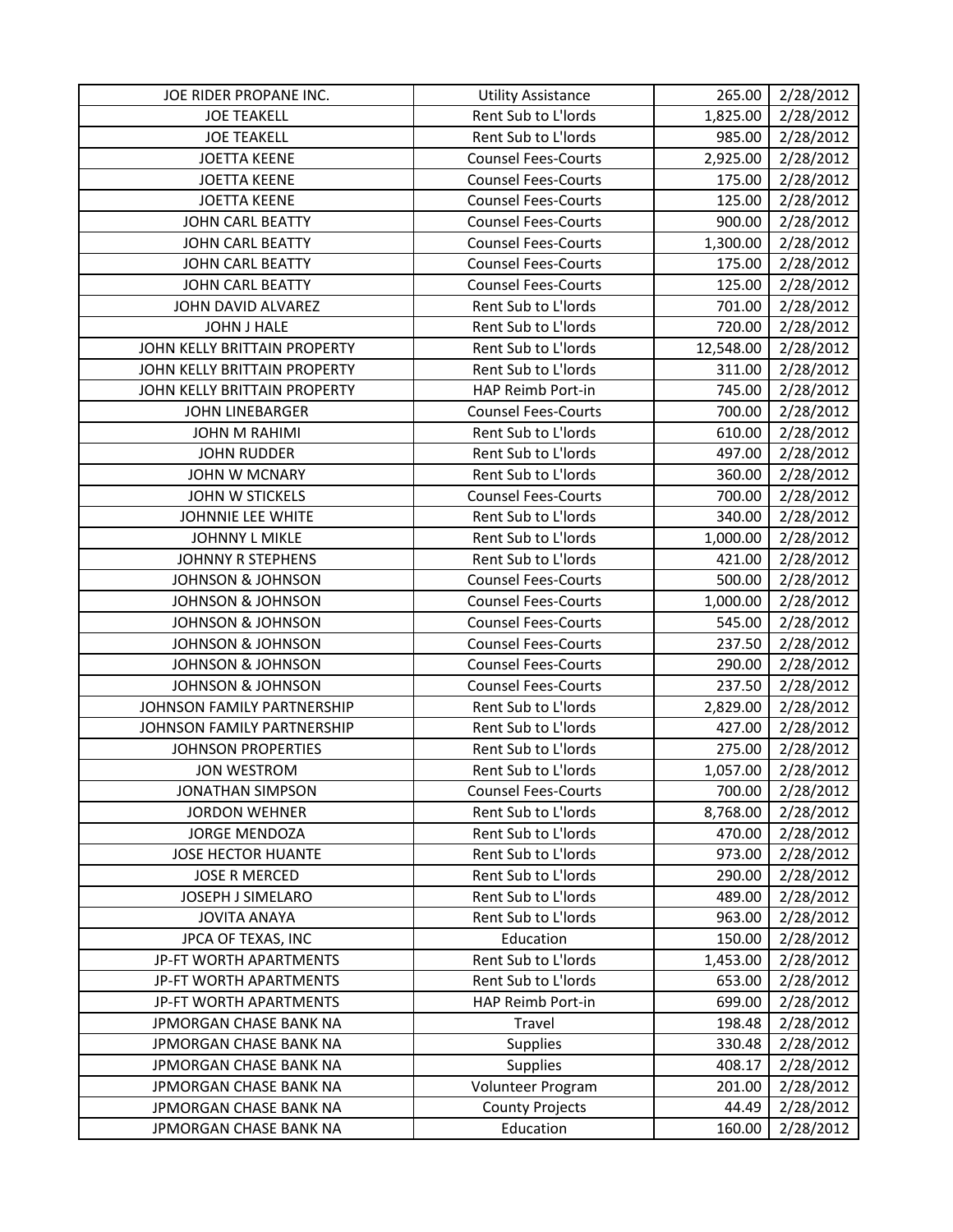| JPMORGAN CHASE BANK NA          | Supplies                    | 6.00     | 2/28/2012 |
|---------------------------------|-----------------------------|----------|-----------|
| JPMORGAN CHASE BANK NA          | Parts and Supplies          | 834.93   | 2/28/2012 |
| JPMORGAN CHASE BANK NA          | Parts and Supplies          | 412.38   | 2/28/2012 |
| JPMORGAN CHASE BANK NA          | Field Equip&Supplies        | 25.56    | 2/28/2012 |
| JPMORGAN CHASE BANK NA          | <b>Building Maintenance</b> | 12.80    | 2/28/2012 |
| JPMORGAN CHASE BANK NA          | <b>Building Maintenance</b> | 57.76    | 2/28/2012 |
| JPMORGAN CHASE BANK NA          | <b>Building Maintenance</b> | 157.07   | 2/28/2012 |
| JPMORGAN CHASE BANK NA          | Fuel                        | 30.06    | 2/28/2012 |
| JPMORGAN CHASE BANK NA          | <b>Meeting Expenses</b>     | 55.00    | 2/28/2012 |
| JPMORGAN CHASE BANK NA          | Education                   | (142.19) | 2/28/2012 |
| JPMORGAN CHASE BANK NA          | Education                   | 224.00   | 2/28/2012 |
| JUAN M GONZALES                 | Rent Sub to L'Iords         | 821.00   | 2/28/2012 |
| JUDITH VAN HOOF                 | Counsel Fees - CPS          | 790.00   | 2/28/2012 |
| JUDITH VAN HOOF                 | Counsel Fees - CPS          | 2,090.00 | 2/28/2012 |
| <b>JUDY BUNCH</b>               | Rent Sub to L'Iords         | 600.00   | 2/28/2012 |
| <b>JUDY L HANSEN</b>            | Rent Sub to L'Iords         | 850.00   | 2/28/2012 |
| <b>JULES DEHI KOUE</b>          | Rent Sub to L'Iords         | 529.00   | 2/28/2012 |
| <b>JULIA COOK</b>               | Rent Sub to L'Iords         | 585.00   | 2/28/2012 |
| Julia D Testa                   | Education                   | 226.44   | 2/28/2012 |
| JULIANNE B SHAUGHNESSY          | Rent Sub to L'Iords         | 1,799.00 | 2/28/2012 |
| JULIANNE B SHAUGHNESSY          | Rent Sub to L'Iords         | 975.00   | 2/28/2012 |
| <b>JULIE JACOBSON</b>           | Counsel Fees - CPS          | 100.00   | 2/28/2012 |
| <b>JULIE R BOOTH</b>            | <b>Professional Service</b> | 350.84   | 2/28/2012 |
| <b>JULIE R BOOTH</b>            | <b>Professional Service</b> | 526.26   | 2/28/2012 |
| JUNIOR LEE MARTIN               | Rent Sub to L'Iords         | 712.00   | 2/28/2012 |
| JUNIPER GG FORT WORTH LLC       | Rent Sub to L'Iords         | 6,435.00 | 2/28/2012 |
| JUNIPER GG FORT WORTH LLC       | Rent Sub to L'Iords         | 368.00   | 2/28/2012 |
| JUNIPER GG FORT WORTH LLC       | HAP Reimb Port-in           | 2,264.00 | 2/28/2012 |
| JUST ENERGY TEXAS I CORP        | <b>Utility Assistance</b>   | 44.55    | 2/28/2012 |
| JUST ENERGY TEXAS I CORP        | <b>Utility Allowance</b>    | 305.00   | 2/28/2012 |
| <b>JUST ENERGY TEXAS I CORP</b> | HAP Reimb Port-in           | 86.00    | 2/28/2012 |
| <b>JUSTIN SCOTT</b>             | <b>Professional Service</b> | 2,397.50 | 2/28/2012 |
| KAILO REAL ESTATE INVESTMENTS   | HAP Reimb Port-in           | 1,239.00 | 2/28/2012 |
| <b>KARA CARRERAS</b>            | <b>Counsel Fees-Courts</b>  | 600.00   | 2/28/2012 |
| <b>KARA CARRERAS</b>            | <b>Counsel Fees-Courts</b>  | 100.00   | 2/28/2012 |
| <b>KAREN A POWELL</b>           | Rent Sub to L'Iords         | 1,010.00 | 2/28/2012 |
| <b>KAREN BORGHESI SMITH</b>     | Reporter's Records          | 140.00   | 2/28/2012 |
| <b>KAREN C BOHLING</b>          | Rent Sub to L'Iords         | 675.00   | 2/28/2012 |
| <b>KARIM YASIN</b>              | Rent Sub to L'Iords         | 475.00   | 2/28/2012 |
| <b>KASHIF KHAN</b>              | Rent Sub to L'Iords         | 1,233.00 | 2/28/2012 |
| KATHERYN HAYWOOD                | <b>Counsel Fees-Courts</b>  | 300.00   | 2/28/2012 |
| KATHLEEN GALLAGHER REALTY       | Rent Sub to L'Iords         | 2,470.00 | 2/28/2012 |
| KATHLEEN JEANNE MEGONIGAL       | <b>Counsel Fees - CPS</b>   | 100.00   | 2/28/2012 |
| <b>KATHRYN B HARGIS</b>         | Rent Sub to L'Iords         | 570.00   | 2/28/2012 |
| <b>KATHRYN N THOMPSON</b>       | Rent Sub to L'Iords         | 990.00   | 2/28/2012 |
| <b>KATHRYN S STEPHAN</b>        | Rent Sub to L'Iords         | 372.00   | 2/28/2012 |
| <b>KATHY A LOWTHORP</b>         | <b>Counsel Fees-Courts</b>  | 300.00   | 2/28/2012 |
| <b>KATHY A LOWTHORP</b>         | Counsel Fees-Juv            | 100.00   | 2/28/2012 |
| <b>KATHY BRADFORD</b>           | Clothing                    | 100.00   | 2/28/2012 |
| <b>KATHY WALKER</b>             | Rent Sub to L'Iords         | 1,725.00 | 2/28/2012 |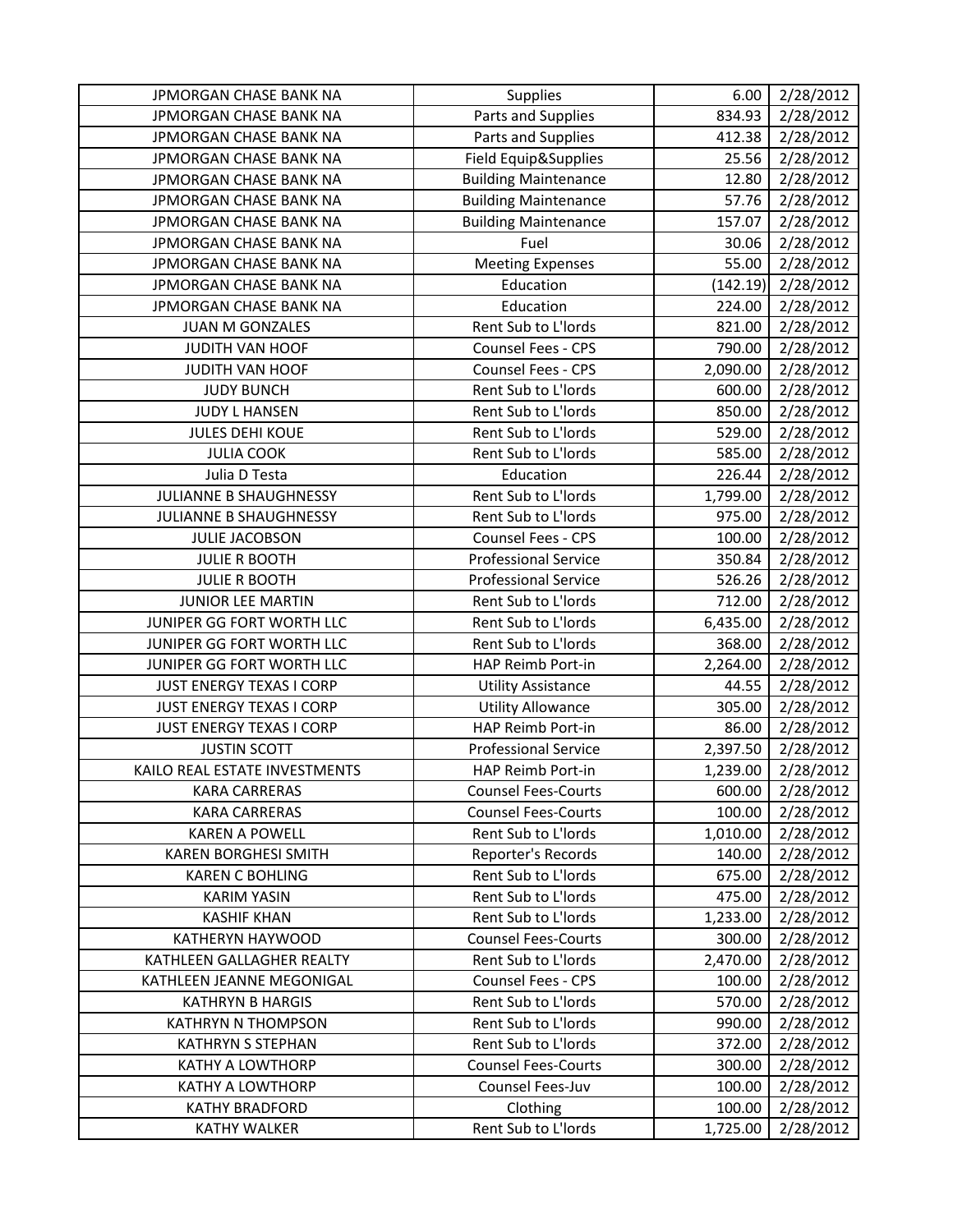| Keith J Ebel                        | Education                   | 220.00   | 2/28/2012 |
|-------------------------------------|-----------------------------|----------|-----------|
| <b>KEITH MCKAY</b>                  | <b>Counsel Fees-Courts</b>  | 400.00   | 2/28/2012 |
| KELLER SENIOR COMMUNITY LP          | Rent Sub to L'Iords         | 2,678.00 | 2/28/2012 |
| KELLER SENIOR COMMUNITY LP          | HAP Reimb Port-in           | 518.00   | 2/28/2012 |
| <b>KELLY KING</b>                   | <b>Relative Assistance</b>  | 900.00   | 2/28/2012 |
| <b>KELLY R GOODNESS PHD</b>         | Psych Exam/Testimony        | (400.00) | 2/28/2012 |
| <b>KELLY R GOODNESS PHD</b>         | Psych Exam/Testimony        | (400.00) | 2/28/2012 |
| <b>KELLY R GOODNESS PHD</b>         | Psych Exam/Testimony        | 1,350.00 | 2/28/2012 |
| <b>KELLY R GOODNESS PHD</b>         | Cap Murder-Othr Cost        | 7,004.00 | 2/28/2012 |
| KEN SANZ & ASSOCIATES, LLC          | Education                   | 55.00    | 2/28/2012 |
| KENNEDALE CHAMBER OF COMMERCE       | <b>Meeting Expenses</b>     | 10.00    | 2/28/2012 |
| <b>KENNETH CUTRER</b>               | <b>Counsel Fees-Courts</b>  | 500.00   | 2/28/2012 |
| <b>KENNETH N MORTON</b>             | Rent Sub to L'Iords         | 2,320.00 | 2/28/2012 |
| <b>KENNETH R GORDON PC</b>          | <b>Counsel Fees-Courts</b>  | 700.00   | 2/28/2012 |
| <b>KENNETH R GORDON PC</b>          | <b>Counsel Fees-Courts</b>  | 200.00   | 2/28/2012 |
| <b>KENNETH R GORDON PC</b>          | <b>Counsel Fees-Courts</b>  | 200.00   | 2/28/2012 |
| KENNETH R GORDON PC                 | Cnsl Fees-Crim Appls        | 600.00   | 2/28/2012 |
| <b>KENNETH W MULLEN</b>             | <b>Counsel Fees-Courts</b>  | 550.00   | 2/28/2012 |
| <b>KERRI MARSHALL</b>               | Rent Sub to L'Iords         | 599.00   | 2/28/2012 |
| <b>KERRI WEBB</b>                   | Rent Sub to L'Iords         | 390.00   | 2/28/2012 |
| <b>KERRY CRAWFORD</b>               | Rent Sub to L'Iords         | 499.00   | 2/28/2012 |
| <b>KERRY OWENS</b>                  | <b>Counsel Fees-Courts</b>  | 300.00   | 2/28/2012 |
| <b>KERRY OWENS</b>                  | Counsel Fees - CPS          | 100.00   | 2/28/2012 |
| <b>KERRY YANEZ</b>                  | <b>Counsel Fees-Courts</b>  | 100.00   | 2/28/2012 |
| <b>KERRY YANEZ</b>                  | <b>Counsel Fees-Courts</b>  | 300.00   | 2/28/2012 |
| <b>KEVIN D RILEY</b>                | Rent Sub to L'Iords         | 446.00   | 2/28/2012 |
| KEYANNA L HUDSPETH                  | Rent Sub to L'Iords         | 454.00   | 2/28/2012 |
| <b>KHANH LE</b>                     | Rent Sub to L'Iords         | 726.00   | 2/28/2012 |
| <b>KHANH V NGUYEN</b>               | HAP Reimb Port-in           | 546.00   | 2/28/2012 |
| KIM & ANDREWS, ATTORNEYS AT LAW LLP | <b>Counsel Fees-Courts</b>  | 345.00   | 2/28/2012 |
| KIM & ANDREWS, ATTORNEYS AT LAW LLP | <b>Counsel Fees-Courts</b>  | 400.00   | 2/28/2012 |
| <b>KIMBERLY DEWEY</b>               | Counsel Fees - CPS          | 100.00   | 2/28/2012 |
| <b>KIMBERLY EVANS</b>               | <b>Meeting Expenses</b>     | 190.35   | 2/28/2012 |
| <b>KIMBERLY NGUYEN</b>              | Rent Sub to L'Iords         | 1,239.00 | 2/28/2012 |
| <b>KINSEY KROEGER</b>               | Rent Sub to L'Iords         | 750.00   | 2/28/2012 |
| <b>KIRPAL BHOGAL</b>                | Rent Sub to L'Iords         | 1,419.00 | 2/28/2012 |
| <b>KLAUS ALTRICHTER</b>             | <b>Professional Service</b> | 3,000.00 | 2/28/2012 |
| <b>KOFI SEFAH</b>                   | Rent Sub to L'Iords         | 6.00     | 2/28/2012 |
| KONICA MINOLTA BUSINESS SOLUTIONS   | <b>Equipment Maint</b>      | 248.60   | 2/28/2012 |
| KONICA MINOLTA BUSINESS SOLUTIONS   | <b>Equipment Maint</b>      | 675.00   | 2/28/2012 |
| KORY W NELSON PLLC                  | Counsel Fees-Probate        | 750.00   | 2/28/2012 |
| KOSEL INVESTMENTS INC               | Rent Sub to L'Iords         | 806.00   | 2/28/2012 |
| <b>KRISTI LYNN JONES</b>            | Rent Sub to L'Iords         | 217.00   | 2/28/2012 |
| <b>KROGER COMPANY</b>               | Food/Hygiene Assist         | 19.14    | 2/28/2012 |
| KRR VILLAS ON BEAR CREEK LP         | Rent Sub to L'Iords         | 2,409.00 | 2/28/2012 |
| KRR VILLAS ON BEAR CREEK LP         | HAP Reimb Port-in           | 799.00   | 2/28/2012 |
| <b>KSGUILLORY ENTERPRISES</b>       | Tuition C/room Train        | 1,200.00 | 2/28/2012 |
| <b>KULVIR BHOGAL</b>                | Rent Sub to L'Iords         | 4,065.00 | 2/28/2012 |
| <b>KULVIR BHOGAL</b>                | HAP Reimb Port-in           | 810.00   | 2/28/2012 |
| L C JACKSON                         | <b>Utility Allowance</b>    | 24.00    | 2/28/2012 |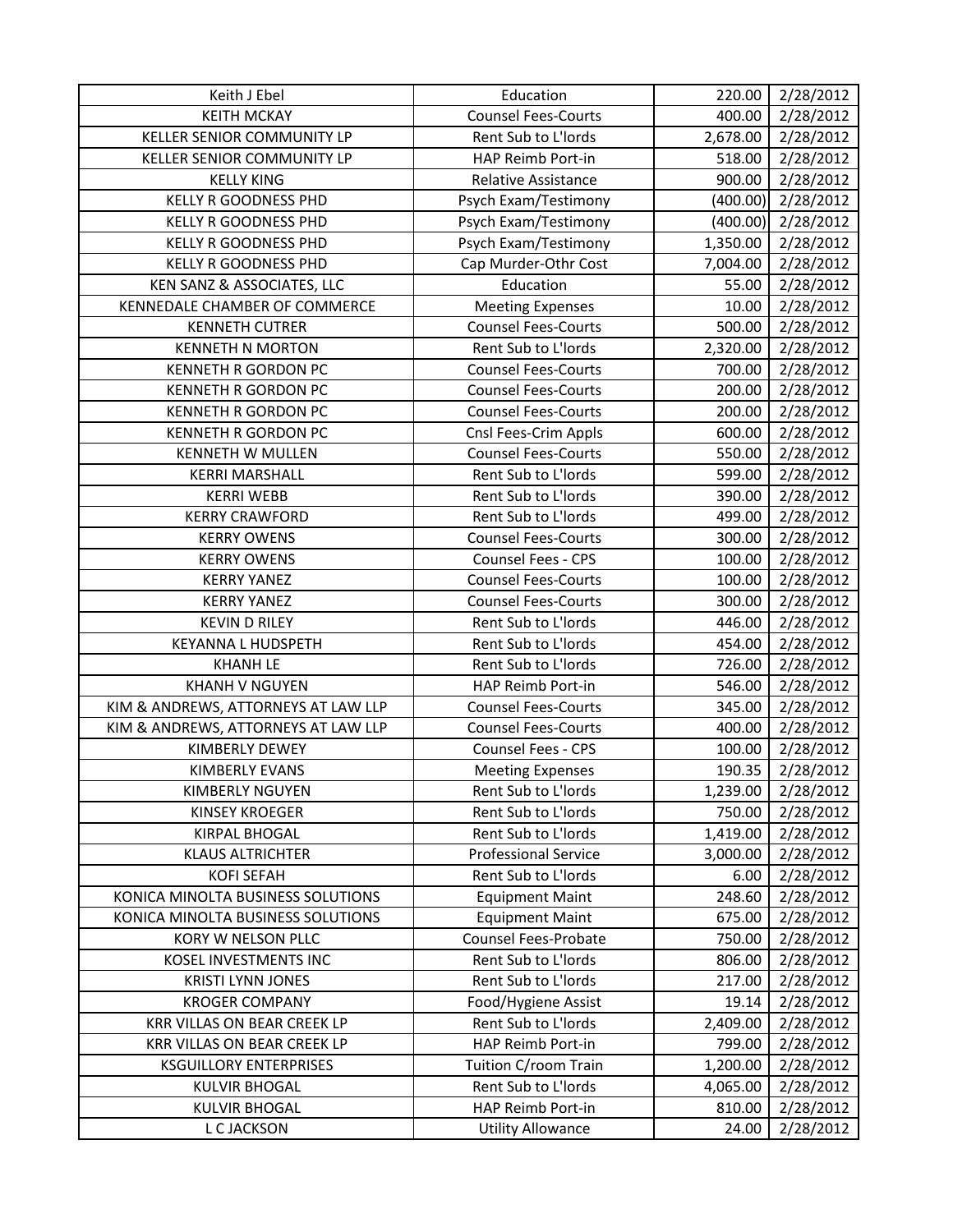| LA PRIMAVERA ASSOCIATES LP          | Rent Sub to L'Iords        | 397.00   | 2/28/2012 |
|-------------------------------------|----------------------------|----------|-----------|
| LA PRIMAVERA ASSOCIATES LP          | Rent Sub to L'Iords        | 339.00   | 2/28/2012 |
| LA PRIMAVERA ASSOCIATES LP          | Rent Sub to L'Iords        | 738.00   | 2/28/2012 |
| LAAUNDREANETTE L WILLIAMS           | Rent Sub to L'Iords        | 466.00   | 2/28/2012 |
| LADONNA GAIL AUBREY                 | Rent Sub to L'Iords        | 396.00   | 2/28/2012 |
| <b>LAJONDA HARRIS</b>               | Rent Sub to L'Iords        | 850.00   | 2/28/2012 |
| LAKEVIEW ON SHADY OAKS LLC          | Rent Sub to L'Iords        | 2,525.00 | 2/28/2012 |
| LAKEVIEW ON SHADY OAKS LLC          | Rent Sub to L'Iords        | 403.00   | 2/28/2012 |
| LAKEVIEW ON SHADY OAKS LLC          | HAP Reimb Port-in          | 1,059.00 | 2/28/2012 |
| <b>LAL CHAUHAN</b>                  | Rent Sub to L'Iords        | 482.00   | 2/28/2012 |
| <b>LAMAR Q WILLIAMS</b>             | Rent Sub to L'Iords        | 975.00   | 2/28/2012 |
| LAN NINH HUYNH                      | HAP Reimb Port-in          | 975.00   | 2/28/2012 |
| LaQuita L Cobb                      | Travel                     | 40.00    | 2/28/2012 |
| <b>LARRY JOE THOMAS</b>             | Rent Sub to L'Iords        | 385.00   | 2/28/2012 |
| LASERLINK INTERNATIONAL INC         | <b>Supplies</b>            | 825.00   | 2/28/2012 |
| LASERLINK INTERNATIONAL INC         | <b>Supplies</b>            | 1,260.00 | 2/28/2012 |
| LASERLINK INTERNATIONAL INC         | <b>Supplies</b>            | 758.00   | 2/28/2012 |
| LASERLINK INTERNATIONAL INC         | <b>Supplies</b>            | 660.00   | 2/28/2012 |
| LASERLINK INTERNATIONAL INC         | <b>Supplies</b>            | 825.00   | 2/28/2012 |
| LASERLINK INTERNATIONAL INC         | <b>Supplies</b>            | 550.00   | 2/28/2012 |
| LASERLINK INTERNATIONAL INC         | <b>Supplies</b>            | 825.00   | 2/28/2012 |
| LASERLINK INTERNATIONAL INC         | <b>Supplies</b>            | 55.00    | 2/28/2012 |
| LASERLINK INTERNATIONAL INC         | Supplies                   | 110.00   | 2/28/2012 |
| LASERLINK INTERNATIONAL INC         | <b>Supplies</b>            | 440.00   | 2/28/2012 |
| LASERLINK INTERNATIONAL INC         | <b>Supplies</b>            | 414.00   | 2/28/2012 |
| LASERLINK INTERNATIONAL INC         | <b>Supplies</b>            | 732.00   | 2/28/2012 |
| LATEPH ADENIJI                      | <b>Counsel Fees-Courts</b> | 331.25   | 2/28/2012 |
| <b>LAUCO ENTERPRISES</b>            | Rent Sub to L'Iords        | 550.00   | 2/28/2012 |
| <b>LAURANCE TRAYLOR</b>             | Rent Sub to L'Iords        | 418.00   | 2/28/2012 |
| <b>LAURIVA DAY</b>                  | Rent Sub to L'Iords        | 1,447.00 | 2/28/2012 |
| LAW OFFICE EDWARD E CASTILLO PLLC   | <b>Counsel Fees-Courts</b> | 375.00   | 2/28/2012 |
| LAW OFFICE EDWARD E CASTILLO PLLC   | <b>Counsel Fees-Courts</b> | 931.25   | 2/28/2012 |
| LAW OFFICE EDWARD E CASTILLO PLLC   | <b>Counsel Fees-Courts</b> | 550.00   | 2/28/2012 |
| LAW OFFICE OF ALICE RODRIGUEZ       | <b>Counsel Fees - CPS</b>  | 100.00   | 2/28/2012 |
| LAW OFFICE OF BRADLEY L CLARK PC    | <b>Counsel Fees-Courts</b> | 200.00   | 2/28/2012 |
| LAW OFFICE OF BRADLEY L CLARK PC    | <b>Counsel Fees-Courts</b> | 200.00   | 2/28/2012 |
| LAW OFFICE OF BRADLEY L CLARK PC    | Counsel Fees - CPS         | 100.00   | 2/28/2012 |
| LAW OFFICE OF BRADLEY L CLARK PC    | Counsel Fees - CPS         | 1,080.00 | 2/28/2012 |
| LAW OFFICE OF CARLOS G GALLIANI PC  | Counsel Fees-Juv           | 200.00   | 2/28/2012 |
| LAW OFFICE OF GARY L NICKELSON      | <b>Counsel Fees-Courts</b> | 525.00   | 2/28/2012 |
| LAW OFFICE OF GARY L NICKELSON      | <b>Counsel Fees - CPS</b>  | 225.00   | 2/28/2012 |
| LAW OFFICE OF HARMONY M SCHUERMAN P | Counsel Fees-Juv           | 200.00   | 2/28/2012 |
| LAW OFFICE OF JO AN G ASHLEY        | Counsel Fees-Juv           | 200.00   | 2/28/2012 |
| LAW OFFICE OF JO AN G ASHLEY        | <b>Counsel Fees - CPS</b>  | 150.00   | 2/28/2012 |
| LAW OFFICE OF JULIA A MCENTIRE PLLC | <b>Counsel Fees-Courts</b> | 400.00   | 2/28/2012 |
| LAW OFFICE OF KEE A ABLES PC        | <b>Counsel Fees - CPS</b>  | 100.00   | 2/28/2012 |
| LAW OFFICE OF LISA HAINES           | <b>Counsel Fees-Courts</b> | 350.00   | 2/28/2012 |
| LAW OFFICE OF RACHEL L PONDER PLLC  | Counsel Fees - CPS         | 100.00   | 2/28/2012 |
| LAW OFFICE OF SHANNON M SEARS PC    | <b>Counsel Fees-Courts</b> | 750.00   | 2/28/2012 |
| LAW OFFICE OF SHANNON M SEARS PC    | <b>Counsel Fees-Courts</b> | 500.00   | 2/28/2012 |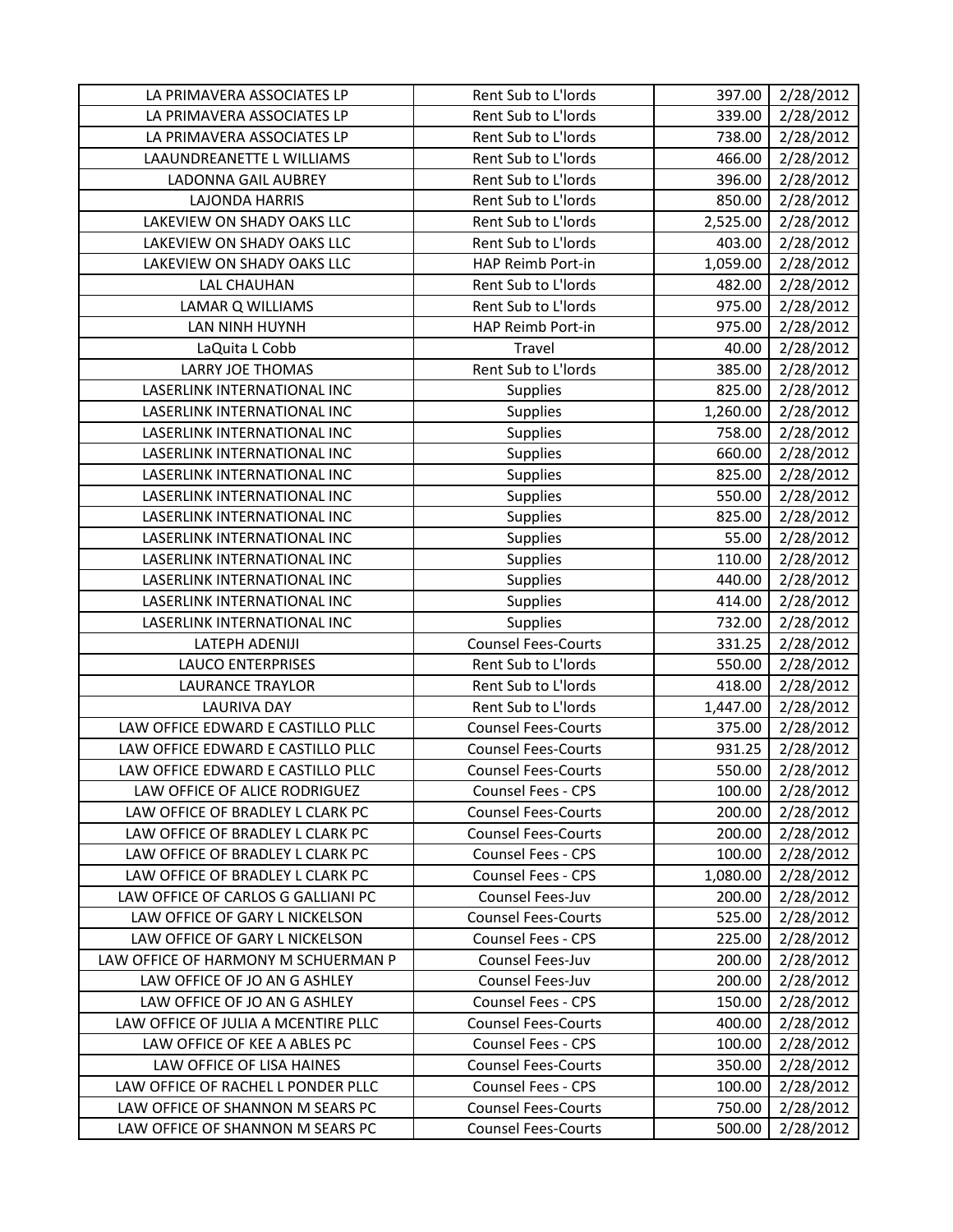| LAW OFFICE OF TIM CHOY                       | <b>Counsel Fees-Courts</b>                  | 700.00           | 2/28/2012              |
|----------------------------------------------|---------------------------------------------|------------------|------------------------|
| LAW OFFICE OF TIM CHOY                       | <b>Counsel Fees-Courts</b>                  | 300.00           | 2/28/2012              |
| LAW OFFICE OF TIM CHOY                       | <b>Counsel Fees-Courts</b>                  | 137.50           | 2/28/2012              |
| LAW OFFICES OF WILLIAM T FITZGERALD          | <b>Counsel Fees-Probate</b>                 | 2,200.00         | 2/28/2012              |
| LAWANDA HURST                                | Rent Sub to L'Iords                         | 869.00           | 2/28/2012              |
| <b>LAWRENCE BARRETT</b>                      | Rent Sub to L'Iords                         | 210.00           | 2/28/2012              |
| <b>LAWSON PRODUCTS INC</b>                   | Parts and Supplies                          | 20.84            | 2/28/2012              |
| <b>LAWTON HOUSING AUTHORITY</b>              | Port HAP Port-out                           | 89.00            | 2/28/2012              |
| <b>LAWTON HOUSING AUTHORITY</b>              | Port Admin Fee Expen                        | 42.87            | 2/28/2012              |
| LAYTON MANOR PARTNERS INC                    | Rent Sub to L'Iords                         | 479.00           | 2/28/2012              |
| <b>LAZARUS LEASING INC</b>                   | Rent Sub to L'Iords                         | 825.00           | 2/28/2012              |
| LEAH PALOMERO PARRENO WILDE                  | Rent Sub to L'Iords                         | 401.00           | 2/28/2012              |
| LEARNING TREE INTERNATIONAL USA INC          | Tuition C/room Train                        | 14,352.00        | 2/28/2012              |
| LEE E WEST JR                                | Rent Sub to L'Iords                         | 1,005.00         | 2/28/2012              |
| LEGG MASON REAL ESTATE CAPITAL II            | Rent Sub to L'Iords                         | 5,068.00         | 2/28/2012              |
| <b>LEIGH DAVIS</b>                           | <b>Counsel Fees-Courts</b>                  | 300.00           | 2/28/2012              |
| <b>LEIGH HALE</b>                            | Clothing                                    | 100.00           | 2/28/2012              |
| LENA POPE HOME INC                           | <b>Subrecipient Service</b>                 | 2,875.00         | 2/28/2012              |
| LENA POPE HOME INC                           | <b>Counseling Services</b>                  | 12,237.43        | 2/28/2012              |
| LENA POPE HOME INC                           | Psych Exam/Testimony                        | 910.00           | 2/28/2012              |
| LENA POPE HOME INC                           | <b>Professional Service</b>                 | 386.90           | 2/28/2012              |
| LENA POPE HOME INC                           | Prepaid - Rent                              | 21,185.25        | 2/28/2012              |
| LENA POPE HOME INC                           | <b>Professional Service</b>                 | 6,369.00         | 2/28/2012              |
| LEONARD W MOORE III                          | Rent Sub to L'Iords                         | 5,015.00         | 2/28/2012              |
| LEONARD W MOORE III                          | Rent Sub to L'Iords                         | 645.00           | 2/28/2012              |
| <b>LEROY YORK</b>                            | Rent Sub to L'Iords                         | 5,080.00         | 2/28/2012              |
| <b>LESLIE NORMAN</b>                         | Rent Sub to L'Iords                         | 533.00           | 2/28/2012              |
| LEXISNEXIS                                   | <b>Professional Service</b>                 | 1,275.00         | 2/28/2012              |
| LEXISNEXIS RISK DATA MANAGEMENT INC          | Cert Copies/Trans                           | 448.05           | 2/28/2012              |
| LIBBY BRADY REAL ESTATE INC                  | Rent Sub to L'Iords                         | 1,632.00         | 2/28/2012              |
| <b>LILLIE HATCHETT</b>                       | Rent Sub to L'Iords                         | 1,113.00         | 2/28/2012              |
| LINEBARGER GOGGAN BLAIR & SAMPSON            | JP Collection Fee                           | 2,071.47         | 2/28/2012              |
| LIONEL ROBINSON                              | Rent Sub to L'Iords                         | 924.00           | 2/28/2012              |
| LISA C BELL                                  | Rent Sub to L'Iords                         | 710.00           | 2/28/2012              |
| LISA HOOBLER                                 | <b>Counsel Fees-Courts</b>                  | 820.00           | 2/28/2012              |
| LISA L DAWSON                                | Rent Sub to L'Iords                         | 158.00           | 2/28/2012              |
| <b>LISA MORTON</b>                           | Reporter's Records                          | 1,316.00         | 2/28/2012              |
| LISA MULLEN                                  | <b>Counsel Fees-Courts</b>                  | 500.00           | 2/28/2012              |
| LLOYD GOSSELINK ROCHELLE & TOWNSEND          | <b>Litigation Expense</b>                   | 3,068.00         | 2/28/2012              |
| <b>LMW REALTY TRUST</b>                      | Rent Sub to L'Iords                         | 393.00           | 2/28/2012              |
| <b>LMW REALTY TRUST</b>                      | HAP Reimb Port-in                           | 278.00           | 2/28/2012              |
| <b>LOCK TIGHT SECURITY INC</b>               | <b>Supplies</b>                             | 174.00           | 2/28/2012              |
| <b>LOCK TIGHT SECURITY INC</b>               | <b>Equipment Maint</b>                      | 79.50            | 2/28/2012              |
| LOCK TIGHT SECURITY INC                      | <b>Building Maintenance</b>                 | 161.00           | 2/28/2012              |
| LOCK TIGHT SECURITY INC                      | <b>Building Maintenance</b>                 | 58.50            | 2/28/2012              |
| LOCK TIGHT SECURITY INC                      | <b>Building Maintenance</b>                 | 118.73           | 2/28/2012              |
| LOCK TIGHT SECURITY INC                      | <b>Building Maintenance</b>                 | 8.75             | 2/28/2012              |
| LODGE PROPERTIES MANAGEMENT LLC              |                                             |                  |                        |
|                                              | Rent Sub to L'Iords                         | 1,088.00         | 2/28/2012              |
| <b>LONG NGUYEN</b><br>LOOMIS FARGO & COMPANY | Rent Sub to L'Iords<br>ArmoredCar Messenger | 684.00<br>400.00 | 2/28/2012<br>2/28/2012 |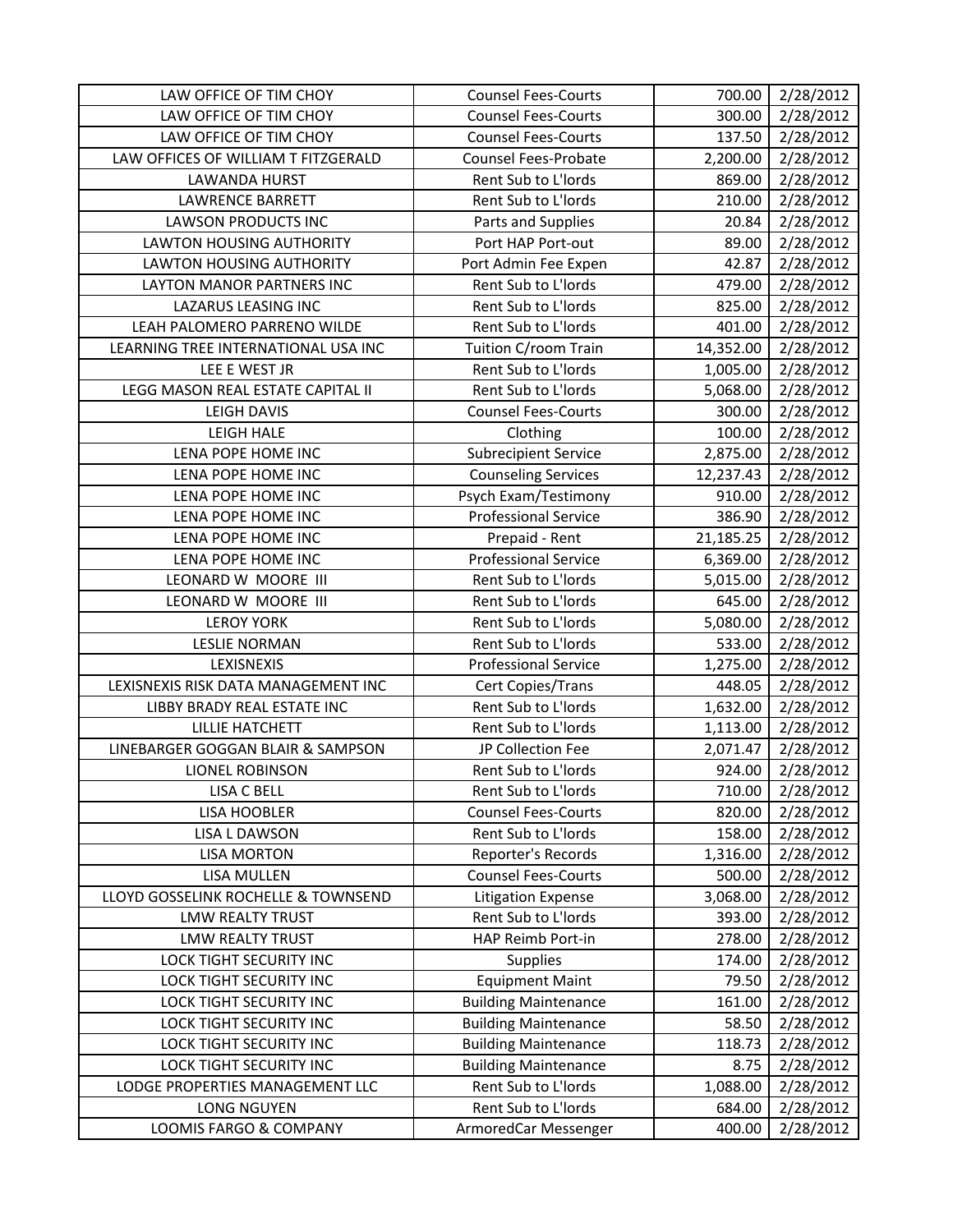| <b>LOREN C GREEN PC</b>             | <b>Counsel Fees-Courts</b>  | 350.00   | 2/28/2012 |
|-------------------------------------|-----------------------------|----------|-----------|
| <b>LOREN C GREEN PC</b>             | <b>Counsel Fees-Courts</b>  | 412.50   | 2/28/2012 |
| <b>LORINE FAYE DUFFEY</b>           | Rent Sub to L'Iords         | 588.00   | 2/28/2012 |
| <b>LOUIE BRICE HARTGRAVES</b>       | Rent Sub to L'Iords         | 1,665.00 | 2/28/2012 |
| LOUIE M HEERWAGEN JR                | Rent Sub to L'Iords         | 519.00   | 2/28/2012 |
| LOWE'S                              | <b>Supplies</b>             | 55.27    | 2/28/2012 |
| LOWE'S                              | <b>Building Maintenance</b> |          | 2/28/2012 |
| LOWE'S                              | <b>Building Maintenance</b> |          | 2/28/2012 |
| LOWE'S                              | Parts and Supplies          | 114.72   | 2/28/2012 |
| LPD REALTY LLC                      | Rent Sub to L'Iords         | 833.00   | 2/28/2012 |
| LRP KENSINGTON PARK LP              | Rent Sub to L'Iords         | 186.00   | 2/28/2012 |
| <b>LUVAN T TRAN</b>                 | Rent Sub to L'Iords         | 950.00   | 2/28/2012 |
| <b>LYNDA S TARWATER</b>             | <b>Counsel Fees-Courts</b>  | 350.00   | 2/28/2012 |
| <b>LYNDA S TARWATER</b>             | <b>Counsel Fees-Courts</b>  | 625.00   | 2/28/2012 |
| LYNNETTE WALLACE                    | Rent Sub to L'Iords         | 625.00   | 2/28/2012 |
| LYNNETTE WALLACE                    | Rent Sub to L'Iords         | 700.00   | 2/28/2012 |
| M A E D C - FAIR OAKS LLP           | Rent Sub to L'Iords         | 1,124.00 | 2/28/2012 |
| MAEDC-FAIR OAKS LLP                 | HAP Reimb Port-in           | 1,660.00 | 2/28/2012 |
| M TRENT LOFTIN                      | <b>Counsel Fees-Courts</b>  | 700.00   | 2/28/2012 |
| M TRENT LOFTIN                      | <b>Counsel Fees-Courts</b>  | 350.00   | 2/28/2012 |
| M TRENT LOFTIN                      | Cnsl Fees-Juv Det&Tr        | 300.00   | 2/28/2012 |
| <b>MACK TIPPENS</b>                 | Rent Sub to L'Iords         | 724.00   | 2/28/2012 |
| <b>MACKJ INC</b>                    | Rent Sub to L'Iords         | 617.00   | 2/28/2012 |
| <b>MADISON SUMMIT LTD</b>           | Prepaid - Rent              | 5,515.00 | 2/28/2012 |
| MAEDC HULEN BEND SENIOR COMMUNITY L | Rent Sub to L'Iords         | 4,585.00 | 2/28/2012 |
| MAEDC HULEN BEND SENIOR COMMUNITY L | Rent Sub to L'Iords         | 398.00   | 2/28/2012 |
| MAEDC HULEN BEND SENIOR COMMUNITY L | HAP Reimb Port-in           | 989.00   | 2/28/2012 |
| MAEDC PALM HOUSE LLC                | Rent Sub to L'Iords         | 276.00   | 2/28/2012 |
| MAGNOLIA PROJECTS, LTD              | Rent Sub to L'Iords         | 280.00   | 2/28/2012 |
| <b>MAHIN JAN KIANI</b>              | Rent Sub to L'Iords         | 1,035.00 | 2/28/2012 |
| <b>MAHIN JAN KIANI</b>              | Rent Sub to L'Iords         | 900.00   | 2/28/2012 |
| MAIN STREET INSTALLERS LLC          | Central Garage Inv          | 144.00   | 2/28/2012 |
| MAIN STREET INSTALLERS LLC          | Non-Track Equipment         | 1,310.30 | 2/28/2012 |
| MAINSTREAM PROPERTIES INC           | Rent Sub to L'Iords         | 2,076.00 | 2/28/2012 |
| MAMIE BUSH JOHNSON                  | <b>Counsel Fees-Courts</b>  | 850.00   | 2/28/2012 |
| <b>MANCHESTER PARK</b>              | Rental Assistance           | 300.00   | 2/28/2012 |
| MANER FIRE EQUIPMENT, INC           | <b>Equipment Maint</b>      | 4.10     | 2/28/2012 |
| <b>MANOHAR RAJPUT</b>               | Rent Sub to L'Iords         | 784.00   | 2/28/2012 |
| MANSFIELD RETIREMENT LTD            | Rent Sub to L'Iords         | 227.00   | 2/28/2012 |
| MANUEL DELGADO JR                   | Rent Sub to L'Iords         | 160.00   | 2/28/2012 |
| <b>MANUEL MURILLO</b>               | Rent Sub to L'Iords         | 832.00   | 2/28/2012 |
| Manuela Blanca Pemberton            | Travel                      | 140.00   | 2/28/2012 |
| <b>MARC TAKACS</b>                  | Rent Sub to L'Iords         | 821.00   | 2/28/2012 |
| <b>MARGARET G ANDERSON</b>          | Rent Sub to L'Iords         | 850.00   | 2/28/2012 |
| <b>MARIA RAMIREZ</b>                | Rent Sub to L'Iords         | 749.00   | 2/28/2012 |
| MARIA ROSARIO SAI MADIGAN           | Rent Sub to L'Iords         | 583.00   | 2/28/2012 |
| <b>MARIA SANCHEZ</b>                | Rent Sub to L'Iords         | 535.00   | 2/28/2012 |
| <b>MARIE PIGG REAL ESTATE</b>       | Rent Sub to L'Iords         | 624.00   | 2/28/2012 |
| MARINE CREEK RESIDENTIAL LP         | Rent Sub to L'Iords         | 4,859.00 | 2/28/2012 |
| MARINE CREEK RESIDENTIAL LP         | Rent Sub to L'Iords         | 895.00   | 2/28/2012 |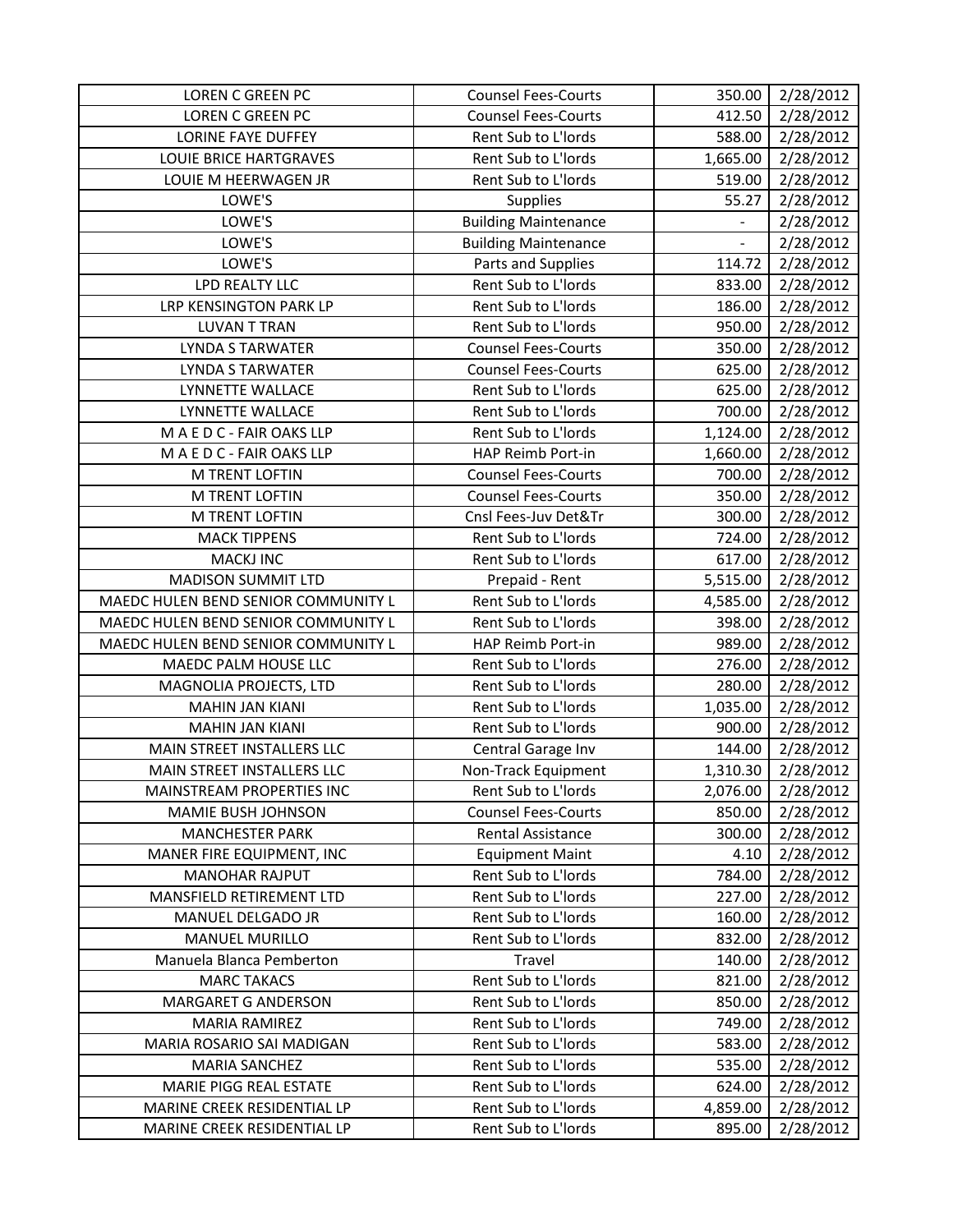| MARINE CREEK RESIDENTIAL LP         | HAP Reimb Port-in          | 477.00    | 2/28/2012 |
|-------------------------------------|----------------------------|-----------|-----------|
| <b>MARION BAUGH</b>                 | Rent Sub to L'Iords        | 903.00    | 2/28/2012 |
| <b>MARION J AIKEN</b>               | Rent Sub to L'Iords        | 884.00    | 2/28/2012 |
| <b>MARK A SMITH</b>                 | Rent Sub to L'Iords        | 963.00    | 2/28/2012 |
| <b>MARK CHILDRESS PC</b>            | <b>Counsel Fees-Courts</b> | 400.00    | 2/28/2012 |
| <b>MARK D HIXSON</b>                | Rent Sub to L'Iords        | 1,268.00  | 2/28/2012 |
| MARK D SCOTT & ASSOCIATES PLLC      | <b>Counsel Fees-Courts</b> | 1,150.00  | 2/28/2012 |
| MARK D SCOTT & ASSOCIATES PLLC      | <b>Counsel Fees-Courts</b> | 1,050.00  | 2/28/2012 |
| <b>MARK D SHEARER</b>               | Rent Sub to L'Iords        | 1,734.00  | 2/28/2012 |
| <b>MARK MCGINNIS</b>                | Rent Sub to L'Iords        | 832.00    | 2/28/2012 |
| <b>MARK SCOTT WILLIS</b>            | Rent Sub to L'Iords        | 734.00    | 2/28/2012 |
| <b>MARTHA TRAN</b>                  | Rent Sub to L'Iords        | 821.00    | 2/28/2012 |
| MARTIN EAGLE OIL COMPANY INC        | Gasoline Inventory         | 23,913.11 | 2/28/2012 |
| MARTINEZ & BONE REALTY INC          | Rent Sub to L'Iords        | 651.00    | 2/28/2012 |
| <b>MARY A CONNELL</b>               | Psych Exam/Testimony       | 3,375.00  | 2/28/2012 |
| <b>MARY B THORNTON</b>              | <b>Counsel Fees-Courts</b> | 1,050.00  | 2/28/2012 |
| <b>MARY ELLEN ECKLUND</b>           | Rent Sub to L'Iords        | 427.00    | 2/28/2012 |
| <b>MARY J YOUNG</b>                 | <b>Counsel Fees-Courts</b> | 1,770.00  | 2/28/2012 |
| MARY J YOUNG                        | <b>Counsel Fees-Courts</b> | 80.00     | 2/28/2012 |
| <b>MARY J YOUNG</b>                 | <b>Counsel Fees-Courts</b> | 177.50    | 2/28/2012 |
| <b>MARY J YOUNG</b>                 | <b>Litigation Expense</b>  | 150.00    | 2/28/2012 |
| <b>MARY M BURDETTE</b>              | Cap Murder-Othr Cost       | 993.75    | 2/28/2012 |
| MATRIX ASSOCIATES                   | Rent Sub to L'Iords        | 751.00    | 2/28/2012 |
| MATTHEW BENDER & COMPANY INC        | Law Books                  | 132.84    | 2/28/2012 |
| MATTHEW BENDER & COMPANY INC        | Law Books                  | 5.40      | 2/28/2012 |
| MCCLENDON CONSTRUCTION CO INC.      | Non-Track Const/Bldg       | 24,576.50 | 2/28/2012 |
| <b>MDRD LLC</b>                     | Rent Sub to L'Iords        | 452.00    | 2/28/2012 |
| <b>MDRD LLC</b>                     | Rent Sub to L'Iords        | 406.00    | 2/28/2012 |
| MEADOWS OF BEDFORD II APT INVESTORS | Rent Sub to L'Iords        | 2,420.00  | 2/28/2012 |
| MEADOWS OF BEDFORD II APT INVESTORS | Rent Sub to L'Iords        | 945.00    | 2/28/2012 |
| MEADOWS OF BEDFORD II APT INVESTORS | HAP Reimb Port-in          | 510.00    | 2/28/2012 |
| <b>MEDINA &amp; MEDINA INC</b>      | Central Garage Inv         | 492.50    | 2/28/2012 |
| <b>MEDINA &amp; MEDINA INC</b>      | Parts and Supplies         | 12.50     | 2/28/2012 |
| <b>MELANIE F WEBB</b>               | Psych Exam/Testimony       | 2,150.00  | 2/28/2012 |
| <b>MELISSIA Y TALTON</b>            | Rent Sub to L'Iords        | 808.00    | 2/28/2012 |
| MELVILLE R ASHDOWN                  | Rent Sub to L'Iords        | 2,384.00  | 2/28/2012 |
| MELVILLE R ASHDOWN                  | Rent Sub to L'Iords        | 2,147.00  | 2/28/2012 |
| MEMBER'S BUILDING MAINTENANCE LTD   | <b>Custodian Services</b>  | 5,604.99  | 2/28/2012 |
| MEMBER'S BUILDING MAINTENANCE LTD   | <b>Custodian Services</b>  | 2,160.62  | 2/28/2012 |
| MEMBER'S BUILDING MAINTENANCE LTD   | <b>Custodian Services</b>  | 771.65    | 2/28/2012 |
| MEMBER'S BUILDING MAINTENANCE LTD   | <b>Custodian Services</b>  | 1,234.64  | 2/28/2012 |
| MEMBER'S BUILDING MAINTENANCE LTD   | <b>Custodian Services</b>  | 1,234.64  | 2/28/2012 |
| MEMBER'S BUILDING MAINTENANCE LTD   | <b>Custodian Services</b>  | 617.32    | 2/28/2012 |
| MEMBER'S BUILDING MAINTENANCE LTD   | <b>Custodian Services</b>  | 505.08    | 2/28/2012 |
| MEMBER'S BUILDING MAINTENANCE LTD   | <b>Custodian Services</b>  | 1,851.96  | 2/28/2012 |
| MEMBER'S BUILDING MAINTENANCE LTD   | <b>Custodian Services</b>  | 757.62    | 2/28/2012 |
| MEMBER'S BUILDING MAINTENANCE LTD   | <b>Custodian Services</b>  | 1,851.96  | 2/28/2012 |
| MEMBER'S BUILDING MAINTENANCE LTD   | <b>Custodian Services</b>  | 505.08    | 2/28/2012 |
| MEMBER'S BUILDING MAINTENANCE LTD   | <b>Custodian Services</b>  | 1,010.16  | 2/28/2012 |
| MEMBER'S BUILDING MAINTENANCE LTD   | <b>Custodian Services</b>  | 1,010.16  | 2/28/2012 |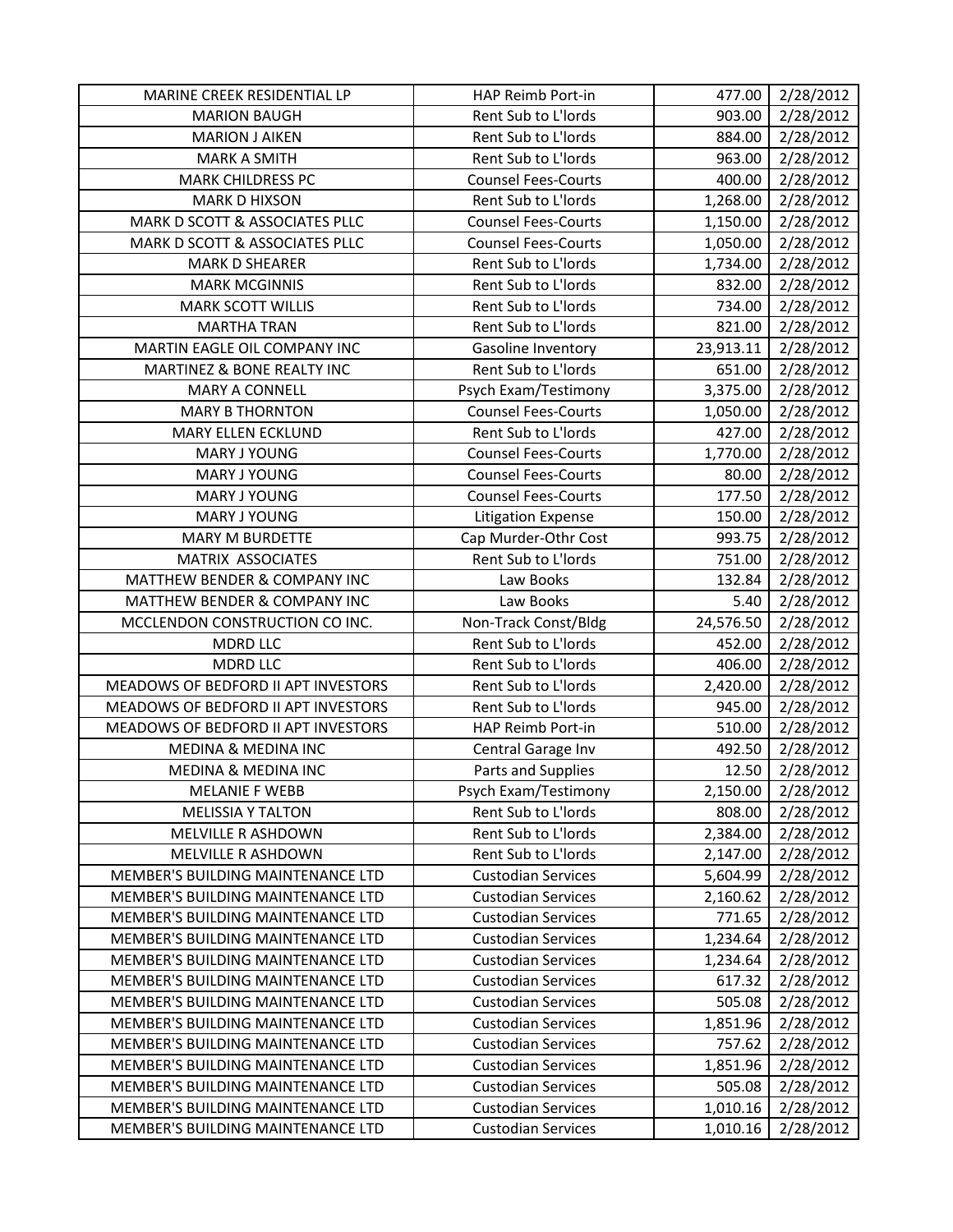| MEMBER'S BUILDING MAINTENANCE LTD | <b>Custodian Services</b>   | 1,346.88  | 2/28/2012 |
|-----------------------------------|-----------------------------|-----------|-----------|
| MEMBER'S BUILDING MAINTENANCE LTD | <b>Custodian Services</b>   | 729.56    | 2/28/2012 |
| MERCANTILE PARTNERS LP            | Prepaid - Rent              | 15,545.16 | 2/28/2012 |
| MERCANTILE PARTNERS LP            | Prepaid - Other             | 5,427.54  | 2/28/2012 |
| <b>MERCANTILE PARTNERS LP</b>     | Prepaid - Rent              | 4,216.67  | 2/28/2012 |
| MERCANTILE PARTNERS LP            | Prepaid - Other             | 1,472.46  | 2/28/2012 |
| MERCEDES MEDICAL INC              | <b>Medical Supplies</b>     | 263.51    | 2/28/2012 |
| MERCEDES MEDICAL INC              | <b>Medical Supplies</b>     | 263.52    | 2/28/2012 |
| MERCEDES MEDICAL INC              | <b>Medical Supplies</b>     | 527.03    | 2/28/2012 |
| MERCEDES MEDICAL INC              | <b>Medical Supplies</b>     | 527.03    | 2/28/2012 |
| <b>MERLIN G HOLLOWAY</b>          | Rent Sub to L'Iords         | 687.00    | 2/28/2012 |
| METROPLEX BATTERY INC             | Parts and Supplies          | 36.80     | 2/28/2012 |
| METROPLEX SERVICE WELDING         | Parts and Supplies          | 57.97     | 2/28/2012 |
| MHMR OF TARRANT COUNTY            | Prepaid - Rent              | 4,247.48  | 2/28/2012 |
| MHMR OF TARRANT COUNTY            | <b>Professional Service</b> | 2,166.66  | 2/28/2012 |
| MHMR OF TARRANT COUNTY            | Spec Needs Off Proj         | 31,248.67 | 2/28/2012 |
| MICHAEL BERGER                    | Counsel Fees-Juv            | 75.00     | 2/28/2012 |
| MICHAEL D TOLAND                  | Rent Sub to L'Iords         | 439.00    | 2/28/2012 |
| MICHAEL HAILEY                    | Rent Sub to L'Iords         | 950.00    | 2/28/2012 |
| MICHAEL JAMES WILLIAMS            | HAP Reimb Port-in           | 436.00    | 2/28/2012 |
| MICHAEL MOORE                     | Rent Sub to L'Iords         | 484.00    | 2/28/2012 |
| MICHAEL MOORE                     | Rent Sub to L'Iords         | 506.00    | 2/28/2012 |
| MICHAEL PAUL GARCIA               | <b>Counsel Fees-Courts</b>  | 175.00    | 2/28/2012 |
| MICHAEL R GARTNER                 | Rent Sub to L'Iords         | 360.00    | 2/28/2012 |
| MICHAEL RINEHART                  | Rent Sub to L'Iords         | 1,126.00  | 2/28/2012 |
| MICHAEL S BUMAGIN MD              | <b>Medical Services</b>     | 100.00    | 2/28/2012 |
| MICHAEL SHAWN MATLOCK             | Cnsl Fees-Crim Appls        | 1,950.00  | 2/28/2012 |
| MICHAEL THOMPSON                  | Rent Sub to L'Iords         | 1,243.00  | 2/28/2012 |
| MICHAEL W MCCOWAN                 | Rent Sub to L'Iords         | 563.00    | 2/28/2012 |
| MICHELE M JOHNSON                 | Rent Sub to L'Iords         | 461.00    | 2/28/2012 |
| MICHELLE DO                       | Rent Sub to L'Iords         | 778.00    | 2/28/2012 |
| MICHELLE I EUGENE                 | Rent Sub to L'Iords         | 1,304.00  | 2/28/2012 |
| MICHELLE I EUGENE                 | HAP Reimb Port-in           | 537.00    | 2/28/2012 |
| MIDWEST MEDICAL SUPPLY CO, LLC    | <b>Medical Supplies</b>     | 208.04    | 2/28/2012 |
| MIGNEAULT FORT WORTH LP           | Rent Sub to L'Iords         | 745.00    | 2/28/2012 |
| MIGNEAULT FORT WORTH LP           | Rent Sub to L'Iords         | 595.00    | 2/28/2012 |
| <b>MIKE CROXTON</b>               | Rent Sub to L'Iords         | 530.00    | 2/28/2012 |
| MIMOSA LANE LLC                   | Prepaid - Rent              | 6,796.84  | 2/28/2012 |
| MINH HUONGTHI NGUYEN              | HAP Reimb Port-in           | 757.00    | 2/28/2012 |
| MINICK LAW PC                     | <b>Counsel Fees-Courts</b>  | 450.00    | 2/28/2012 |
| MINNEAPOLIS HOUSING AUTHORITY     | Port HAP Port-out           | 1,214.00  | 2/28/2012 |
| MINNEAPOLIS HOUSING AUTHORITY     | Port Admin Fee Expen        | 42.87     | 2/28/2012 |
| MIPHI INVESTMENTS LLC             | Rent Sub to L'Iords         | 520.00    | 2/28/2012 |
| MITEFF FAMILY PARTNERSHIP         | Rent Sub to L'Iords         | 602.00    | 2/28/2012 |
| <b>MONICA LEUCK</b>               | Rent Sub to L'Iords         | 562.00    | 2/28/2012 |
| <b>MONICA MUNERA</b>              | Interpreter Fees            | 456.25    | 2/28/2012 |
| Mr Christopher D Bell             | Transportation              | 33.90     | 2/28/2012 |
| Mr Donald J Cosby                 | Education                   | 500.00    | 2/28/2012 |
| Mr Joe Shannon                    | Travel                      | 218.64    | 2/28/2012 |
| Mr W S Wray                       | Mileage Allowance           | 294.15    | 2/28/2012 |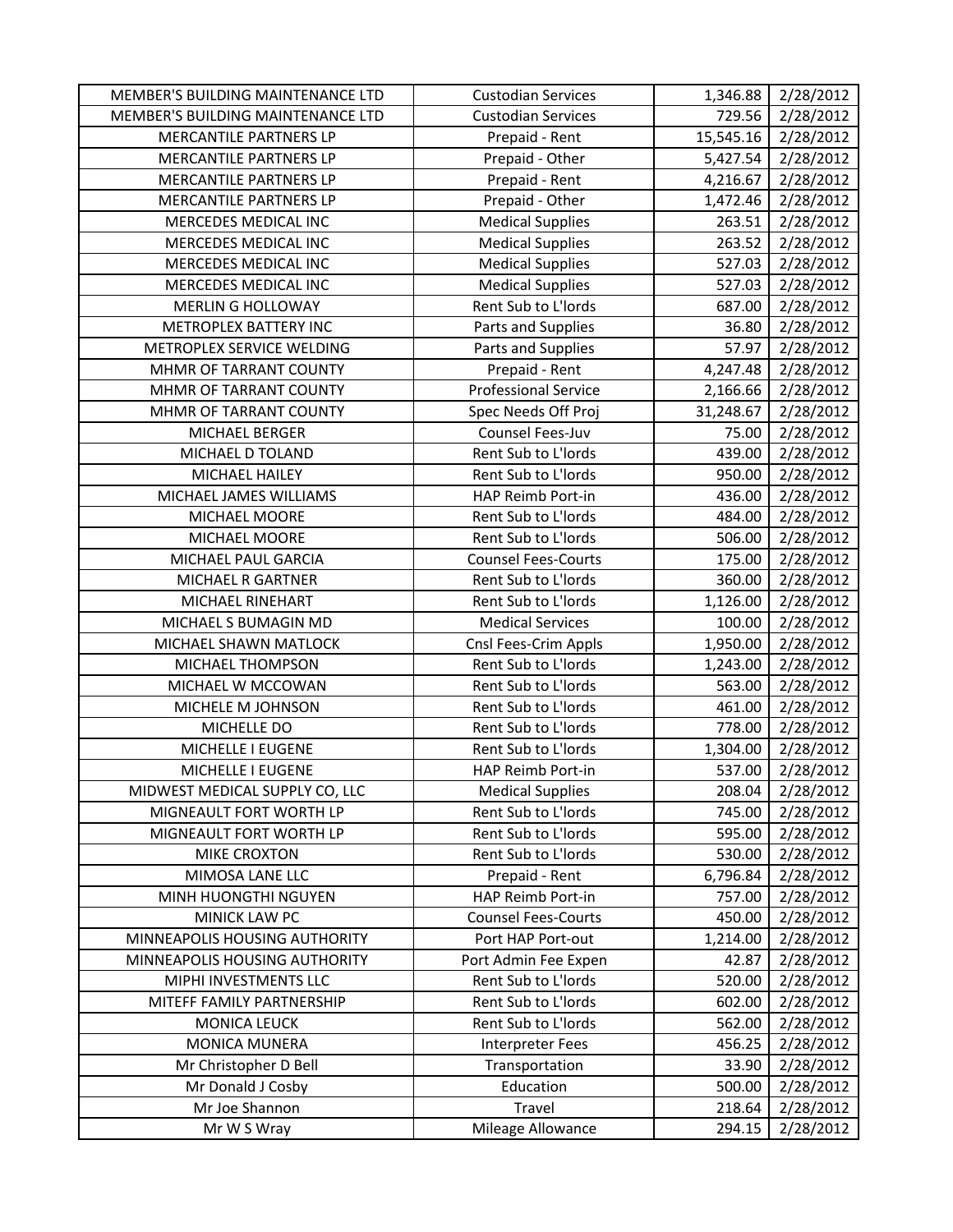| MRI COUNTRY BEND INVESTMENT FUND LP | Rent Sub to L'Iords         | 3,541.00 | 2/28/2012 |
|-------------------------------------|-----------------------------|----------|-----------|
| MRI COUNTRY BEND INVESTMENT FUND LP | Rent Sub to L'Iords         | 378.00   | 2/28/2012 |
| MRI RIVER GLEN INVESTMENT FUND LP   | Rent Sub to L'Iords         | 3,167.00 | 2/28/2012 |
| MRI RIVER GLEN INVESTMENT FUND LP   | Rent Sub to L'Iords         | 669.00   | 2/28/2012 |
| Ms Debbie M Spoonts                 | Transportation              | 49.65    | 2/28/2012 |
| Ms Julia McFarlin                   | Travel                      | 140.00   | 2/28/2012 |
| Ms Marquetta E Westmoreland         | Mileage Allowance           | 184.26   | 2/28/2012 |
| Ms Marquetta E Westmoreland         | Travel                      | 30.00    | 2/28/2012 |
| Ms Martha E Kibler                  | Education                   | 223.15   | 2/28/2012 |
| Ms Stacey L Hendrickson             | Travel                      | 356.45   | 2/28/2012 |
| <b>MVM SERVICES LLC</b>             | Prepaid - Rent              | 4,373.33 | 2/28/2012 |
| NACO - NATIONAL ASSOC OF COUNTIES   | Education                   | 490.00   | 2/28/2012 |
| NADA J RUDDOCK                      | Rent Sub to L'Iords         | 616.00   | 2/28/2012 |
| <b>NAHEED S NASIR</b>               | Rent Sub to L'Iords         | 1,400.00 | 2/28/2012 |
| NAHRO-NATIONAL ASSOCIATION OF HOUSI | Education                   | 475.00   | 2/28/2012 |
| <b>NAN BOWEN</b>                    | Rent Sub to L'Iords         | 254.00   | 2/28/2012 |
| <b>NANCY FUGATE</b>                 | Rent Sub to L'Iords         | 848.00   | 2/28/2012 |
| <b>NANCY GORDON</b>                 | Counsel Fees - CPS          | 755.00   | 2/28/2012 |
| NANCY J CLAUNCH                     | Rent Sub to L'Iords         | 875.00   | 2/28/2012 |
| <b>NANCY RUTH DEWEES</b>            | Counsel Fees-Juv            | 365.00   | 2/28/2012 |
| NANKUMARI RAJPUT BHATTI             | Rent Sub to L'Iords         | 1,050.00 | 2/28/2012 |
| <b>NAOYA ORIME</b>                  | Rent Sub to L'Iords         | 685.00   | 2/28/2012 |
| NATASHA COLEMAN                     | Clothing                    | 95.61    | 2/28/2012 |
| <b>NATHAN J FRY</b>                 | HAP Reimb Port-in           | 977.00   | 2/28/2012 |
| NATIONAL ASSOCIATION OF DRUG        | Travel                      | 650.00   | 2/28/2012 |
| NATIONAL ASSOCIATION OF DRUG        | Travel                      | 650.00   | 2/28/2012 |
| NATIONAL ASSOCIATION OF DRUG        | Travel                      | 650.00   | 2/28/2012 |
| NATIONAL ASSOCIATION OF DRUG        | Travel                      | 650.00   | 2/28/2012 |
| NATIONAL CENTER FOR STATE COURTS    | Education                   | 595.00   | 2/28/2012 |
| <b>NAVID ALBAND</b>                 | <b>Counsel Fees-Courts</b>  | 1,000.00 | 2/28/2012 |
| <b>NAVID ALBAND</b>                 | <b>Counsel Fees-Courts</b>  | 750.00   | 2/28/2012 |
| <b>NAVID ALBAND</b>                 | <b>Counsel Fees-Courts</b>  | 400.00   | 2/28/2012 |
| <b>NAVID ALBAND</b>                 | <b>Counsel Fees-Courts</b>  | 356.25   | 2/28/2012 |
| NEI DEVELOPMENT LLC                 | Rent Sub to L'Iords         | 750.00   | 2/28/2012 |
| NEIGHBORHOOD PARTNERS OF TX LP      | HAP Reimb Port-in           | 199.00   | 2/28/2012 |
| NEIGHBORHOOD WALMART #5181          | Food/Hygiene Assist         | 114.10   | 2/28/2012 |
| NELON LAW GROUP PLLC                | <b>Counsel Fees-Courts</b>  | 450.00   | 2/28/2012 |
| NELON LAW GROUP PLLC                | <b>Counsel Fees-Courts</b>  | 275.00   | 2/28/2012 |
| NEOS CONSULTING GROUP LLC           | <b>Professional Service</b> | 4,924.53 | 2/28/2012 |
| NEVILL BUSINESS MACHINES INC        | <b>Equipment Maint</b>      | 89.00    | 2/28/2012 |
| NEWBORN & CHILDRENS MED SRVC        | <b>Medical Services</b>     | 2,640.00 | 2/28/2012 |
| <b>NGOC BIGH NGUYEN</b>             | Rent Sub to L'Iords         | 900.00   | 2/28/2012 |
| <b>NHUNG THI DINH</b>               | Rent Sub to L'Iords         | 911.00   | 2/28/2012 |
| NHUNG THI DINH                      | HAP Reimb Port-in           | 993.00   | 2/28/2012 |
| NICHOLAS GREGORY DAVIS              | <b>Counsel Fees-Courts</b>  | 600.00   | 2/28/2012 |
| NICHOLAS GREGORY DAVIS              | <b>Counsel Fees-Courts</b>  | 425.00   | 2/28/2012 |
| NICHOLSON-WATERMAN FAMILY TRUST     | Rent Sub to L'Iords         | 489.00   | 2/28/2012 |
| NICHOLSON-WATERMAN FAMILY TRUST     | HAP Reimb Port-in           | 675.00   | 2/28/2012 |
| NICOLE THIBAULT ATT & COUNSELOR     | <b>Counsel Fees-Courts</b>  | 700.00   | 2/28/2012 |
| NICULINA HODADEA                    | Rent Sub to L'Iords         | 937.00   | 2/28/2012 |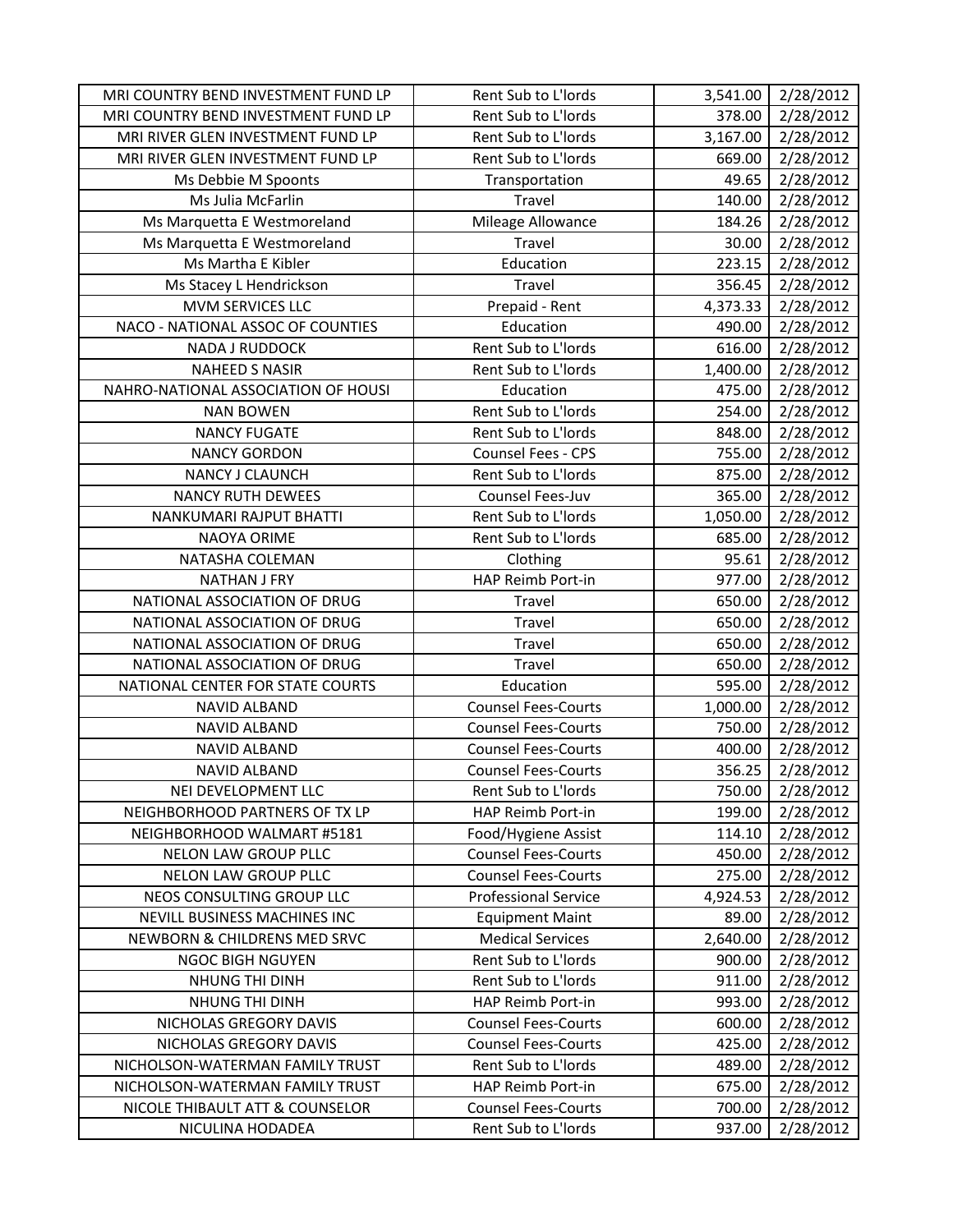| <b>NICVIN LLC</b>                  | Rent Sub to L'Iords         | 458.00    | 2/28/2012 |
|------------------------------------|-----------------------------|-----------|-----------|
| NORITSU AMERICA CORPORATION        | <b>Equipment Maint</b>      | 425.50    | 2/28/2012 |
| <b>NORSTAR</b>                     | Rent Sub to L'Iords         | 18,088.00 | 2/28/2012 |
| <b>NORSTAR</b>                     | Rent Sub to L'Iords         | 1,292.00  | 2/28/2012 |
| <b>NORSTAR</b>                     | Rent Sub to L'Iords         | 322.00    | 2/28/2012 |
| <b>NORSTAR</b>                     | HAP Reimb Port-in           | 3,063.00  | 2/28/2012 |
| <b>NORTH HILLS APTS LTD</b>        | Rent Sub to L'Iords         | 2,485.00  | 2/28/2012 |
| NORTH TEXAS ADDICTION COUNSELING   | <b>Counseling Services</b>  | 1,191.75  | 2/28/2012 |
| NORTH TEXAS ADDICTION COUNSELING   | <b>Professional Service</b> | 330.00    | 2/28/2012 |
| NORTH TEXAS EQUITIES CORP          | Rent Sub to L'Iords         | 3,101.00  | 2/28/2012 |
| NORTH TEXAS FUNERAL HOMES LLC      | <b>County Burials</b>       | 330.00    | 2/28/2012 |
| NORTH TEXAS JUSTICE OF THE         | Education                   | 50.00     | 2/28/2012 |
| NORTH TEXAS REO GROUP INC          | Rent Sub to L'Iords         | 1,720.00  | 2/28/2012 |
| NORTH TEXAS TOLLWAY AUTHORITY-NTTA | Education                   | 19.05     | 2/28/2012 |
| NORTHCREST SHADYWOOD PARTNERS LP   | Rent Sub to L'Iords         | 1,063.00  | 2/28/2012 |
| NORTHCREST SHADYWOOD PARTNERS LP   | Rent Sub to L'Iords         | 450.00    | 2/28/2012 |
| NORTHCREST SHADYWOOD PARTNERS LP   | Rent Sub to L'Iords         | 1,865.00  | 2/28/2012 |
| NORTHCREST/SHADYWOOD PARTNERS LP   | Rent Sub to L'Iords         | 650.00    | 2/28/2012 |
| NORTHEAST LEADERSHIP FORUM         | <b>Meeting Expenses</b>     | 90.00     | 2/28/2012 |
| NOTTING HILL PARTNERS LP           | Rent Sub to L'Iords         | 6,155.00  | 2/28/2012 |
| NOTTING HILL PARTNERS LP           | Rent Sub to L'Iords         | 1,001.00  | 2/28/2012 |
| NOTTING HILL PARTNERS LP           | <b>Utility Allowance</b>    | 200.00    | 2/28/2012 |
| NOVACOPY INC                       | <b>Equipment Maint</b>      | 519.00    | 2/28/2012 |
| NPOT PARTNERS I LP                 | Rent Sub to L'Iords         | 992.00    | 2/28/2012 |
| OAK FARMS DAIRY                    | Food                        | 792.39    | 2/28/2012 |
| OAK TIMBERS FORT WORTH SOUTH LP    | Rent Sub to L'Iords         | 631.00    | 2/28/2012 |
| OAK TIMBERS-FORT WORTH SOUTH LP    | Rent Sub to L'Iords         | 3,213.00  | 2/28/2012 |
| OAK TIMBERS-FORT WORTH SOUTH LP    | Rent Sub to L'Iords         | 1,010.00  | 2/28/2012 |
| OAK TIMBERS-FORT WORTH SOUTH LP    | HAP Reimb Port-in           | 1,097.00  | 2/28/2012 |
| OAK TIMBERS-NORTH GREENBRIAR LP    | Rent Sub to L'Iords         | 5,260.00  | 2/28/2012 |
| OAK TIMBERS-NORTH GREENBRIAR LP    | Rent Sub to L'Iords         | 829.00    | 2/28/2012 |
| OAK TIMBERS-NORTH GREENBRIAR LP    | HAP Reimb Port-in           | 1,349.00  | 2/28/2012 |
| OAK TIMBERS-WHITE SETTLEMENT       | Rent Sub to L'Iords         | 2,050.00  | 2/28/2012 |
| OAK TIMBERS-WHITE SETTLEMENT       | Rent Sub to L'Iords         | 1,729.00  | 2/28/2012 |
| OAK TIMBERS-WHITE SETTLEMENT       | HAP Reimb Port-in           | 881.00    | 2/28/2012 |
| OAK TIMBERS-WHITE SETTLEMENT II    | Rent Sub to L'Iords         | 2,484.00  | 2/28/2012 |
| OAK TIMBERS-WHITE SETTLEMENT II    | Rent Sub to L'Iords         | 823.00    | 2/28/2012 |
| OAK TIMBERS-WHITE SETTLEMENT II    | HAP Reimb Port-in           | 428.00    | 2/28/2012 |
| <b>OBADIAH BOLES</b>               | Rent Sub to L'Iords         | 1,610.00  | 2/28/2012 |
| OCHO VEGAS INC                     | Rent Sub to L'Iords         | 168.00    | 2/28/2012 |
| OCHO VEGAS INC                     | Rent Sub to L'Iords         | 410.00    | 2/28/2012 |
| O'CONNOR PLACE LP                  | Rent Sub to L'Iords         | 1,095.00  | 2/28/2012 |
| O'CONNOR PLACE LP                  | Rent Sub to L'Iords         | 352.00    | 2/28/2012 |
| O'CONNOR PLACE LP                  | Rent Sub to L'Iords         | 1,347.00  | 2/28/2012 |
| <b>ODIS A DARNELL</b>              | Rent Sub to L'Iords         | 141.00    | 2/28/2012 |
| OFEAR MOORE                        | Rent Sub to L'Iords         | 632.00    | 2/28/2012 |
| OHC SPECTRUM ONE LLC               | Rent Sub to L'Iords         | 4,201.00  | 2/28/2012 |
| OHC SPECTRUM ONE LLC               | Rent Sub to L'Iords         | 1,014.00  | 2/28/2012 |
| OHC SPECTRUM ONE LLC               | HAP Reimb Port-in           | 2,120.00  | 2/28/2012 |
| OHC/COBBLESTONE LTD                | Rent Sub to L'Iords         | (399.00)  | 2/28/2012 |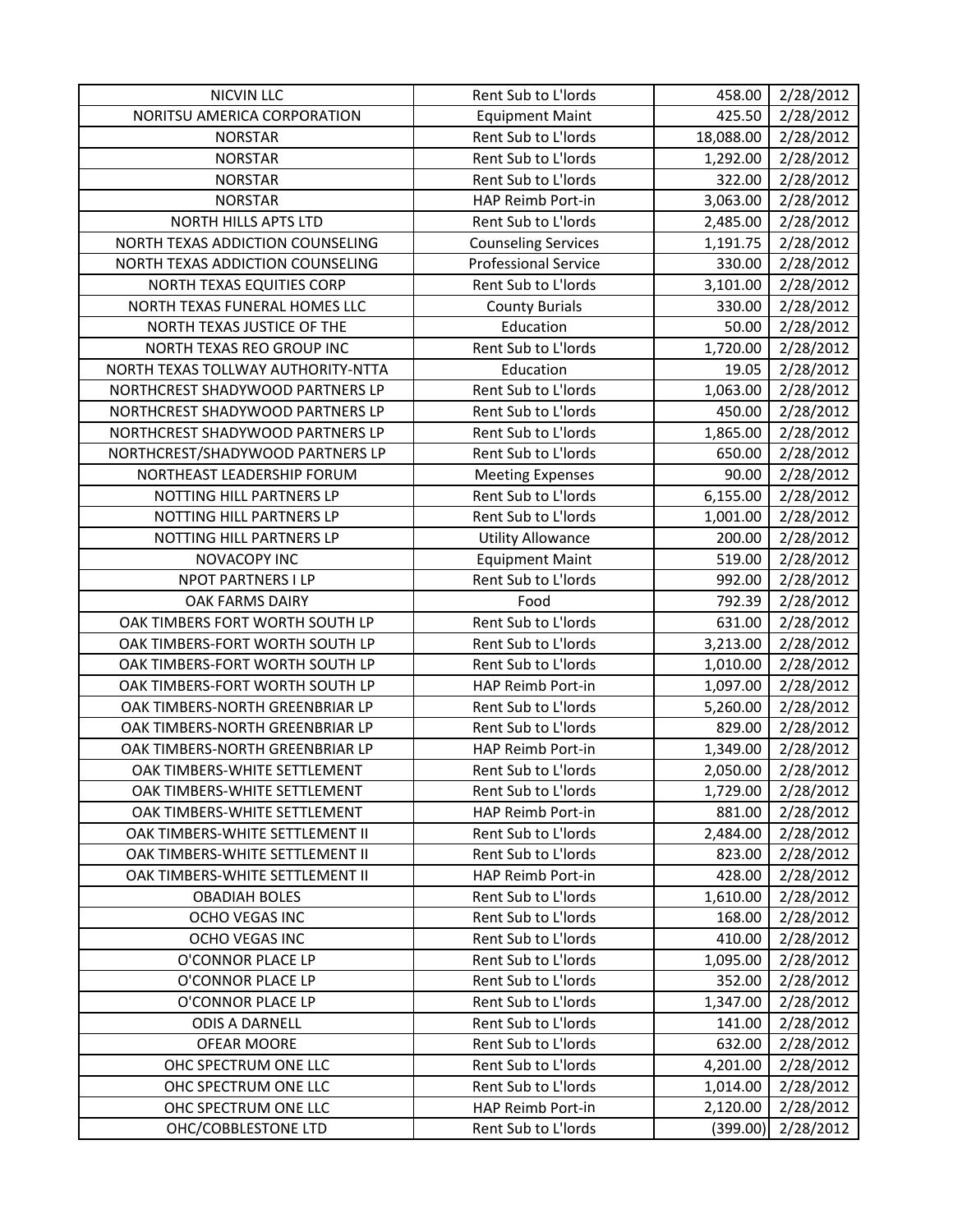| OHC/COBBLESTONE LTD                       | Rent Sub to L'Iords         | (1, 239.00) | 2/28/2012 |
|-------------------------------------------|-----------------------------|-------------|-----------|
| OHC/COBBLESTONE LTD                       | Rent Sub to L'Iords         | 6,899.00    | 2/28/2012 |
| OHC/COBBLESTONE LTD                       | Rent Sub to L'Iords         | 1,693.00    | 2/28/2012 |
| OHC/COBBLESTONE LTD                       | Rent Sub to L'Iords         | 476.00      | 2/28/2012 |
| OHC/COBBLESTONE LTD                       | HAP Reimb Port-in           | 474.00      | 2/28/2012 |
| <b>OHIO TRAVEL BAG</b>                    | Supplies                    | 52.72       | 2/28/2012 |
| <b>OHIO TRAVEL BAG</b>                    | <b>Bedding and Clothing</b> | 157.92      | 2/28/2012 |
| OKLAHOMA HOUSING FINANCE AGENCY           | Port HAP Port-out           | 686.00      | 2/28/2012 |
| OKLAHOMA HOUSING FINANCE AGENCY           | Port Admin Fee Expen        | 42.87       | 2/28/2012 |
| OLIVE TREE REALTY SOLUTION LLC            | Rent Sub to L'Iords         | 497.00      | 2/28/2012 |
| OLMSTED COUNTY HOUSING AND                | Port HAP Port-out           | 743.00      | 2/28/2012 |
| OLMSTED COUNTY HOUSING AND                | Port Admin Fee Expen        | 42.87       | 2/28/2012 |
| OMNI AUSTIN HOTEL DOWNTOWN                | Education                   | 205.26      | 2/28/2012 |
| OMNI AUSTIN HOTEL DOWNTOWN                | Education                   | 205.26      | 2/28/2012 |
| OMNI AUSTIN HOTEL DOWNTOWN                | Education                   | 205.26      | 2/28/2012 |
| <b>OMNI SHOREHAM</b>                      | Education                   | 803.79      | 2/28/2012 |
| ONE AMELIA PARC LP                        | Rent Sub to L'Iords         | 5,051.00    | 2/28/2012 |
| ONE AMELIA PARC LP                        | HAP Reimb Port-in           | 1,851.00    | 2/28/2012 |
| ONE VILLAGE CREEK LP                      | Rent Sub to L'Iords         | 13,580.00   | 2/28/2012 |
| ONE VILLAGE CREEK LP                      | Rent Sub to L'Iords         | 2,568.00    | 2/28/2012 |
| ONE VILLAGE CREEK LP                      | HAP Reimb Port-in           | 1,359.00    | 2/28/2012 |
| ORCHID CELLMARK                           | Cap Murder-Othr Cost        | 2,059.60    | 2/28/2012 |
| O'REILLY AUTO PARTS                       | Parts and Supplies          | (151.92)    | 2/28/2012 |
| O'REILLY AUTO PARTS                       | Central Garage Inv          | 139.73      | 2/28/2012 |
| O'REILLY AUTO PARTS                       | Central Garage Inv          | 105.12      | 2/28/2012 |
| O'REILLY AUTO PARTS                       | Parts and Supplies          | 49.90       | 2/28/2012 |
| O'REILLY AUTO PARTS                       | Parts and Supplies          | 182.37      | 2/28/2012 |
| O'REILLY AUTO PARTS                       | Parts and Supplies          | 140.28      | 2/28/2012 |
| OSWALDO ZELAYA                            | Rent Sub to L'Iords         | 429.00      | 2/28/2012 |
| <b>OVERHEAD DOOR</b>                      | <b>Building Maintenance</b> | 175.00      | 2/28/2012 |
| <b>OVERTON FAMILY LIMITED PARTNERSHIP</b> | Rent Sub to L'Iords         | 810.00      | 2/28/2012 |
| <b>OVERTON SQUARE LP</b>                  | Rent Sub to L'Iords         | 4,693.00    | 2/28/2012 |
| <b>OVERTON SQUARE LP</b>                  | Rent Sub to L'Iords         | 717.00      | 2/28/2012 |
| <b>OVERTON SQUARE LP</b>                  | HAP Reimb Port-in           | 464.00      | 2/28/2012 |
| OWEN GROUP PROPERTY MANAGEMENT LLC        | Rent Sub to L'Iords         | 403.00      | 2/28/2012 |
| OZARKA DRINKING WATER                     | Lab Equip Mainten           | 6.49        | 2/28/2012 |
| OZARKA DRINKING WATER                     | Water                       | 120.41      | 2/28/2012 |
| OZARKA DRINKING WATER                     | Health Promo Pgrm           | 69.26       | 2/28/2012 |
| PAMELA J TREST                            | Rent Sub to L'Iords         | 333.00      | 2/28/2012 |
| PARK PLAZA SHOPPING CENTER                | Prepaid - Rent              | 4,250.00    | 2/28/2012 |
| PARK VISTA TOWNHOMES L P                  | Rent Sub to L'Iords         | 15,539.00   | 2/28/2012 |
| PARKSIDE APARTMENTS LLC                   | Rent Sub to L'Iords         | 3,953.00    | 2/28/2012 |
| PARKSIDE PROPERTIES LP                    | Rent Sub to L'Iords         | 428.00      | 2/28/2012 |
| PARKSIDE PROPERTIES LP                    | HAP Reimb Port-in           | 364.00      | 2/28/2012 |
| PARODI PROPERTY LTD                       | Rent Sub to L'Iords         | 12,929.00   | 2/28/2012 |
| PARODI PROPERTY LTD                       | Rent Sub to L'Iords         | 4,157.00    | 2/28/2012 |
| PARODI PROPERTY LTD                       | Rent Sub to L'Iords         | 575.00      | 2/28/2012 |
| PARTY WAREHOUSE                           | Kitchen Supplies            | 100.44      | 2/28/2012 |
| PARTY WAREHOUSE                           | Kitchen Supplies            | 310.80      | 2/28/2012 |
| PASADA PROPERTY INVESTMENTS LLC           | Rent Sub to L'Iords         | 1,181.00    | 2/28/2012 |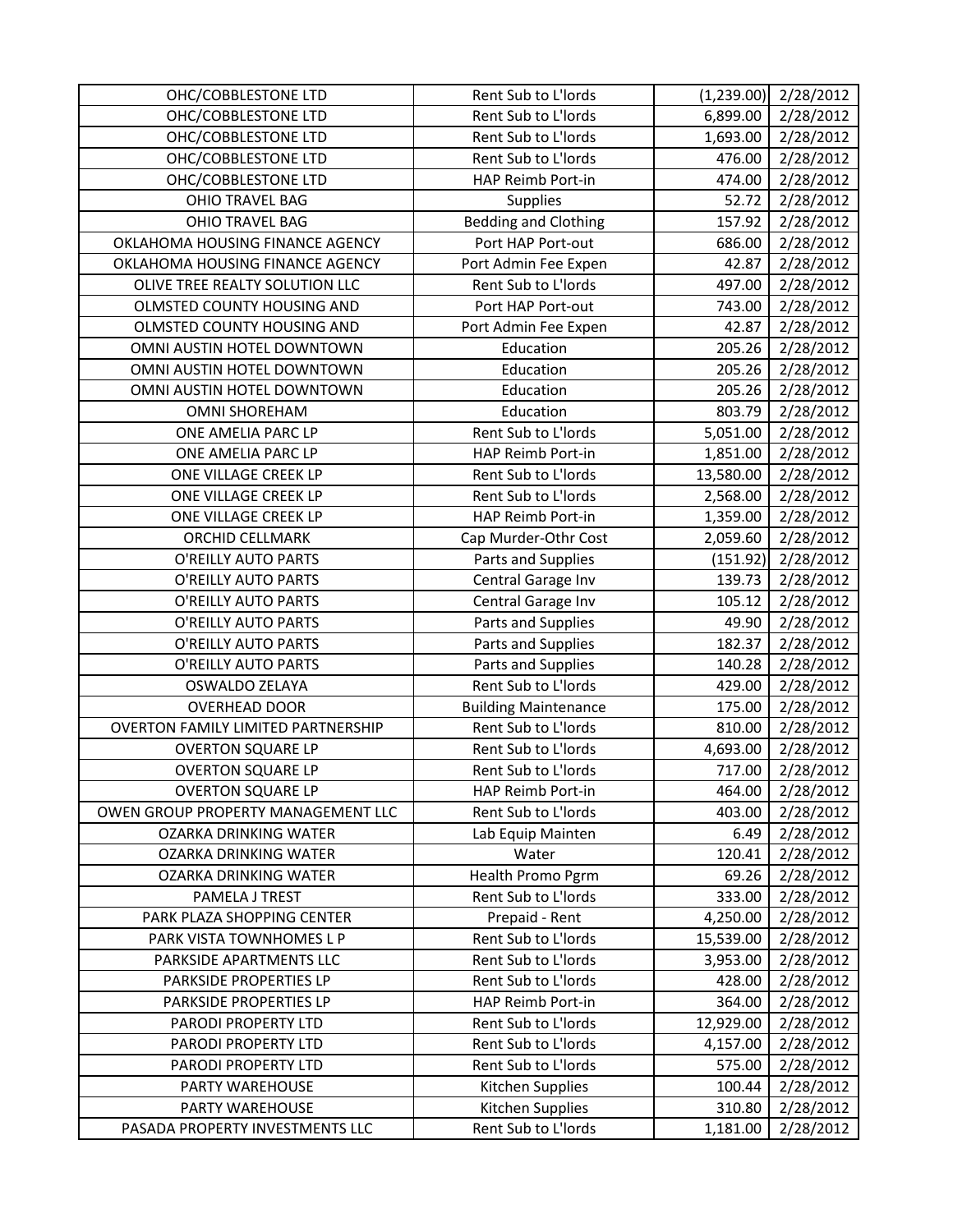| PASCALE BARLATIER SURPRIS           | HAP Reimb Port-in           | 653.00    | 2/28/2012 |
|-------------------------------------|-----------------------------|-----------|-----------|
| PATHWAY BUILDERS LP                 | Rent Sub to L'Iords         | 950.00    | 2/28/2012 |
| PATRICIA MARGARET MCBRIDE           | <b>Counsel Fees-Courts</b>  | 800.00    | 2/28/2012 |
| PATRICIA MARGARET MCBRIDE           | <b>Counsel Fees-Courts</b>  | 100.00    | 2/28/2012 |
| PATRICIA R POOL                     | Rent Sub to L'Iords         | 695.00    | 2/28/2012 |
| PATRICK CURRAN                      | <b>Counsel Fees-Courts</b>  | 250.00    | 2/28/2012 |
| <b>PATRICK KEVLIN</b>               | Rent Sub to L'Iords         | 761.00    | 2/28/2012 |
| PATRICK R MCCARTY                   | <b>Counsel Fees-Courts</b>  | 900.00    | 2/28/2012 |
| PATTY TILLMAN                       | <b>Counsel Fees-Courts</b>  | 215.00    | 2/28/2012 |
| PAUL E MAYS                         | Rent Sub to L'Iords         | 940.00    | 2/28/2012 |
| <b>PAUL MCGINNIS</b>                | Prepaid - Rent              | 3,075.00  | 2/28/2012 |
| PAUL MURRAY                         | Rent Sub to L'Iords         | 518.00    | 2/28/2012 |
| PAUL OKELLO                         | Rent Sub to L'Iords         | 1,021.00  | 2/28/2012 |
| PAUL V PREVITE                      | <b>Counsel Fees-Courts</b>  | 550.00    | 2/28/2012 |
| <b>PBG INVESTMENTS</b>              | Rent Sub to L'Iords         | 1,213.00  | 2/28/2012 |
| PECAN BEND APARTMENTS LTD           | Rent Sub to L'Iords         | 480.00    | 2/28/2012 |
| PECAN BEND APARTMENTS LTD           | HAP Reimb Port-in           | 340.00    | 2/28/2012 |
| PEDRO CISNEROS                      | Counsel Fees-Juv            | 100.00    | 2/28/2012 |
| PENNSYLVANIA PLACE APARTMENTS LP    | Rent Sub to L'Iords         | 3,176.00  | 2/28/2012 |
| PENNSYLVANIA PLACE APARTMENTS LP    | Rent Sub to L'Iords         | 2,909.00  | 2/28/2012 |
| PENNSYLVANIA PLACE APARTMENTS LP    | HAP Reimb Port-in           | 588.00    | 2/28/2012 |
| PENSTAR POWER LLC                   | <b>Utility Allowance</b>    | 238.00    | 2/28/2012 |
| PENTHOUSE CONDOMINIUM HOA           | Prepaid - Rent              | 265.00    | 2/28/2012 |
| PERIAN L CHEATWOOD                  | Rent Sub to L'Iords         | 600.00    | 2/28/2012 |
| PERRY BRIGHAM                       | Rent Sub to L'Iords         | 767.00    | 2/28/2012 |
| PERSONAL ACQUISITION MGMT & SALES I | Rent Sub to L'Iords         | 1,767.00  | 2/28/2012 |
| PERSONAL ACQUISITION MGMT & SALES I | Rent Sub to L'Iords         | 550.00    | 2/28/2012 |
| PETER A VAN DALEN                   | Pest Control Service        | 50.00     | 2/28/2012 |
| PETER A VAN DALEN                   | <b>Building Maintenance</b> | 10.00     | 2/28/2012 |
| PETER A VAN DALEN                   | <b>Building Maintenance</b> | 20.00     | 2/28/2012 |
| PETER A VAN DALEN                   | <b>Building Maintenance</b> | 20.00     | 2/28/2012 |
| PETER A VAN DALEN                   | <b>Building Maintenance</b> | 20.00     | 2/28/2012 |
| PETER A VAN DALEN                   | <b>Building Maintenance</b> | 20.00     | 2/28/2012 |
| PETER A VAN DALEN                   | <b>Building Maintenance</b> | 45.00     | 2/28/2012 |
| PETER A VAN DALEN                   | <b>Building Maintenance</b> | 5.00      | 2/28/2012 |
| PETER A VAN DALEN                   | <b>Building Maintenance</b> | 18.00     | 2/28/2012 |
| PETER A VAN DALEN                   | <b>Building Maintenance</b> | 10.00     | 2/28/2012 |
| PETER A VAN DALEN                   | <b>Building Maintenance</b> | 90.00     | 2/28/2012 |
| PETER A VAN DALEN                   | <b>Building Maintenance</b> | 9.00      | 2/28/2012 |
| PETER A VAN DALEN                   | Pest Control Service        | 20.00     | 2/28/2012 |
| PETER J WEBB                        | HAP Reimb Port-in           | 366.00    | 2/28/2012 |
| PETER SZWEDA                        | Rent Sub to L'Iords         | 355.00    | 2/28/2012 |
| PHAM HOANG LONG                     | Rent Sub to L'Iords         | 1,393.00  | 2/28/2012 |
| PHILLIP BARRON                      | Rent Sub to L'Iords         | 589.00    | 2/28/2012 |
| PHILLIP FEVANG                      | Rent Sub to L'Iords         | 667.00    | 2/28/2012 |
| PHILLIP TRINH                       | Rent Sub to L'Iords         | 3,532.00  | 2/28/2012 |
| PHILPOTT FORD                       | Capital Outlay - Veh        | 24,910.00 | 2/28/2012 |
| PHUONG PHAM                         | Rent Sub to L'Iords         | 1,153.00  | 2/28/2012 |
| PHYLLIS GAINES                      | Rent Sub to L'Iords         | 742.00    | 2/28/2012 |
| PIA R. RODRIGUEZ                    | <b>Counsel Fees-Courts</b>  | 700.00    | 2/28/2012 |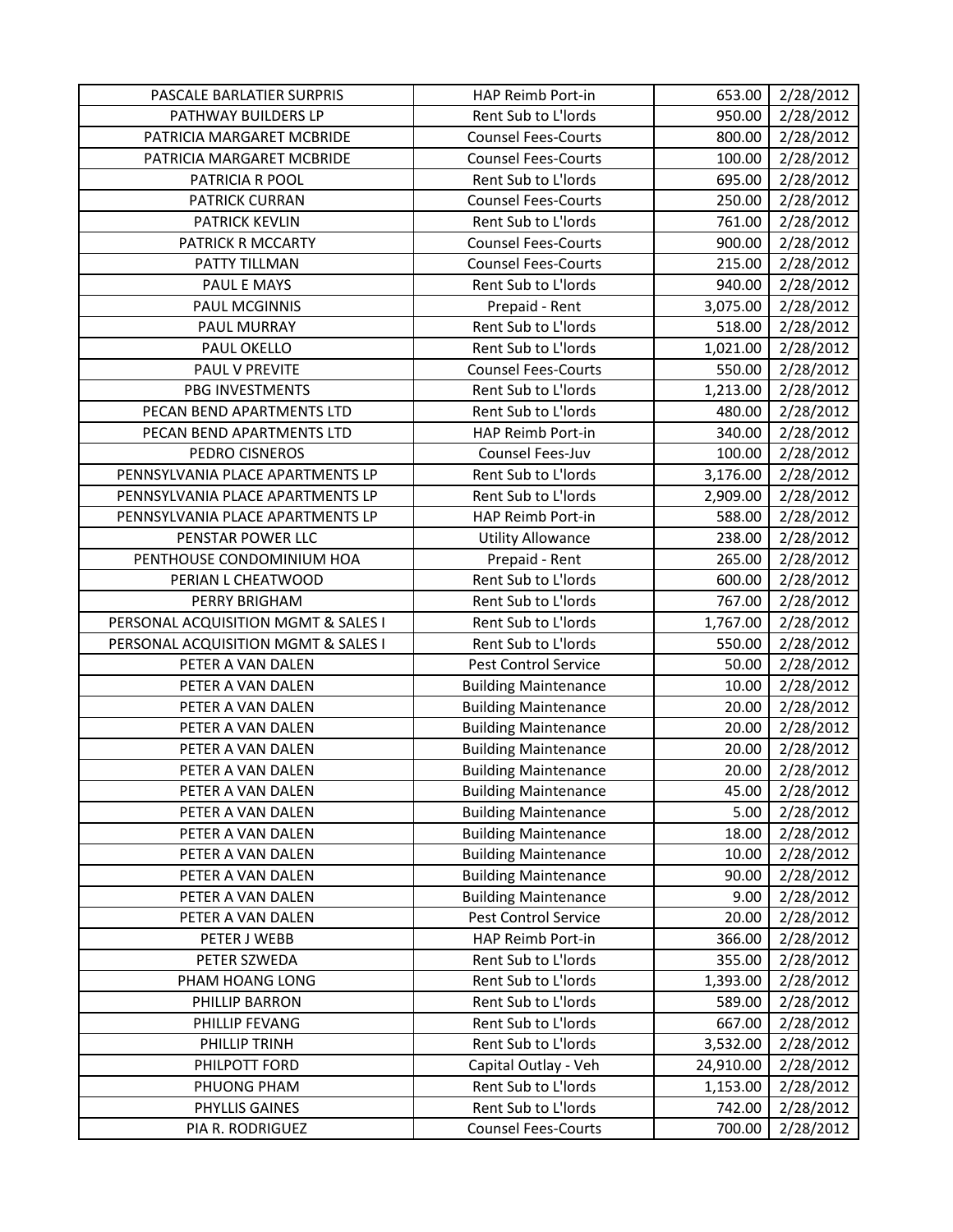| PIA R. RODRIGUEZ                                 | <b>Counsel Fees-Courts</b>                   | 900.00                | 2/28/2012              |
|--------------------------------------------------|----------------------------------------------|-----------------------|------------------------|
| PIA R. RODRIGUEZ                                 | <b>Counsel Fees-Courts</b>                   | 600.00                | 2/28/2012              |
| PITNEY BOWES GLOBAL FINANCIAL                    | <b>Equipment Rentals</b>                     | 46.00                 | 2/28/2012              |
| PLANO HOUSING AUTHORITY                          | Port HAP Port-out                            | 1,340.00              | 2/28/2012              |
| PLANO HOUSING AUTHORITY                          | Port Admin Fee Expen                         | 128.61                | 2/28/2012              |
| PLANTATION WEST APARTMENTS                       | Rent Sub to L'Iords                          | 520.00                | 2/28/2012              |
| PLATINUM PROPERTY MANAGEMENT                     | Rent Sub to L'Iords                          | 962.00                | 2/28/2012              |
| POINT WEST ASSOCIATES LLC                        | Rent Sub to L'Iords                          | 678.00                | 2/28/2012              |
| POINT WEST ASSOCIATES LLC                        | Rent Sub to L'Iords                          | 345.00                | 2/28/2012              |
| POINT WEST ASSOCIATES LLC                        | HAP Reimb Port-in                            | 199.00                | 2/28/2012              |
| POLLOCK PAPER DISTRIBUTORS                       | Sheriff Inventory                            | 491.50                | 2/28/2012              |
| POLLOCK PAPER DISTRIBUTORS                       | <b>Custodian Supplies</b>                    | 29.70                 | 2/28/2012              |
| PORTER BURGESS COMPANY                           | Software Maintenance                         | 93.60                 | 2/28/2012              |
| POST OAK EAST APARTMENTS LP                      | Rent Sub to L'Iords                          | 17,365.00             | 2/28/2012              |
| POST OAK EAST APARTMENTS LP                      | Rent Sub to L'Iords                          | 1,010.00              | 2/28/2012              |
| POST OAK EAST APARTMENTS LP                      | Rent Sub to L'Iords                          | 2,351.00              | 2/28/2012              |
| POST OAK EAST APARTMENTS LP                      | HAP Reimb Port-in                            | 1,627.00              | 2/28/2012              |
| POSTAL CUSTOMER COUNCIL                          | Education                                    | 35.00                 | 2/28/2012              |
| PRATTCO CRESENT OAKS LP                          | HAP Reimb Port-in                            | 250.00                | 2/28/2012              |
| PRICE CAROL OAKS LP                              | Rent Sub to L'Iords                          | 3,007.00              | 2/28/2012              |
| PRODUCTS UNLIMITED INC                           | Lab Supplies                                 | 530.00                | 2/28/2012              |
| PRONTO COURIER SERVICE LLC                       | <b>Professional Service</b>                  | 200.01                | 2/28/2012              |
| PROVIDENT FOUNDATION BK TEXAS LLC                | Rent Sub to L'Iords                          | 1,524.00              | 2/28/2012              |
| PSYCHOTHERAPY SERVICES & YOKE-                   | <b>Professional Service</b>                  | 5,850.00              | 2/28/2012              |
| PTS OF AMERICA LLC                               | <b>Professional Service</b>                  | 2,088.45              | 2/28/2012              |
| PUNDIT JEE LP                                    | Rent Sub to L'Iords                          | 1,208.00              | 2/28/2012              |
| <b>QUANG CHIEU BUDDIST</b>                       | Rent Sub to L'Iords                          | 400.00                | 2/28/2012              |
| <b>QUANG N M HUYNH</b>                           | Rent Sub to L'Iords                          | 1,138.00              | 2/28/2012              |
| <b>QUANTUM MECHANICAL SERVICES INC</b>           | A/C Maint Contract                           | 957.50                | 2/28/2012              |
| <b>QUEST DIAGNOSTICS INC</b>                     | <b>Professional Service</b>                  | 123.61                | 2/28/2012              |
| <b>QUEST DIAGNOSTICS INC</b>                     | <b>Professional Service</b>                  | 159.00                | 2/28/2012              |
| <b>QUEST DIAGNOSTICS INC</b>                     | <b>Professional Service</b>                  | 1,313.91              | 2/28/2012              |
| <b>QUEST DIAGNOSTICS INC</b>                     | Laboratory Costs                             | 21.00                 | 2/28/2012              |
| <b>QUEST DIAGNOSTICS INC</b>                     | Laboratory Costs                             | 40.00                 | 2/28/2012              |
| <b>QUEST DIAGNOSTICS INC</b>                     | Laboratory Costs                             | 245.74                | 2/28/2012              |
| <b>QUEST DIAGNOSTICS INC</b>                     | Laboratory Costs                             | 200.74                | 2/28/2012              |
| R D SHEET METAL INC                              | <b>Building Maintenance</b>                  | 1,539.00              | 2/28/2012              |
| R MAUREEN TOLBERT                                | <b>Counsel Fees-Courts</b>                   | 200.00                | 2/28/2012              |
| R MAUREEN TOLBERT                                | <b>Counsel Fees-Courts</b>                   | 100.00                | 2/28/2012              |
| RADIOLOGY ASSOCIATES OF TARRANT                  | <b>Professional Service</b>                  | 295.40                | 2/28/2012              |
| RADWAN BEKOWICH                                  | Rent Sub to L'Iords                          | 728.00                | 2/28/2012              |
| RAGULA SYSTEMS DEVELOPMENT CORP                  | Software Maintenance                         | 4,950.00              | 2/28/2012              |
| RAINA REALTY                                     | Rent Sub to L'Iords                          | 224.00                | 2/28/2012              |
| <b>RAM P MALIK</b>                               | Rent Sub to L'Iords                          | 668.00                | 2/28/2012              |
| <b>RAMON D STRIPLING</b>                         | Rent Sub to L'Iords                          | 925.00                | 2/28/2012              |
| RAMU K MYSORE                                    | Rent Sub to L'Iords                          | 1,007.00              | 2/28/2012              |
| <b>RAN SHNITZER</b>                              | Rent Sub to L'Iords                          | 900.00                | 2/28/2012              |
| <b>RANDALL B MILLER</b>                          |                                              |                       |                        |
|                                                  | <b>Counsel Fees-Courts</b>                   | 500.00                | 2/28/2012              |
| RANDOL ASSET MANAGEMENT<br><b>RANDY W BOWERS</b> | Prepaid - Rent<br><b>Counsel Fees-Courts</b> | 11,818.00<br>1,150.00 | 2/28/2012<br>2/28/2012 |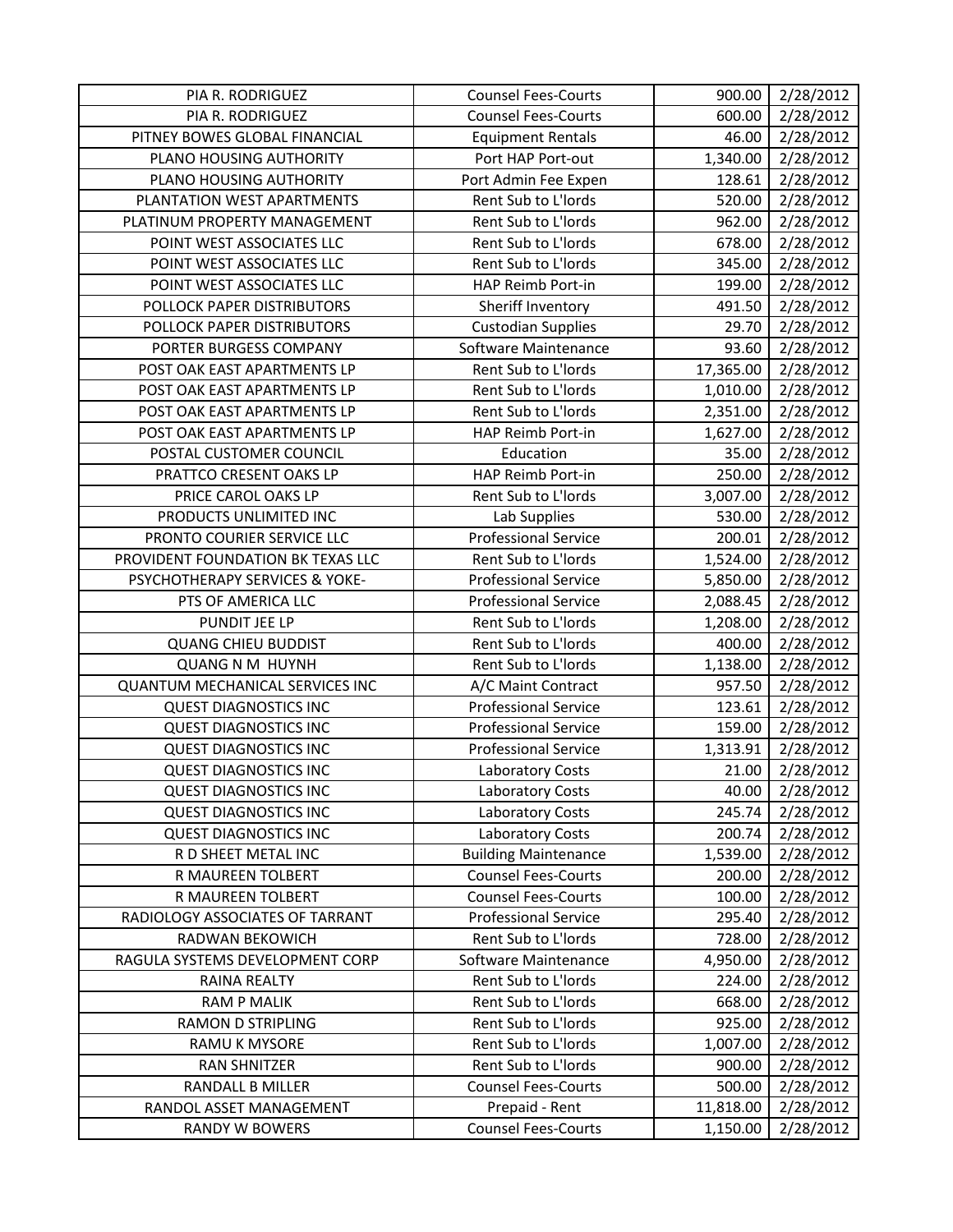| RAUL NEVAREZ                        | Counsel Fees-Juv            | 200.00   | 2/28/2012 |
|-------------------------------------|-----------------------------|----------|-----------|
| <b>RAY ECKLUND</b>                  | Rent Sub to L'Iords         | 4,111.00 | 2/28/2012 |
| <b>RAY ECKLUND</b>                  | Rent Sub to L'Iords         | 645.00   | 2/28/2012 |
| <b>RAY HALL JR</b>                  | <b>Counsel Fees-Courts</b>  | 350.00   | 2/28/2012 |
| RAY HALL JR                         | Counsel Fees-Juv            | 200.00   | 2/28/2012 |
| RAY HALL JR                         | Counsel Fees - CPS          | 200.00   | 2/28/2012 |
| <b>RAYA ROSALVA</b>                 | Rent Sub to L'Iords         | 575.00   | 2/28/2012 |
| RAYMOND DANIEL PC                   | Counsel Fees - CPS          | 150.00   | 2/28/2012 |
| RAZA MIAN                           | Rent Sub to L'Iords         | 1,532.00 | 2/28/2012 |
| RD CORNELL LLC                      | Parts and Supplies          | 186.00   | 2/28/2012 |
| <b>REACH ENERGY LLC</b>             | <b>Utility Allowance</b>    | 38.00    | 2/28/2012 |
| REAL ESTATE BY PAT GRAY & ASSOC INC | Rent Sub to L'Iords         | 975.00   | 2/28/2012 |
| REAL PROPERTY MANAGEMENT            | Rent Sub to L'Iords         | 1,972.00 | 2/28/2012 |
| REAL SYNERGY INVESTMENTS INC        | Rent Sub to L'Iords         | 742.00   | 2/28/2012 |
| REBECCA WILLIAMS                    | Rent Sub to L'Iords         | 950.00   | 2/28/2012 |
| RECOVERY RESOURCE COUNCIL           | <b>Subrecipient Service</b> | 1,726.00 | 2/28/2012 |
| REEDER DISTRIBUTORS INC             | Central Garage Inv          | 2,218.70 | 2/28/2012 |
| REGENCY IV APART & ART GENERAL PART | Rent Sub to L'Iords         | 605.00   | 2/28/2012 |
| REGENCY IV APART & ART GENERAL PART | Rent Sub to L'Iords         | 351.00   | 2/28/2012 |
| REGENCY IV APART & ART GENERAL PART | HAP Reimb Port-in           | 498.00   | 2/28/2012 |
| REGENCY PARK HILLSIDE LP            | Rent Sub to L'Iords         | 575.00   | 2/28/2012 |
| REGENCY RAINTREE LTD PARTNERSHIP    | Rent Sub to L'Iords         | 1,473.00 | 2/28/2012 |
| REGENCY RAINTREE LTD PARTNERSHIP    | Rent Sub to L'Iords         | 625.00   | 2/28/2012 |
| RELIANT ENERGY RETAIL SERVICES INC  | <b>Utility Allowance</b>    | 4,743.00 | 2/28/2012 |
| RELIANT ENERGY RETAIL SERVICES INC  | <b>Utility Allowance</b>    | 41.00    | 2/28/2012 |
| RELIANT ENERGY RETAIL SERVICES INC  | <b>Utility Allowance</b>    | 161.00   | 2/28/2012 |
| RELIANT ENERGY RETAIL SERVICES INC  | HAP Reimb Port-in           | 529.00   | 2/28/2012 |
| <b>RELIANT ENERGY SERVICES</b>      | <b>Utility Assistance</b>   | 1,985.86 | 2/28/2012 |
| RELIANT ENERGY SERVICES             | <b>Utility Assistance</b>   | 992.54   | 2/28/2012 |
| <b>REXEL SUMMERS</b>                | <b>Building Maintenance</b> | 1,770.65 | 2/28/2012 |
| <b>REXEL SUMMERS</b>                | <b>Building Maintenance</b> | 73.49    | 2/28/2012 |
| <b>REXEL SUMMERS</b>                | <b>Building Maintenance</b> | 1,335.79 | 2/28/2012 |
| <b>REXEL SUMMERS</b>                | Kitchen Maintenance         | 109.85   | 2/28/2012 |
| REYNOLDS ASPHALT                    | Asphalt-Rock/Hot Mix        | 3,925.72 | 2/28/2012 |
| REYNOLDS ASPHALT                    | Asphalt-Rock/Hot Mix        | 3,133.20 | 2/28/2012 |
| RHONDA BECK                         | Clothing                    | 100.00   | 2/28/2012 |
| RICARDO J CARRILLO                  | <b>County Burials</b>       | 700.00   | 2/28/2012 |
| RICHARD A HENDERSON PC              | <b>Counsel Fees-Courts</b>  | 150.00   | 2/28/2012 |
| RICHARD E JOHNSON SR                | Rent Sub to L'Iords         | 1,330.00 | 2/28/2012 |
| RICHARD GLADSTONE                   | Cnsl Fees-Juv Det&Tr        | 100.00   | 2/28/2012 |
| RICHARD HOLLIS                      | Rent Sub to L'Iords         | 667.00   | 2/28/2012 |
| RICHARD KLINE                       | <b>Counsel Fees-Courts</b>  | 700.00   | 2/28/2012 |
| RICHARD KLINE                       | <b>Counsel Fees-Courts</b>  | 300.00   | 2/28/2012 |
| RICHARD KLINE                       | <b>Counsel Fees-Courts</b>  | 850.00   | 2/28/2012 |
| RICHARD W DENNIS                    | Rent Sub to L'Iords         | 481.00   | 2/28/2012 |
| RICHLAND HILLS PARTNERS LTD         | Rent Sub to L'Iords         | 2,313.00 | 2/28/2012 |
| RICHLAND HILLS WATER DEPT           | <b>Utility Assistance</b>   | 221.48   | 2/28/2012 |
| RICHLAND PLACE APARTMENTS PARTNERS  | Rent Sub to L'Iords         | 751.00   | 2/28/2012 |
| <b>RICK T BRAME</b>                 | Rent Sub to L'Iords         | 1,003.00 | 2/28/2012 |
| RICKIE J WILLIAMS                   | Clothing                    | 100.00   | 2/28/2012 |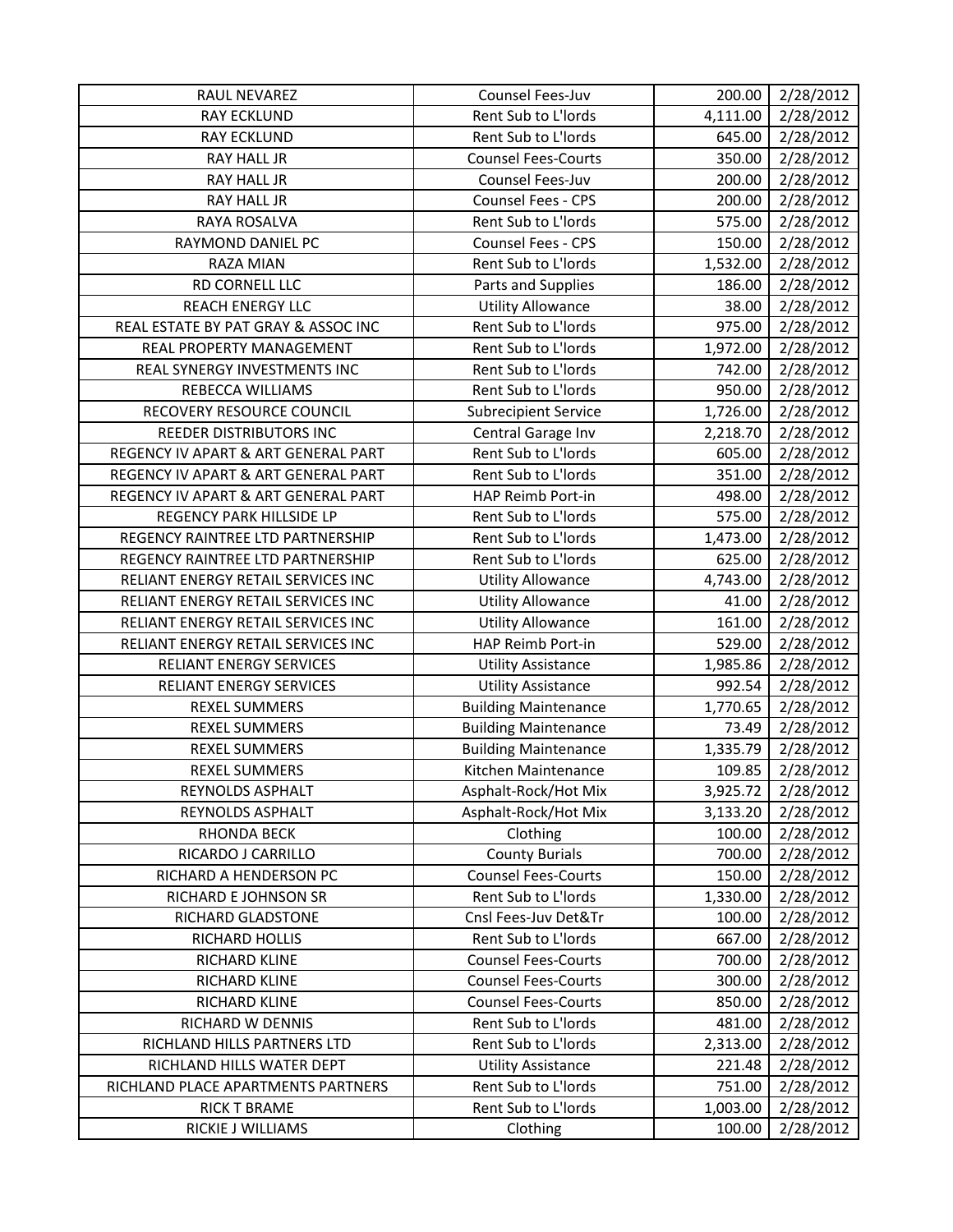| RICKIE W WALLACE                    | Rent Sub to L'Iords         | 700.00   | 2/28/2012 |
|-------------------------------------|-----------------------------|----------|-----------|
| <b>RICKY JACKSON</b>                | Rent Sub to L'Iords         | 321.00   | 2/28/2012 |
| <b>RICKY VANHUSS</b>                | Rent Sub to L'Iords         | 562.00   | 2/28/2012 |
| RICOH AMERICAS CORPORATION          | <b>Computer Maintenance</b> | 598.11   | 2/28/2012 |
| RIDGMAR SQUARE                      | Rent Sub to L'Iords         | 583.00   | 2/28/2012 |
| RIDGMAR SQUARE APARTMENTS           | Rent Sub to L'Iords         | 753.00   | 2/28/2012 |
| RITA C. SIMMONS                     | Rent Sub to L'Iords         | 259.00   | 2/28/2012 |
| RJD ASSOCIATES LTD                  | Rent Sub to L'Iords         | 573.00   | 2/28/2012 |
| <b>ROBBY SMITH</b>                  | Rent Sub to L'Iords         | 328.00   | 2/28/2012 |
| <b>ROBERT A WIDMAN</b>              | HAP Reimb Port-in           | 589.00   | 2/28/2012 |
| <b>ROBERT C RIDDELL</b>             | <b>Counsel Fees-Courts</b>  | 605.00   | 2/28/2012 |
| <b>ROBERT GEORGE</b>                | Rent Sub to L'Iords         | 1,050.00 | 2/28/2012 |
| ROBERT L CROCHETT SR                | Rent Sub to L'Iords         | 211.00   | 2/28/2012 |
| <b>ROBERT L EPPS SR</b>             | Rent Sub to L'Iords         | 950.00   | 2/28/2012 |
| <b>ROBERT MOSES</b>                 | Rent Sub to L'Iords         | 594.00   | 2/28/2012 |
| <b>ROBERT P D'ANGELO</b>            | Rent Sub to L'Iords         | 850.00   | 2/28/2012 |
| <b>ROBERT SEAN WEAR</b>             | Rent Sub to L'Iords         | 920.00   | 2/28/2012 |
| <b>ROBERT W WILLIAMS</b>            | Rent Sub to L'Iords         | 817.00   | 2/28/2012 |
| ROBERTA WALKER                      | <b>Counsel Fees-Courts</b>  | 300.00   | 2/28/2012 |
| ROBERTA WALKER                      | Counsel Fees-Juv            | 200.00   | 2/28/2012 |
| <b>ROBERTSON MUELLER HARPER</b>     | <b>County Burials</b>       | 700.00   | 2/28/2012 |
| <b>ROBINSON &amp; SMART PC</b>      | <b>Counsel Fees-Courts</b>  | 500.00   | 2/28/2012 |
| <b>ROBINSON &amp; SMART PC</b>      | <b>Counsel Fees-Courts</b>  | 400.00   | 2/28/2012 |
| <b>ROBINSON &amp; SMART PC</b>      | <b>Counsel Fees-Courts</b>  | 250.00   | 2/28/2012 |
| RODNEY COLLIER                      | Rent Sub to L'Iords         | 1,882.00 | 2/28/2012 |
| <b>RODNEY MCNEELY</b>               | Rent Sub to L'Iords         | 2,154.00 | 2/28/2012 |
| ROMULO L CASAQUITE                  | Rent Sub to L'Iords         | 925.00   | 2/28/2012 |
| RONALD BRUCALE                      | Rent Sub to L'Iords         | 592.00   | 2/28/2012 |
| RONALD COUCH                        | <b>Counsel Fees-Courts</b>  | 650.00   | 2/28/2012 |
| RONALD COUCH                        | <b>Counsel Fees-Courts</b>  | 450.00   | 2/28/2012 |
| <b>RONALD DAY</b>                   | Rent Sub to L'Iords         | 594.00   | 2/28/2012 |
| RONNIE D SMITH                      | Rent Sub to L'Iords         | 707.00   | 2/28/2012 |
| RONNIE EUGENE THOMAS                | Rent Sub to L'Iords         | 462.00   | 2/28/2012 |
| ROSE ANNA SALINAS                   | <b>Counsel Fees-Courts</b>  | 550.00   | 2/28/2012 |
| ROSE ANNA SALINAS                   | <b>Counsel Fees-Courts</b>  | 650.00   | 2/28/2012 |
| ROSE ANNA SALINAS                   | Counsel Fees-Juv            | 100.00   | 2/28/2012 |
| ROSELIE BONES IJEOMA                | HAP Reimb Port-in           | 321.00   | 2/28/2012 |
| ROSS LAND & REAL ESTATE SERVICES IN | Rent Sub to L'Iords         | 276.00   | 2/28/2012 |
| ROXANNE ROBINSON                    | <b>Counsel Fees-Courts</b>  | 245.00   | 2/28/2012 |
| <b>ROY S SHARP</b>                  | HAP Reimb Port-in           | 655.00   | 2/28/2012 |
| ROY W FOSTER JR                     | Rent Sub to L'Iords         | 1,095.00 | 2/28/2012 |
| <b>RUBEN JAMES EDWARDS SR</b>       | Rent Sub to L'Iords         | 913.00   | 2/28/2012 |
| <b>RUBI S SWEANEY</b>               | Rent Sub to L'Iords         | 689.00   | 2/28/2012 |
| RUCHAN INVESTMENTS INC              | Rent Sub to L'Iords         | 654.00   | 2/28/2012 |
| RUDY VELOZ                          | Rent Sub to L'Iords         | 913.00   | 2/28/2012 |
| <b>RUFUS L JEWELL</b>               | HAP Reimb Port-in           | 50.00    | 2/28/2012 |
| RUIZ PROPERTY CONNECTION LLC        | Rent Sub to L'Iords         | 9,412.00 | 2/28/2012 |
| RUIZ PROPERTY CONNECTION LLC        | Rent Sub to L'Iords         | 2,517.00 | 2/28/2012 |
| RUSSELL FEED INC                    | <b>Estray Livestock</b>     | 330.24   | 2/28/2012 |
| RUSSELL J GRIECO                    | Rent Sub to L'Iords         | 697.00   | 2/28/2012 |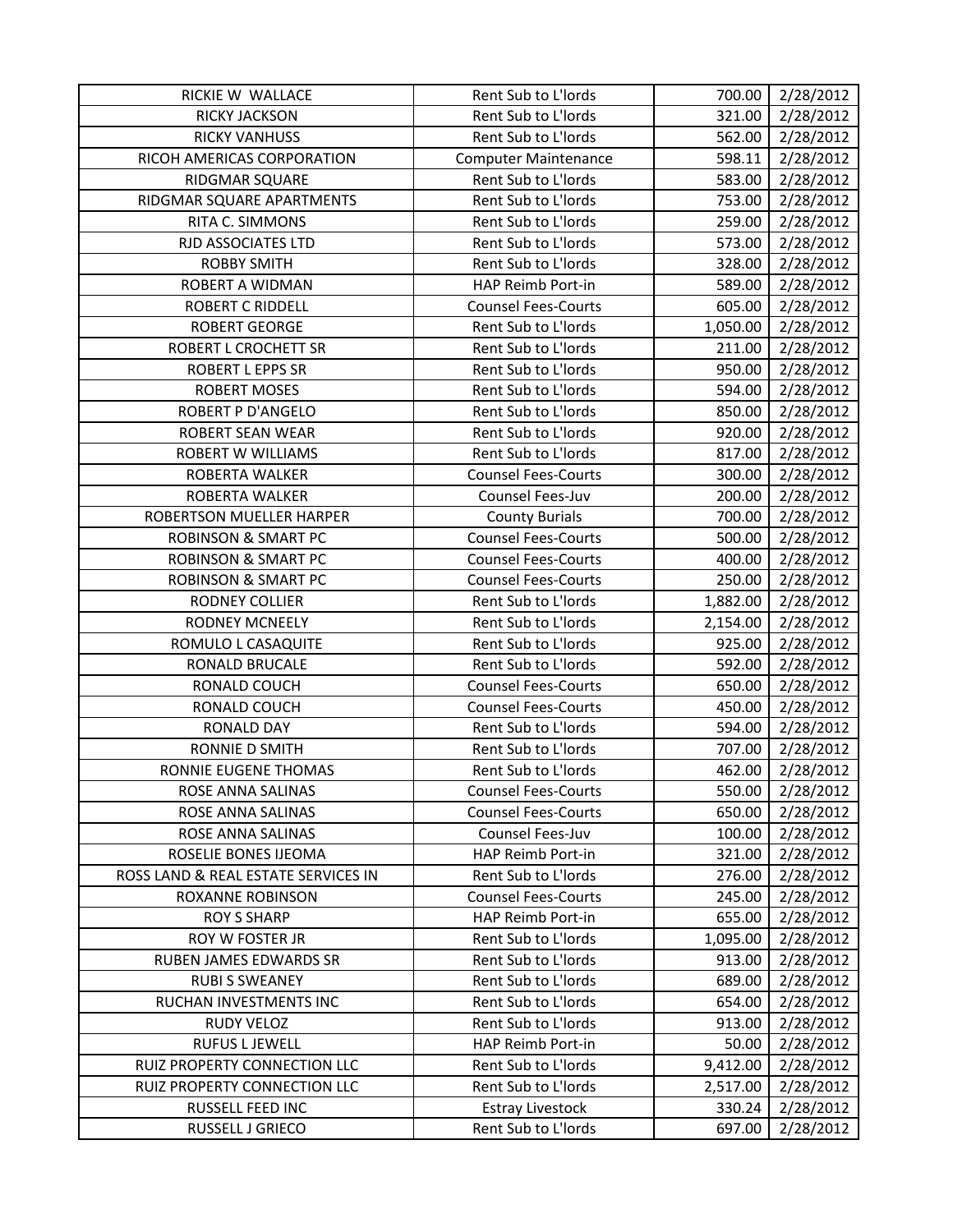| S & S FAITH FUND LLC           | Rent Sub to L'Iords         | 730.00     | 2/28/2012 |
|--------------------------------|-----------------------------|------------|-----------|
| SAFE CITY COMMISSION INC       | One Safe Place              | 100,000.00 | 2/28/2012 |
| SAFEHAVEN OF TARRANT COUNTY    | <b>Subrecipient Service</b> | 2,522.00   | 2/28/2012 |
| SAFEHAVEN OF TARRANT COUNTY    | <b>Subrecipient Service</b> | 14,851.00  | 2/28/2012 |
| SAFEHAVEN OF TARRANT COUNTY    | <b>Subrecipient Service</b> | 2,533.00   | 2/28/2012 |
| SAF-T-PAK INC                  | <b>Medical Supplies</b>     | 274.16     | 2/28/2012 |
| SAF-T-PAK INC                  | <b>Medical Supplies</b>     | 979.86     | 2/28/2012 |
| SAGINAW CROSSING LLC           | Rent Sub to L'Iords         | 2,418.00   | 2/28/2012 |
| SAGINAW CROSSING LLC           | Rent Sub to L'Iords         | 477.00     | 2/28/2012 |
| SAGINAW CROSSING LLC           | Rent Sub to L'Iords         | 2,708.00   | 2/28/2012 |
| SAGINAW CROSSING LLC           | Rent Sub to L'Iords         | 900.00     | 2/28/2012 |
| SAINT LEGAL PLLC               | Counsel Fees - CPS          | 660.00     | 2/28/2012 |
| SALVATORE LAMENTI              | Rent Sub to L'Iords         | 491.00     | 2/28/2012 |
| SAMANTHA K HILL                | <b>Counsel Fees-Courts</b>  | 1,050.00   | 2/28/2012 |
| SAMUEL E EMUZE                 | Rent Sub to L'Iords         | 497.00     | 2/28/2012 |
| SAMUEL M SANCHEZ               | <b>Counsel Fees - CPS</b>   | 100.00     | 2/28/2012 |
| SAMUELS AVENUE LP              | Rent Sub to L'Iords         | 3,809.00   | 2/28/2012 |
| SAMUELS AVENUE LP              | Rent Sub to L'Iords         | 344.00     | 2/28/2012 |
| SANDRA COCHRUM                 | Clothing                    | 100.00     | 2/28/2012 |
| <b>SANDRA G ILLELLI</b>        | Rent Sub to L'Iords         | 575.00     | 2/28/2012 |
| <b>SANDRA PETRUSAITIS</b>      | Rent Sub to L'Iords         | 527.00     | 2/28/2012 |
| SANDY X LE                     | <b>Professional Service</b> | 3,000.00   | 2/28/2012 |
| <b>SANJAY KUMAR</b>            | Rent Sub to L'Iords         | 865.00     | 2/28/2012 |
| SANOFI PASTEUR INC             | <b>Medical Supplies</b>     | 3,651.32   | 2/28/2012 |
| SANTA FE ADOLESCENT SERVICES   | <b>Professional Service</b> | 18,000.00  | 2/28/2012 |
| SANTIAGO SALINAS               | <b>Counsel Fees-Courts</b>  | 630.00     | 2/28/2012 |
| SANTIAGO SALINAS               | <b>Counsel Fees-Courts</b>  | 400.00     | 2/28/2012 |
| SANZ FORT WORTH HOLDINGS LLC   | Rent Sub to L'Iords         | 625.00     | 2/28/2012 |
| SARATOGA MANAGEMENT GROUP LLC  | Rent Sub to L'Iords         | 5,000.00   | 2/28/2012 |
| SARATOGA MANAGEMENT GROUP LLC  | Rent Sub to L'Iords         | 1,140.00   | 2/28/2012 |
| <b>SAVANT S CHAUHAN</b>        | Rent Sub to L'Iords         | 1,516.00   | 2/28/2012 |
| SCOTT BROWN PROPERTIES INC     | Rent Sub to L'Iords         | 1,079.00   | 2/28/2012 |
| <b>SCOTT C FACIANE</b>         | <b>Court Costs</b>          | 1,500.00   | 2/28/2012 |
| SHACOBY J WOMACK               | Rent Sub to L'Iords         | 573.00     | 2/28/2012 |
| <b>SHADOW CREEK APARTMENTS</b> | Rent Sub to L'Iords         | 2,728.00   | 2/28/2012 |
| <b>SHADOW CREEK APARTMENTS</b> | Rent Sub to L'Iords         | 640.00     | 2/28/2012 |
| <b>SHALLOM HOLDINGS</b>        | Rent Sub to L'Iords         | 700.00     | 2/28/2012 |
| SHAMROCK CAMERON CREEK LLC     | Rent Sub to L'Iords         | 2,017.00   | 2/28/2012 |
| <b>SHARON PATTERSON</b>        | Rent Sub to L'Iords         | 651.00     | 2/28/2012 |
| <b>SHAWN M WORTHEY</b>         | Rent Sub to L'Iords         | 778.00     | 2/28/2012 |
| SHEILA RANDOLPH                | <b>Counsel Fees-Courts</b>  | 850.00     | 2/28/2012 |
| SHENANDOAH TOWNHOMES LTD       | Rent Sub to L'Iords         | (4,780.00) | 2/28/2012 |
| SHENANDOAH TOWNHOMES LTD       | Rent Sub to L'Iords         | 8,892.00   | 2/28/2012 |
| SHENANDOAH TOWNHOMES LTD       | HAP Reimb Port-in           | 3,849.00   | 2/28/2012 |
| SHENANDOAH TOWNHOMES LTD       | Rent Sub to L'Iords         | 697.00     | 2/28/2012 |
| SHENANDOAH VILLAGE APTS LP     | Rent Sub to L'Iords         | 475.00     | 2/28/2012 |
| SHENANDOAH VILLAGE APTS LP     |                             |            | 2/28/2012 |
|                                | HAP Reimb Port-in           | 833.00     |           |
| <b>SHERYL BUCHANAN</b>         | Rent Sub to L'Iords         | 404.00     | 2/28/2012 |
| SHERYL WRIGHT                  | Rent Sub to L'Iords         | 750.00     | 2/28/2012 |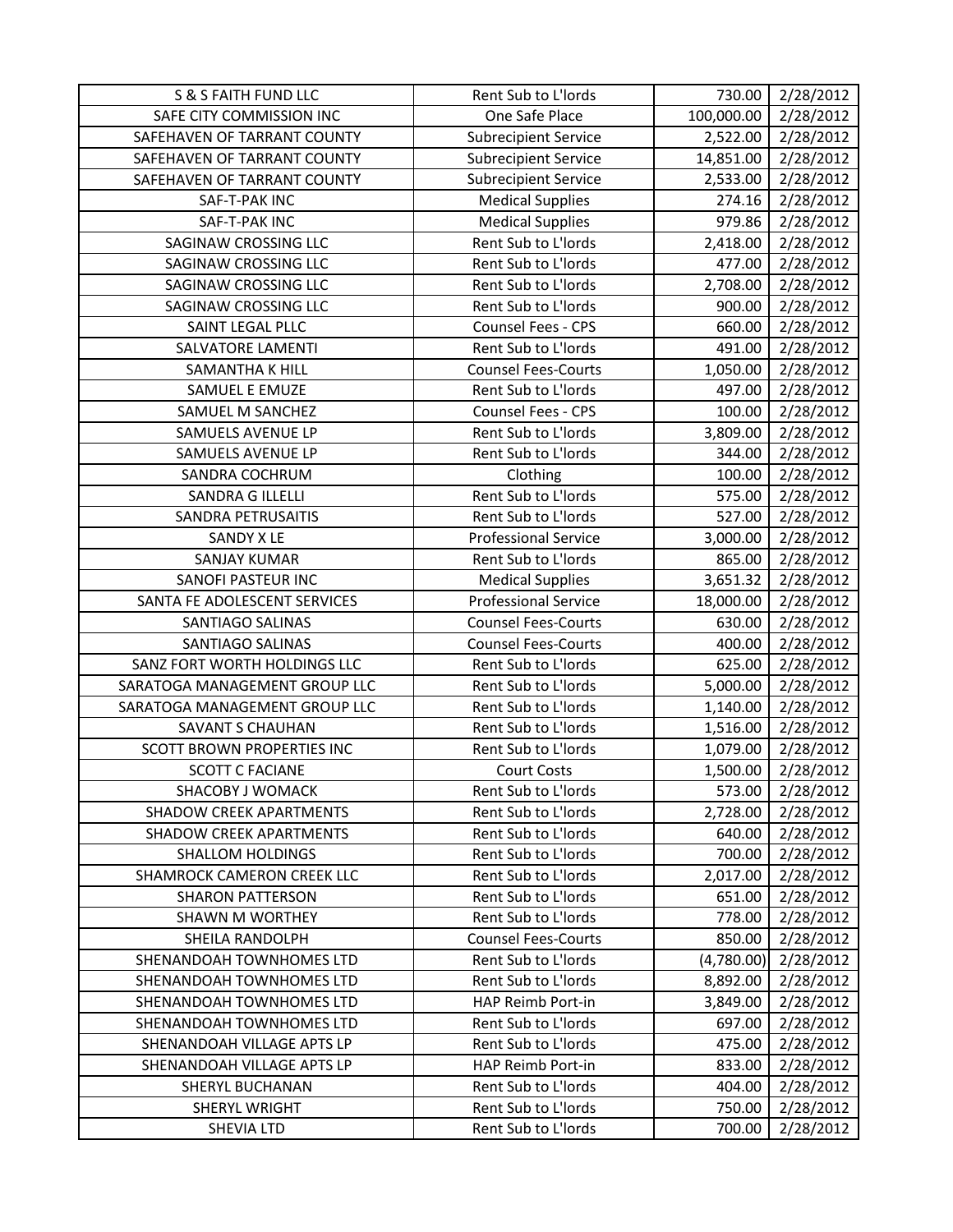| <b>SHEVIA LTD</b>                      | Rent Sub to L'Iords         | 5,783.00   | 2/28/2012 |
|----------------------------------------|-----------------------------|------------|-----------|
| <b>SHEVIA LTD</b>                      | Rent Sub to L'Iords         | 2,147.00   | 2/28/2012 |
| SIERRA GARCIA-JORDAN                   | <b>Relative Assistance</b>  | 500.00     | 2/28/2012 |
| SIGNATURE LEASING & MANAGEMENT INC     | Rent Sub to L'Iords         | 670.00     | 2/28/2012 |
| <b>SIGNTX SIGNS &amp; GRAPHICS INC</b> | <b>Building Maintenance</b> | 350.00     | 2/28/2012 |
| SILAS OTTONIEL ROSALES                 | Rent Sub to L'Iords         | 320.00     | 2/28/2012 |
| SILVER CREEK PH II                     | Rent Sub to L'Iords         | 822.00     | 2/28/2012 |
| <b>SKY GROUP LLC</b>                   | Rent Sub to L'Iords         | 952.00     | 2/28/2012 |
| SKYVUE MEMORIAL GARDENS                | <b>County Burials</b>       | 1,755.00   | 2/28/2012 |
| SMITH TEMPORARIES INC                  | Contract Labor              | 1,371.66   | 2/28/2012 |
| SMITH TEMPORARIES INC                  | <b>Professional Service</b> | 30.00      | 2/28/2012 |
| SMITH TEMPORARIES INC                  | Contract Labor              | 27,770.93  | 2/28/2012 |
| <b>SOLOMON BRACKENS</b>                | Rent Sub to L'Iords         | 779.00     | 2/28/2012 |
| SON V NGUYEN                           | HAP Reimb Port-in           | 1,114.00   | 2/28/2012 |
| <b>SOUTH HULEN LP</b>                  | Rent Sub to L'Iords         | 12,316.00  | 2/28/2012 |
| SOUTH HULEN LP                         | Rent Sub to L'Iords         | 971.00     | 2/28/2012 |
| SOUTH HULEN LP                         | HAP Reimb Port-in           | 666.00     | 2/28/2012 |
| SOUTHERN COMPUTER WAREHOUSE            | Supplies                    | 10.92      | 2/28/2012 |
| SOUTHERN COMPUTER WAREHOUSE            | <b>Computer Maintenance</b> | 222.00     | 2/28/2012 |
| SOUTHERN COMPUTER WAREHOUSE            | <b>Computer Maintenance</b> | 926.98     | 2/28/2012 |
| SOUTHERN TIRE MART LLC                 | Parts and Supplies          | 117.95     | 2/28/2012 |
| SOUTHERN TIRE MART LLC                 | <b>Tires and Tubes</b>      | 499.55     | 2/28/2012 |
| <b>SOUTHFORK MMLP</b>                  | Rent Sub to L'Iords         | 690.00     | 2/28/2012 |
| SOUTHWASTE DISPOSAL LLC                | <b>Building Maintenance</b> | 180.00     | 2/28/2012 |
| SOUTHWEST ICE CREAM SPEC               | Food                        | 83.92      | 2/28/2012 |
| SOUTHWEST PLANNING & DESIGN INC        | <b>Professional Service</b> | 892.50     | 2/28/2012 |
| <b>SPARK ENERGY LP</b>                 | <b>Utility Assistance</b>   | 82.05      | 2/28/2012 |
| SPARK ENERGY LP                        | <b>Utility Allowance</b>    | 57.00      | 2/28/2012 |
| <b>SPARK ENERGY LP</b>                 | <b>Utility Allowance</b>    | 9.00       | 2/28/2012 |
| SPECIALIZED PROP MGMT INC              | Rent Sub to L'Iords         | 454.00     | 2/28/2012 |
| <b>SPRING OAK APARTMENTS</b>           | Rent Sub to L'Iords         | 216.00     | 2/28/2012 |
| <b>SPRING VALLEY LTD</b>               | Rent Sub to L'Iords         | 734.00     | 2/28/2012 |
| ST BERNARD PARISH GOVERNMENT           | Port HAP Port-out           | 444.00     | 2/28/2012 |
| ST BERNARD PARISH GOVERNMENT           | Port Admin Fee Expen        | 42.87      | 2/28/2012 |
| ST FRANCIS VILLAGE, INC                | Rent Sub to L'Iords         | 195.00     | 2/28/2012 |
| ST FRANCIS VILLAGE, INC                | Rent Sub to L'Iords         | 305.00     | 2/28/2012 |
| ST FRANCIS VILLAGE, INC                | Rent Sub to L'Iords         | 629.00     | 2/28/2012 |
| ST MARTIN IN THE FIELDS EPISCOPAL      | Damage Claims               | 314.80     | 2/28/2012 |
| STABILE/WINN INC                       | Non-Track Const/Bldg        | 115,500.89 | 2/28/2012 |
| STAPLES ADVANTAGE                      | <b>Supplies</b>             | 163.32     | 2/28/2012 |
| STAPLES ADVANTAGE                      | <b>Supplies</b>             | 520.38     | 2/28/2012 |
| STAPLES ADVANTAGE                      | Supplies                    | 101.71     | 2/28/2012 |
| STAPLES ADVANTAGE                      | <b>Educational Material</b> | 775.85     | 2/28/2012 |
| STAPLES ADVANTAGE                      | <b>Supplies</b>             | 95.79      | 2/28/2012 |
| <b>STAPLES ADVANTAGE</b>               | Sheriff Inventory           | 95.40      | 2/28/2012 |
| STAPLES ADVANTAGE                      | <b>Supplies</b>             | 106.76     | 2/28/2012 |
| STAPLES ADVANTAGE                      | <b>Supplies</b>             | 8.27       | 2/28/2012 |
| <b>STAPLES ADVANTAGE</b>               | <b>Supplies</b>             | 136.49     | 2/28/2012 |
| <b>STAPLES ADVANTAGE</b>               | <b>Supplies</b>             | 241.80     | 2/28/2012 |
| STAPLES ADVANTAGE                      | <b>Supplies</b>             | 18.50      | 2/28/2012 |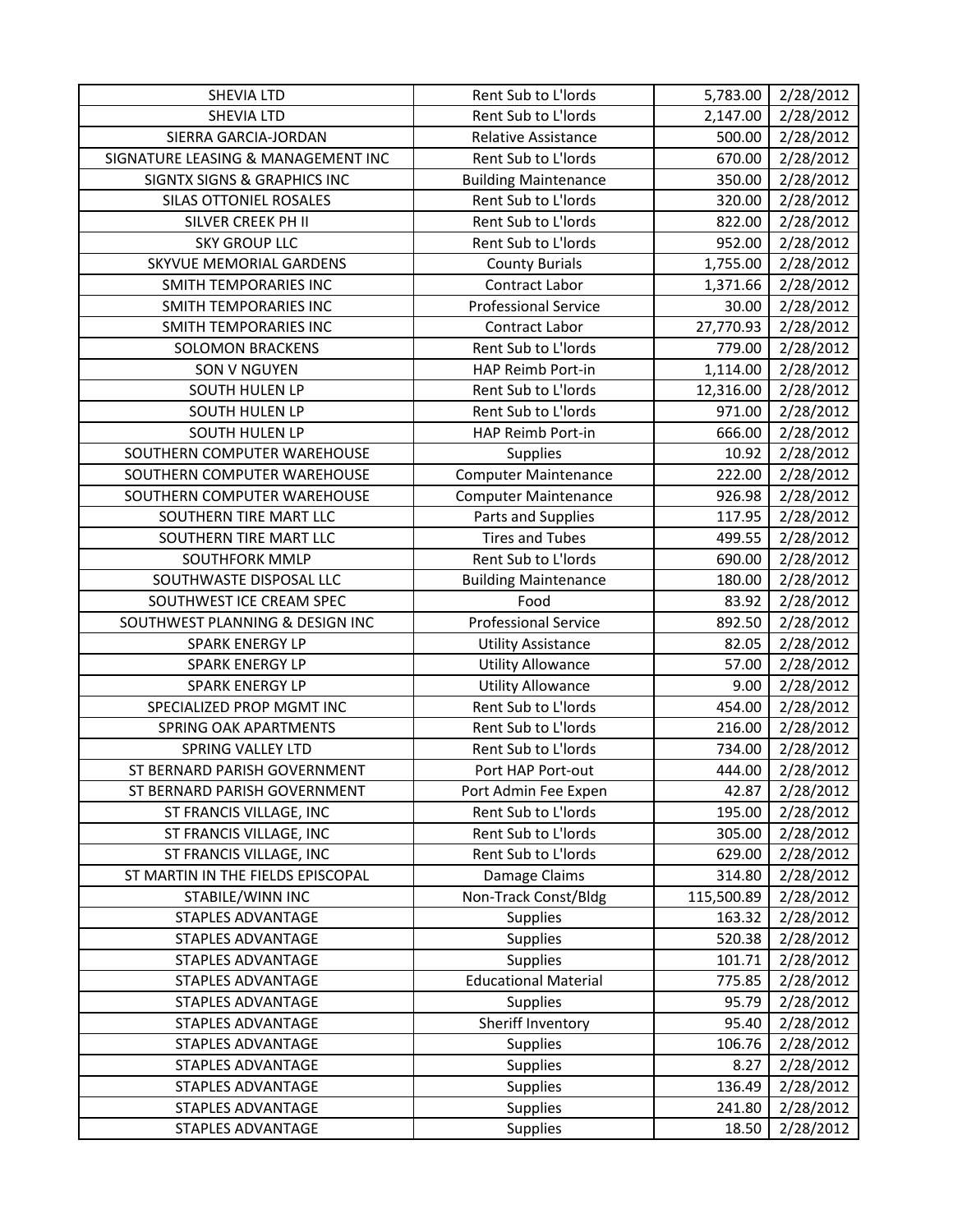| STAPLES ADVANTAGE                    | <b>Supplies</b>             | 29.08                    | 2/28/2012 |
|--------------------------------------|-----------------------------|--------------------------|-----------|
| <b>STAPLES ADVANTAGE</b>             | <b>Supplies</b>             | 37.00                    | 2/28/2012 |
| <b>STAPLES ADVANTAGE</b>             | <b>Supplies</b>             | 373.81                   | 2/28/2012 |
| <b>STAPLES ADVANTAGE</b>             | <b>Supplies</b>             | 194.80                   | 2/28/2012 |
| <b>STAPLES ADVANTAGE</b>             | <b>Supplies</b>             | 59.96                    | 2/28/2012 |
| <b>STAPLES ADVANTAGE</b>             | <b>Supplies</b>             | 21.06                    | 2/28/2012 |
| <b>STAPLES ADVANTAGE</b>             | <b>Supplies</b>             | 36.77                    | 2/28/2012 |
| <b>STAPLES ADVANTAGE</b>             | <b>Supplies</b>             | 27.99                    | 2/28/2012 |
| STAPLES ADVANTAGE                    | Supplies                    | 49.12                    | 2/28/2012 |
| <b>STAPLES ADVANTAGE</b>             | Supplies                    | 128.49                   | 2/28/2012 |
| <b>STAPLES ADVANTAGE</b>             | Supplies                    | 57.19                    | 2/28/2012 |
| <b>STAPLES ADVANTAGE</b>             | Supplies                    | 90.55                    | 2/28/2012 |
| STAPLES ADVANTAGE                    | Supplies                    | 47.52                    | 2/28/2012 |
| <b>STAPLES ADVANTAGE</b>             | <b>Supplies</b>             | 546.23                   | 2/28/2012 |
| <b>STAPLES ADVANTAGE</b>             | Supplies                    | 244.32                   | 2/28/2012 |
| <b>STAPLES ADVANTAGE</b>             | <b>Supplies</b>             | 55.69                    | 2/28/2012 |
| STAPLES ADVANTAGE                    | <b>Supplies</b>             | 190.60                   | 2/28/2012 |
| <b>STAPLES ADVANTAGE</b>             | Supplies                    | 12.53                    | 2/28/2012 |
| <b>STAPLES ADVANTAGE</b>             | <b>Supplies</b>             | 114.22                   | 2/28/2012 |
| STAPLES ADVANTAGE                    | Supplies                    | 377.64                   | 2/28/2012 |
| <b>STAPLES ADVANTAGE</b>             | <b>Supplies</b>             | $\overline{\phantom{0}}$ | 2/28/2012 |
| <b>STAPLES ADVANTAGE</b>             | <b>Computer Supplies</b>    | 49.49                    | 2/28/2012 |
| <b>STAPLES ADVANTAGE</b>             | Supplies                    | 84.36                    | 2/28/2012 |
| STAPLES ADVANTAGE                    | <b>Supplies</b>             | 72.48                    | 2/28/2012 |
| <b>STAPLES ADVANTAGE</b>             | <b>Supplies</b>             | 143.32                   | 2/28/2012 |
| <b>STAPLES ADVANTAGE</b>             | Supplies                    | 100.45                   | 2/28/2012 |
| <b>STAPLES ADVANTAGE</b>             | <b>Supplies</b>             | 69.82                    | 2/28/2012 |
| <b>STAPLES ADVANTAGE</b>             | <b>Supplies</b>             | 99.77                    | 2/28/2012 |
| <b>STAPLES ADVANTAGE</b>             | <b>Supplies</b>             | 15.05                    | 2/28/2012 |
| <b>STAR ELECTRICITY LLC</b>          | <b>Utility Allowance</b>    | 74.00                    | 2/28/2012 |
| <b>STARBUCK &amp; WISE INC</b>       | Rent Sub to L'Iords         | 2,415.00                 | 2/28/2012 |
| <b>STARBUCK &amp; WISE INC</b>       | HAP Reimb Port-in           | 446.00                   | 2/28/2012 |
| <b>STATE BAR OF TEXAS</b>            | Education                   | 50.00                    | 2/28/2012 |
| <b>STATON &amp; TAYLOR PC</b>        | <b>Counsel Fees-Courts</b>  | 600.00                   | 2/28/2012 |
| <b>STATON &amp; TAYLOR PC</b>        | <b>Counsel Fees-Courts</b>  | 400.00                   | 2/28/2012 |
| STELLA NWANKWO                       | Rent Sub to L'Iords         | 850.00                   | 2/28/2012 |
| STEPHAN R BLACK                      | Rent Sub to L'Iords         | 524.00                   | 2/28/2012 |
| <b>STEPHANI R JOHNSON</b>            | <b>Counsel Fees - CPS</b>   | 150.00                   | 2/28/2012 |
| STEPHANIE GONZALEZ                   | <b>Counsel Fees-Courts</b>  | 200.00                   | 2/28/2012 |
| <b>STEPHANIE PATTEN</b>              | Cnsl Fees-Juv Det&Tr        | 400.00                   | 2/28/2012 |
| STEPHEN D HANDY PLLC                 | <b>Counsel Fees-Courts</b>  | 125.00                   | 2/28/2012 |
| STEPHEN M BURLINGAME                 | Rent Sub to L'Iords         | 181.00                   | 2/28/2012 |
| <b>STEPHEN N WOOD</b>                | Rent Sub to L'Iords         | 803.00                   | 2/28/2012 |
| <b>STEVE GORDON &amp; ASSOCIATES</b> | <b>Counsel Fees-Courts</b>  | 500.00                   | 2/28/2012 |
| <b>STEVE HAMPTON</b>                 | Rent Sub to L'Iords         | 432.00                   | 2/28/2012 |
| <b>STEVE JOSEPH</b>                  | Rent Sub to L'Iords         | 904.00                   | 2/28/2012 |
| <b>STEVE JOSEPH</b>                  | HAP Reimb Port-in           | 173.00                   | 2/28/2012 |
| <b>STEVEN ROBERT FROMM</b>           | Rent Sub to L'Iords         | 694.00                   | 2/28/2012 |
| STRATUS TECHNOLOGIES IRELAND LTD     | <b>Computer Maintenance</b> | 30,696.00                | 2/28/2012 |
| <b>STREAM ENERGY</b>                 | <b>Utility Assistance</b>   | 942.38                   | 2/28/2012 |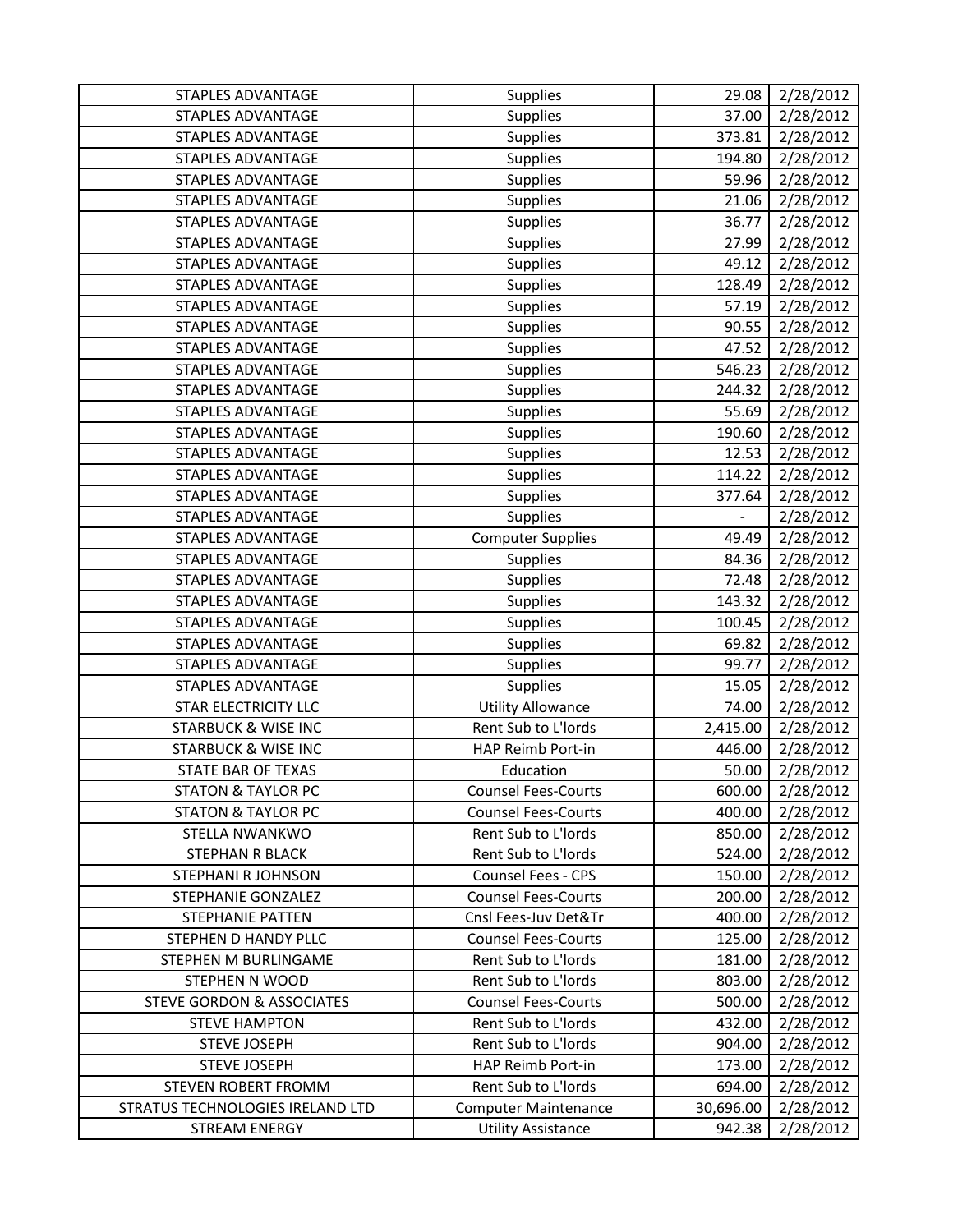| <b>STREAM ENERGY</b>                      | <b>Utility Allowance</b>    | 2,797.00  | 2/28/2012 |
|-------------------------------------------|-----------------------------|-----------|-----------|
| <b>STREAM ENERGY</b>                      | <b>Utility Allowance</b>    | 264.00    | 2/28/2012 |
| <b>STREAM ENERGY</b>                      | HAP Reimb Port-in           | 87.00     | 2/28/2012 |
| <b>STREAMLINE TRANSPORT</b>               | Non-Track Equipment         | 200.00    | 2/28/2012 |
| <b>STREET CAPITAL RENTALS I</b>           | Rent Sub to L'Iords         | 530.00    | 2/28/2012 |
| STREET CAPITAL RENTALS II LLC             | Rent Sub to L'Iords         | 6,482.00  | 2/28/2012 |
| STUART HOSE AND PIPE CO INC               | Parts and Supplies          | 199.51    | 2/28/2012 |
| STUART HOSE AND PIPE CO INC               | Parts and Supplies          | 585.06    | 2/28/2012 |
| STUTCHMAN FORENSIC LABORATORY             | Cap Murder-Othr Cost        | 35,215.27 | 2/28/2012 |
| <b>SUMAN BHAT CHERRY</b>                  | Rent Sub to L'Iords         | 1,114.00  | 2/28/2012 |
| SUNSET POINTE HOUSING PARTNERSHIP         | Rent Sub to L'Iords         | 7,308.00  | 2/28/2012 |
| SUNSET POINTE HOUSING PARTNERSHIP         | Rent Sub to L'Iords         | 470.00    | 2/28/2012 |
| SUSAN ELIZABETH DUESLER                   | <b>Counsel Fees-Courts</b>  | 475.00    | 2/28/2012 |
| <b>SUZANNE BENINATE</b>                   | Rent Sub to L'Iords         | 965.00    | 2/28/2012 |
| <b>SWEET TALKING LLC</b>                  | Prepaid - Rent              | 4,052.00  | 2/28/2012 |
| SYCAMORE CENTER VILLAS                    | Rent Sub to L'Iords         | 9,000.00  | 2/28/2012 |
| <b>SYCAMORE CENTER VILLAS</b>             | Rent Sub to L'Iords         | 1,976.00  | 2/28/2012 |
| SYCAMORE POINTE TOWNHOMES                 | Rent Sub to L'Iords         | 4,170.00  | 2/28/2012 |
| SYCAMORE POINTE TOWNHOMES                 | Rent Sub to L'Iords         | 693.00    | 2/28/2012 |
| SYCAMORE TRACE INVESTORS LP               | Rent Sub to L'Iords         | 825.00    | 2/28/2012 |
| SYCAMORE TRACE INVESTORS LP               | Rent Sub to L'Iords         | 525.00    | 2/28/2012 |
| SYED AJAZ ANWAR                           | Rent Sub to L'Iords         | 823.00    | 2/28/2012 |
| TU ELECTRIC                               | <b>Utility Allowance</b>    | 6,428.00  | 2/28/2012 |
| TU ELECTRIC                               | <b>Utility Allowance</b>    | 2.00      | 2/28/2012 |
| TU ELECTRIC                               | <b>Utility Allowance</b>    | 794.00    | 2/28/2012 |
| TU ELECTRIC                               | HAP Reimb Port-in           | 810.00    | 2/28/2012 |
| TAE E MARKGRAF                            | Rent Sub to L'Iords         | 1,821.00  | 2/28/2012 |
| <b>TAHIRA MITHANI</b>                     | Rent Sub to L'Iords         | 725.00    | 2/28/2012 |
| TANIA JACKSON WILLIAMS                    | Rent Sub to L'Iords         | 1,024.00  | 2/28/2012 |
| <b>TARA ENERGY LLC</b>                    | <b>Utility Allowance</b>    | 16.00     | 2/28/2012 |
| <b>TARA V KERSH</b>                       | Counsel Fees - CPS          | 100.00    | 2/28/2012 |
| <b>TARGET BANK</b>                        | <b>Household Supp Asst</b>  | 112.24    | 2/28/2012 |
| <b>TARGET BANK</b>                        | Food                        | 39.13     | 2/28/2012 |
| TARRANT CO CHALLENGE INC                  | <b>Professional Service</b> | 855.03    | 2/28/2012 |
| TARRANT COUNTRY VILLA ASSOC               | Rent Sub to L'Iords         | 612.00    | 2/28/2012 |
| <b>TARRANT COUNTY BAR ASSOCIATION</b>     | <b>Dues</b>                 | 105.00    | 2/28/2012 |
| <b>TARRANT COUNTY CLERK</b>               | Trust - Constable 4         | 100.00    | 2/28/2012 |
| <b>TARRANT COUNTY COLLEGE</b>             | Education                   | 225.00    | 2/28/2012 |
| TARRANT COUNTY DISTRICT ATTORNEY          | <b>Counsel Fees-Courts</b>  | 1,050.00  | 2/28/2012 |
| TARRANT COUNTY DISTRICT ATTORNEY          | <b>Counsel Fees-Courts</b>  | 550.00    | 2/28/2012 |
| TARRANT COUNTY DISTRICT ATTORNEY          | <b>Counsel Fees-Courts</b>  | 100.00    | 2/28/2012 |
| TARRANT COUNTY DISTRICT ATTORNEY          | <b>Counsel Fees-Courts</b>  | 250.00    | 2/28/2012 |
| TARRANT COUNTY HOSPITAL DISTRICT          | Prepaid - Rent              | 3,093.00  | 2/28/2012 |
| TARRANT COUNTY HOSPITAL DISTRICT          | Trust - JP 8                | 1.54      | 2/28/2012 |
| TARRANT COUNTY HOUSING PARTNERSHIP        | <b>Professional Service</b> | 5,276.52  | 2/28/2012 |
| TARRANT COUNTY HOUSING PARTNERSHIP        | <b>Professional Service</b> | 72,383.40 | 2/28/2012 |
| <b>TARRANT COUNTY HOUSING PARTNERSHIP</b> | Rent Sub to L'Iords         | 1,611.00  | 2/28/2012 |
| TARRANT COUNTY HOUSING PARTNERSHIP        | HAP Reimb Port-in           | 691.00    | 2/28/2012 |
| <b>TARRANT COUNTY SHERIFF</b>             | Travel                      | 583.29    | 2/28/2012 |
| <b>TARRANT PARTNERS LP</b>                | Rent Sub to L'Iords         | 18,363.00 | 2/28/2012 |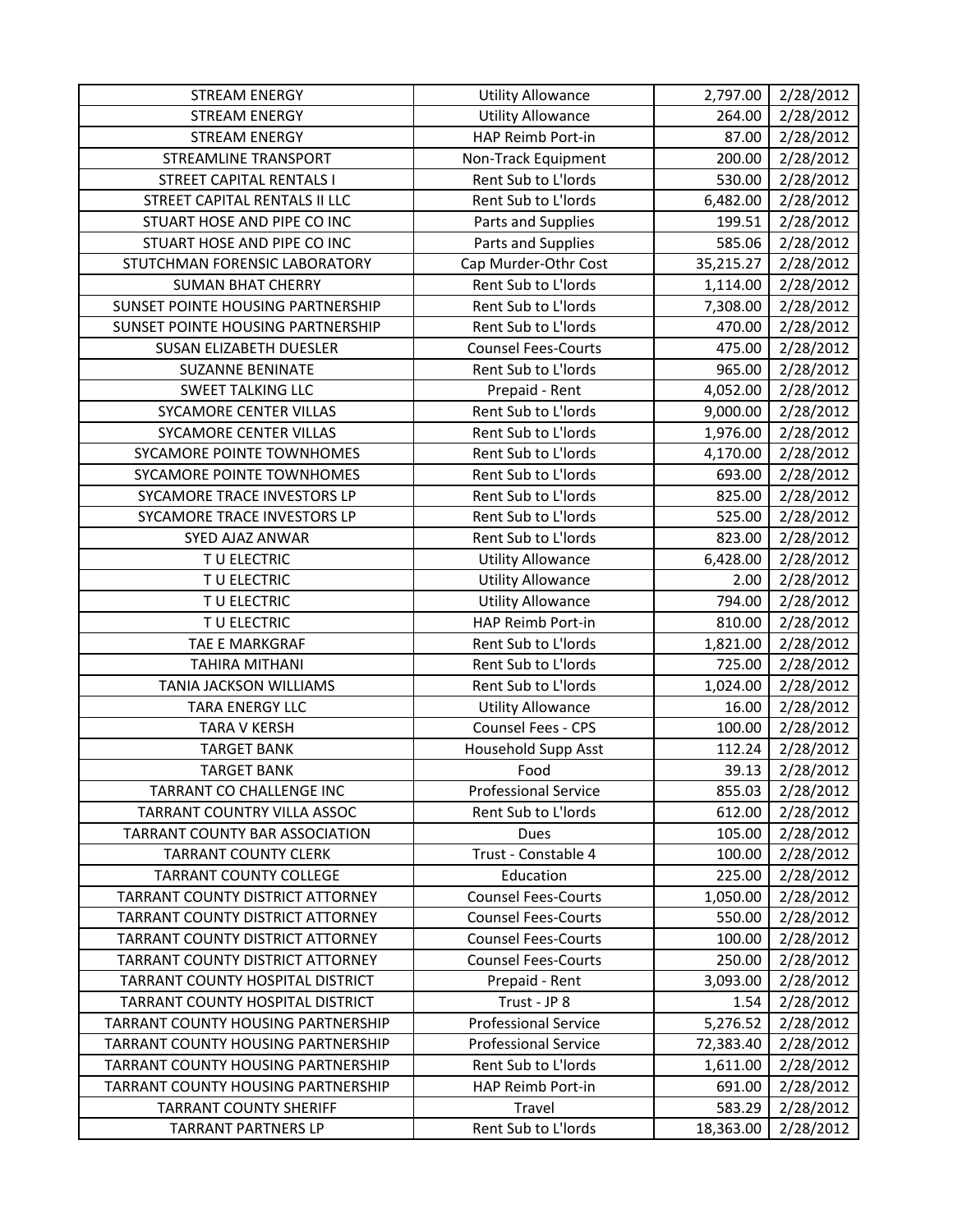| <b>TARRANT PARTNERS LP</b>           | Rent Sub to L'Iords         | 863.00     | 2/28/2012 |
|--------------------------------------|-----------------------------|------------|-----------|
| <b>TARRANT PARTNERS LP</b>           | Rent Sub to L'Iords         | 1,222.00   | 2/28/2012 |
| <b>TARRANT PARTNERS LP</b>           | HAP Reimb Port-in           | 902.00     | 2/28/2012 |
| <b>TARRANT PROPERTIES INC</b>        | Rent Sub to L'Iords         | 566.00     | 2/28/2012 |
| TAS ENVIRONMENTAL SERVICES LP        | <b>Professional Service</b> | 3,133.55   | 2/28/2012 |
| <b>TAVEEWAN GURKIN</b>               | Rent Sub to L'Iords         | 272.00     | 2/28/2012 |
| TCJIUG - TEXAS CRIMINAL JUSTICE      | Dues                        | 35.00      | 2/28/2012 |
| TCLEOSE- TX COMMISSION LAW ENFORCE-  | Education                   | 35.00      | 2/28/2012 |
| TCLEOSE- TX COMMISSION LAW ENFORCE-  | Education                   | 35.00      | 2/28/2012 |
| TDCAA-TEXAS DISTRICT & COUNTY        | Education                   | 275.00     | 2/28/2012 |
| <b>TEETOP PROPERTIES LLC</b>         | Rent Sub to L'Iords         | 437.00     | 2/28/2012 |
| <b>TEKSYSTEMS INC</b>                | <b>Professional Service</b> | 4,356.00   | 2/28/2012 |
| TELETOUCH COMMUNICATIONS INC         | Telephone - Mobile          | 1,130.38   | 2/28/2012 |
| TELETOUCH COMMUNICATIONS INC         | Telephone - Mobile          | 204.61     | 2/28/2012 |
| TELETOUCH COMMUNICATIONS INC         | Telephone - Mobile          | 22.16      | 2/28/2012 |
| TELETOUCH COMMUNICATIONS INC         | Telephone - Mobile          | 22.15      | 2/28/2012 |
| TELETOUCH COMMUNICATIONS INC         | Telephone - Mobile          | 104.03     | 2/28/2012 |
| TELETOUCH COMMUNICATIONS INC         | Telephone - Mobile          | 311.51     | 2/28/2012 |
| TELETOUCH COMMUNICATIONS INC         | Telephone - Mobile          | 62.30      | 2/28/2012 |
| TELETOUCH COMMUNICATIONS INC         | Telephone - Mobile          | 22.16      | 2/28/2012 |
| <b>TERESA A LAWSON</b>               | Rent Sub to L'Iords         | 622.00     | 2/28/2012 |
| <b>TERESA LEE BOONE</b>              | <b>Counsel Fees-Courts</b>  | 150.00     | 2/28/2012 |
| <b>TERESEA ADCOCK</b>                | <b>Professional Service</b> | 701.68     | 2/28/2012 |
| TERRA MANOR REAL ESTATE INC          | Rent Sub to L'Iords         | 290.00     | 2/28/2012 |
| <b>TERRI MOORE</b>                   | <b>Counsel Fees-Courts</b>  | 800.00     | 2/28/2012 |
| <b>TERRY GIBBONS</b>                 | Rent Sub to L'Iords         | 7,128.00   | 2/28/2012 |
| <b>TERRY GIBBONS</b>                 | Rent Sub to L'Iords         | 1,090.00   | 2/28/2012 |
| <b>TERRY GIBBONS</b>                 | HAP Reimb Port-in           | 411.00     | 2/28/2012 |
| <b>TEXAS ASSOCIATION OF COUNTIES</b> | Dues                        | 225.00     | 2/28/2012 |
| <b>TEXAS ASSOCIATION OF COUNTIES</b> | Education                   | 197.00     | 2/28/2012 |
| <b>TEXAS ASSOCIATION OF COUNTIES</b> | Education                   | 197.00     | 2/28/2012 |
| <b>TEXAS ASSOCIATION OF COUNTIES</b> | Education                   | 197.00     | 2/28/2012 |
| <b>TEXAS ASSOCIATION OF COUNTIES</b> | Education                   | 197.00     | 2/28/2012 |
| <b>TEXAS ASSOCIATION OF COUNTIES</b> | Education                   | 207.00     | 2/28/2012 |
| TEXAS CONFERENCE OF URBAN COUNTIES   | Software Maintenance        | 130,500.00 | 2/28/2012 |
| TEXAS DEPARTMENT OF LICENSING        | Non-Track Const/Bldg        | 360.00     | 2/28/2012 |
| TEXAS FURNITURE SOURCE INC           | Non-Track Equipment         | 8,654.45   | 2/28/2012 |
| TEXAS HI-PORT PROPERTIES LTD         | Rent Sub to L'Iords         | 2,652.00   | 2/28/2012 |
| TEXAS HI-PORT PROPERTIES LTD         | Rent Sub to L'Iords         | 433.00     | 2/28/2012 |
| TEXAS HI-PORT PROPERTIES LTD         | Rent Sub to L'Iords         | 700.00     | 2/28/2012 |
| TEXAS LONGEVITY HOUSING, INC         | Rent Sub to L'Iords         | 4,705.00   | 2/28/2012 |
| TEXAS LONGEVITY HOUSING, INC         | Rent Sub to L'Iords         | 742.00     | 2/28/2012 |
| <b>TEXAS POWER LP</b>                | <b>Utility Assistance</b>   | 383.21     | 2/28/2012 |
| <b>TEXAS POWER LP</b>                | <b>Utility Allowance</b>    | 153.00     | 2/28/2012 |
| <b>TEXAS POWER LP</b>                | <b>Utility Allowance</b>    | 98.00      | 2/28/2012 |
| <b>TEXAS POWER LP</b>                | HAP Reimb Port-in           | 75.00      | 2/28/2012 |
| TEXAS PUBLIC HEALTH ASSOCIATION-THP  | Travel                      | 144.00     | 2/28/2012 |
| TEXAS PUBLIC HEALTH ASSOCIATION-THP  | Education                   | 259.00     | 2/28/2012 |
| TEXAS PUBLIC HEALTH ASSOCIATION-THP  | Education                   | 144.00     | 2/28/2012 |
| <b>TEXAS REAL ESTATE</b>             | Rent Sub to L'Iords         | 1,516.00   | 2/28/2012 |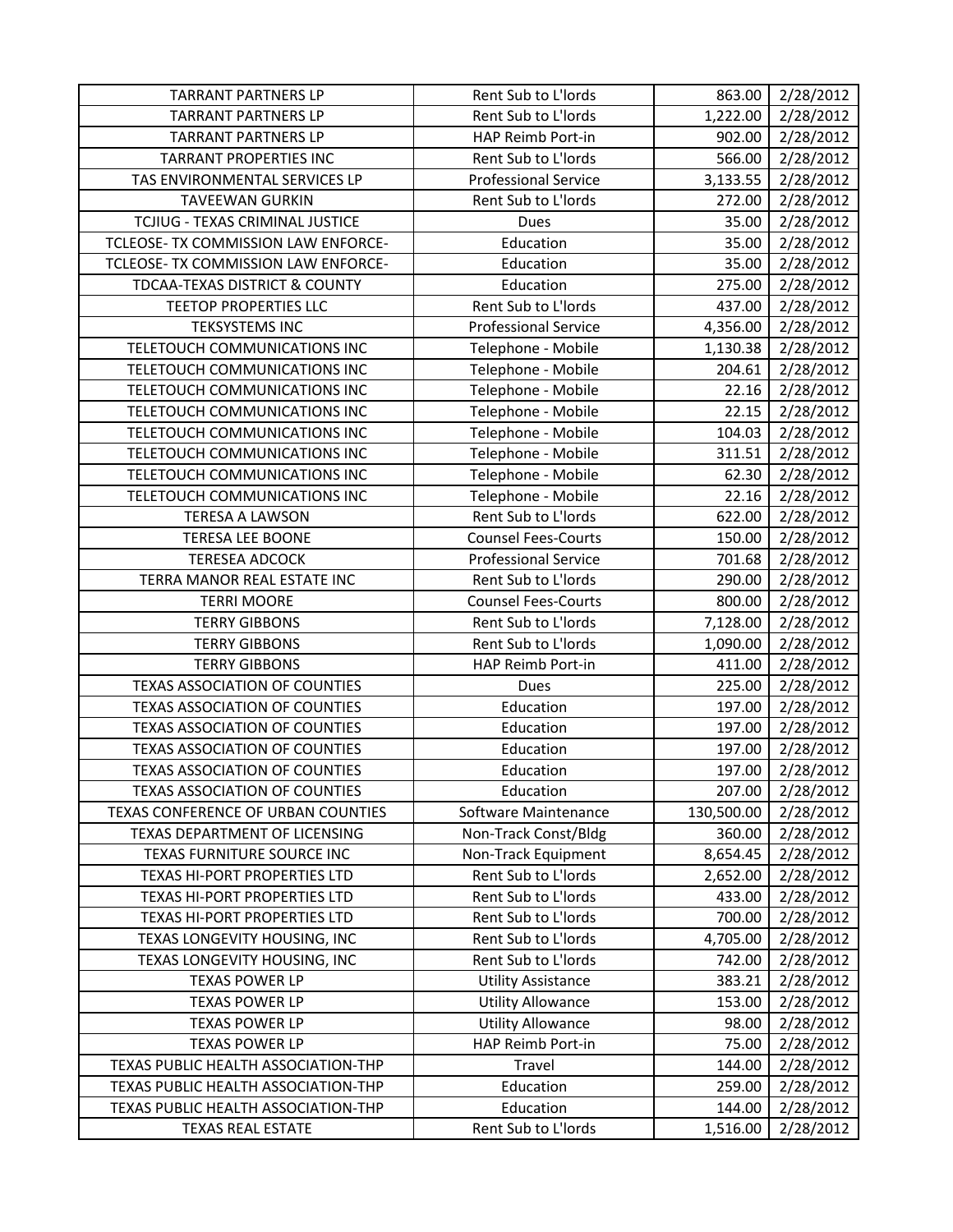| TEXAS WESLEYAN LAW BOOKSTORE        | Law Books                   | 75.60        | 2/28/2012 |
|-------------------------------------|-----------------------------|--------------|-----------|
| <b>TEXCAN VENTURES II LTD</b>       | Rent Sub to L'Iords         | 1,953.00     | 2/28/2012 |
| <b>TEXCAN VENTURES II LTD</b>       | Rent Sub to L'Iords         | 2,906.00     | 2/28/2012 |
| <b>TEXCAN VENTURES II LTD</b>       | Rent Sub to L'Iords         | 136.00       | 2/28/2012 |
| <b>TEXCAN VENTURES II LTD</b>       | <b>Utility Allowance</b>    | 12.00        | 2/28/2012 |
| <b>TEXCAN VENTURES III</b>          | Rent Sub to L'Iords         | 4,843.00     | 2/28/2012 |
| <b>TEXCAN VENTURES III</b>          | Rent Sub to L'Iords         | 669.00       | 2/28/2012 |
| <b>TEXCAN VENTURES III</b>          | HAP Reimb Port-in           | 805.00       | 2/28/2012 |
| TGM CAROL OAKS INC                  | Rental Assistance           | 1,160.00     | 2/28/2012 |
| TGM CAROL OAKS INC                  | <b>Utility Assistance</b>   | 52.77        | 2/28/2012 |
| <b>THANH LE</b>                     | Rent Sub to L'Iords         | 416.00       | 2/28/2012 |
| THANH LE                            | HAP Reimb Port-in           | 690.00       | 2/28/2012 |
| THANKSGIVING REALTY INC             | Rent Sub to L'Iords         | 1,995.00     | 2/28/2012 |
| THE DECKER LAW FIRM PC              | Counsel Fees - CPS          | 1,830.00     | 2/28/2012 |
| THE FORTIS COMPANY LLC              | Rent Sub to L'Iords         | 2,983.00     | 2/28/2012 |
| THE HAMPTON LAW FIRM PLLC           | <b>Counsel Fees-Courts</b>  | 850.00       | 2/28/2012 |
| THE HOUSING AUTHORITY OF MARICOPA   | Port HAP Port-out           | 792.00       | 2/28/2012 |
| THE HOUSING AUTHORITY OF MARICOPA   | Port Admin Fee Expen        | 42.87        | 2/28/2012 |
| THE HUSTON FIRM PC                  | <b>Counsel Fees-Courts</b>  | 440.00       | 2/28/2012 |
| THE HUSTON FIRM PC                  | <b>Counsel Fees-Courts</b>  | 225.00       | 2/28/2012 |
| THE HUSTON FIRM PC                  | Cnsl Fees-Juv Det&Tr        | 100.00       | 2/28/2012 |
| THE LAKES OF WILLIAMSBERG           | Rent Sub to L'Iords         | 14,544.00    | 2/28/2012 |
| THE LAKES OF WILLIAMSBERG           | Rent Sub to L'Iords         | 1,124.00     | 2/28/2012 |
| THE LAKES OF WILLIAMSBERG           | Rent Sub to L'Iords         | 1,151.00     | 2/28/2012 |
| THE LAKES OF WILLIAMSBERG           | HAP Reimb Port-in           | 2,510.00     | 2/28/2012 |
| THE LAW OFFICE OF STEPHEN K HARMON  | Counsel Fees - CPS          | 1,160.00     | 2/28/2012 |
| THE LAW OFFICES OF MICHAEL POOL PLL | <b>Counsel Fees-Courts</b>  | 200.00       | 2/28/2012 |
| THE M A DAVIDSON FAMILY LIMITED     | Rent Sub to L'Iords         | 897.00       | 2/28/2012 |
| THE S R DAVIDSON FAMILY LIMITED     | Rent Sub to L'Iords         | 8,109.00     | 2/28/2012 |
| THE S R DAVIDSON FAMILY LIMITED     | Rent Sub to L'Iords         | 914.00       | 2/28/2012 |
| THE SCOTT R DAVIDSON INTEREST INC   | Rent Sub to L'Iords         | 4,361.00     | 2/28/2012 |
| THE SPENCER COMPANY                 | <b>Building Maintenance</b> | 3,576.16     | 2/28/2012 |
| THE TEXAS OAKS APT                  | Rent Sub to L'Iords         | 7,278.00     | 2/28/2012 |
| THE TEXAS OAKS APT                  | <b>Utility Allowance</b>    | 168.00       | 2/28/2012 |
| THE TEXAS OAKS APT                  | HAP Reimb Port-in           | 515.00       | 2/28/2012 |
| THE VERDUN GROUP LP                 | Rent Sub to L'Iords         | 1,158.00     | 2/28/2012 |
| THEODORE YARIYEP LOT                | Rent Sub to L'Iords         | 1,469.00     | 2/28/2012 |
| THEODORE YARIYEP LOT                | HAP Reimb Port-in           | 865.00       | 2/28/2012 |
| THERESA YOKO COPELAND               | <b>Counsel Fees-Courts</b>  | 300.00       | 2/28/2012 |
| THERESA YOKO COPELAND               | Counsel Fees - CPS          | 3,420.00     | 2/28/2012 |
| THOMAS BENJAMIN JR                  | Rent Sub to L'Iords         | 379.00       | 2/28/2012 |
| THOMAS J COBB                       | HAP Reimb Port-in           | 422.00       | 2/28/2012 |
| <b>THOMAS JOHNSON</b>               | Rent Sub to L'Iords         | 526.00       | 2/28/2012 |
| THOMAS M HOLBROOK                   | Rent Sub to L'Iords         | 730.00       | 2/28/2012 |
| THOMAS W BALLANTYNE                 | Rent Sub to L'Iords         | 1,293.00     | 2/28/2012 |
| THORLAUG DANIELSDOTTIR              | Rent Sub to L'Iords         | 715.00       | 2/28/2012 |
| THOS S BYRNE LTD                    | <b>Professional Service</b> | 253,563.00   | 2/28/2012 |
| THOS S BYRNE LTD                    | Retainage                   | (10, 877.00) | 2/28/2012 |
| <b>THYSSENKRUPP ELEVATOR</b>        |                             |              |           |
|                                     | <b>Elevator Maintenance</b> | 14,853.42    | 2/28/2012 |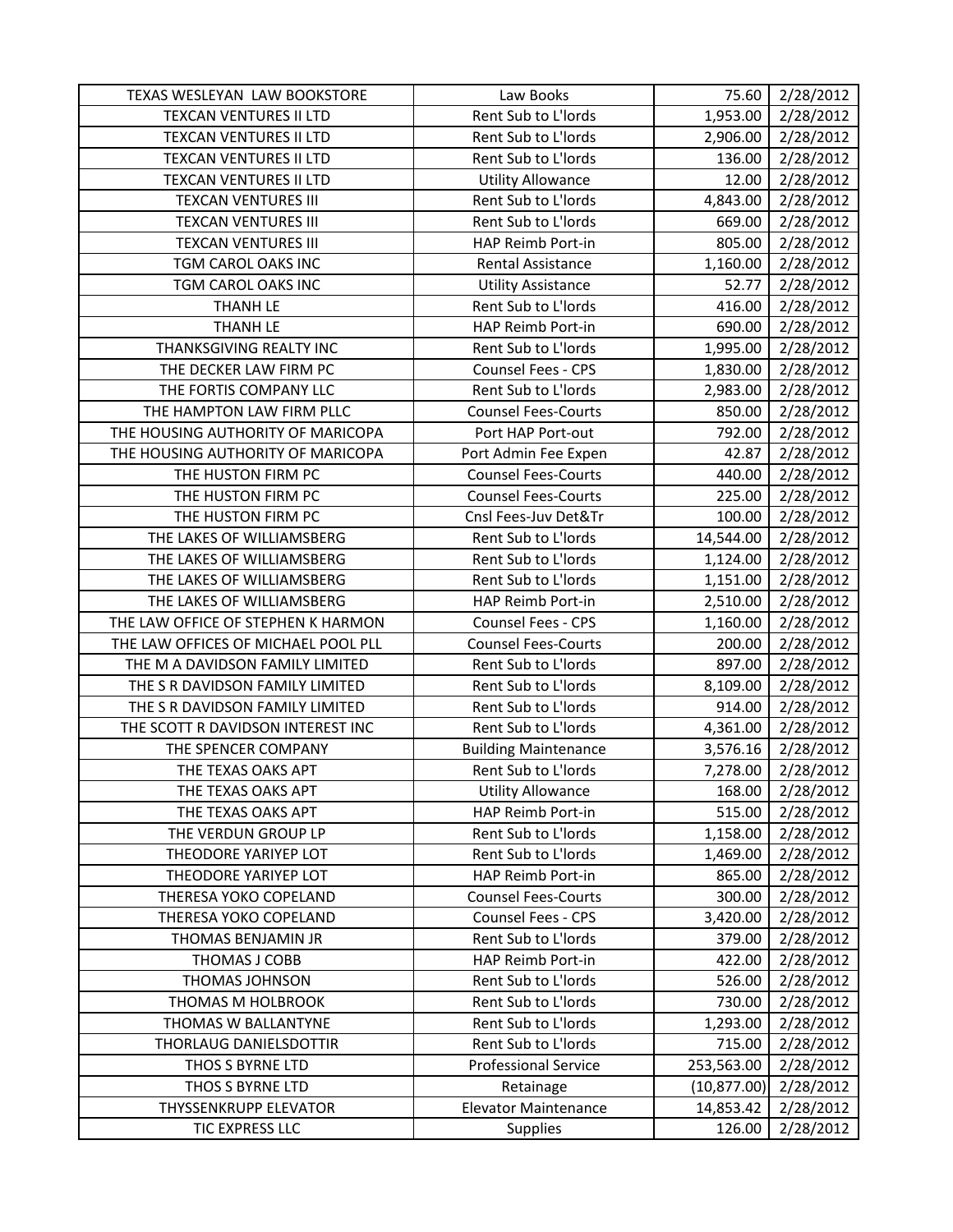| TIC EXPRESS LLC                     | <b>Supplies</b>            | 25.00    | 2/28/2012 |
|-------------------------------------|----------------------------|----------|-----------|
| <b>TIFFANY FRANK</b>                | Clothing                   | 116.87   | 2/28/2012 |
| <b>TIM MOORE</b>                    | <b>Counsel Fees-Courts</b> | 800.00   | 2/28/2012 |
| TIMBER CHASE APARTMENTS LLC         | Rent Sub to L'Iords        | 2,112.00 | 2/28/2012 |
| <b>TIMOTHY J AYRES</b>              | Rent Sub to L'Iords        | 524.00   | 2/28/2012 |
| TIMOTHY J LEDOUX                    | Rent Sub to L'Iords        | 691.00   | 2/28/2012 |
| TINA D ROBINSON                     | Rent Sub to L'Iords        | 607.00   | 2/28/2012 |
| TLG LEGACY APARTMENTS LLC           | Rent Sub to L'Iords        | 4,327.00 | 2/28/2012 |
| TLG LEGACY APARTMENTS LLC           | Rent Sub to L'Iords        | 494.00   | 2/28/2012 |
| TOM MINH LE                         | Rent Sub to L'Iords        | 550.00   | 2/28/2012 |
| <b>TOM WHITE</b>                    | Rent Sub to L'Iords        | 844.00   | 2/28/2012 |
| <b>TOM WITTROCK</b>                 | Rent Sub to L'Iords        | 8,820.00 | 2/28/2012 |
| <b>TOM WITTROCK</b>                 | Rent Sub to L'Iords        | 745.00   | 2/28/2012 |
| <b>TOM WITTROCK</b>                 | Rent Sub to L'Iords        | 366.00   | 2/28/2012 |
| <b>TOM WITTROCK</b>                 | HAP Reimb Port-in          | 900.00   | 2/28/2012 |
| TONY P HOLMES                       | Rent Sub to L'Iords        | 1,326.00 | 2/28/2012 |
| <b>TONY TRUONG</b>                  | Rent Sub to L'Iords        | 487.00   | 2/28/2012 |
| TOP NOTCH PROPERTY MANAGEMENT       | Rent Sub to L'Iords        | 1,478.00 | 2/28/2012 |
| TOWN CENTER MALL LP                 | Prepaid - Rent             | 3,106.76 | 2/28/2012 |
| TOWN CENTER MALL LP                 | Prepaid - Rent             | 4,114.91 | 2/28/2012 |
| TOWN NORTH ASSOCIATION LTD.         | Prepaid - Rent             | 1,878.80 | 2/28/2012 |
| TOWN NORTH ASSOCIATION LTD.         | Prepaid - Rent             | 4,831.20 | 2/28/2012 |
| <b>TRACIE HARPER</b>                | <b>Meeting Expenses</b>    | 60.93    | 2/28/2012 |
| <b>TRACIE KENAN</b>                 | <b>Counsel Fees-Courts</b> | 237.50   | 2/28/2012 |
| <b>TRACIE KENAN</b>                 | <b>Counsel Fees-Courts</b> | 450.00   | 2/28/2012 |
| <b>TRACY CRISMOND</b>               | Rent Sub to L'Iords        | 525.00   | 2/28/2012 |
| TRI COUNTY ELECTRIC CO-OP           | <b>Utility Assistance</b>  | 139.55   | 2/28/2012 |
| TRI COUNTY ELECTRIC CO-OP           | <b>Utility Allowance</b>   | 130.00   | 2/28/2012 |
| TRI COUNTY ELECTRIC CO-OP           | <b>Utility Allowance</b>   | 29.00    | 2/28/2012 |
| TRI-COUNTY ELECTRIC COOPERATIVE INC | <b>Utility Assistance</b>  | 79.00    | 2/28/2012 |
| TRINITY QUALITY HOUSING LP          | Rent Sub to L'Iords        | 110.00   | 2/28/2012 |
| TRINITY QUALITY HOUSING LP          | Rent Sub to L'Iords        | 570.00   | 2/28/2012 |
| <b>TRIPLENET PRICING LLC</b>        | Supplies                   | 484.00   | 2/28/2012 |
| TRIPLENET PRICING LLC               | <b>Supplies</b>            | 247.00   | 2/28/2012 |
| TRIPLENET PRICING LLC               | Sheriff Inventory          | 759.90   | 2/28/2012 |
| TRIPLENET PRICING LLC               | <b>Supplies</b>            | 131.60   | 2/28/2012 |
| <b>TRIPLENET PRICING LLC</b>        | <b>Supplies</b>            | 171.30   | 2/28/2012 |
| TRIPLENET PRICING LLC               | <b>Supplies</b>            | 101.46   | 2/28/2012 |
| TRIPLENET PRICING LLC               | <b>Supplies</b>            | 127.20   | 2/28/2012 |
| <b>TRIPLENET PRICING LLC</b>        | Supplies                   | 127.20   | 2/28/2012 |
| TRIPLENET PRICING LLC               | <b>Supplies</b>            | 202.92   | 2/28/2012 |
| TRIPLENET PRICING LLC               | <b>Supplies</b>            | 729.00   | 2/28/2012 |
| <b>TRIPLENET PRICING LLC</b>        | <b>Supplies</b>            | 252.00   | 2/28/2012 |
| TRIPLENET PRICING LLC               | <b>Supplies</b>            | 247.00   | 2/28/2012 |
| TRIPLENET PRICING LLC               | <b>Supplies</b>            | 145.40   | 2/28/2012 |
| TRIPLENET PRICING LLC               | <b>Supplies</b>            | 59.10    | 2/28/2012 |
| TRIPLENET PRICING LLC               | <b>Supplies</b>            | 1,527.60 | 2/28/2012 |
| TRIPLENET PRICING LLC               | <b>Supplies</b>            | 108.20   | 2/28/2012 |
| TRIPLENET PRICING LLC               | <b>Computer Supplies</b>   | 107.85   | 2/28/2012 |
| TRIPLENET PRICING LLC               | <b>Computer Supplies</b>   | 539.25   | 2/28/2012 |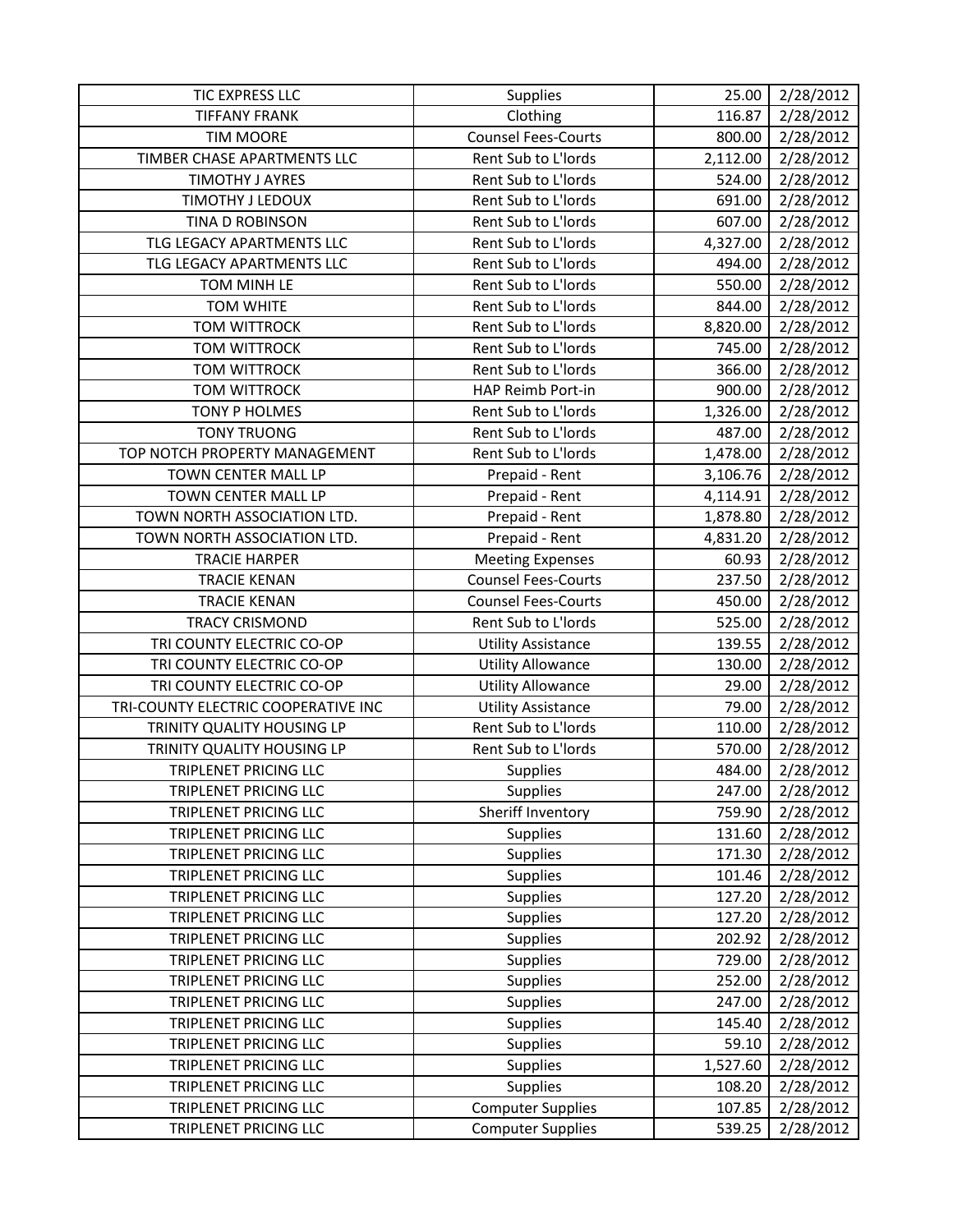| TRIPLENET PRICING LLC                 | <b>Supplies</b>                         | 247.00          | 2/28/2012              |
|---------------------------------------|-----------------------------------------|-----------------|------------------------|
| <b>TRIPLENET PRICING LLC</b>          | <b>Supplies</b>                         | 56.00           | 2/28/2012              |
| TRIPLENET PRICING LLC                 | Supplies                                | 145.40          | 2/28/2012              |
| TRIPLENET PRICING LLC                 | Supplies                                | 231.80          | 2/28/2012              |
| TRIPLENET PRICING LLC                 | Supplies                                | 200.00          | 2/28/2012              |
| <b>TRIPLENET PRICING LLC</b>          | <b>Supplies</b>                         | 131.60          | 2/28/2012              |
| TRIPLENET PRICING LLC                 | Supplies                                | 131.60          | 2/28/2012              |
| <b>TROY BETHLEY</b>                   | Rent Sub to L'Iords                     | 216.00          | 2/28/2012              |
| <b>TROY EUGENE THOMAS</b>             | Rent Sub to L'Iords                     | 899.00          | 2/28/2012              |
| TRUGREEN LANDCARE LLC                 | Landscaping Expense                     | 652.00          | 2/28/2012              |
| <b>TRUONG DAO</b>                     | Rent Sub to L'Iords                     | 785.00          | 2/28/2012              |
| TRW ENTERPRISES II INC                | Rent Sub to L'Iords                     | 955.00          | 2/28/2012              |
| TU ELECTRIC                           | <b>Utility Assistance</b>               | 139.00          | 2/28/2012              |
| <b>TUAN Q TRAN</b>                    | Rent Sub to L'Iords                     | 877.00          | 2/28/2012              |
| T-UNIVERSAL CORP                      | Rent Sub to L'Iords                     | 2,932.00        | 2/28/2012              |
| TURN KEY REAL ESTATE MANAGEMENT       | Rent Sub to L'Iords                     | 1,171.00        | 2/28/2012              |
| TXU ELECTRIC COMPANY                  | <b>Utility Assistance</b>               | 979.56          | 2/28/2012              |
| TXU ELECTRIC COMPANY                  | <b>Utility Assistance</b>               | 1,373.61        | 2/28/2012              |
| TXU ELECTRIC COMPANY                  | <b>Utility Assistance</b>               | 5,004.07        | 2/28/2012              |
| <b>TXU ENERGY</b>                     | Electricity                             | 45.10           | 2/28/2012              |
| <b>TXU ENERGY</b>                     | Electricity                             | 45.10           | 2/28/2012              |
| <b>ULINE INC</b>                      | Supplies                                | 130.00          | 2/28/2012              |
| <b>ULINE INC</b>                      | Lab Supplies                            | 73.22           | 2/28/2012              |
| UNIVERSAL RECYCLING TECHNOLOGIES      | <b>Building Maintenance</b>             | 83.34           | 2/28/2012              |
| UNIVERSITY OF N TX HEALTH SCIENCE     | <b>Professional Service</b>             | 256.32          | 2/28/2012              |
| UNIVERSITY OF NORTH TX HLTH SC        | <b>Medical Services</b>                 | 74.58           | 2/28/2012              |
| UNTHSC-UNIVERSITY OF NORTH TX HEALT   | Misc Payable                            | 10.00           | 2/28/2012              |
| UPS/UNITED PARCEL SERVICE             | Postage                                 | 49.44           | 2/28/2012              |
| UPS/UNITED PARCEL SERVICE             | Postage                                 | 234.49          | 2/28/2012              |
| UPS/UNITED PARCEL SERVICE             | Postage                                 | 16.21           | 2/28/2012              |
| V A DAVIS                             | Rent Sub to L'Iords                     | 2,105.00        | 2/28/2012              |
| V A DAVIS                             | HAP Reimb Port-in                       | 1,145.00        | 2/28/2012              |
| <b>VALLEY CREEK APARTMENTS</b>        | Rent Sub to L'Iords                     | 3,935.00        | 2/28/2012              |
| <b>VALLEY CREEK APARTMENTS</b>        | Rent Sub to L'Iords                     | 683.00          | 2/28/2012              |
| <b>VALLEY OAKS APARTMENTS</b>         | Rent Sub to L'Iords                     | 1,106.00        | 2/28/2012              |
| VAN T NGUYEN                          | Rent Sub to L'Iords                     | 1,349.00        | 2/28/2012              |
| <b>VANDERBILT APARTMENTS LLP</b>      | Rent Sub to L'Iords                     | 3,007.00        | 2/28/2012              |
| <b>VAUGHN BAILEY</b>                  | Counsel Fees-Juv                        | 200.00          | 2/28/2012              |
| <b>VENDING NUT COMPANY</b>            | Food                                    | 131.00          | 2/28/2012              |
| VENKATESWARA RAO B ADDEPALLI          | Rent Sub to L'Iords                     | 342.00          | 2/28/2012              |
| <b>VENTREX ENVIRONMENTAL SERVICES</b> | <b>Disposal Service</b>                 | 18.99           | 2/28/2012              |
| <b>VENTREX ENVIRONMENTAL SERVICES</b> | Lab Equip Mainten                       | 1,101.42        | 2/28/2012              |
| VENTREX ENVIRONMENTAL SERVICES        | <b>Disposal Service</b>                 | 854.55          | 2/28/2012              |
| <b>VERIZON SOUTHWEST</b>              | Telephone-Basic                         | 111.90          | 2/28/2012              |
| <b>VERIZON SOUTHWEST</b>              | Telephone-Basic                         | 52.19           | 2/28/2012              |
| <b>VERNON RUDD</b>                    | Prepaid - Rent                          | 2,775.00        | 2/28/2012              |
| <b>VERNONA E CARTER</b>               | Rent Sub to L'Iords                     | 141.00          | 2/28/2012              |
| <b>VIC A AKERS</b>                    | Rent Sub to L'Iords                     | 1,456.00        | 2/28/2012              |
| VICKERY RESIDENTIAL PROPERTIES LP     |                                         |                 |                        |
| <b>VICKI E WILEY</b>                  | Rent Sub to L'Iords<br>Counsel Fees-Juv | 28.00<br>500.00 | 2/28/2012<br>2/28/2012 |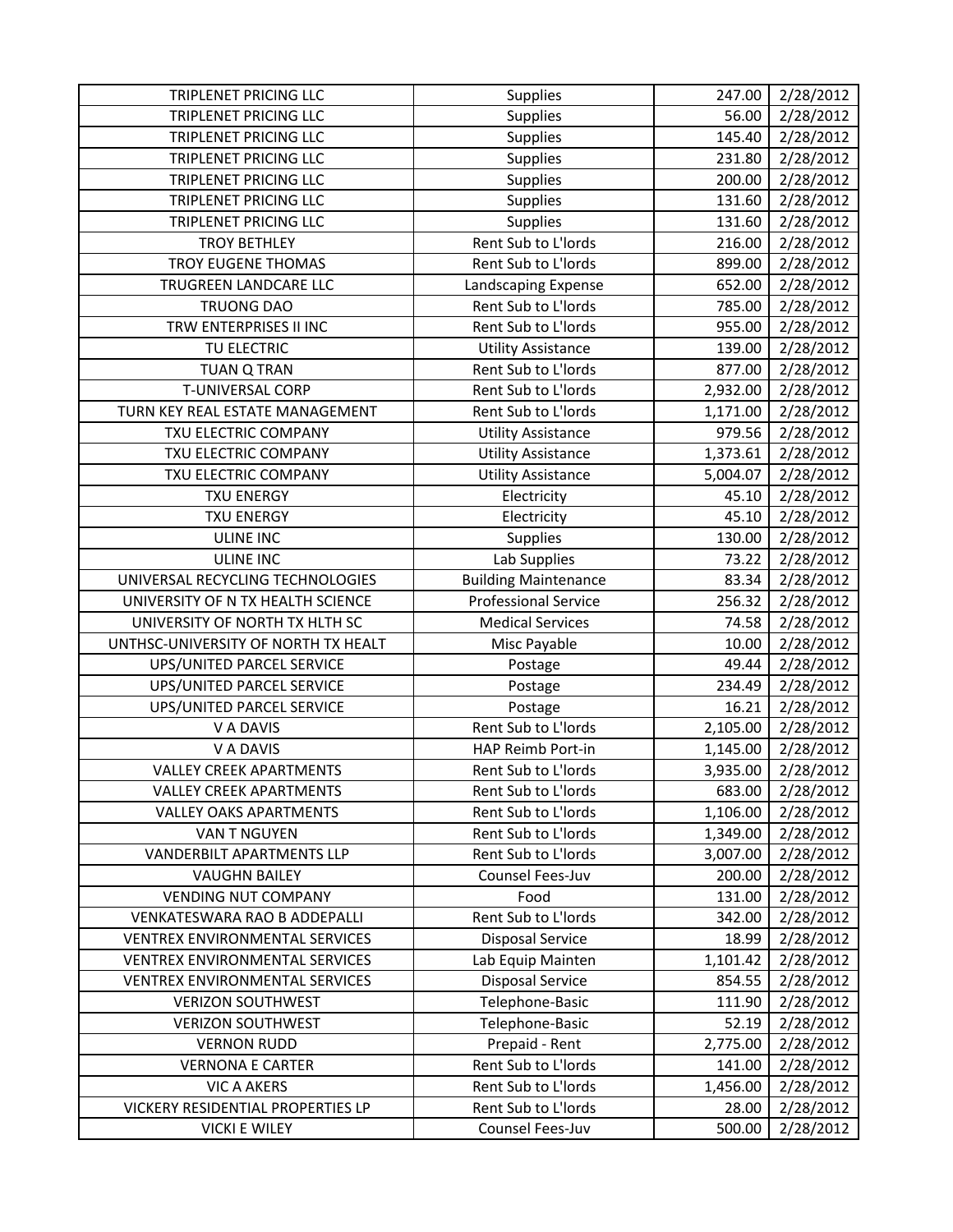| <b>VICTOR DAY</b>                         | Rent Sub to L'Iords         | 518.00    | 2/28/2012 |
|-------------------------------------------|-----------------------------|-----------|-----------|
| <b>VIJAY K CHAWLA</b>                     | Rent Sub to L'Iords         | 25,150.00 | 2/28/2012 |
| <b>VIJAY K CHAWLA</b>                     | Rent Sub to L'Iords         | 954.00    | 2/28/2012 |
| <b>VIJAY K CHAWLA</b>                     | Rent Sub to L'Iords         | 983.00    | 2/28/2012 |
| <b>VILLAGE CREEK TOWNHOMES</b>            | Rent Sub to L'Iords         | 1,012.00  | 2/28/2012 |
| <b>VILLAGE CREEK TOWNHOMES</b>            | HAP Reimb Port-in           | 1,108.00  | 2/28/2012 |
| VILLAS OF EASTWOOD TERRACE LLC            | Rent Sub to L'Iords         | 3,411.00  | 2/28/2012 |
| <b>VILLAS OF MARINE CREEK LTD PARTNER</b> | Rent Sub to L'Iords         | 572.00    | 2/28/2012 |
| <b>VILLAS OF MARINE CREEK LTD PARTNER</b> | Rent Sub to L'Iords         | 313.00    | 2/28/2012 |
| <b>VINCENT GALLEGOS</b>                   | Rent Sub to L'Iords         | 948.00    | 2/28/2012 |
| <b>VINH HUYNH</b>                         | Rent Sub to L'Iords         | 1,397.00  | 2/28/2012 |
| <b>VIRGINIA CARTER</b>                    | Counsel Fees-Juv            | 100.00    | 2/28/2012 |
| <b>VOLUNTEERS OF AMERICA INC</b>          | <b>Intensiv Residential</b> | 1,716.00  | 2/28/2012 |
| <b>VWR SCIENTIFIC PRODUCTS</b>            | Lab Supplies                | 396.22    | 2/28/2012 |
| W R STARKEY MORTGAGE LLP                  | Rent Sub to L'Iords         | 842.00    | 2/28/2012 |
| <b>WAFAA ALI</b>                          | Rent Sub to L'Iords         | 935.00    | 2/28/2012 |
| WAK - FS LP                               | Rent Sub to L'Iords         | 2,908.00  | 2/28/2012 |
| WAK - FS LP                               | Rent Sub to L'Iords         | 624.00    | 2/28/2012 |
| WALMART #2980                             | Food/Hygiene Assist         | 20.00     | 2/28/2012 |
| WALMART #3284                             | Food/Hygiene Assist         | 79.66     | 2/28/2012 |
| WALMART #5312                             | Food/Hygiene Assist         | 39.27     | 2/28/2012 |
| WALMART NEIGHBORHOOD MARKET #3594         | Food/Hygiene Assist         | 60.00     | 2/28/2012 |
| <b>WALT A CLEVELAND</b>                   | <b>Counsel Fees-Courts</b>  | 1,550.00  | 2/28/2012 |
| <b>WALT A CLEVELAND</b>                   | <b>Counsel Fees-Courts</b>  | 100.00    | 2/28/2012 |
| WARES GIANT TIRE SERVICE LLC              | Central Garage Inv          | 51.00     | 2/28/2012 |
| WARES GIANT TIRE SERVICE LLC              | Central Garage Inv          | 31.00     | 2/28/2012 |
| WARES GIANT TIRE SERVICE LLC              | <b>Tires and Tubes</b>      | 95.00     | 2/28/2012 |
| WARREN HOUSE FORT WORTH LP                | Rent Sub to L'Iords         | 549.00    | 2/28/2012 |
| <b>WARREN ST JOHN</b>                     | Cnsl Fees-Cap Murder        | 23,525.00 | 2/28/2012 |
| <b>WARREN WINSLOW WILSON</b>              | Rent Sub to L'Iords         | 1,000.00  | 2/28/2012 |
| WARREN-WARRICK APARTMENTS LLC             | Rent Sub to L'Iords         | 575.00    | 2/28/2012 |
| WDOP SUB 1 LP                             | Rent Sub to L'Iords         | 1,147.00  | 2/28/2012 |
| WDOP SUB II LP                            | Rent Sub to L'Iords         | 4,562.00  | 2/28/2012 |
| WDOP SUB II LP                            | Rent Sub to L'Iords         | 2,948.00  | 2/28/2012 |
| WDOP SUB II LP                            | Rent Sub to L'Iords         | 745.00    | 2/28/2012 |
| WEATHERFORD HOUSING AUTHORITY             | Port HAP Port-out           | 1,141.00  | 2/28/2012 |
| WEATHERFORD HOUSING AUTHORITY             | HAP Admn Fee Port-in        | 8,210.42  | 2/28/2012 |
| <b>WEATHERFORD HOUSING AUTHORITY</b>      | Port Admin Fee Expen        | 171.48    | 2/28/2012 |
| <b>WEILUN WANG</b>                        | Rent Sub to L'Iords         | 465.00    | 2/28/2012 |
| <b>WELLINGTON ALLEN</b>                   | Rent Sub to L'Iords         | 77.00     | 2/28/2012 |
| WELLS FARGO HOME MORTGAGE                 | Rent Sub to L'Iords         | 471.00    | 2/28/2012 |
| <b>WELLS FRAMING CONTRACTORS INC</b>      | Rent Sub to L'Iords         | 2,564.00  | 2/28/2012 |
| <b>WENDY BOHANON</b>                      | Rent Sub to L'Iords         | 319.00    | 2/28/2012 |
| <b>WEST GROUP</b>                         | Subscriptions               | 728.00    | 2/28/2012 |
| <b>WEST GROUP</b>                         | <b>Professional Service</b> | 1,122.15  | 2/28/2012 |
| <b>WEST GROUP</b>                         | Law Books                   | 10,331.50 | 2/28/2012 |
| <b>WEST GROUP PAYMENT CENTER</b>          | Law Books                   | 2,287.00  | 2/28/2012 |
| <b>WEST GROUP PAYMENT CENTER</b>          | On-Line Service             | 1,884.37  | 2/28/2012 |
| WEST SIDE LANDFILL WM                     | <b>Disposal Service</b>     | 109.02    | 2/28/2012 |
| WESTDALE ASSET MANAGEMENT                 | Rent Sub to L'Iords         | 279.00    | 2/28/2012 |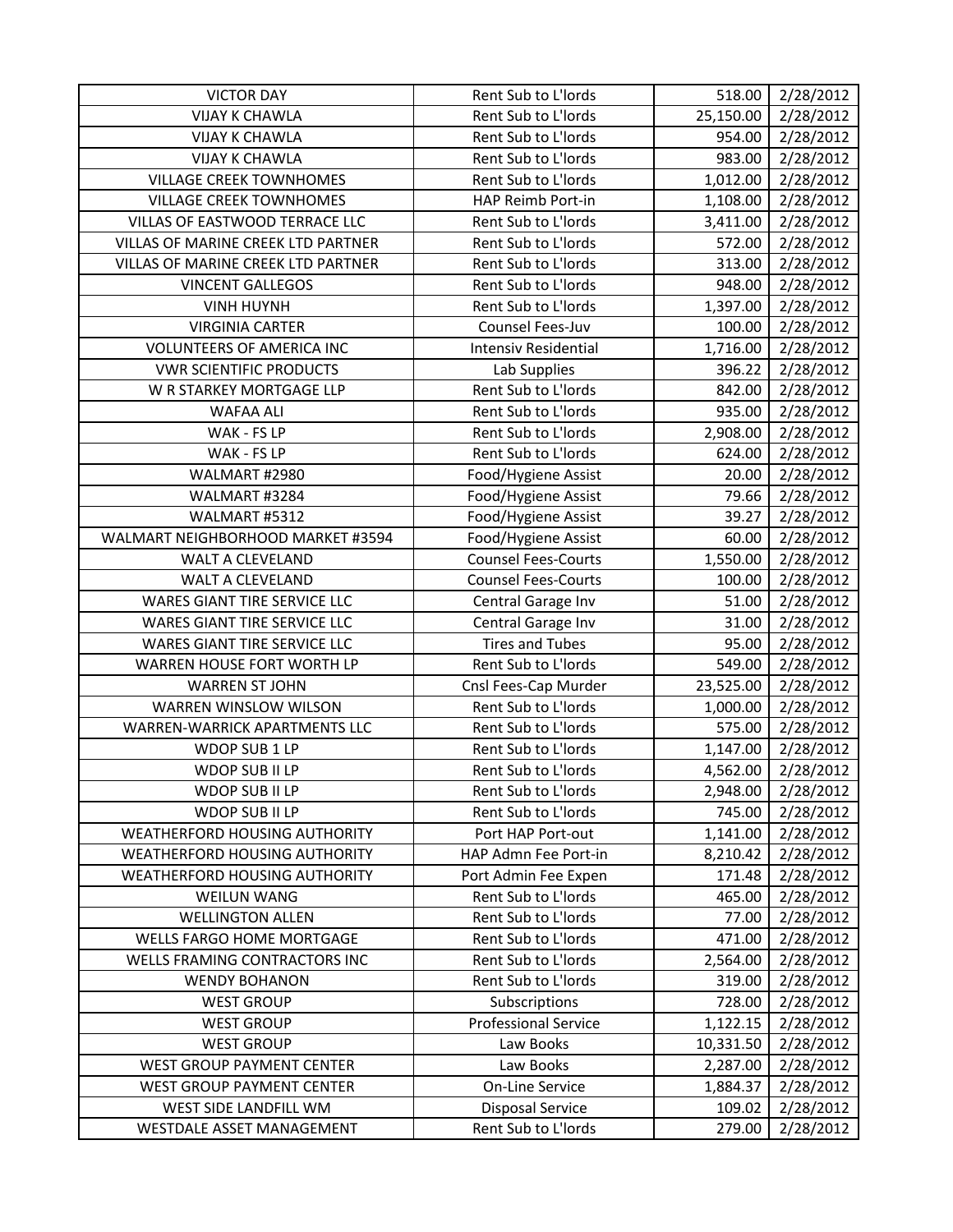| WESTERN HILLS AFFORDABLE HOUSING LP | Rent Sub to L'Iords        | 3,283.00  | 2/28/2012 |
|-------------------------------------|----------------------------|-----------|-----------|
| WESTERN HILLS AFFORDABLE HOUSING LP | Rent Sub to L'Iords        | 867.00    | 2/28/2012 |
| <b>WESTERN RIM PROPERTIES</b>       | Rent Sub to L'Iords        | 2,123.00  | 2/28/2012 |
| <b>WESTERN RIM PROPERTIES</b>       | Rent Sub to L'Iords        | 518.00    | 2/28/2012 |
| <b>WESTERN RIM PROPERTIES</b>       | HAP Reimb Port-in          | 793.00    | 2/28/2012 |
| <b>WESTERN-BRW PAPER CO INC</b>     | Supplies                   | 197.50    | 2/28/2012 |
| <b>WESTERN-BRW PAPER CO INC</b>     | Sheriff Inventory          | 3,160.00  | 2/28/2012 |
| <b>WESTERN-BRW PAPER CO INC</b>     | <b>Supplies</b>            | 1,580.00  | 2/28/2012 |
| WESTERN-BRW PAPER CO INC            | Supplies                   | 316.00    | 2/28/2012 |
| WESTOVER HILLS POLICE DEPARTMENT    | Misc Payable               | 5.00      | 2/28/2012 |
| <b>WHIGHAM FLP</b>                  | Rent Sub to L'Iords        | 844.00    | 2/28/2012 |
| <b>WHITNEY ILLIES</b>               | Rent Sub to L'Iords        | 847.00    | 2/28/2012 |
| WHW TRANSPORT INC                   | Central Garage Inv         | 50.00     | 2/28/2012 |
| WILC/MDR PTNSHIP & WILC/MVL AS TIC  | Rent Sub to L'Iords        | 870.00    | 2/28/2012 |
| WILDWOOD BRANCH TOWNHOMES LP        | Rent Sub to L'Iords        | 1,070.00  | 2/28/2012 |
| <b>WILLANDA GRIMES</b>              | Rent Sub to L'Iords        | 554.00    | 2/28/2012 |
| WILLARD ELDON WILLIAMS SR           | Rent Sub to L'Iords        | 719.00    | 2/28/2012 |
| WILLIAM ALLEN SHEARER               | Rent Sub to L'Iords        | 631.00    | 2/28/2012 |
| <b>WILLIAM BRIAN GOZA</b>           | <b>Counsel Fees-Courts</b> | 500.00    | 2/28/2012 |
| WILLIAM BRIAN GOZA                  | <b>Counsel Fees-Courts</b> | 100.00    | 2/28/2012 |
| WILLIAM BURK ROSENTHAL              | Rent Sub to L'Iords        | 474.00    | 2/28/2012 |
| WILLIAM H BILL RAY PC               | <b>Counsel Fees-Courts</b> | 150.00    | 2/28/2012 |
| WILLIAM H BILL RAY PC               | <b>Counsel Fees-Courts</b> | 3,225.00  | 2/28/2012 |
| WILLIAM H BILL RAY PC               | <b>Counsel Fees-Courts</b> | 650.00    | 2/28/2012 |
| WILLIAM H BILL RAY PC               | <b>Counsel Fees-Courts</b> | 125.00    | 2/28/2012 |
| WILLIAM H MCDOWELL                  | Rent Sub to L'Iords        | 950.00    | 2/28/2012 |
| WILLIAM H NORRIS                    | Rent Sub to L'Iords        | 448.00    | 2/28/2012 |
| <b>WILLIAM P BURCH</b>              | Rent Sub to L'Iords        | 727.00    | 2/28/2012 |
| <b>WILLIAM RUCKER</b>               | Rent Sub to L'Iords        | 1,650.00  | 2/28/2012 |
| <b>WILLIAM SHELTON</b>              | Reporter's Records         | 792.00    | 2/28/2012 |
| <b>WILLIAM THOMAS</b>               | Rent Sub to L'Iords        | 1,090.00  | 2/28/2012 |
| <b>WILLIE F LESTER</b>              | Rent Sub to L'Iords        | 618.00    | 2/28/2012 |
| <b>WILLOW CREEK SIGNS INC</b>       | Non-Track Const/Bldg       | 2,700.00  | 2/28/2012 |
| WILLYE WILLIAMS ESTATE              | Rent Sub to L'Iords        | 1,028.00  | 2/28/2012 |
| <b>WILSON OFFICE INTERIORS</b>      | <b>Supplies</b>            | 853.87    | 2/28/2012 |
| <b>WINIFRED HANEY</b>               | HAP Reimb Port-in          | 325.00    | 2/28/2012 |
| WOODMONT APARTMENTS LP              | Rent Sub to L'Iords        | 12,091.00 | 2/28/2012 |
| WOODMONT APARTMENTS LP              | Rent Sub to L'Iords        | 489.00    | 2/28/2012 |
| WOODMONT APARTMENTS LP              | HAP Reimb Port-in          | 1,456.00  | 2/28/2012 |
| WOODWAY ON THE GREEN APTS INC       | Rent Sub to L'Iords        | 815.00    | 2/28/2012 |
| <b>WOOF BROTHERS LLC</b>            | Rent Sub to L'Iords        | 595.00    | 2/28/2012 |
| <b>WOOF BROTHERS LLC</b>            | HAP Reimb Port-in          | 856.00    | 2/28/2012 |
| <b>WORTHINGTON POINT LP</b>         | Rent Sub to L'Iords        | 7,081.00  | 2/28/2012 |
| <b>WORTHINGTON POINT LP</b>         | Rent Sub to L'Iords        | 574.00    | 2/28/2012 |
| <b>WORTHINGTON POINT LP</b>         | Rent Sub to L'Iords        | 602.00    | 2/28/2012 |
| <b>WORTHINGTON POINT LP</b>         | HAP Reimb Port-in          | 3,575.00  | 2/28/2012 |
| WRBD LP                             | Rent Sub to L'Iords        | 3,251.00  | 2/28/2012 |
| WRBD LP                             | Rent Sub to L'Iords        | 617.00    | 2/28/2012 |
| WRBD LP                             | Rent Sub to L'Iords        | 594.00    | 2/28/2012 |
| WRBD LP                             | HAP Reimb Port-in          | 391.00    | 2/28/2012 |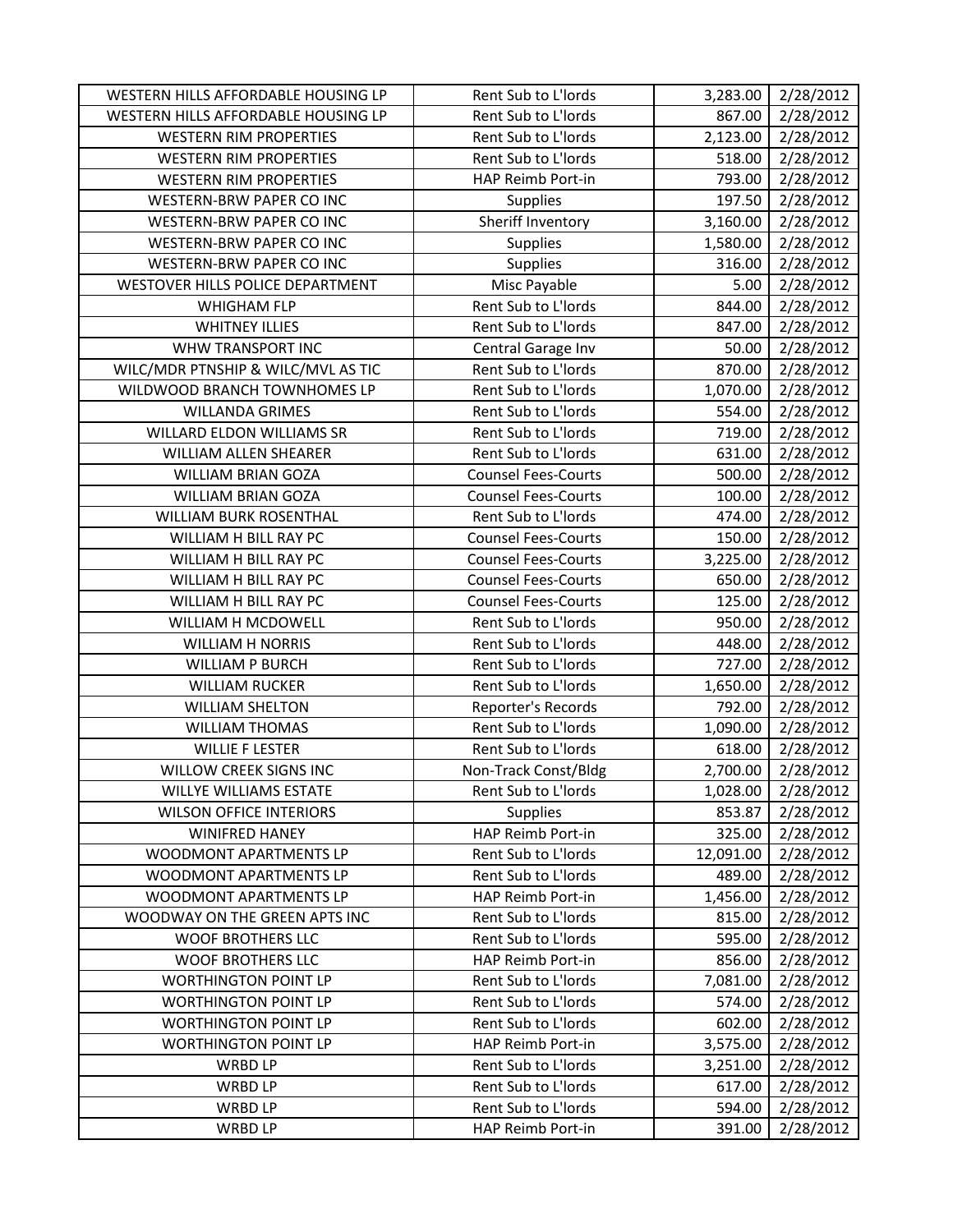| WS NRB INCORPORATED 80                | Rent Sub to L'Iords                               | 1,121.00           | 2/28/2012         |
|---------------------------------------|---------------------------------------------------|--------------------|-------------------|
| WW SALEM PARK LP                      | Rent Sub to L'Iords                               | 688.00             | 2/28/2012         |
| YMCA OF METROPOLITAN FORT WORTH       | <b>Subrecipient Service</b>                       | 291.70             | 2/28/2012         |
| YOLANDA SMITH                         | Rent Sub to L'Iords                               | 925.00             | 2/28/2012         |
| YOUNG ENERGY LLC                      | <b>Utility Allowance</b>                          | 360.00             | 2/28/2012         |
| YOUNG ENERGY LLC                      | <b>Utility Allowance</b>                          | 118.00             | 2/28/2012         |
| YUEN LING LI                          | Rent Sub to L'Iords                               | 821.00             | 2/28/2012         |
| YVONNE ELAINE ROSS                    | Rent Sub to L'Iords                               | 585.00             | 2/28/2012         |
| <b>ZEP MFG</b>                        | Kitchen Supplies                                  | 2,715.56           | 2/28/2012         |
| <b>ZEP MFG</b>                        | <b>Laundry Services</b>                           | 654.27             | 2/28/2012         |
|                                       |                                                   |                    |                   |
|                                       | <b>COMMISSIONERS' REPORT OF CLAIMS - Addendum</b> |                    |                   |
|                                       | FOR THE WEEK ENDING - February 28, 2012           |                    |                   |
|                                       |                                                   |                    |                   |
| <b>Vendor Name</b>                    | <b>Item Description</b>                           | <b>Paid Amount</b> | <b>Check Date</b> |
| A Few Good People Inc                 | Software Maintenance                              | 3,229.05           | 2/28/2012         |
| AAA Glass & Mirror                    | Non-Track Equipment                               | 5,900.00           | 2/28/2012         |
| Able Communications Inc               | <b>Professional Service</b>                       | 27,681.07          | 2/28/2012         |
| Able Communications Inc               | Non-Track Const/Bldg                              | 520.38             | 2/28/2012         |
| <b>Akzo Nobel Paints LLC</b>          | <b>Support Serv Supply</b>                        | 6,572.61           | 2/28/2012         |
| Alice Whitten                         | 5006 Chapter 13 Levy                              | 323.08             | 2/28/2012         |
| Alice Whitten                         | 5006 Chapter 13 Levy                              | 4,073.23           | 2/28/2012         |
| American General Life Ins             | Lifestyle, American General Co.                   | 76.27              | 2/28/2012         |
| Anthem Life Insurance Co              | PGL/Anthem Life                                   | 34.64              | 2/28/2012         |
| Anthony Green                         | Counsel Fees - CPS                                | 575.00             | 2/28/2012         |
| Arkansas Office of Child              | Child Support                                     | 201.23             | 2/28/2012         |
| <b>Automated Collection Serv</b>      | 5002 Student Loan Levy                            | (0.16)             | 2/28/2012         |
| <b>Automated Collection Serv</b>      | 5002 Student Loan Levy                            | 238.73             | 2/28/2012         |
| <b>Basecom Inc</b>                    | Non-Track Equipment                               | 6,031.65           | 2/28/2012         |
| Belker D Paschall III                 | <b>Counsel Fees-Probate</b>                       | 2,200.00           | 2/28/2012         |
| CLEAT                                 | <b>Union Dues</b>                                 | (15.00)            | 2/28/2012         |
| CLEAT                                 | <b>Union Dues</b>                                 | 6,069.00           | 2/28/2012         |
| Calico Industries Inc                 | <b>Building Maintenance</b>                       | 215.00             | 2/28/2012         |
| California Sdu                        | Child Support                                     | 119.07             | 2/28/2012         |
| Chapter 13 Trustee                    | 5006 Chapter 13 Levy                              | 534.25             | 2/28/2012         |
| City of Kennedale                     | <b>County Projects</b>                            | 141,436.58         | 2/28/2012         |
| <b>CJUF II Destination Hotels LLC</b> | Travel                                            | 845.01             | 2/28/2012         |
| <b>CJUF II Destination Hotels LLC</b> | Travel                                            | 1,012.18           | 2/28/2012         |
| <b>Control Concepts Inc</b>           | A/C Maint Contract                                | 436.00             | 2/28/2012         |
| Dallas/Fort Worth Minority Business   | <b>Meeting Expenses</b>                           | 350.00             | 2/28/2012         |
| Dana A Duffey                         | Counsel Fees - CPS                                | 2,950.00           | 2/28/2012         |
| Delta Dental Insurance Co             | <b>Dental Claims</b>                              | 17,882.60          | 2/28/2012         |
| Delta Dental Insurance Co             | <b>Dental Claims</b>                              | 3,232.10           | 2/28/2012         |
| Delta Dental Insurance Co             | <b>Dental Claims</b>                              | 30,000.00          | 2/28/2012         |
| Delta Dental Insurance Co             | <b>Dental Claims</b>                              | 10,000.00          | 2/28/2012         |
| Delta Management Associat             | 5002 Student Loan Levy                            | 2.15               | 2/28/2012         |
| Delta Management Associat             | 5002 Student Loan Levy                            | 130.49             | 2/28/2012         |
| Directv Inc                           | Data Transmiss Line                               | 90.99              | 2/28/2012         |
| Diversified Collection Se             | 5002 Student Loan Levy                            | 234.80             | 2/28/2012         |
| <b>Express-Scripts</b>                | Drug Claims-AC & CO                               | 269,365.31         | 2/28/2012         |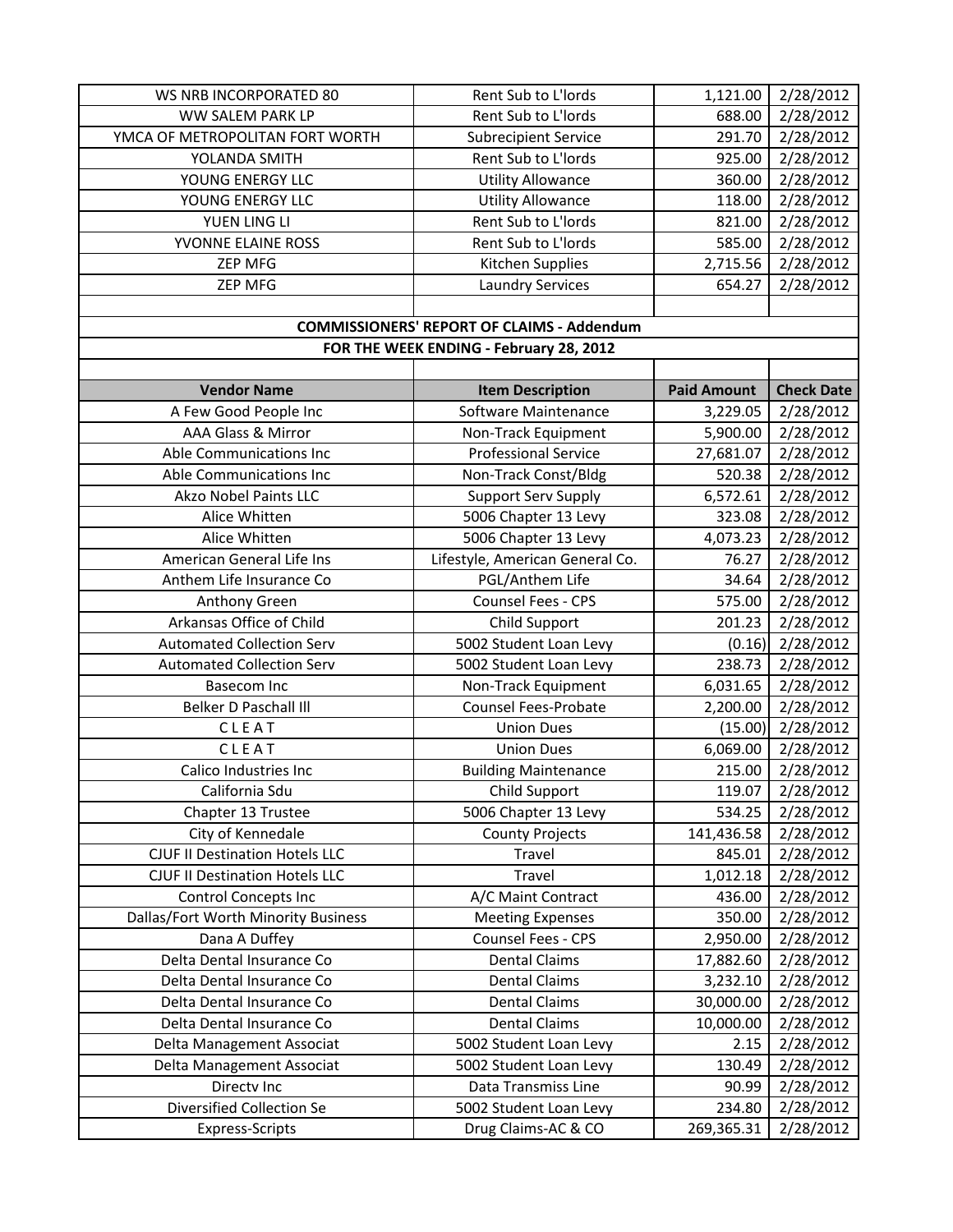| <b>Express-Scripts</b>            | Drug Claims-RT              | 61,276.12   | 2/28/2012 |
|-----------------------------------|-----------------------------|-------------|-----------|
| FFC Regional Place Apts Ltd       | Rent Sub to L'Iords         | 675.00      | 2/28/2012 |
| <b>Fortune Real Property</b>      | Rent Sub to L'Iords         | 514.00      | 2/28/2012 |
| <b>Fraternal Order of Police</b>  | <b>Union Dues</b>           | (37.50)     | 2/28/2012 |
| <b>Fraternal Order of Police</b>  | <b>Union Dues</b>           | 1,737.50    | 2/28/2012 |
| <b>GC Services LP</b>             | 5002 Student Loan Levy      | 0.12        | 2/28/2012 |
| <b>GC Services LP</b>             | 5002 Student Loan Levy      | 393.37      | 2/28/2012 |
| <b>Gryphon Training Group Inc</b> | Tuition C/room Train        | 560.00      | 2/28/2012 |
| Hall & Mixon PLLC                 | <b>Counsel Fees-Probate</b> | 2,200.00    | 2/28/2012 |
| Healthsmart                       | Medical Claims - AC & CO    | 2,000.00    | 2/28/2012 |
| Healthsmart                       | Medical Claims - AC & CO    | 500.00      | 2/28/2012 |
| HUD, US Dept of                   | HUD 5007 Garnishment        | 75.00       | 2/28/2012 |
| <b>Internal Revenue Service</b>   | 5001 Tax Levy               | (30.02)     | 2/28/2012 |
| <b>Internal Revenue Service</b>   | 5001 Tax Levy               | 2,375.66    | 2/28/2012 |
| <b>IRS FICA EE</b>                | FICA-Employee               | (2,416.72)  | 2/28/2012 |
| <b>IRS FICA EE</b>                | FICA-Employee               | 349,410.48  | 2/28/2012 |
| <b>IRS FICA ER</b>                | FICA-Employer               | (3,567.76)  | 2/28/2012 |
| <b>IRS FICA ER</b>                | FICA-Employer               | 515,796.52  | 2/28/2012 |
| <b>IRS FIT</b>                    | FIT Withholding             | (15,401.06) | 2/28/2012 |
| <b>IRS FIT</b>                    | FIT Withholding             | 950,343.40  | 2/28/2012 |
| IRS MED EE                        | Medicare-Employee           | (835.38)    | 2/28/2012 |
| IRS MED EE                        | Medicare-Employee           | 120,629.25  | 2/28/2012 |
| <b>IRS MED ER</b>                 | Medicare-Employer           | (835.38)    | 2/28/2012 |
| <b>IRS MED ER</b>                 | Medicare-Employer           | 120,629.25  | 2/28/2012 |
| J A Sexauer                       | <b>Building Maintenance</b> | 288.28      | 2/28/2012 |
| J A Sexauer                       | <b>Building Maintenance</b> | 1,172.07    | 2/28/2012 |
| Johnson Controls Inc              | <b>Building Maintenance</b> | 4,818.15    | 2/28/2012 |
| JPMorgan Chase Bank NA            | Education                   | 175.00      | 2/28/2012 |
| Judith Van Hoof                   | Counsel Fees - CPS          | 635.00      | 2/28/2012 |
| Krystal L James                   | Travel                      | 180.00      | 2/28/2012 |
| Larry Ingram and Best Auto Sales  | Damage Claims               | 2,800.00    | 2/28/2012 |
| Lincoln Financial Group           | Deferred Comp               | (100.00)    | 2/28/2012 |
| Lincoln Financial Group           | Deferred Comp               | 12,698.08   | 2/28/2012 |
| Louisiana Department of S         | Child Support               | 79.46       | 2/28/2012 |
| Mercedes Medical Inc              | Lab Supplies                | 147.28      | 2/28/2012 |
| Merry Laureen Moore               | <b>Court Costs</b>          | 353.00      | 2/28/2012 |
| Merry Laureen Moore               | <b>Counsel Fees-Probate</b> | 2,200.00    | 2/28/2012 |
| Metropolitan Life                 | Metlife                     | 60.09       | 2/28/2012 |
| Metropolitan Life                 | Metlife                     | 16,567.43   | 2/28/2012 |
| Michigan State Disburseme         | Child Support               | 201.61      | 2/28/2012 |
| <b>Mounts Made Simple</b>         | <b>Supplies</b>             | 539.96      | 2/28/2012 |
| NACO - National Assoc of Counties | Education                   | 465.00      | 2/28/2012 |
| Nationwide Retirement Sol         | Deferred Comp               | 1,727.01    | 2/28/2012 |
| Nationwide Retirement Sol         | Deferred Comp               | 109,975.27  | 2/28/2012 |
| NCO Financial Systems Inc         | 5002 Student Loan Levy      | 340.92      | 2/28/2012 |
| New Jersey Support Payment        | Child Support               | 222.00      | 2/28/2012 |
| Norris L Neal                     | Rent Sub to L'Iords         | 2,639.00    | 2/28/2012 |
| Norris L Neal                     | Rent Sub to L'Iords         | 1,965.00    | 2/28/2012 |
| North Dakota Sdu                  | Child Support               | 281.54      | 2/28/2012 |
| Northeast Leadership Forum        | Dues                        | 100.00      | 2/28/2012 |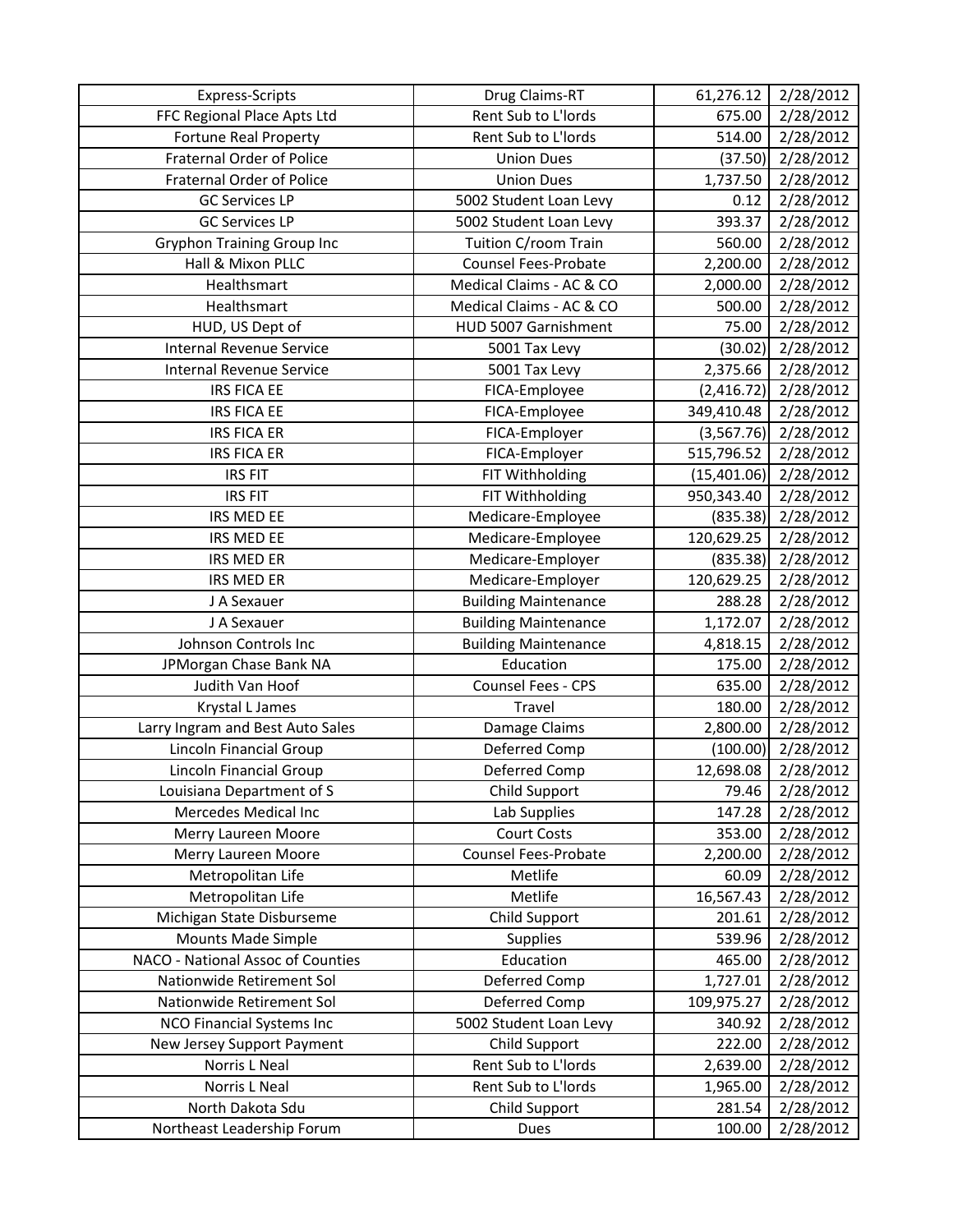| OFS Brands Holdings Inc                    | Non-Track Equipment         | 1,682.74     | 2/28/2012 |
|--------------------------------------------|-----------------------------|--------------|-----------|
| Oklahoma Guaranteed Stude                  | 5002 Student Loan Levy      | 0.18         | 2/28/2012 |
| Oklahoma Guaranteed Student                | 5002 Student Loan Levy      | 226.73       | 2/28/2012 |
| Paulette Williams                          | Williams 5007 Garnishment   | 303.54       | 2/28/2012 |
| PayFlex                                    | Dependent Care              | 3,754.83     | 2/28/2012 |
| PayFlex                                    | Medical                     | 95,456.28    | 2/28/2012 |
| Pennsylvania-HEAA                          | 5002 Student Loan Levy      | 516.33       | 2/28/2012 |
| Pioneer Credit Recovery I                  | 5002 Student Loan Levy      | (151.17)     | 2/28/2012 |
| Police & Firefighters Ins                  | <b>Union Dues</b>           | (118.76)     | 2/28/2012 |
| Police & Firefighters Ins                  | <b>Union Dues</b>           | 17,569.70    | 2/28/2012 |
| <b>Prepaid Legal Services</b>              | Prepaid Attorney            | 4,000.00     | 2/28/2012 |
| Prudential Insurance Comp of America       | L T Health Care             | 5,770.49     | 2/28/2012 |
| <b>Rexel Summers</b>                       | <b>Building Maintenance</b> | 2,415.46     | 2/28/2012 |
| <b>Rexel Summers</b>                       | <b>Building Maintenance</b> | 831.68       | 2/28/2012 |
| <b>RLP Mechanical Contractors Inc</b>      | <b>Professional Service</b> | 156,416.55   | 2/28/2012 |
| <b>Sherwin Williams Paint</b>              | <b>Support Serv Supply</b>  | 72.63        | 2/28/2012 |
| Sherwin Williams Paint                     | <b>Building Maintenance</b> | 93.00        | 2/28/2012 |
| Sherwin Williams Paint                     | <b>Building Maintenance</b> | 129.95       | 2/28/2012 |
| Sherwin Williams Paint                     | <b>Support Serv Supply</b>  | 332.17       | 2/28/2012 |
| <b>Sherwin Williams Paint</b>              | <b>Support Serv Supply</b>  | 6,179.75     | 2/28/2012 |
| Social Security Admin Lev                  | SSA 5007 Garnishment        | 25.00        | 2/28/2012 |
| State of Florida Disburse                  | Child Support               | 64.38        | 2/28/2012 |
| Tarrant Co. P/R Acct                       | <b>Payroll Transfers</b>    | 41,330.86    | 2/28/2012 |
| Tarrant Co. P/R Acct                       | <b>Payroll Transfers</b>    | 6,048,823.53 | 2/28/2012 |
| <b>Tarrant County Bar Assoc</b>            | Education                   | 500.00       | 2/28/2012 |
| <b>Tarrant County Bar Assoc</b>            | Education                   | 500.00       | 2/28/2012 |
| <b>Tarrant County Child Supp</b>           | Child Support               | 144.92       | 2/28/2012 |
| <b>Tarrant County Deputy She</b>           | <b>Union Dues</b>           | 1,494.00     | 2/28/2012 |
| <b>Tarrant County Deputy Sher</b>          | <b>Union Dues</b>           | (6.50)       | 2/28/2012 |
| <b>Tarrant County Family Law Bar Assoc</b> | Dues                        | 60.00        | 2/28/2012 |
| <b>Tarrant County Medical Society</b>      | Advertis/Publicity          | 260.00       | 2/28/2012 |
| <b>Teletouch Communications Inc</b>        | Telephone - Mobile          | 1,896.98     | 2/28/2012 |
| Tennesse Child Support Re                  | Child Support               | 212.30       | 2/28/2012 |
| Texas Center for the Judiciary             | Education                   | 60.00        | 2/28/2012 |
| <b>Texas Child Support Disbu</b>           | <b>Child Support</b>        | 720.66       | 2/28/2012 |
| Texas Child Support Disbu                  | Child Support               | 41,570.84    | 2/28/2012 |
| <b>Texas Department of Licensing</b>       | Education                   | 105.00       | 2/28/2012 |
| <b>Texas Guaranteed Student</b>            | 5002 Student Loan Levy      | (22.93)      | 2/28/2012 |
| <b>Texas Guaranteed Student</b>            | 5002 Student Loan Levy      | 2,077.69     | 2/28/2012 |
| Texas Public Health Association-THP        | Education                   | 194.00       | 2/28/2012 |
| <b>Tim Truman</b>                          | 5006 Chapter 13 Levy        | 4,643.55     | 2/28/2012 |
| Time Warner Cable Media Sales              | Utilities                   | 80.99        | 2/28/2012 |
| Tom Powers Chapter 13 Tru                  | 5006 Chapter 13 Levy        | 2,837.97     | 2/28/2012 |
| U S Postmaster                             | Postage                     | 450.00       | 2/28/2012 |
| U S Postmaster                             | Postage                     | 2,558.00     | 2/28/2012 |
| United HealthCare                          | Medical Claims - AC & CO    | 715,445.26   | 2/28/2012 |
| United HealthCare                          | Medical Claims - RT         | 73,357.72    | 2/28/2012 |
| United Way                                 | <b>United Fund</b>          | (29.81)      | 2/28/2012 |
| United Way                                 | <b>United Fund</b>          | 2,041.08     | 2/28/2012 |
| Univ of Texas at Austin School             | Education                   | 600.00       | 2/28/2012 |